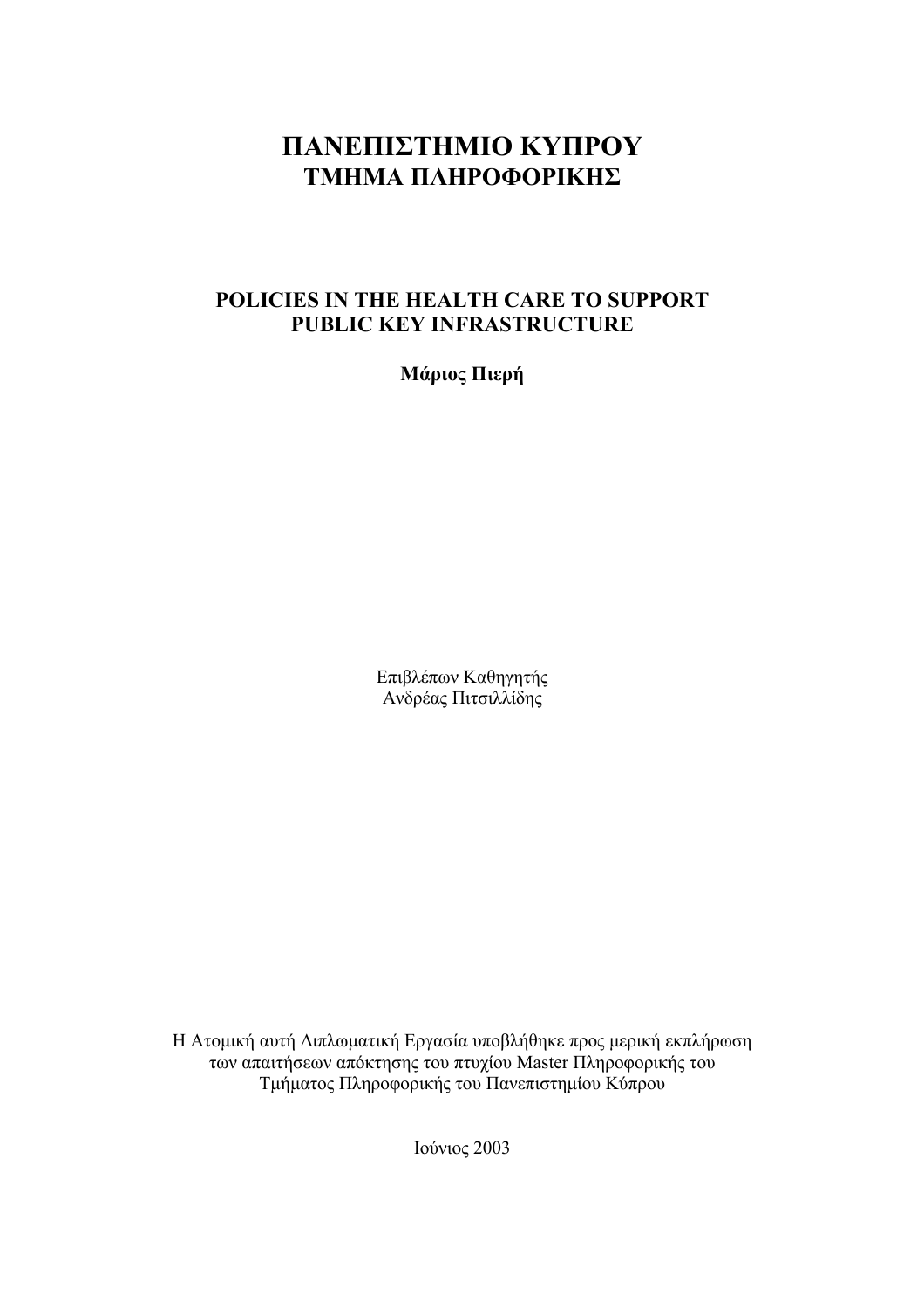## **ABSTRACT**

| 11111101001101110111111 |  |
|-------------------------|--|
|                         |  |
|                         |  |
|                         |  |
|                         |  |
|                         |  |
|                         |  |
|                         |  |
|                         |  |
|                         |  |
|                         |  |
|                         |  |
|                         |  |
|                         |  |
|                         |  |
|                         |  |
|                         |  |
|                         |  |
|                         |  |
|                         |  |
|                         |  |
|                         |  |
|                         |  |
|                         |  |
|                         |  |
|                         |  |

| <b>RISK ANALYSIS IN HEALTH CARE PKI IMPLEMENTATION--------------- 30</b>                                 |  |
|----------------------------------------------------------------------------------------------------------|--|
|                                                                                                          |  |
|                                                                                                          |  |
|                                                                                                          |  |
|                                                                                                          |  |
|                                                                                                          |  |
|                                                                                                          |  |
|                                                                                                          |  |
|                                                                                                          |  |
|                                                                                                          |  |
|                                                                                                          |  |
|                                                                                                          |  |
| 3.11 Risk #11: Definition of Certificate Policy and Certification Practice Statement ---------------- 36 |  |
|                                                                                                          |  |
|                                                                                                          |  |

| 4.1 European Electronic Signature Standardization Initiative (EESSI) and Guidelines ------------38 |  |
|----------------------------------------------------------------------------------------------------|--|
|                                                                                                    |  |
|                                                                                                    |  |
|                                                                                                    |  |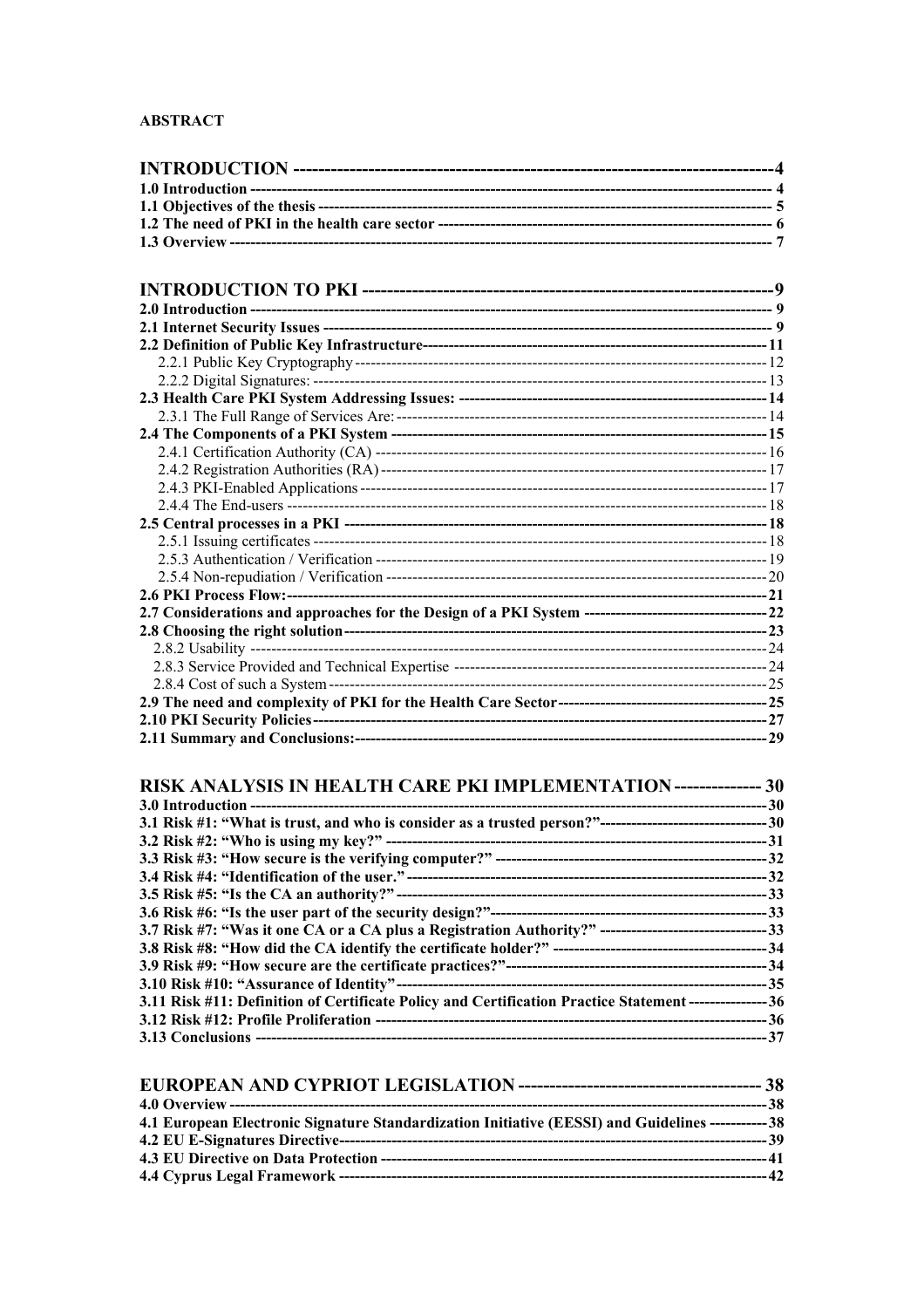| 4.5 Standards and Legislations apply for the Health Care Sector-European Union----------------43   |  |
|----------------------------------------------------------------------------------------------------|--|
| 4.6 Assessing Health Information on the Internet outside European Community-------------------- 45 |  |
|                                                                                                    |  |
|                                                                                                    |  |
| HIPPOCRATES-PKI CERTIFICATE POLICY (CP)------------------------------- 57                          |  |
|                                                                                                    |  |
|                                                                                                    |  |
|                                                                                                    |  |
|                                                                                                    |  |
|                                                                                                    |  |
|                                                                                                    |  |
|                                                                                                    |  |
|                                                                                                    |  |
|                                                                                                    |  |
|                                                                                                    |  |
| <b>CERTIFICATE PRACTICE STATEMENT (CPS) --------------------------------- 65</b>                   |  |
|                                                                                                    |  |
|                                                                                                    |  |
|                                                                                                    |  |
|                                                                                                    |  |
|                                                                                                    |  |
|                                                                                                    |  |
|                                                                                                    |  |
|                                                                                                    |  |
|                                                                                                    |  |
|                                                                                                    |  |
|                                                                                                    |  |
|                                                                                                    |  |
|                                                                                                    |  |
| <b>REFERENCES</b>                                                                                  |  |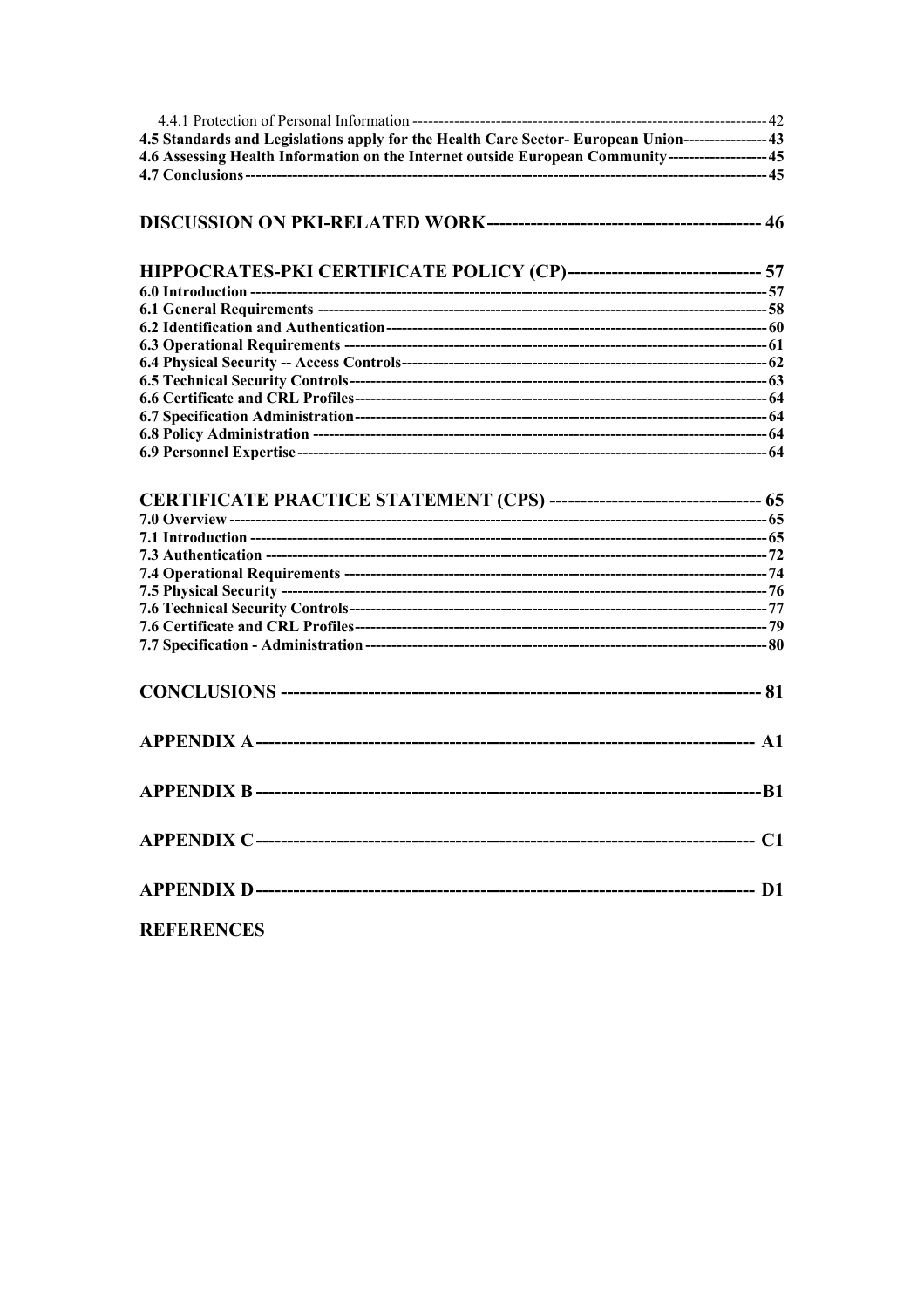## **ABSTRACT**

In this thesis, an approach for securing health information transactions over the public Internet or private networks is investigated. This is commonly proposed to assist in secure transactions. The approach is based on developing custom policies that will help health organizations in developing an effective strategy for exploiting the public and private internet-based networks to improve quality of care. At the same time this approach is designed to help preserve patient privacy, patient data confidentiality, and human safety.

The requirements for designing the policies for the implementation of a complete Public Key Infrastructure (PKI) system [9, 22, and 29] that would cover the health care sector of Cyprus are analysed, including potential risks. The first policy is the certificate policy (CP), which defines the set of rules for the operation and management practice of certification authorities (CAs) issuing qualified certificates. The second policy proposed is the certificate practice statement (CPS), which outlines the technical, procedural and personnel policies and practices of a particular CA. Both of them comply with the "Internet X.509 V3 Public Key Infrastructure Certificate Policy and Certification Practices Framework" [5].

As a result of the adoption of the proposed policies the Hippocrates CA was implemented, the goal of which is the coverage of the Pancyprian health care sector. Hippocrates CA is still at an experimental stage however, and its first users will be the Bank of Cyprus Oncology Centre (BOCOC) and the Cyprus Association of Cancer Patients and Friends (PASYKAF).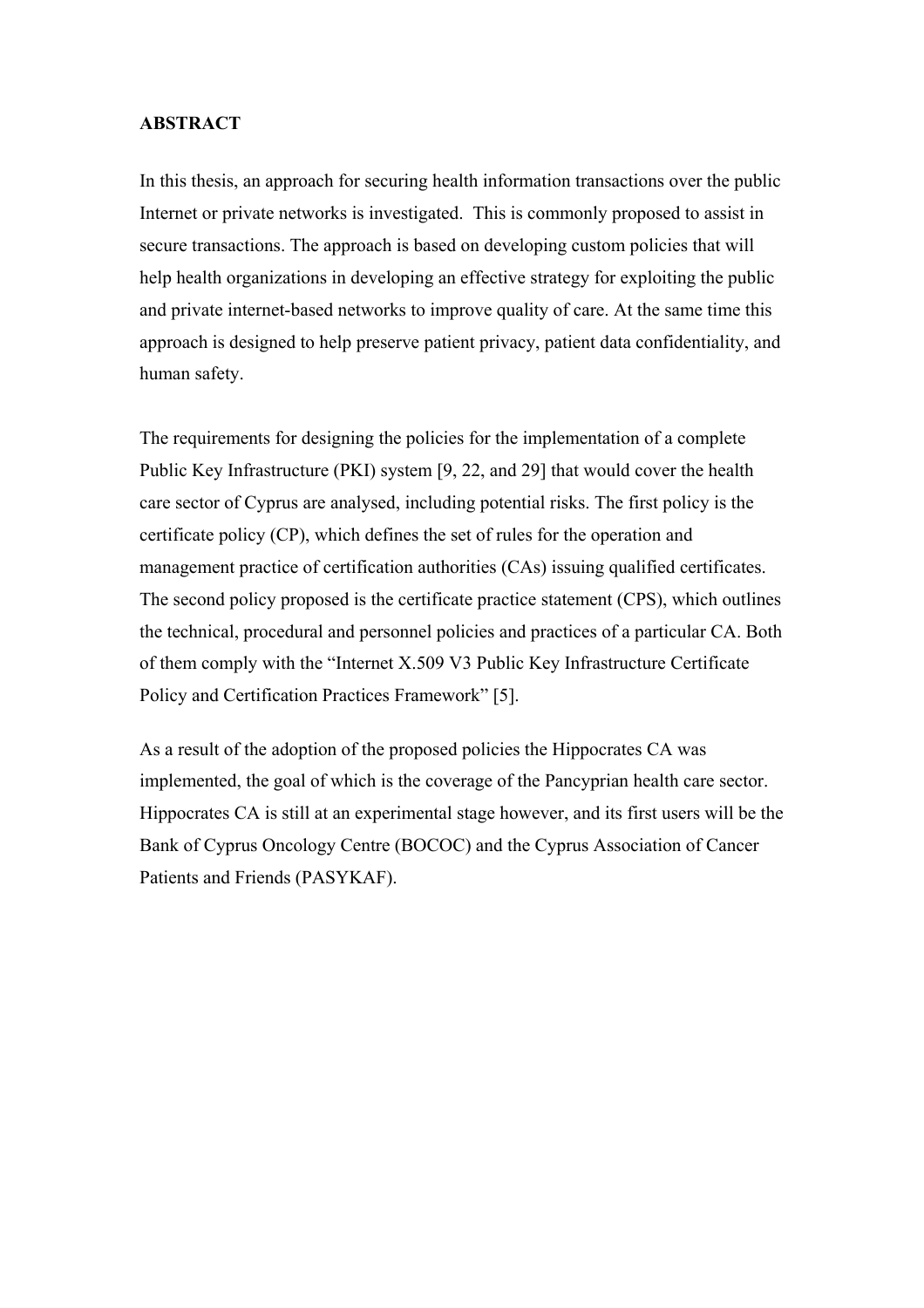# **Chapter 1**

# **Introduction**

#### **1.0 Introduction**

Today healthcare is among the most personal services rendered in our society [58], yet to deliver this care, a large number of personnel must have access to intimate patient information. Sharing this information improves the quality and efficiency not only of health care, research, and public health surveillance, but also in many cases, the patient's general outcome. Patients must however, be willing to reveal personal information. In return, the healthcare provider must guarantee that patient confidentiality is established and.

Maintaining confidentiality is becoming very difficult. Information systems' technology allows instant retrieval of medical information and a widening access to a greater number of people. This however has its risks, as the confidentiality of patient information may be compromised. There is a need to find a safe way of exchanging such confidential information without having unauthorized people viewing it. One of the most popular ways of accomplishing this is by implementing a public key infrastructure (PKI) [29].

The aim and contribution of this thesis is the investigation, design, and preparation of the policies needed for implementing a PKI system in the healthcare sector [10, 13]. These policies were designed by the author of this dissertation based on the standards and legislations given by the European Community Directives [10, 16] and several Request For Comments (RFCs) (RFC2459/2527/2510) [1, 2, 5] also analysing any potential risks for the health care sector. In addition to providing the opportunity of achieving trust between users, implementing the PKI system enables the exchanging of records among health care professionals. Communication security over public (Internet) and private networks can also be achieved. Such an infrastructure does not currently exist in Cyprus, not only because of the unwillingness of health care officials to exchange patient information among themselves but, also due to the lack of confidence these professionals have in such a system. This thesis proposes the policies which should be followed for a PKI system to be used for Cyprus's Health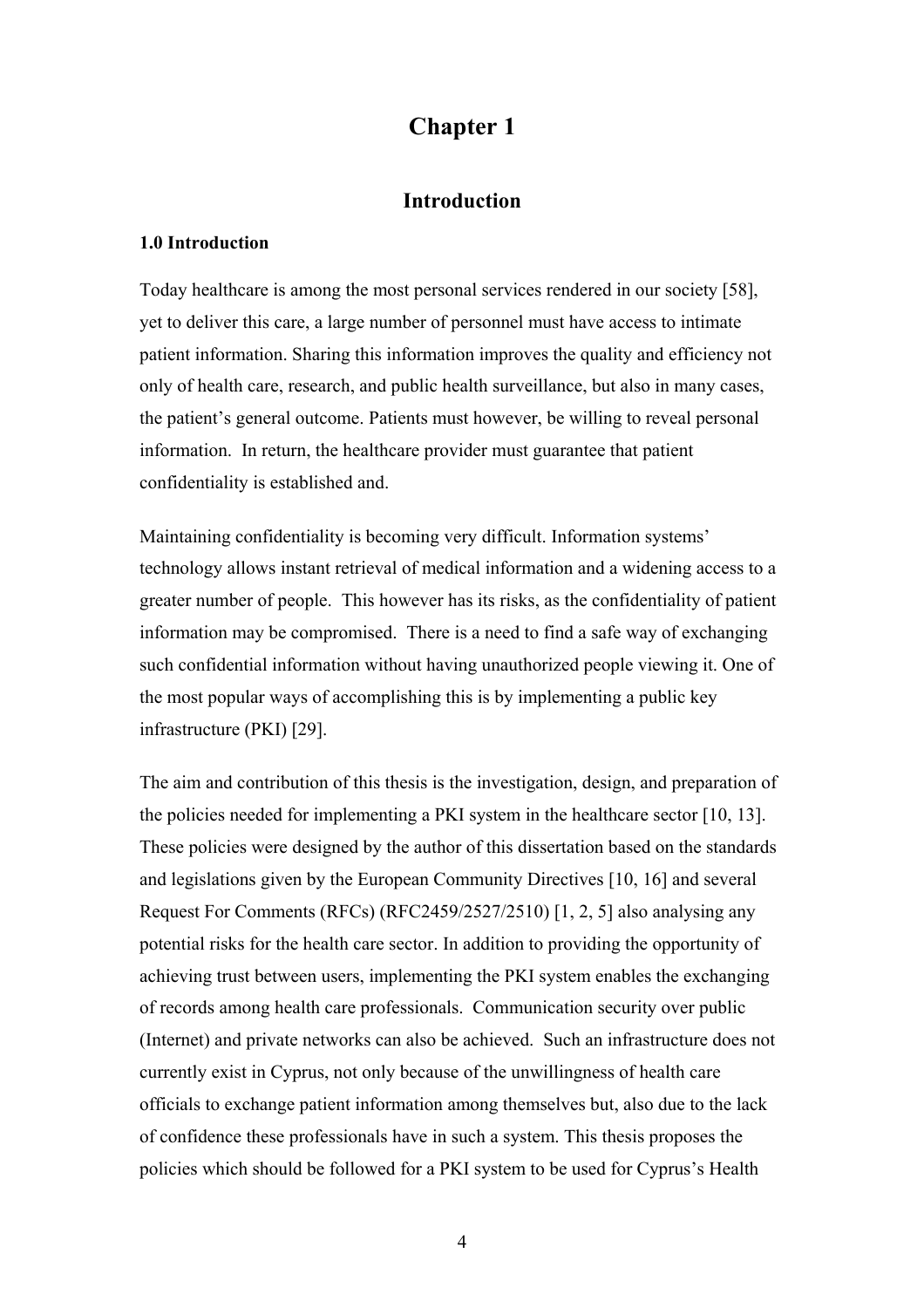Care system. This PKI is going to be designed in such a way that will make it easy to convince Health care professionals and other prospect users to trust the system since the transaction of patient information will be secure and the final outcome will most certainly be more beneficial to the patient. This is because of the fast, efficient and secure method of transmitting and exchanging patient information.

The Cyprus health care sector, including organizations, hospitals, and private doctors, do not use any electronic message system to convey patient information between them today. The use of email to exchange patient information, records, etc is a long way from being a common practice. Communication between different hospitals and doctors regarding the health of their patients is also far from becoming a common practice.

This thesis will present the policies written as a result of the implementation of the PKI system, which are needed both for (a) establishment of trust among those in a health care PKI system and (b) for ensuring that all users participating in such a system, show full confidence in it. All the people involved must adopt a new way of thinking for such a system to succeed. For example, health care professionals must understand that exchanging patient information may result in better healthcare given to the patient. Patients should also understand that the sharing of their information would not result in any harm to them.

The thesis also analyzes the risks associated with the adoption of such a system in the health care sector and presents the methods proposed for implementing a PKI in a health care organization. It is also intended to be read by health care administrators who are concerned with the security of patient information transmitted and received online by their organizations. It will provide all the policy guidelines and background information that is essential in any comprehensive PKI implementation, and finally, it will briefly describe the components of a functional PKI [37, 48] and the options available for obtaining or creating these components.

## **1.1 Objectives of the thesis**

The undertaking and motivation of this thesis was (a) the need to achieve a safe and secure transmission of medical records among health care professionals and (b) the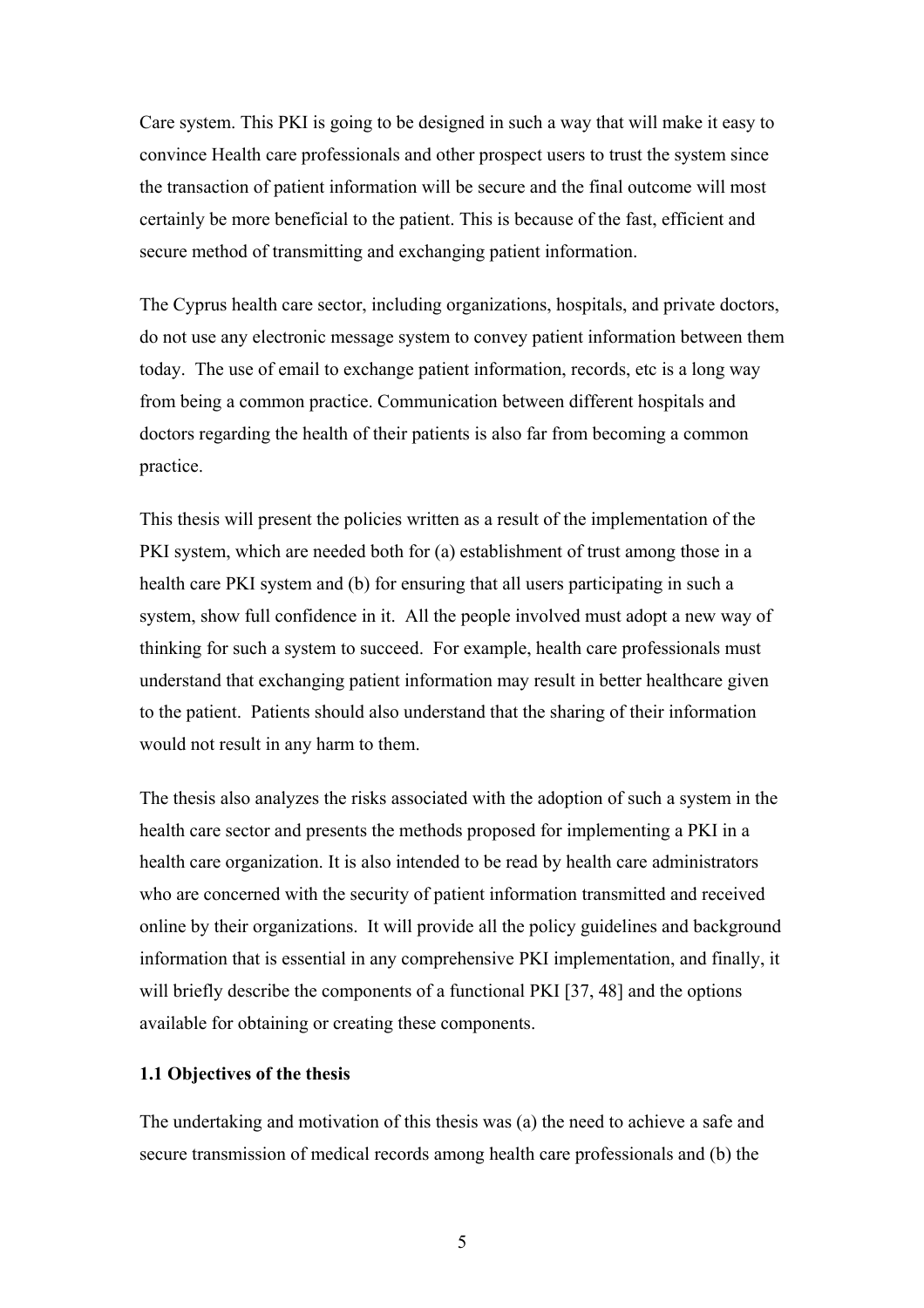need to guarantee communication security over public (Internet) and private networks, and thus maintain the patient confidence in the healthcare professional at the maximum. At the same time it aims to prevent or deter any access to unauthorized users, and discourage and detect any inappropriate use of health data. This security feature must be able to verify the identity of people and computers with authorized access on a timely basis in order to provide security management across the network and help improve authentication, data integrity [37], and privacy [9]. This thesis also intends on addressing both the organizational policy and technology needed to understand and manage security risks.

## **1.2 The need of PKI in the health care sector**

Personal information contained in medical records is reviewed, not only by physicians and nurses, but also by professionals in many clinical and administrative support areas of health care organizations.

Healthcare executives must follow the laws governing release of information. While the healthcare organization owns the health record, the information in that record remains the patient's personal property. Releases cannot be made without proper authorization. Healthcare executives must determine whether patients, or their legal representatives, consented to the release of information. No exceptions to patient confidentiality are allowed and the rights of individual patients must be protected. Therefore privacy, confidentiality, and data integrity must be assured during the transmission of clinical information, to qualified recipients.

Although patient information, consultations, and medical prescriptions between doctors in remote locations, organizations or different hospitals could be done via the internet, unauthorized interception and tampering by intruders, exposes any exchange of information to potential risks. As a result, hospitals or health care organizations are often exposed to financial and legal liability. The development of a private PKI system is expected to protect the health care organization from such liabilities.

In general, health care organizations and health care professionals should be capable of knowing exactly who is accessing their data and who requests it. PKI technology offers these capabilities through strong authentication [29].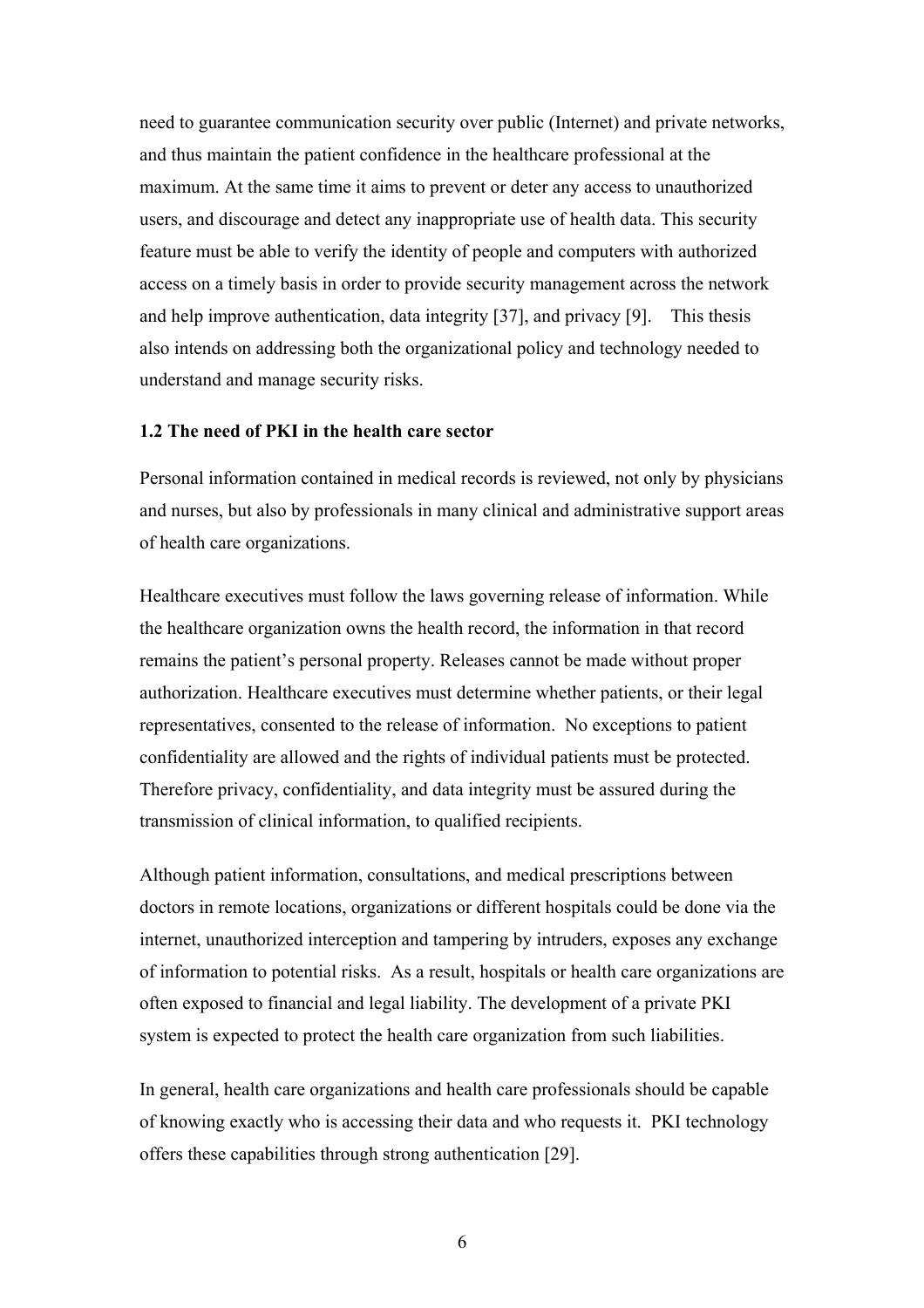Health care technology is improving dramatically and costs a lot more, while at the same time most governments have to face increased spending for the treatment of an ageing population [58]. These challenges will be impossible to meet without the deployment [35] of a robust solution. A potential solution to this problem lies in PKI technology [13, 35], which provides authentication, non-repudiation, data integrity, confidentiality, easy usage, and controlled accessibility to information. This is a solution proven for protecting electronic messages transmitted over unsecured paths. PKI should therefore be considered "a must" for the proper authentication of users in exchanging messages among the health care industry. The importance of the PKI technology lies in its ability to manage secure, reliable and trustworthy key pairs. PKI satisfies all requirements for data confidentiality, user authentication, access control, data integrity, and support for non-repudiation [13].

Health care is a major business sector. PKI technology is posed to help hospitals deal with a double challenge: to improve the quality and accessibility of health care for all the citizens, whilst constraining overall costs [58].

PKI assists in making the above possible by providing a way of identifying and trusting another internet user<sup>1</sup>, through the use of digital identification called digital certificate [29, 50]. Through its trust framework, it enables security across networks, by employing synchronous methods of remote user identification and establishing correct methods which replace, and possibly improve the written signature [30].

### **1.3 Overview**

This thesis concentrates on methods that are needed to protect the confidentiality and integrity of electronic information over unsecured networks, as detailed in Chapter 2. The analysis of the risks [27, 28] that need to be taken into account prior to the implementation and the design of any policies is presented in Chapter 3. This thesis also addresses the complex legislations and standards that apply in the European Union. A section that contains these legislations and standards, as they apply to Cyprus's environment is included in Chapter 4. Chapter 5 discusses similar work done in other places of the world and explains the differences with the Hippocrates – PKI System. A review of the main policies that a CA requires in order to be operational, as well as significant differences from the proposed policies are provided

<sup>&</sup>lt;sup>1</sup> A user can be a person, a computer, or some other electronic entity.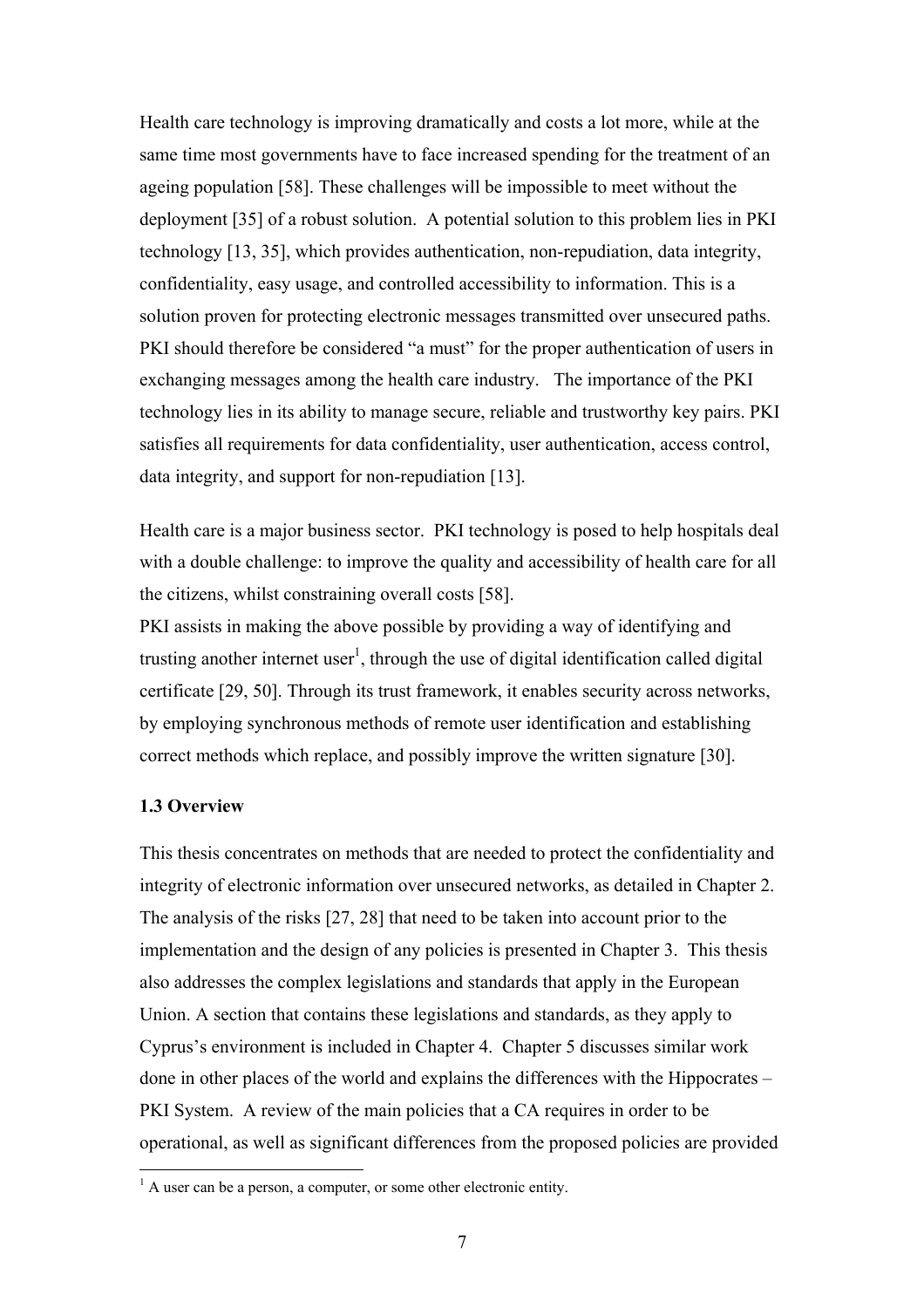in Chapter 6. The complete set of all the proposed policies is included in Appendix A. The above mentioned chapters cover the plans, procedures, and technical measures that make such a system unique in the Cypriot health care sector. The Certificate Practice Statement (CPS) for the specific Certificate Authority (CA) running at the BOCOC is given as an example of the implementation of these policies in Chapter 7. Finally, Chapter 8 gives the conclusions and views for the particular technology trend.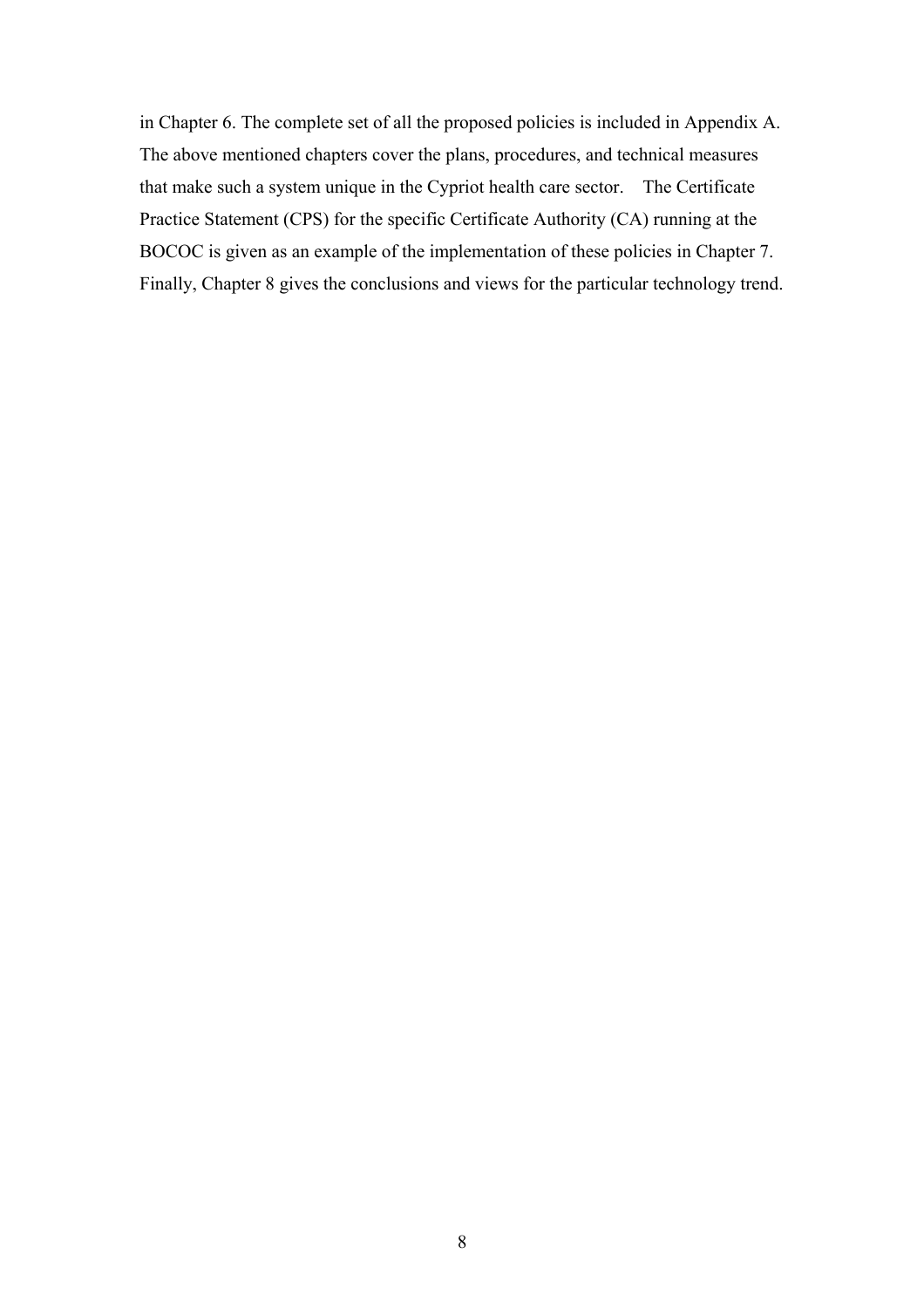# **Chapter 2**

# **Introduction to PKI**

## **2.0 Introduction**

Nowadays the Internet is the preferable technology that companies and individuals use to complete thousands of online transactions [25, 58] or to exchange important information and data, i.e. patient data. For example two doctors discussing patient information over the Internet. However, security suffers, since the Internet does not have the inherent security controls in place to secure all traffic passing through it against unauthorized access because it was not designed with security in mind. Therefore, individuals and organizations that want to take advantage of their benefits, must also consider the steps necessary to secure their private transactions over a public or semi-public medium of transmission [25].

While Intranets and Extranets are becoming more widely deployed, new security challenges have emerged concerning the protection of organizations and individuals from unexpected visitors and interceptions to their networks, and also to protect their sensitive information from being misused or even stolen. Firewall systems, Intrusion detection systems and other access control technologies are today a must within an organization; however these technologies leave many security issues unstressed. The issues are authentication, data integrity and non-repudiation.

Establishing trust between people and companies is today the main issue for an organization that uses the Internet to do business. Organizations today are requested to do business with people they have never met before. The success of such business affects the complete organization image and the organization reputation. Public key infrastructure can help organizations build trust into their network systems and has the potential to make Internet transactions as secure as face-to-face transactions.

### **2.1 Internet Security Issues**

Normal operation of systems in many cases is affected by unexpected conditions, so called threats [41], which need to be addressed in a comprehensive security approach prior to the adoption of any appropriate solution. To achieve that, a spherical knowledge on the dangers that threaten the normal operation of the systems is needed.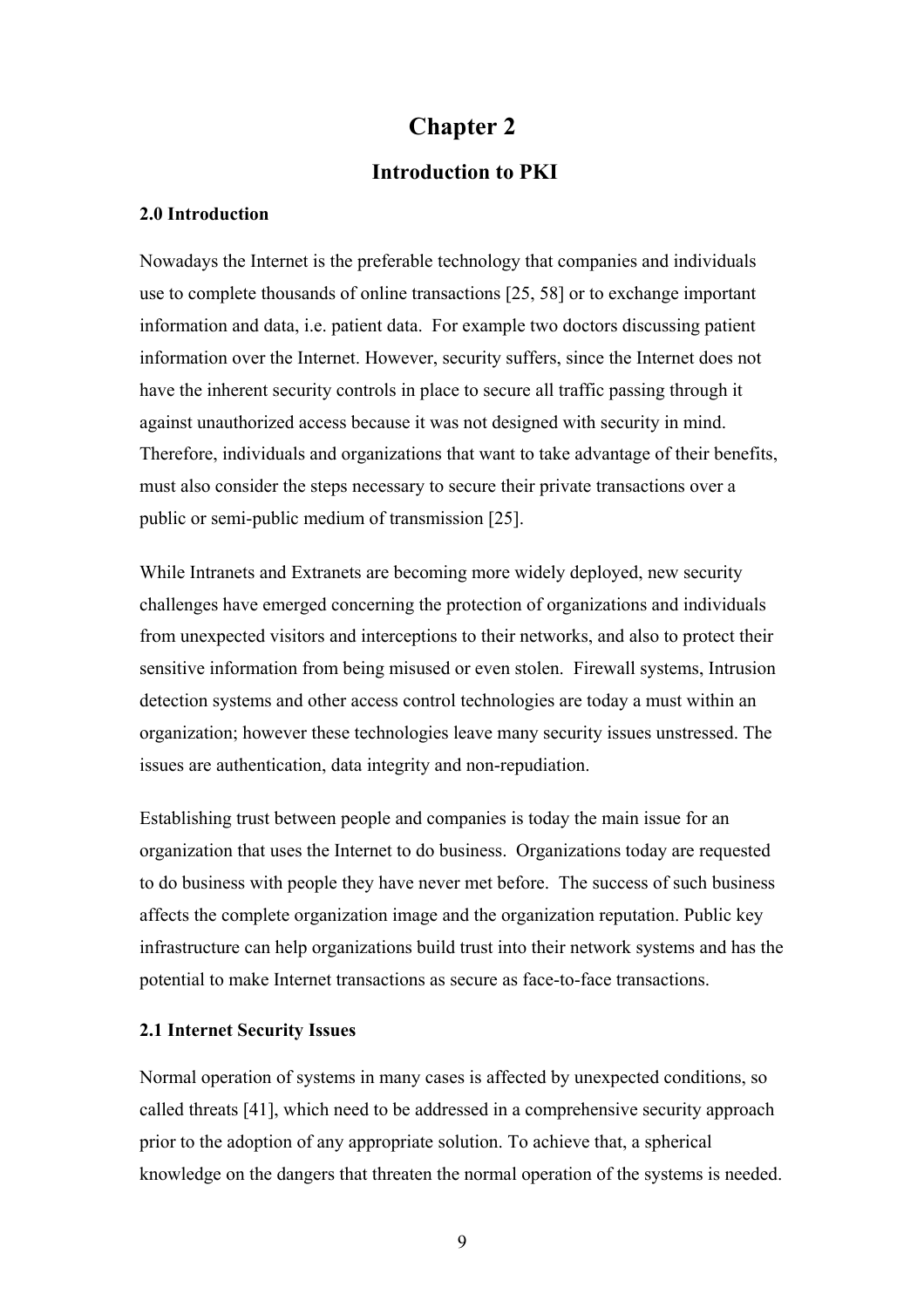To start with, all communications over the Internet use the Transmission Control Protocol/Internet Protocol (TCP/IP). TCP/IP allows information to be sent from one computer to another through a variety of intermediate routers, computers and separate networks, before it reaches its destination. Thus a third party may alter any information sent when it interferes with communications in the following ways:

- **Unauthorized disclosure:** When patient information is transmitted between doctors', "in the clear," hackers can intercept the transmissions and obtain patients' sensitive information.
- **Unauthorized action:** A competitor or disgruntled customer can alter a Web site so that it refuses service to potential clients or cause malfunctions within the Web site. For example a Web Site that is being used to offer information to a patient may be altered, resulting in all of its services being declined to its visitors.
- **Eavesdropping:** The private content of a transaction, if unprotected, can be intercepted en route over the Internet. For example, someone could learn about a patient's situation, record a sensitive conversation, or intercept classified information.
- **Data alteration:** The content of a transaction cannot only be intercepted, but also altered en route, either maliciously or accidentally. User names, patient ID numbers, patient demographics, and patient treatments sent "in the clear" are all vulnerable to such alterations. For example, someone could alter a pharmacy order or change a doctor's prescription.

Other security threats or attacks that may affect the normal operation of a system are:

**Spoofing:** Is the kind of attack during which the perpetrator appears to be someone else either by using its IP or its address. Spoofing relies on trust relationships between machines within the trusted network. For example, in the health care sector a hacker can pretend to be the doctor that gives fake advices to patients. Another example of spoofing appears to be the creation of illegitimate sites, i.e. health care sites, which appear to be published by established organizations or hospitals. **Smurf Attack:** In this attack, the attacker sends an IP ping (or "echo my message back to me") request to a receiving site. The packet specifies that it be broadcasted to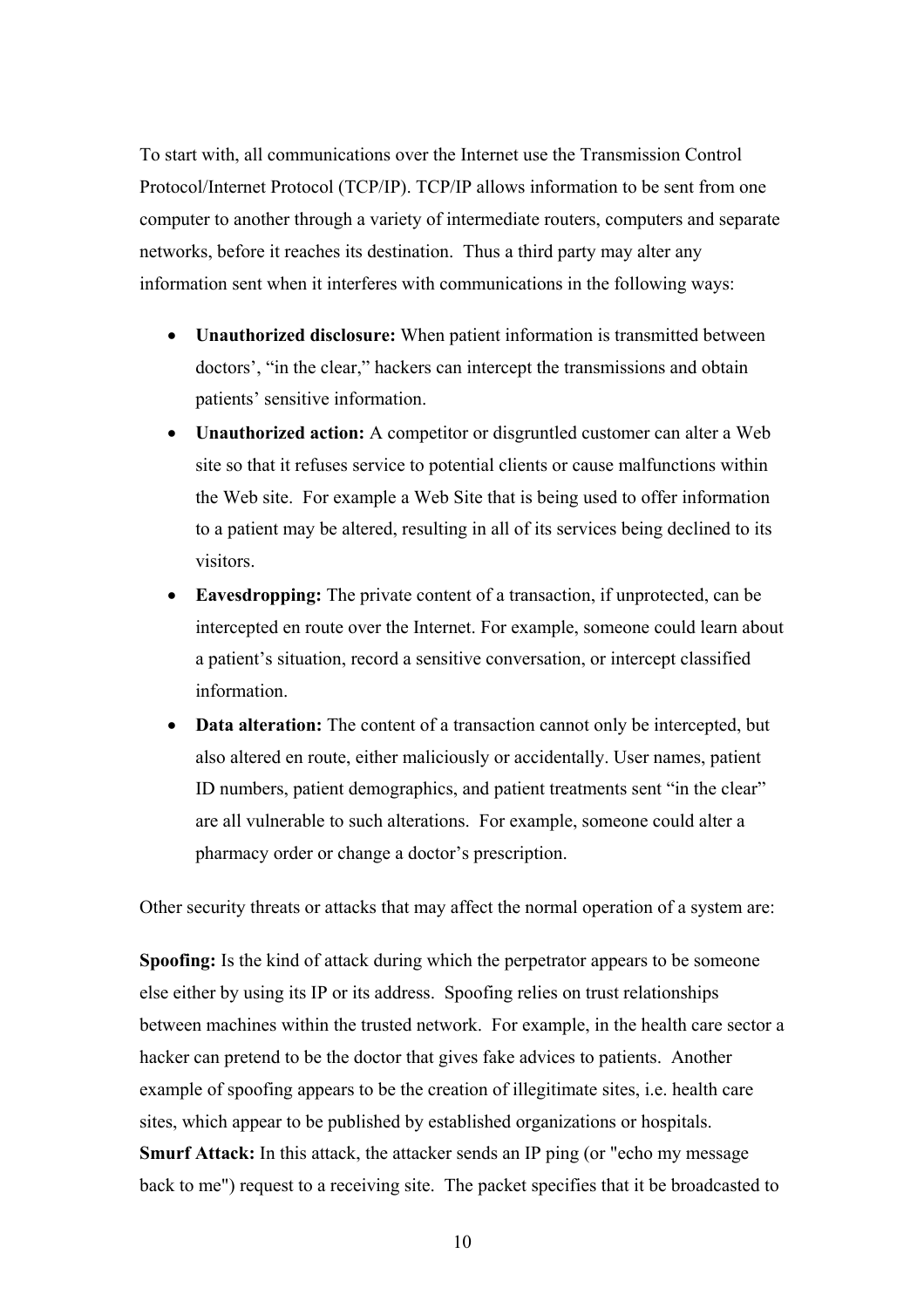a number of hosts within the receiving site's local network. The packet also indicates that the request is from another site, the target site that is to receive the denial of service. The result will be lots of replies flooding back to the innocent, spoofed host.

**Denial of Service Attacks:** Is the disruption of service and the loss of availability. On the Internet, a denial of service (DoS) attack is an incident during which a user or organization is deprived of the services of a resource they would normally expect to have. Such attacks are designed to bring down services and machines and do not usually result in the theft of information or other security loss. However, these attacks can cost the target person or company a great deal of time and money. Health care services are critical for the patient health and patient confidentiality; as a result such disruptions may have impact not only to the normal operation of the health care sector but may also lead to the loss of patient trust.

**Viruses:** Nowadays, one of the biggest threat that computer users face, are viruses. A virus is a program that usually propagates to the computer via the Internet, email (as an attachment), downloads, or via contaminated files that are contained on infected floppy discs or CD's. As some of the viruses can enable the email sending procedure automatically it will be very degrading for the health care professional to appear to have sent an email to one of his/her patients propagating a virus or even sending meaningless emails. Viruses can also cause data corruption as well as accessing passwords or other patient information.

**Syn Attack:** This attack is initiated during the initiation of Transport Control Program (TCP) between a client and a server in a network. During this communication, an attacker can send a number of connection requests very rapidly and then fail to respond to the reply. This results in an unauthorized increase of traffic and a delayed response to different services. For example if the pharmacists tries to access a prescription, the increased amount of traffic will cause a delay in the viewing of the prescription.

## **2.2 Definition of Public Key Infrastructure**

Public Key infrastructure (PKI) [29] is the technology that builds trust over unsecured public networks. With PKI, users can securely and privately exchange data, i.e. a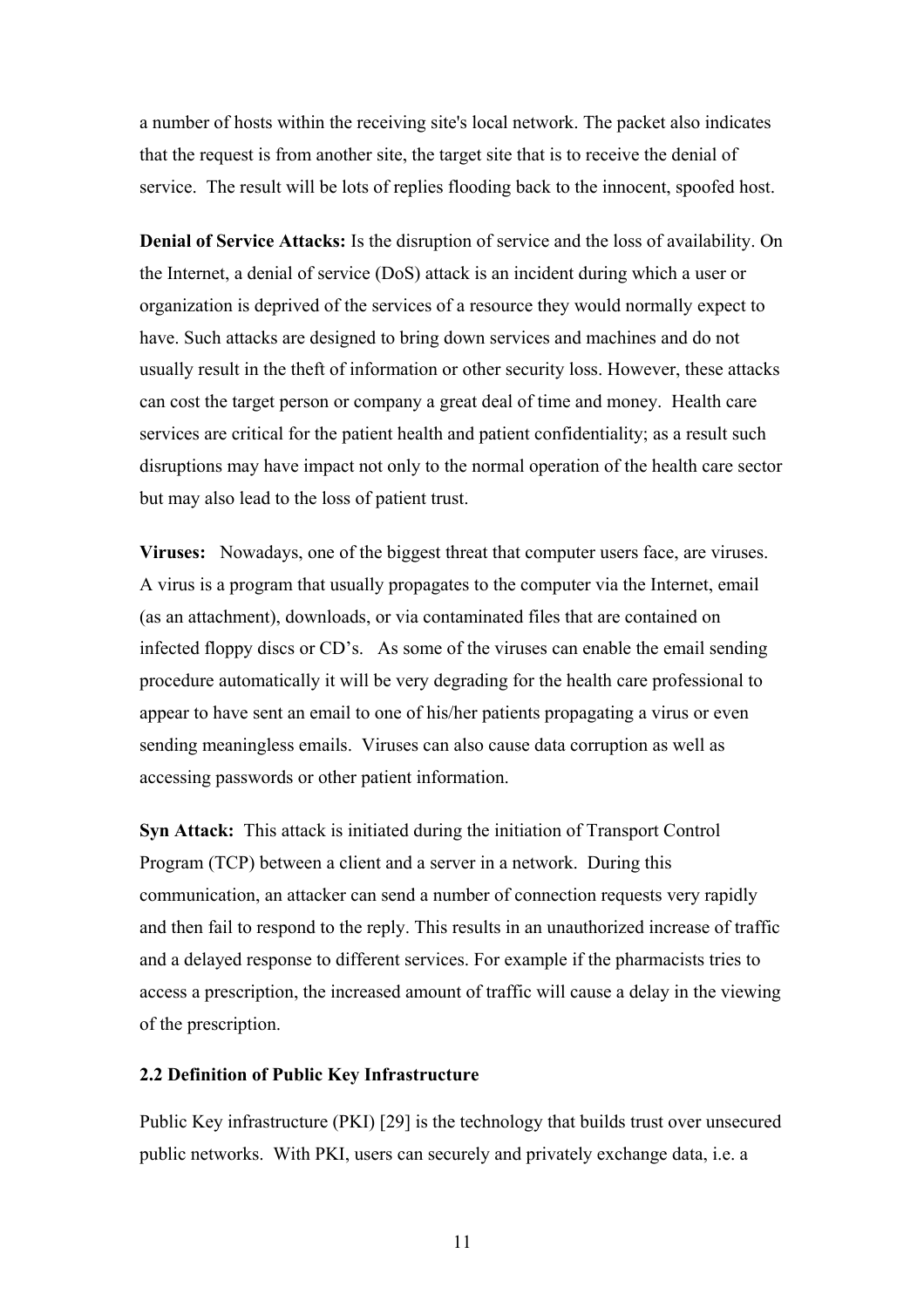health care provider sends personal health information (e.g. a hematology test result) to another health care provider securely, in the knowledge that only the intended recipient will be able to read the information, or can even proceed to an exchange of money in return for service provided. PKI enables these by providing a way of identifying and trusting another Internet user, through the use of digital identification called digital certificate [29, 50]. This digital certificate is like a driver's license or a passport. It contains the Internet user's name and some other credentials<sup>2</sup>.

A digital certificate can also be used to verify a digital signature, which can be attached to e-mail messages or other types of electronic messages. This signature is created using Public Key Cryptography [22].

# **2.2.1 Public Key Cryptography**

PKIs are built upon a security solution called Public Key Cryptography. In Public Key Cryptography [22] with the aid of a mathematical algorithm and the use of the public and private keys, the information or the value is transformed in a form that is unreadable for all entities other than the sender or receiver, i.e. encrypted, and can only be converted back to its original format, i.e. decrypted, with the use of a complementary mathematical algorithm and an allied value. In Public Key Cryptography [22] public and private keys perform a one-way transformation on the data. Each key is the inverse function of the other i.e. while one encrypts the other decrypts the message.

With Public Key Cryptography, a doctor can send a private message to a colleague or to a patient by scrambling the message with the intended recipient's Public Key [22, 48]. A Public Key is made publicly available by its owner, while the Private Key is kept secret. Recipients can then decode the message with the recipient's Public Key. Private Keys are stored on a computer's hard disk or on a special cryptographic device called token. In the case that it is stored on a token it can only be used while the token is inserted in the computer.

Public Keys [22, 48] are usually embedded within a digital certificate [50]. Digital certificates are easy to distribute, either via a web site (through the browser) or as an

<sup>&</sup>lt;sup>2</sup> Content of digital certificates depends on the organizational policies and private issues.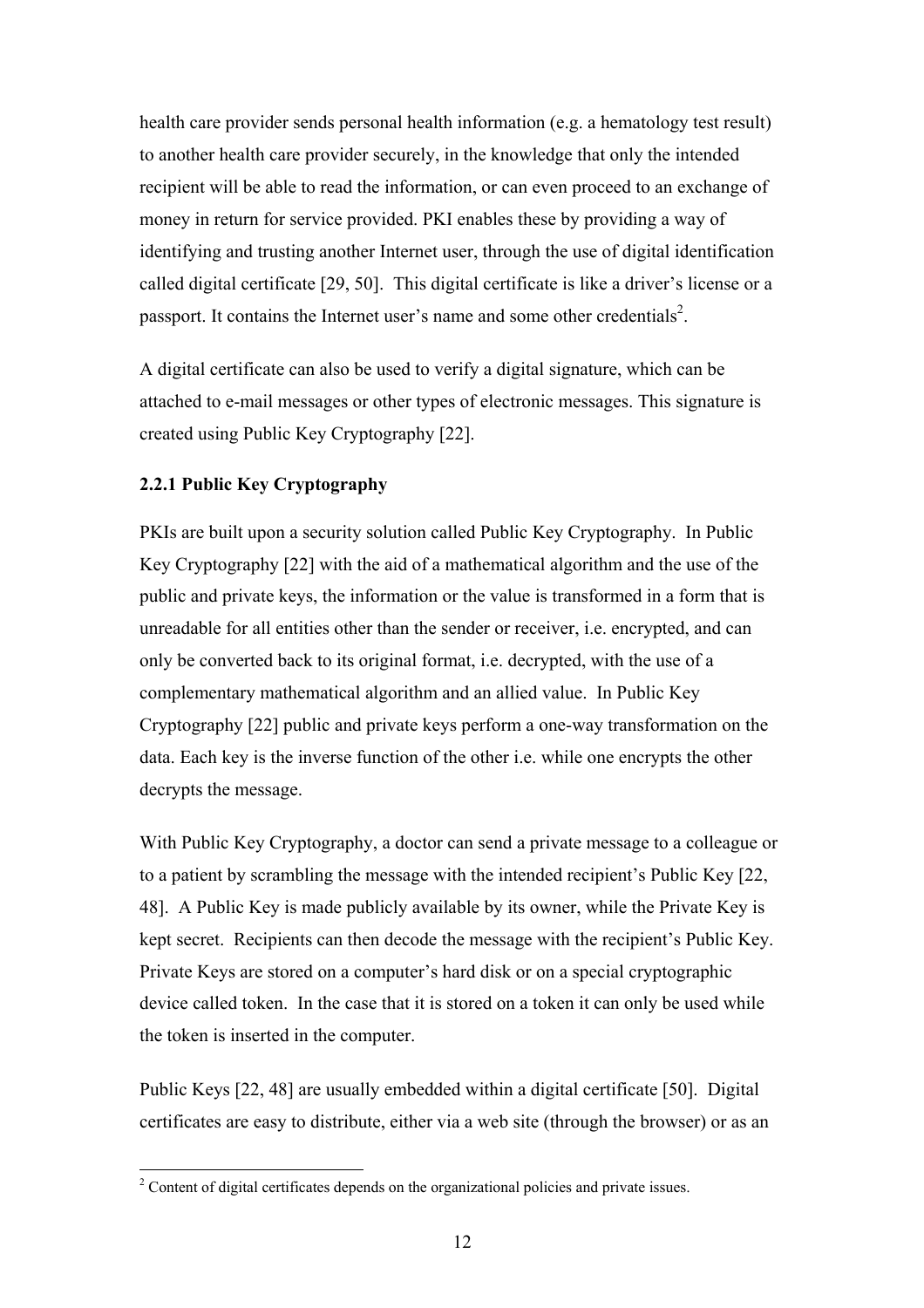email attachment. Embedding the Public key in the digital certificate gives an identity to the digital certificate, much like the giving of a driving license or a government ID to a person. In other words, the identified entity is strongly associated with the assigned Public Key.

#### **2.2.2 Digital Signatures:**

Digital signatures [36] are one of the primary ways Public Key Cryptography [22] can be used to make Internet communications safer. It can be used to authenticate the identity of the sender of a message or the signer of a document, and possibly to ensure that the original content of the message or document that has been sent is unchanged. It is easily transportable, cannot be imitated by someone else, and can be automatically time-stamped.

In the health care sector where many times doctors have been accused by patients of mistreatment or wrong prescriptions digital signatures can be used to provide the assurance that any message, for example a message that includes a medical prescription, has not been changed and that the sender is who he claims to be. This will therefore eliminate the chances that an "intruder" posing as the patient's doctor will send a message to a patient concerning treatment or medication leading to mistreatment of the patient. Digital Signatures can authenticate the identity of the health care professional and have the ability to ensure that the originally signed message sent by the health care professional cannot easily be repudiated at a later stage. Digital signatures are part of the digital certificate that is issued by an authority, which belongs to the PKI system. Figure 1 and figure 2 show the complete procedure for encrypting and decrypting a message using the digital signature.



**Figure 1: Creating a Digital Signature for a Message**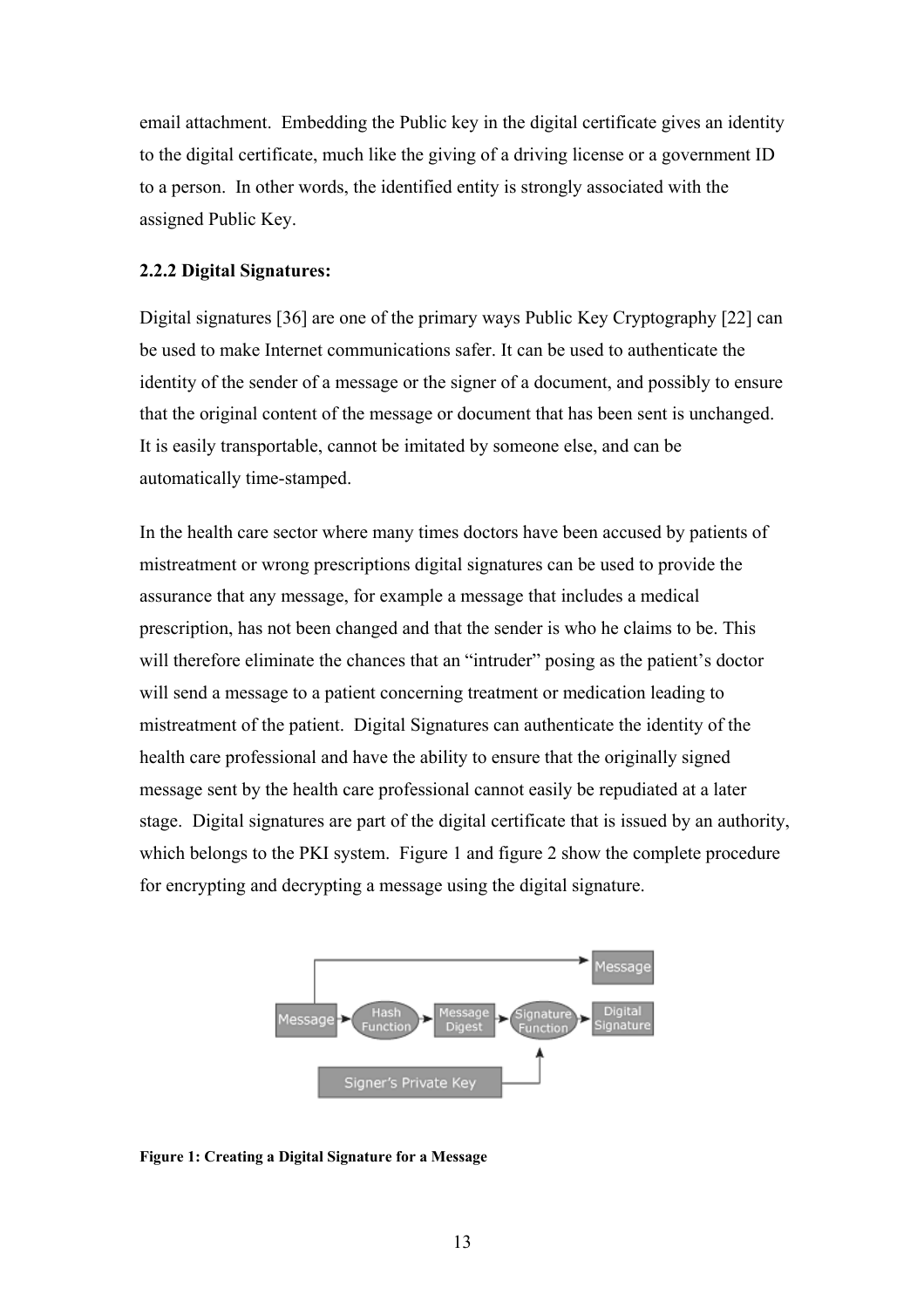

#### **Figure 2: Decrypting the Original Message**

## **2.3 Health Care PKI System Addressing Issues:**

PKI is a trust framework that enables security across networks. It's purpose is to provide synchronous methods of a remote user identification and to establish the correct methods, which imitate- and possibly improve- the written signature. Such a framework can be extended to include every person, computer and electronic entity in an organization or company. However, there are six major services that must be provided for a Health Care PKI system to be functional [36]. These are authentication, non-reputation, data integrity, confidential communication, ease of use, and access control. These services make the PKI a candidate solution to provide the required level of security and protection.

#### **2.3.1 The Full Range of Services Are:**

- **Authentication**. A guarantee that a message contents really has come from the person who claims to have sent it. This avoids any disputes among the users i.e. doctors – patients, or doctors – doctors.
- **Non-repudiation**. The certainty of knowing that the sender of the message cannot later deny having sent it. Digital signatures can be used to establish the non-reputation of transactions
- **Data Integrity**. Proof that the message contents have not been altered deliberately or accidentally, during transmission and storage. There has always been a demand for integrity when two or more remote parties need to rely on a given quantity of information. Data integrity is assured using public key cryptography. It is important to achieve data integrity when it has to do with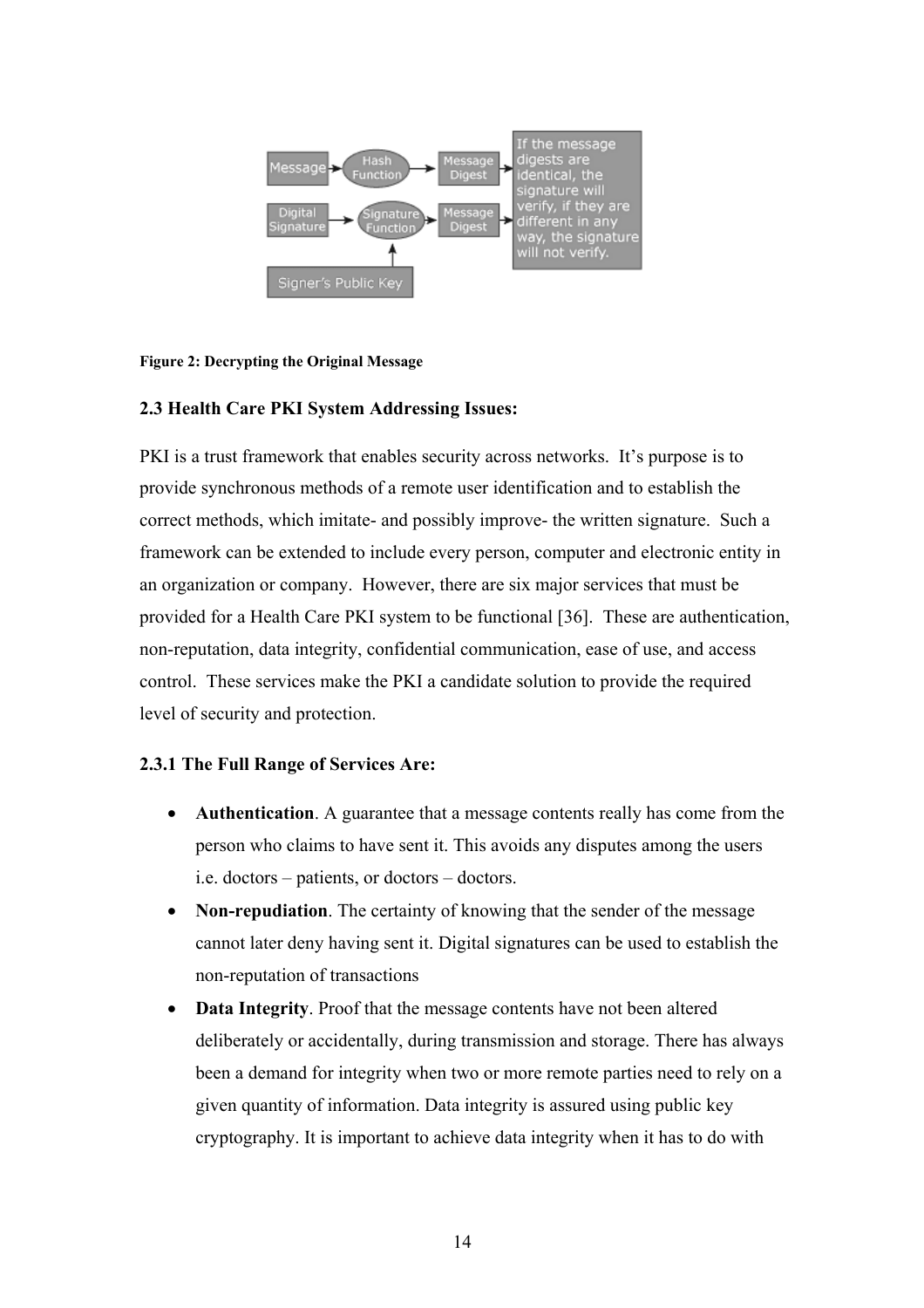patients' treatments, pharmacy orders, or doctors' prescriptions given to patients.

- **Confidential Communication**. Only the intended recipient is able to read the file or message.
- **Ease of use**: End users should be able to quickly and confidentially access private information resources via the Internet without worrying about the underlying technology. Health care professionals but more specifically patients should be able to easily use any system that will be created for exchanging information.
- **Access Control**: Access to sensitive information is controlled through the use of authenticated identities. For example in the health care sector doctors are expected to have access to more information compared to nurses.

# **2.4 The Components of a PKI System**

To implement all the above-mentioned services there is a need for an infrastructure [37, 48]. A general PKI system is mainly consisted of a certificate authority that accepts user requests for a certificate and at the same time acts as the authority, which issues and manages security credentials and Public Keys [22, 48] for message encryption. The PKI-Enabled applications can also be considered as part of a general PKI system. These PKI-Enabled applications are provided by the PKI system in order to supply the above-mentioned services. Another part of the general PKI system is the End-users, who vary in status, depending on the type of system application. These are the characteristics of a general PKI system. The organization of the components of any specific PKI system may vary, again depending on the application of the system. For example, many PKI systems [43] separate the operations performed by the Certificate Authority (CA) and the Registration Authority (RA) to avoid the complexity of tasks, which are already performed by the CA. This is also necessary if the organization wants to separate the certificate request process from the certificate issuing process.

The advantages of using RAs are:

• Separation of the two authorities minimizes the risks and security constrains that would apply if the CA is also responsible for user registration as a web server.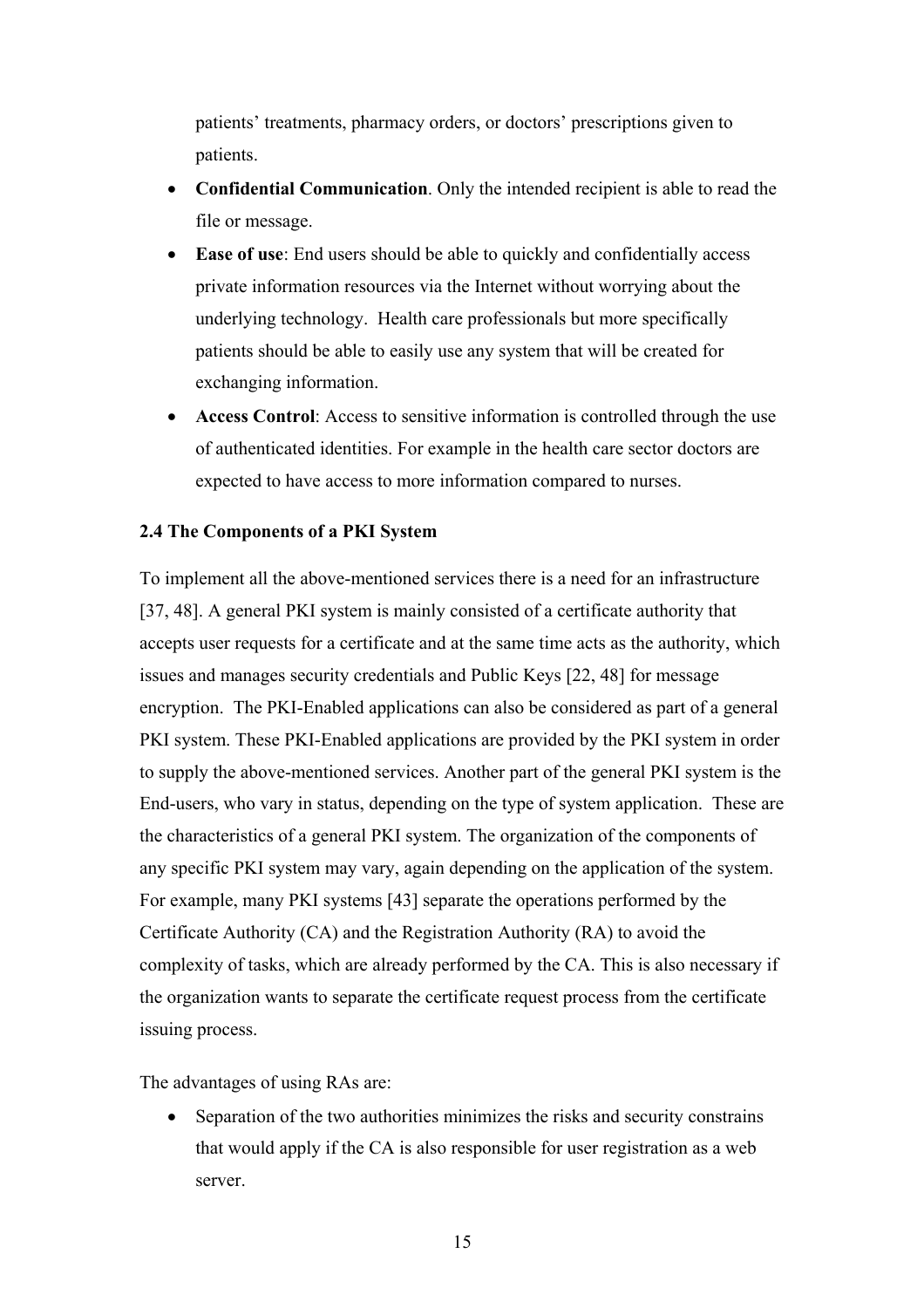- With RAs, organizations can set up local or stand-alone enrollment centers at distributed geographic locations. Employees of an international company can be enrolled into PKI via RA centers of the country they are living in and digital certificates will be issued to those employees from the company's CA, which is located in the company's country.
- Requests for digital certificates are sent to the RA instead of the CA, relieving CA administrators of the task of vetting certificate requests.
- Users accessing RA can also configure to access the Certification Revocation List (CRL) database.

# **2.4.1 Certification Authority (CA)**

A certificate authority is a trusted authority in a network that issues and manages security credentials and Public Keys [22, 48] for message encryption [9]. As part of a PKI, a CA checks with a registration authority to verify information provided by the requestor of a digital certificate. If the RA verifies the requestor's information, the CA can then issue a digital certificate. The CA is also responsible for the distributing and revoking of the certificate.

Depending on the PKI implementation, the certificate includes the owner's public key, the expiration date of the certificate, the owner's name and other information about the public key owner [34].

A CA is like a licensing authority. Digital certificates are only issued to users who can prove their identity and credentials to the CA. By using a process called vetting, the CA examines traditional forms of identification before issuing a certificate.

CA's also respond to queries about the validity of certificates they have issued. A validity period of the certificate, specifying how long the CA expects the certificate's contents to remain valid, is also included. A certificate may become unexpectedly invalid if information about the certificate subject changes. On the other hand, a certificate is valid, if it has not expired [34] and the information in the certificate is true. It may be important for a CA to be physically located in the same geographic area as the people it is issuing certificates to.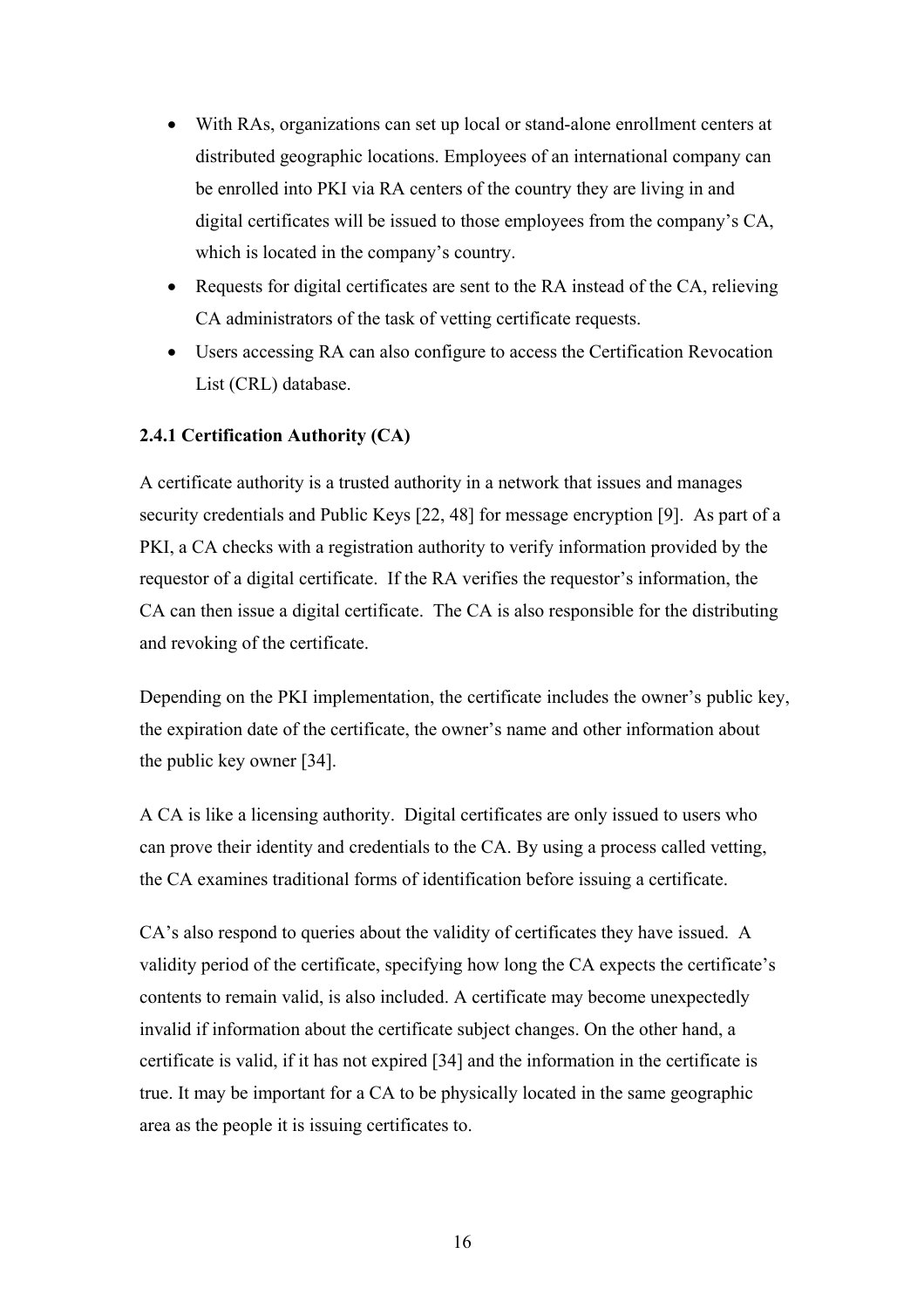## **2.4.2 Registration Authorities (RA)**

A registration authority is an authority in a network that verifies user requests for digital certificates and tells the CA to issue them. RAs are also used to enroll new users into the PKI. The Certificate renewal request for certificates, which have expired or need updating, are also be done through the RA. Via the RA, users or prospect users have access to a variety of information that concerns the PKI application and the status of a certificate i.e. request or renewal certificate status. Another use of the RA is that it provides these users with the possibility of finding answers to any frequently asked questions. The RA can also be used, as a means of requesting the destruction of a certificate, i.e. to destroy certificates that are no longer needed. It can be used for requesting the revocation of a certificate if suspicions exist that somebody else is using the certificate. Finally the RA can be used for key recovery if the key was lost due to hard disk failure. This can be done, by recovering the lost key from the authority's database.

#### **2.4.3 PKI-Enabled Applications**

Without the ability to integrate the PKI with applications (making the applications PKI-enabled), the PKI has a limited value in business. Fortunately, PKI systems can be supported through a variety of off-the shelf software programs, which allow the PKI solution to meet demands, as the application environment and requirements evolve over time. Such applications/programs are:

- Web browsers
- E-mail clients
- Virtual Private Network (VPN) software and hardware [36]

Today's most widely used Web-browsers, Netscape Navigator and Microsoft Explorer, are already PKI-enabled, and can provide users with the ability to generate a key pair and download a digital certificate. Popular e-mail programs such as Microsoft Outlook and Netscape Messenger are also PKI-enabled. Users instruct their email program to digitally sign a message simply by clicking a button.

As was mentioned before, nowadays companies use extranets for their transactions. To extend the PKI beyond the firewall many companies PKI-enable their extranet or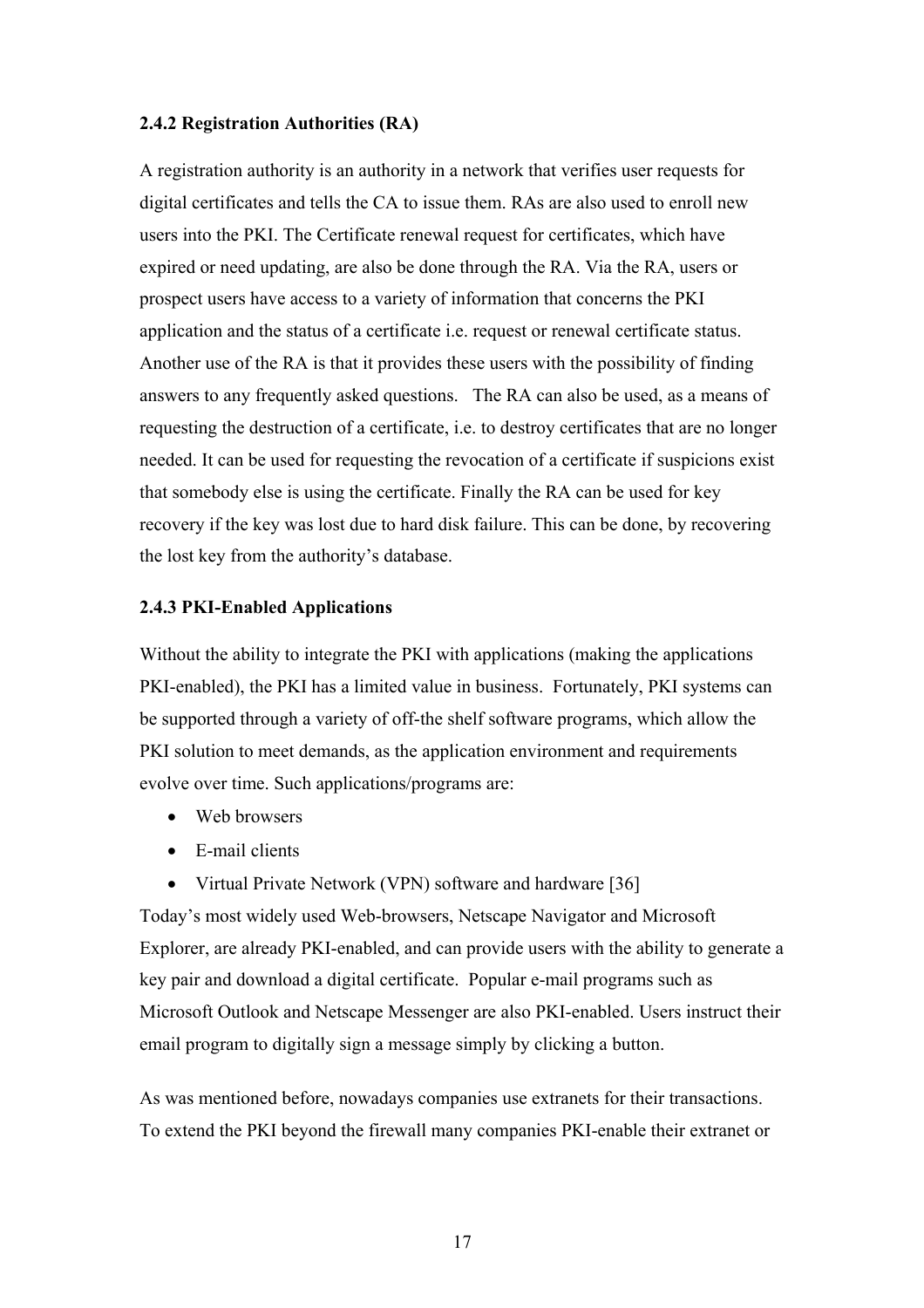create a virtual private network (VPN) [36]. Extranets and VPNs use digital certificates to authenticate users and provide access control.

#### **2.4.4 The End-users**

The end-users are typically the people that are using the system for example in healthcare the end-users are doctors, medical assistants, nurses etc. End-users are the key element of the system since application, policies, and practices are built up for them. The end-user using the PKI system can establish electronic transactions over a secure network. Transactions could be in any form, such as email, e-banking [25], or e-shopping, that of course, depends on the structure of the application. In general, the end-user may request certificates from a CA, receive the certificate from the CA, use the certified keys and certificates in PKI enabled application services, thus enabling support for strong authentication, encryption and non-repudiation and may search the certificate repository for certificates and status information.

#### **2.5 Central processes in a PKI**

The PKI's applications main tasks are to accept new user registration, to verify and authenticate the users, to issue the certificate through the CA and finally to apply the service provided to the users, in the way that these are stated in the policies of the system. The first two processes are done most of the times via the RA. In many cases, and depending on the domain of the system, these processes can vary in how their applicability is enforced and not in their general meaning. For example in Health Care, which is the main concern of this thesis, to ensure the effectiveness of a PKI system these processes must be applied in a way that guarantees trust among the users and the safety of any transactions done.

This is also true for E-commerce PKI systems where trust must be present in order for these to be used. However in E-commerce any mistake occurring can be redeemed, whereas for Health Care the damage caused may not easily be undone.

## **2.5.1 Issuing certificates**

A certificate can be issued to end users and end entities in accordance with the CA policies, and not before the validation of the given information, since the CA will sign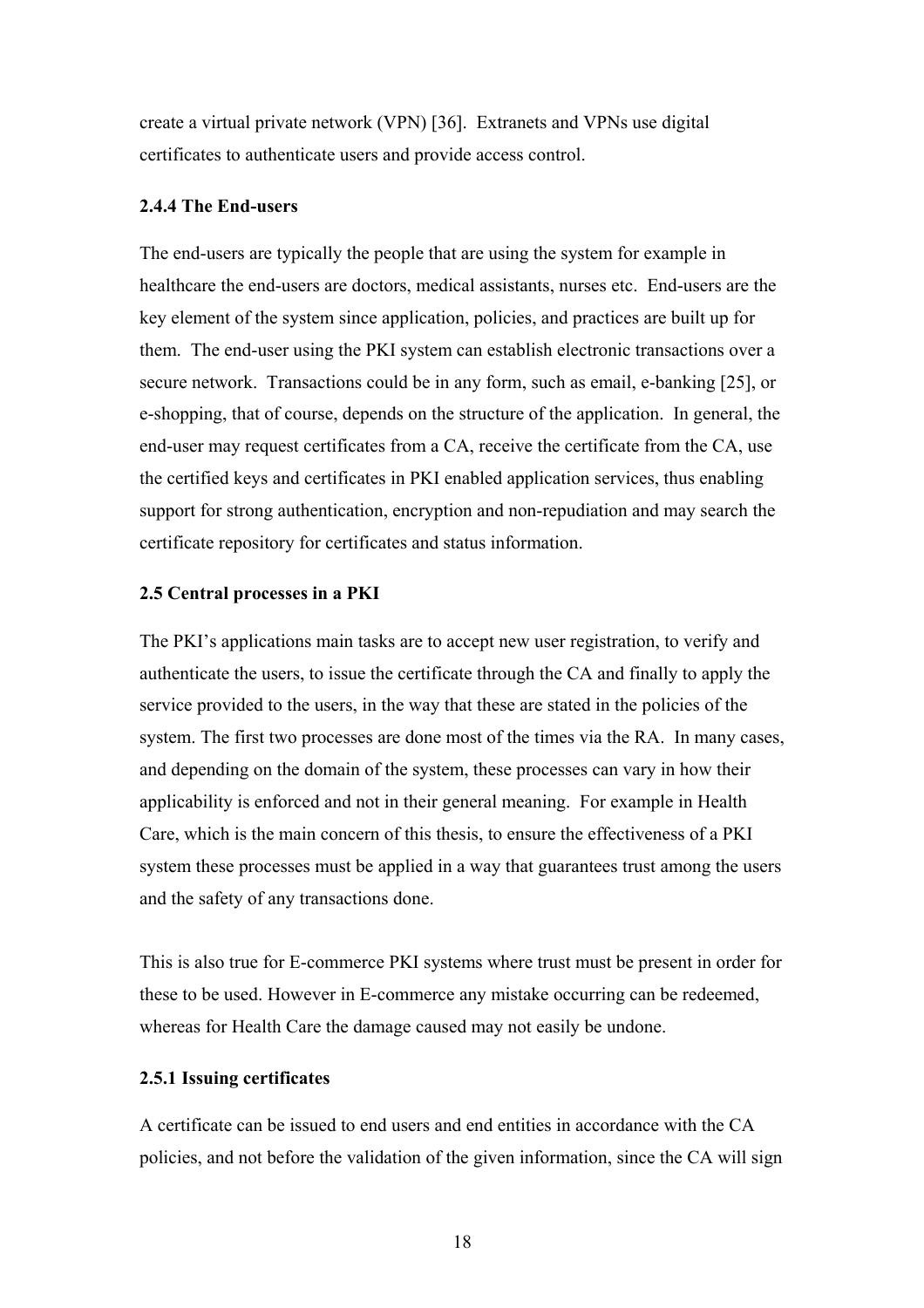this information with its public key. By issuing an X.509 [29] certificate to the user or an entity, the CA also binds its private key. A certificate is typically issued for a certain period of time, which depends on the CA policies (Chapter 6 & Appendix A) and the purpose of the certificate. It is usual to provide certificates with different extensions that define the purpose of the certificate, such as authentication, confidentiality and non-repudiation. For the Health care PKI system, the issuing of a certificate can only be done in accordance with the policies that the system follows. Certificates are issued only to those that are eligible for such a certificate.

## **2.5.2 Revoking certificates**

This process normally takes place after the party owning the private key directs the CA to revoke the certificate. Specific conditions for certificate revocation are specified in the Certificate Practice Statement (CPS) (Chapter 7). Such conditions may be:

- The loss or exposure of the private key of an end-user or end entity
- The suspicion of exposure of the private key
- The change of basic information of the certificate by a user or entity, leading to the requirement of a new certificate.

Revoked certificates are placed on a list signed by the CA. This list is called a CRL [32, 33]. In accordance to the Certificate Policy (CP), the CRL will be available to all users.

# **2.5.3 Authentication / Verification**

Authentication is the process of confirming an identity and creating trust in the digital world. Authentication involves the confident identification of one party by another party, prior to doing business or sharing sensitive information. In the real world, human authentication relies on physical credentials such as a driving license, government ID, etc. to prove if someone is who she/he says they are. In the digital world, this should be imitated so that prior to any transactions, the correct authentication will take place. In other words, authentication in the digital world is the service that assures one party that the credentials of the second party have been validated by a trusted third party.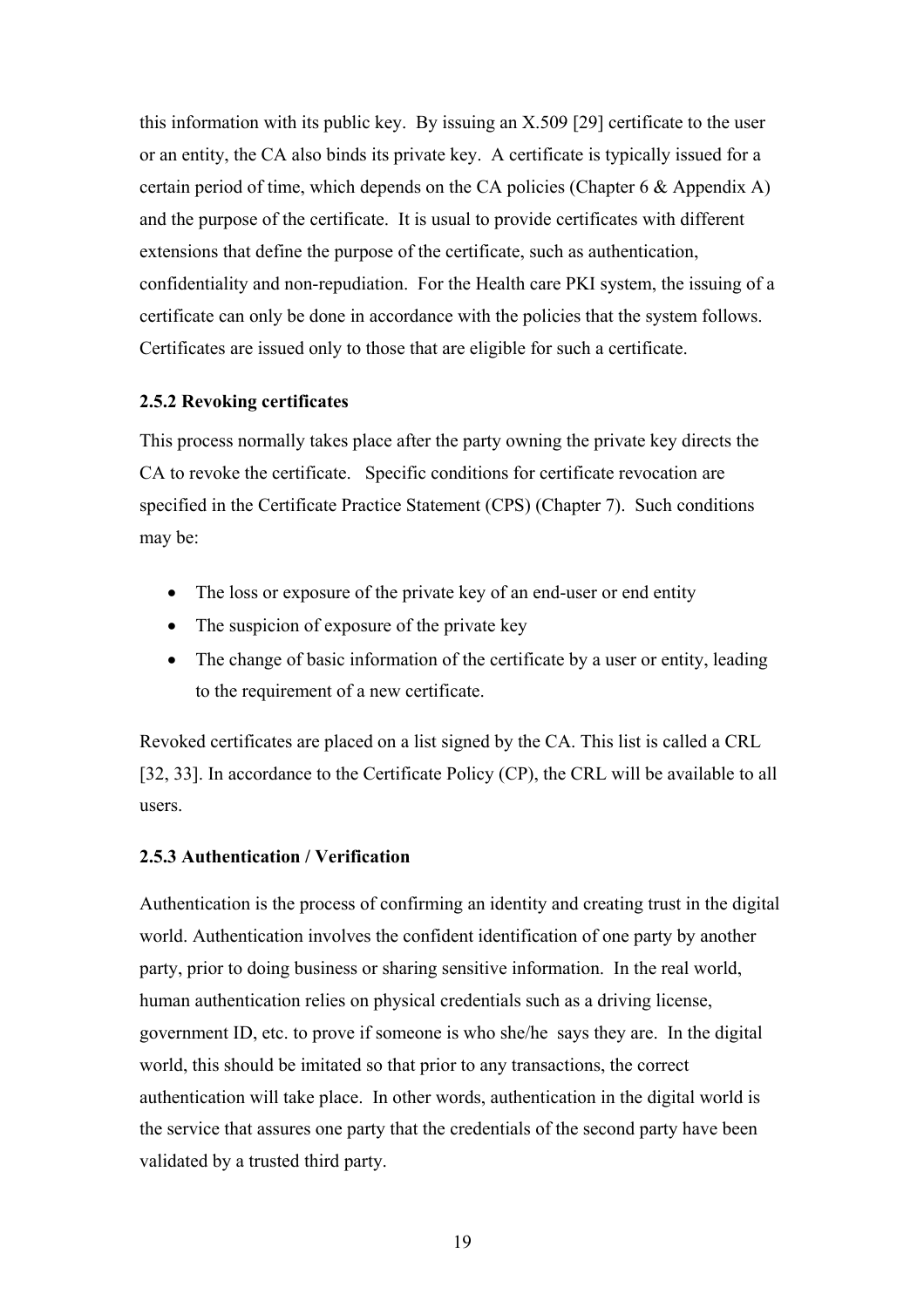Proper authentication allows the authentication of the two parties involved. Thus the end-entity verifies the client authentication and the client (end-user) verifies the server. This process basically implies a means of verification, since it ensures that the certificate information is still valid, as this can change over time. In a PKI system, authentication and verification may be assumed as one procedure, during which one starts with the initialization of the other. Authentication, however, is achieved only when both sides trust the public key corresponding to the private key used by the CA when it issued the certificates.

For the health care authentication and verification is a crucial process because of the confidentiality of the information and in many cases the human lives. Doctors should be able to identify that the person requesting information for a specific patient is a legitimate user of the system and has the right to know. Also, in the case of a medical prescription, health care professional should be able to identify that the requestor is the real patient.

#### **2.5.4 Non-repudiation / Verification**

Non-repudiation is the method used to ensure that a transferred message has been sent by the sender site and has been received by the second party, who claims to be the receiver. Non-repudiation guarantees the transaction with both sides (sender / receiver). Both sides cannot deny having sent the message or having received the message. Non-repudiation can be obtained through the use of certificates, which come about from the use of a digital signature. The digital signature is created, by encrypting given data with the private key specified for non-repudiation, and creating a hash or a message digest [6, 7, 8, 36]. The verifying party using the certified public key will decrypt the message to the expected values. This procedure, as with authentication, ensures non-repudiation at the time of action, since the receiving party should be able to check for certificate validity and revocation status.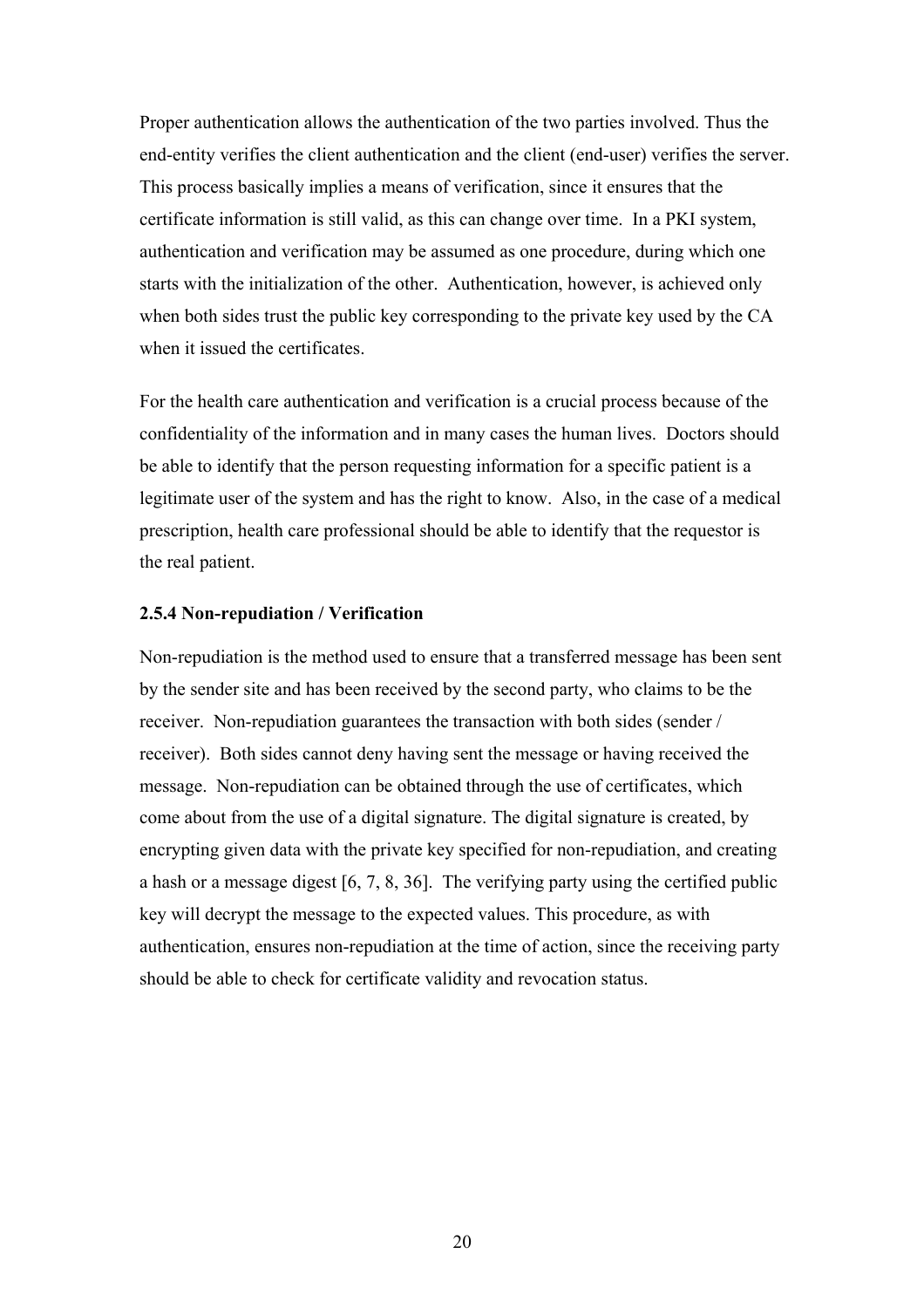# **2.6 PKI Process Flow:**



The following is the graphical representation of the PKI process flow

## **Figure 3: Graphical Representation of the PKI Flow**

- Step 1: The Subscriber applies to the Registration Authority for a Digital Certificate i.e. a private<sup>3</sup> Health Care professional decides that she/he wants to electronically exchange patient information with other private Health care professionals or clinic. A contact with the Registration Authority as per the policies (proposed certificate policy), should be made. For example as per the policies the user can access the RA web server and apply for a certificate online. When needed she/he must supply the RA with all information in order to proof hers/his identification.
- Step 2: The RA and CA verify the identity of the Subscriber and issue a Digital Certificate. The RA verifies the identity of the applicant according to the policies (certificate policy). If the applicant is who she/he implies to be then the RA will send the application information to the CA. The CA issues the certificate according to the group the user belongs to, as these are defined in the certificate policy. For example, to confirm that the certificate request originated from a Licensed healthcare persons, the RA must contact the Ministry of Health and the National Medical Committee to verify the proficiency license of the Subscriber. The CA expects the user to accept the certificate.

 $\overline{a}$ 

<sup>&</sup>lt;sup>3</sup> Private means a practitioner who has his own practice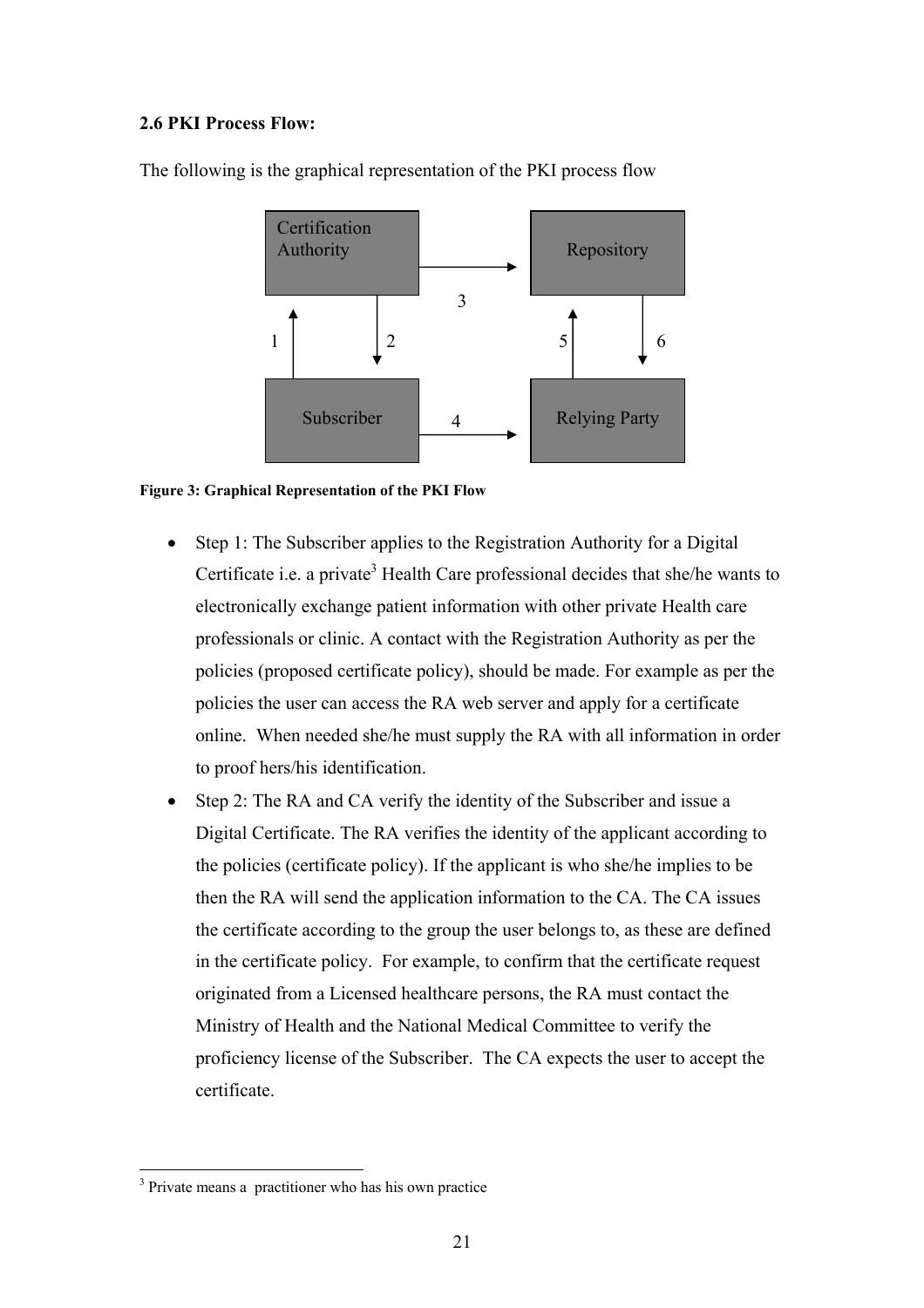- Step 3: The CA publishes the Certificate to the Repository. The Repository can either be in the RA or in an independent Web Server. An obligation of the CA in accordance with the CA policy is to inform users of the certificate status. It is also obliged to state which users have certificates. The time limits that a CA applies to the updating of the repository are stated in the CP. This tends to be updated every 24 hours.
- Step 4: The Subscriber digitally signs the electronic message with the Private Key to ensure Sender Authenticity, Message Integrity and Non-Repudiation and sends it to the Relying Party [46], i.e. if the above points are followed and the Health Care professional has his own certificate then a signed message may be sent by this Health care professional to another user.
- Step 5: The Relying Party receives the message, verifies the Digital Signature with the Subscriber's Public Key, and goes to the Repository to check the status and validity of the Subscriber's Certificate. For example the receiver of a message (second health care professional) can open the message using the public key of the subscriber (if the subscriber is known and possesses a public key). To find out whom the subscriber is and if she/he has a public key the receiver can go to the repository to check the status as stated before.
- Step 6: The Repository returns the resulting status check on the Subscriber's Certificate to the Relying Party. The repository is just a simple query on the web server which all users can access. This may be part of the RA, which is backed by a database that contains the status of the certificates.

## **2.7 Considerations and approaches for the Design of a PKI System**

Nowadays, many approaches for the design of PKI systems have been introduced by vendors. However, many vendors are only considering the financial benefit [27] that such solutions may provide their companies, and not the usability and the applicability of the system and the application in general. They are promising the delivery of an unmatched level of security and reliability to Internet and telecommunications customers around the world, for secure online transactions with reliable authentication and encryption through their well-designed specialized applications. Through strategic considerations they implement applications to cover the needs of big enterprises, small and medium businesses, a personal home or office. Planning for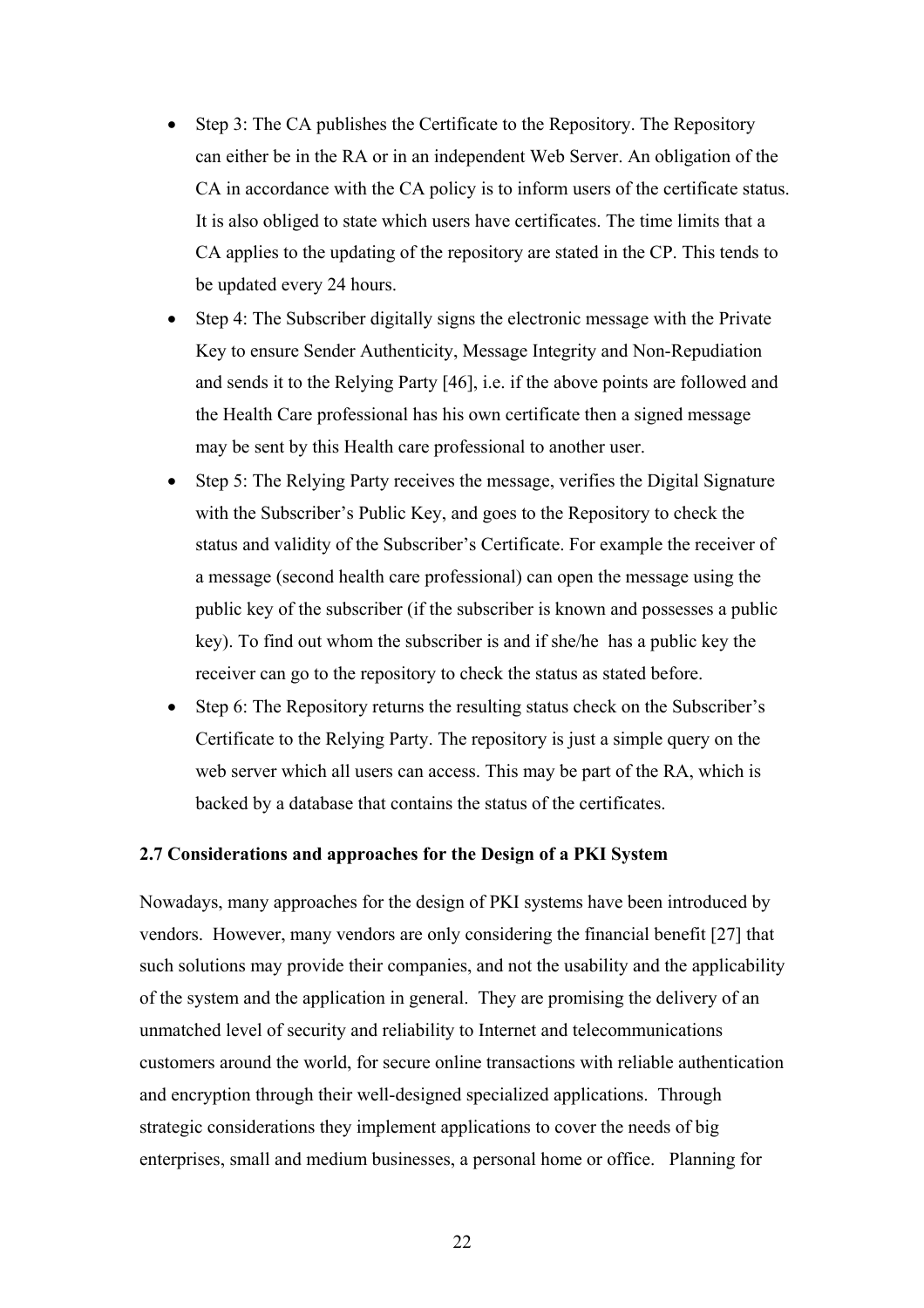the maximum share market margin, they even proceeded with the division of the market into different sectors, i.e. hospital, bank, etc., and developed applications for those specific sectors.

Despite all this, their applications suffer from interoperability [2], considering specific organizational or departmental needs that may apply. They are also costly, considering the amount of available freeware software, such as Open SSL. The lack of policy deployment in general is another disadvantage, since the local CA policy, such as certificate content rules and administration authorizations, is hard to be established.

Other drawbacks that these ready made applications may have are:

- The minimal control that can be applied from the organization using the PKI system for the certificate management functions, such as certificate issuance approval (based on RA approval), revocation approval, and general administration functions.
- The failure to support the Certificate issuance, certificate life-cycle compliance and protocol support, cryptographic key management, secure records retention, data based mirroring for disaster recovery purposes, and other core functions.

The second kind of PKI system is the Standalone PKI. When implementing a Standalone PKI system, enterprises assume 100% of the risk by providing 100% of the security infrastructure, operational risk, service infrastructure, and a disaster recovery. In other words, with this system 100% of the responsibility is assumed, by the enterprise / health care organization, for all the surrounding technology, including systems, telecommunications and databases.

## **2.8 Choosing the right solution**

Implementing the right PKI solution depends on many factors [31]. For example, the application domain of the system, i.e. E-health [13] or E-commerce, and the capital needed. In this section, a basic description of the general challenges is presented. These should be noted prior to any decision taken for the implementation of a PKI solution, and a specific solution for the application domain should be selected.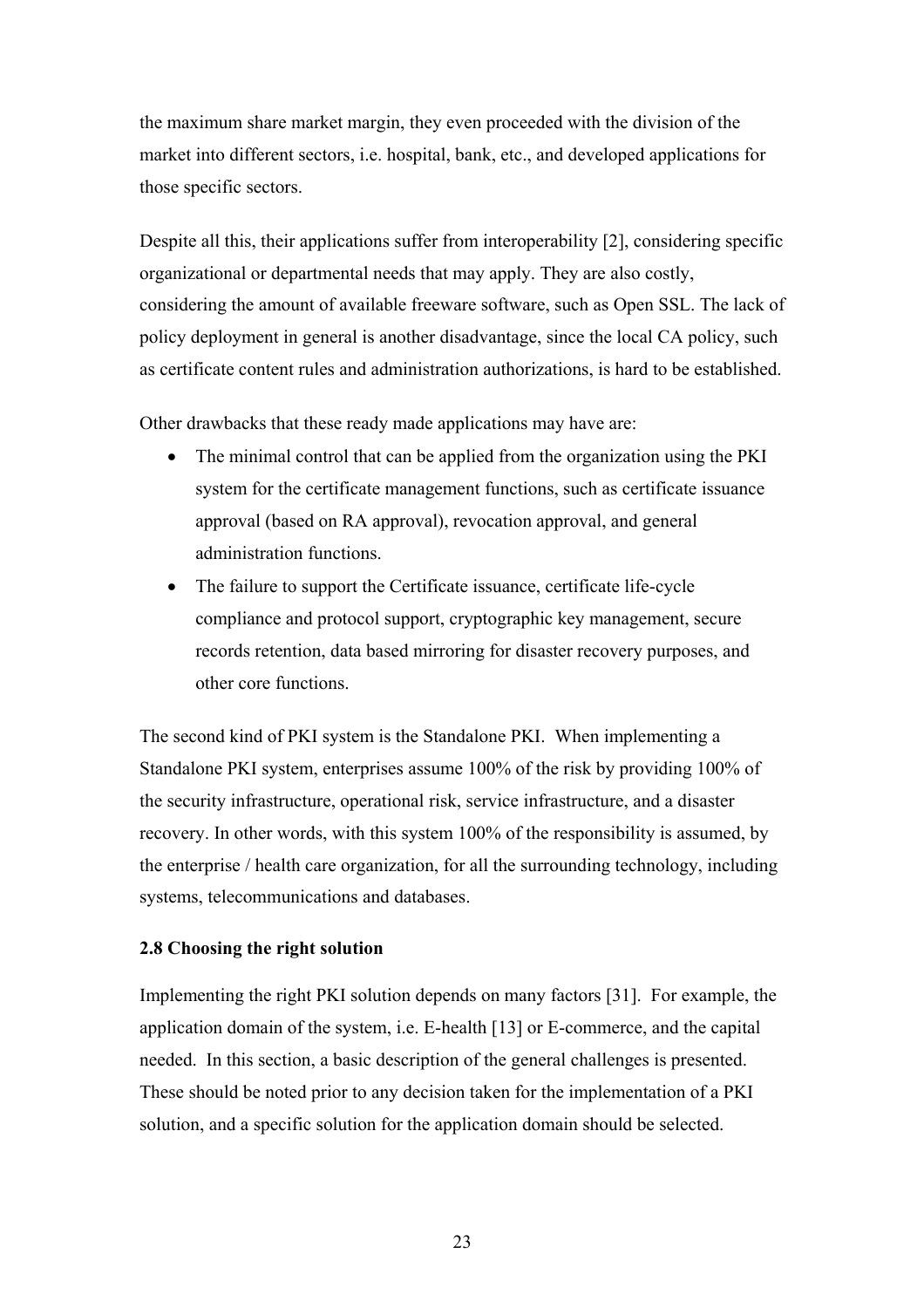# **2.8.1 Scalability**

By scalability it is meant that the PKI will address the following issues:

- The PKI's services should extend, not only throughout an organization, but also beyond it, in order to provide the appropriate level of security for all of the organization's internal users, as well as for any external entities that the organization deals with.
- The PKI should operate efficiently and effectively with all the organization's users, i.e with all users of a Health Care PKI system.

# **2.8.2 Usability**

A PKI must be easy to use. No one will use a PKI if the enrollment process is complicated or if it is difficult to use. It should be integrated seamlessly into an organization's existing network system and software programs and should require little or no special training to use.

A PKI must also be easy to manage. The administrative interface for the CA or RA should be an intuitive graphical user interface, which can be used to process high volumes of certificates and certificate requests. The interface should also be flexible and customizable.

Implementing a PKI solution should be as easy as possible. The everyday use of the PKI should be intuitive and should not require special training. A system administrator should be able to easily install the PKI software and quickly configure an organization's network systems to use a PKI.

# **2.8.3 Service Provided and Technical Expertise**

Due to the high importance of the PKI system for the reliability of Internet and telecommunications' applications, adequate service should be provided by the company that has installed the application. Service should be guaranteed 24 hours a day, seven days a week. Provisions for the minimal downtime should be taken by the organization that applies the PKI system. Such provisions should be clearly stated in a service agreement contract. Organizations that will implement stand alone applications should guarantee the training of its personnel and should also ensure that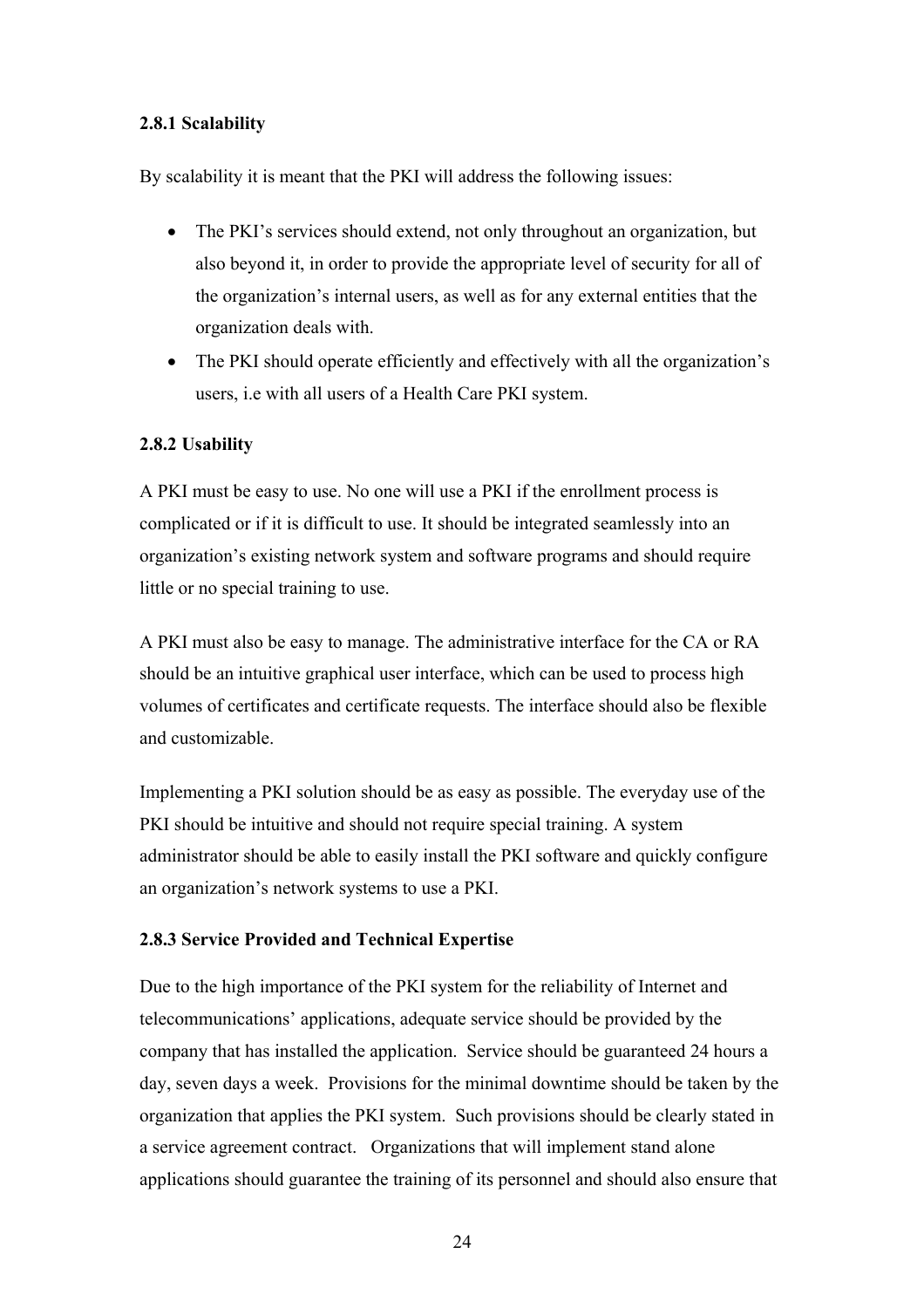the experts and those most knowledgeable, as far as the systems are concerned, do not leave the organization. For that reason, the organization should sign a contract with the personnel. In the contract, the specific job description, along with the employer benefits and any penalty clauses the employees might fall into, should be stated.

#### **2.8.4 Cost of such a System**

The cost of such an implementation is high due to the high expectations that are addressed, i.e. security, trust, authentication, etc. This cost is also dependent on the domain of the application; for example, in the health care sector the implementation of such a system may be much more costly due to the extra security features that may be needed.

#### **2.9 The need and complexity of PKI for the Health Care Sector**

The decision for choosing the right PKI solution for the health care does not depend only on the amount of money that can be spent, but also the service provided, and the expertise that may be available within the area that the PKI solution was built on.

The Health Care sector is considered among the most crucial sectors in the market. The right design for a Health Care PKI system is essential not only because many times it is related to human lives, but also because of the economic consequences a mistake may have. For Health Care PKI systems some particularities should be taken into account. Some of these particularities are patient data, which must be kept confidential as well as doctors' prescriptions to patients, which should not be altered. The fact that many times a patient's health depends on a doctor's advice or on a decision that was taken after the collaboration of two or more doctors is also a particularity that should be taken into account when designing a Health Care PKI system. Another particularity that needs to be looked at is the guaranteeing of trust among the users.

All these factors make the design of Health Care PKI applications demanding compared to other PKI applications, i.e. E-Commerce. For example, for an E-Commerce application [28] that lacks application design, if any mistake occurs the result will be some money loss either for the company or for the customer, which may be covered later by an insurance company. Conversely, for Health care PKI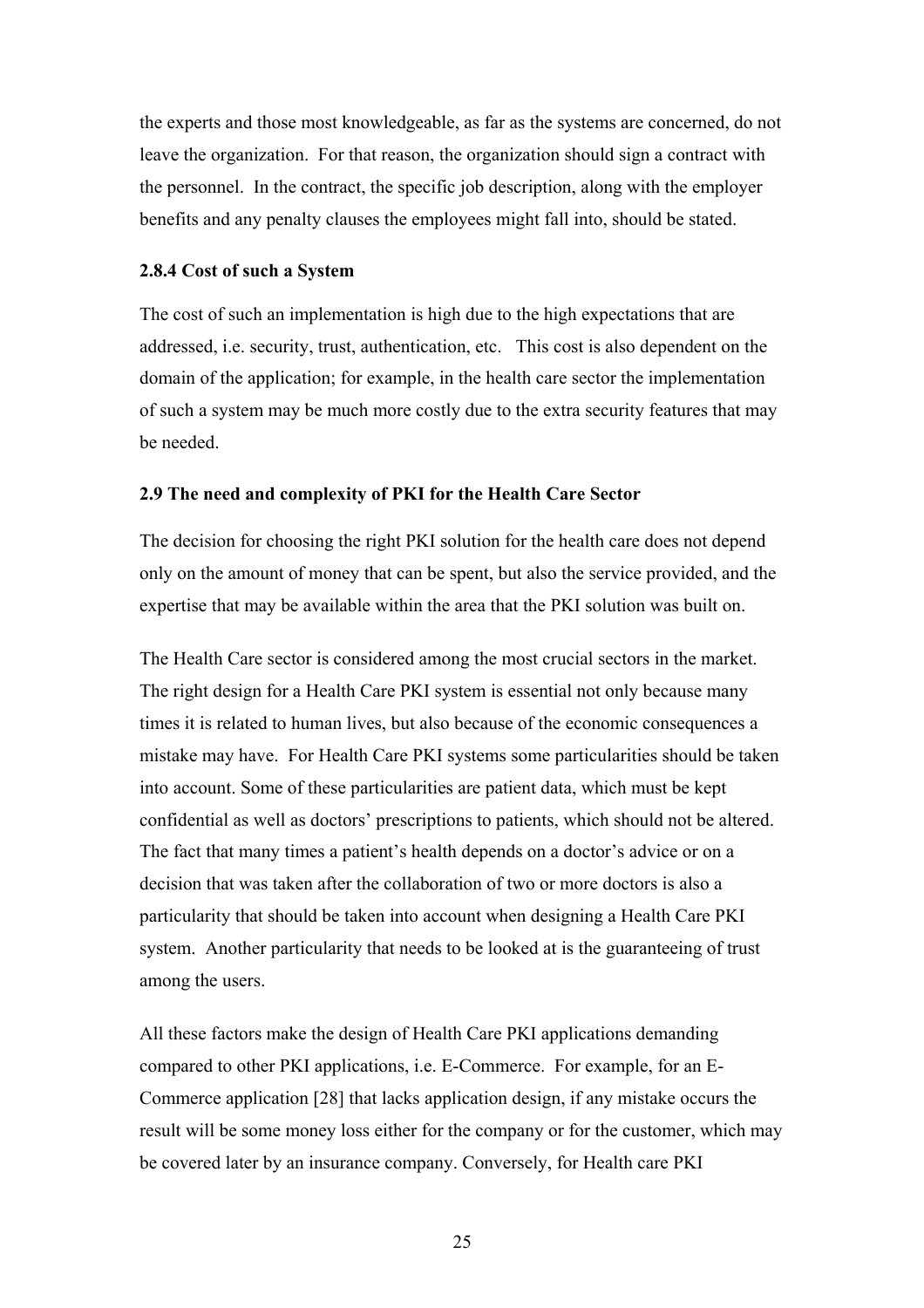applications this is not the case, and if any error occurs, it may result in a loss of a life that cannot be redeemed by any insurance company. If for example a patient requiring a prescription for hypertension receives the wrong prescription this could lead to the patient suffering a stroke, as a consequence of which permanent neural damage or even death may occur.0 Such consequences would not be present in an incorrectly designed E-commerce PKI system and any damage caused is redeemable. How crucial the design of Health Care PKI systems and in general all E-Health applications is, compared to other industry sectors, becomes apparent when failures, not only in electronic transactions, occur. These might be power failure, fire or flooding, failure of the hardware, failure of the software, failure of the web site. The outcome of such failures would be the distrust of the system, user unfriendliness, delay in performing a service e.g. doctors trying to give timely (could be life threatening) advice or a treatment prescription to a patient.

Prior to the implementation of Health Care PKI systems, policies that govern user access privileges, administrative duties, system maintenance should be well defined within a framework of legal and social responsibilities, which must be addressed through the Certificate Policy (CP) and the Certificate Practice Statement (CPS). These policies determine the operational and technical practices of a PKI and provide clear guidelines for operating the PKI. They also provide guidance for all aspects of implementation i.e. obligations of the authorities, obligations of the users, the role of the different members of the system, the agreements, the restrictions that users may have, the financial responsibilities, the secure access to electronic records as well as the training and monitoring of employees to ensure that they follow the established security protocols.

Consequently, all these give an extra complexity to the system which makes its implementation hard and at the same time it explains why it is not yet a popular solution for the secure transaction of electronic messaging among the health care community.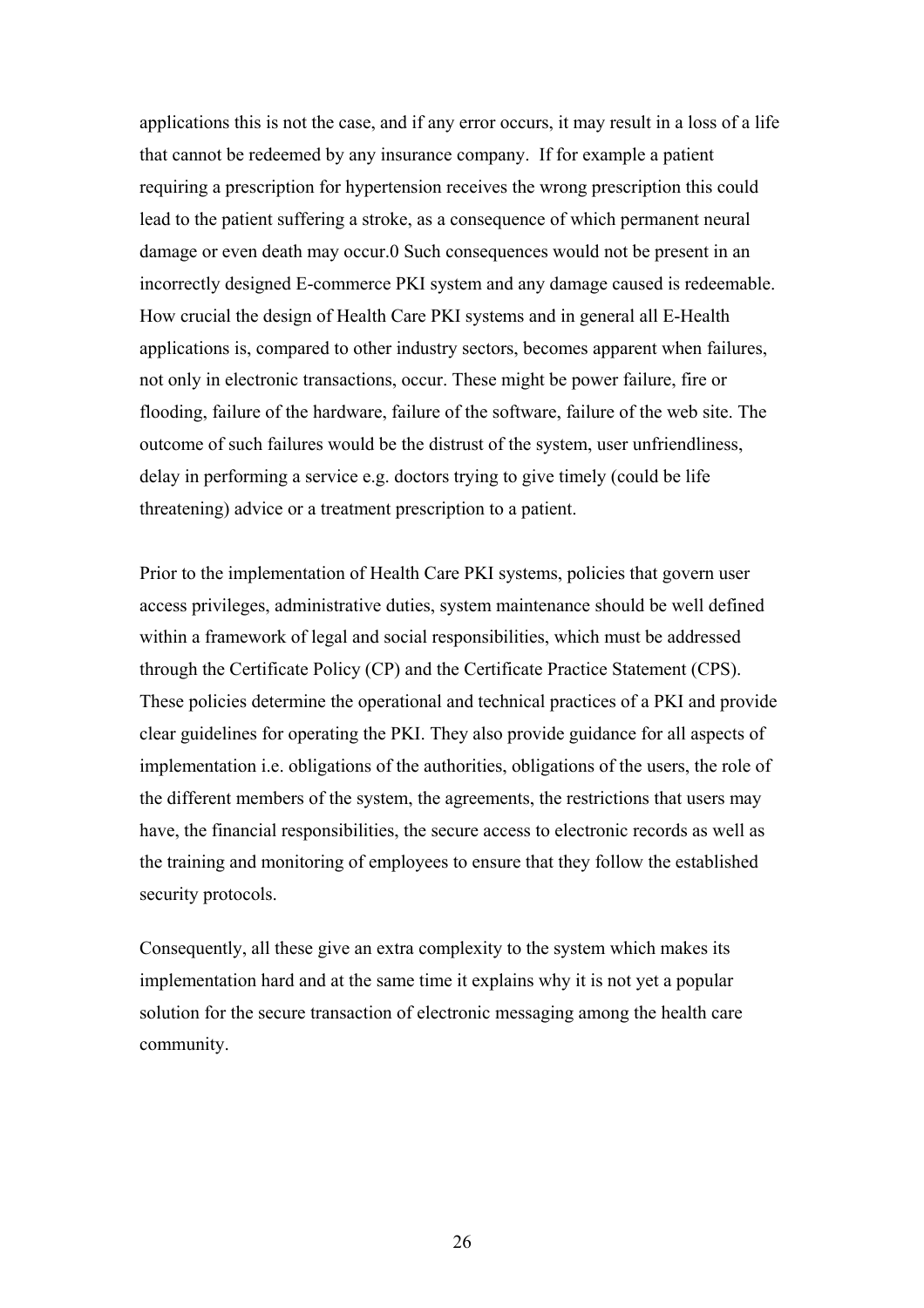### **2.10 PKI Security Policies**

As was stated above, certain policies and standards, which determine the operational and technical practices of a PKI in the community, should be addressed prior to any implementation; these are the Certificate Policy and the Certificate Practice Statement

The Internet Engineering Task Force (IETF), in one of its informational publication (RFC 2527) [5], clarifies clearly the relation between Certificate Policy, Certification Practice Statements, and interoperability. Through a well-defined Certificate Policy and by employing a product that can support it, interoperation between PKI domains may be possible without causing serious downtime or interrupting workflow. According to IETF a CP states what assurance can be placed in a certificate. A CPS states how a CA establishes that assurance. A certificate policy may apply to a broader scope and not just a single organization; a CPS applies only to a single CA. A CP for the health care community should be developed to cover only the users and the aspects of the health care sector. In accordance the CPS of a specific health care organization that implements a PKI system, should be developed to specify any diversions of that PKI System from the given CP, and to clarify any standards the specific health care organization- PKI System should follow, e.g. the procedure used by the CA to revoke certificates.

**Certification Policy (CP):** According to The Internet Engineering Task Force (IETF), a certificate policy is 'a named set of rules that indicates the applicability of a certificate to a particular community and/or class of application with common security requirements. A certificate policy may be used by a certificate user to help in deciding whether a certificate and the binding therein, are sufficiently trustworthy for a particular application. A CP explains the conditions and limitations of use for a digital certificate. The IETF states also that the more detailed description of the practices followed by the Certification Authority (CA) in issuing and otherwise managing certificates, may be contained in a certification practice statement (CPS) published by or referenced by the CA. It can be embedded in or referenced in a digital certificate.

Basically, certificate policies best serve as the medium via which the most common standards, industrial, governmental, and organizational assurance criteria apply. In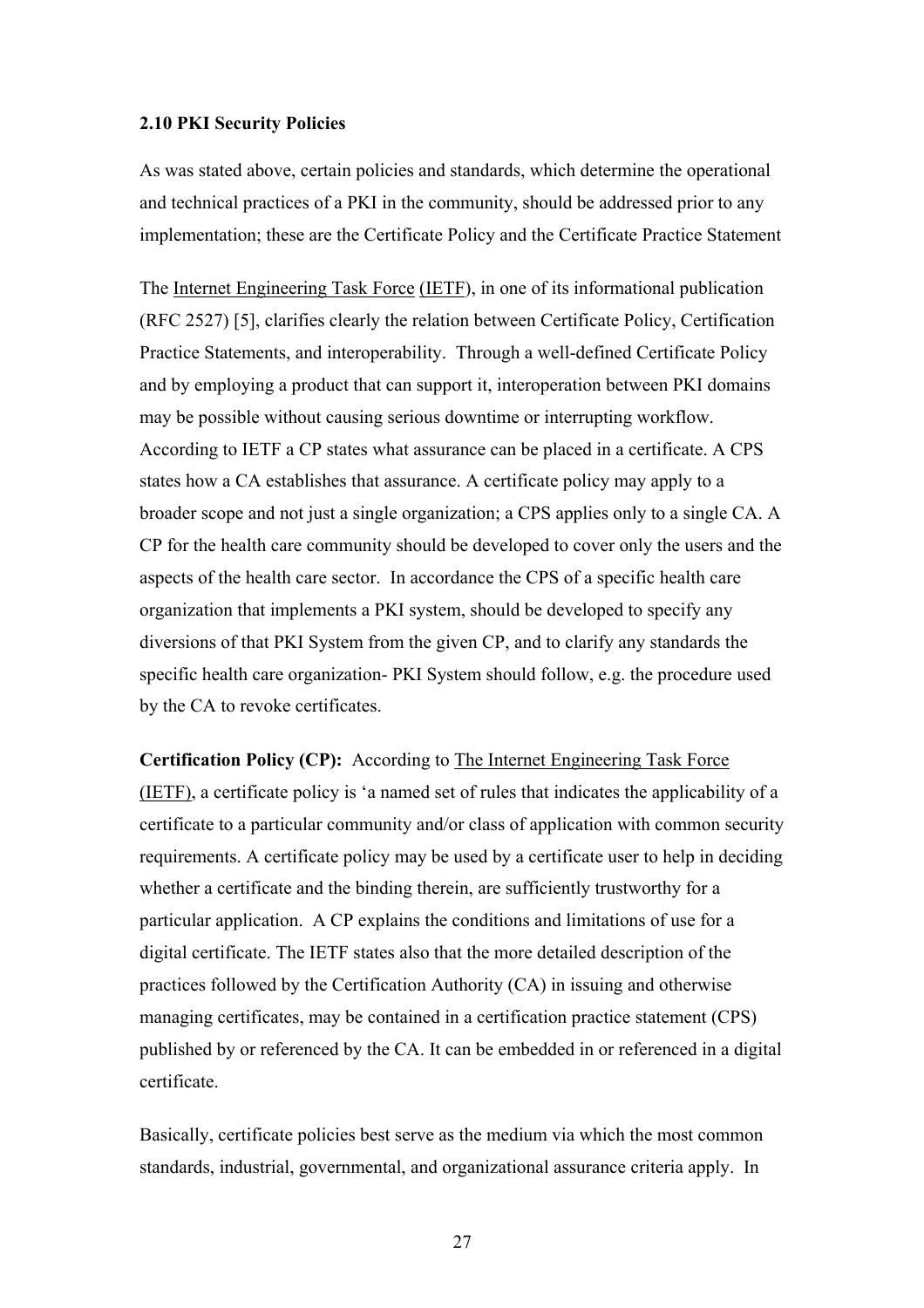other words, within the CP, all globally acceptable criteria are available. It defines the policies for standards and interfaces that the PKI system is using. A CP statement is provided to users via an online documentation or in a writing format. A CP is not an isolated or steady document, but is a document, that over time, tends to evolve and encompass more security issues and other risks that may arise in the future.

**Certification Practice Statement (CPS):** One of the issues in implementing a PKI for a specific CA is to create unique policies, for that CA, and to document that these can only apply for this implementation and for the people that will be the users of the specific implementation. This is called a Certification Practice Statement. The CPS for an organization may also be referred to as an Organization Policy Model. For the creation of an Organization Policy Model the involvement of administrative people, the heads of the organization, who will be the leaders of the CA and the application, computer administrators and in some cases attorneys, is required. All decisions should then be approved by the organization's legal department. Indeed, this process is expensive and time-consuming but is needed not only to protect the CA, but also the users of the CA.

A CPS is a legal document, created and published by a CA. The CPS explains the CA's certificate issuance and revocation policies. The CPS must clearly state all the legal responsibility of all the prospective users of that CA and all variations of the policy, depending on security and policy requirements of particular situations. It defines the level of trust that the user is showing to the CA and may be associated with the PKI.

CPS as a policy document states the multiple groups of CA users along with the level of the privilege given within the CA. This will permit applications to make programmatic decisions about appropriate use of the certificate. For example, a PKI enabled application can look at an external researcher's certificate, and see that there is an approved non-disclosure agreement on file, and that the holder is a licensed physician. The application can then grant access to clinical research information that would otherwise be confidential.

A CPS finally governs how the PKI participants create, administer, use, and access keys and certificates. The CPS may also cover items like the enrollment process for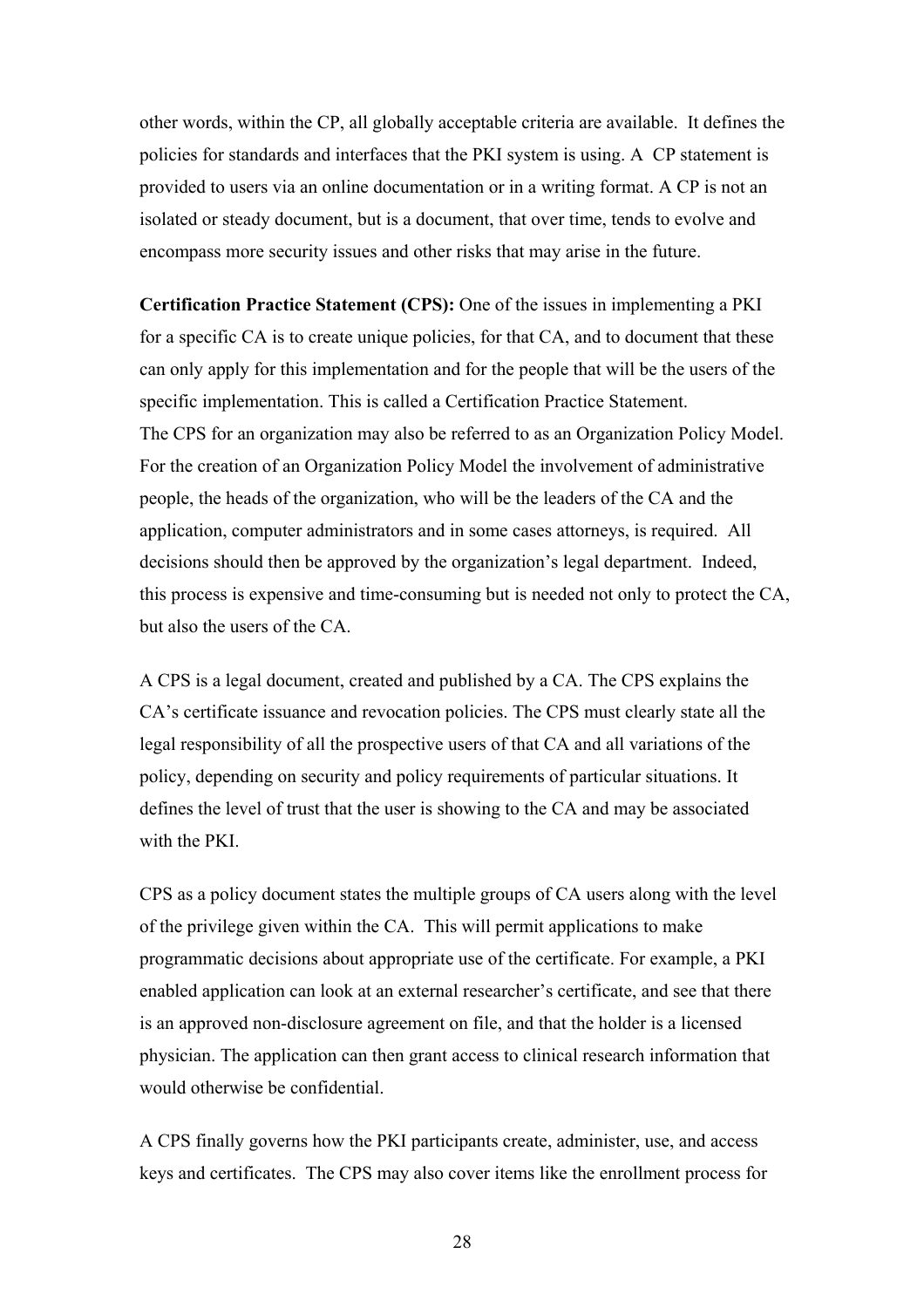users and administrators, the CA's overall operating policy, procedures, and security controls; for example, in protecting their private key. All prospective users must accept all the CPS policies in order to be allowed to use the certificates issued by the CA.

## **2.11 Summary and Conclusions:**

In today's computing environment, where the power of the Internet has opened the doors to a whole new realm of e-health, the need for a "solution" for an open and interoperable distributed network security is a must. Over the years a number of solutions have been considered as ideal, but none appear as ready to address the needs of security as Public Key Infrastructure today [45].

PKI today can be implemented to provide services in areas where electronic privacy is sought after with the use of encryption. Such areas may be the transfer of sensitive patient files over a network, the payment of services that were provided by a health care professional, the encryption of E-mails and the sending of messages across the internet. Implementation of a PKI solution is offered today by many vendors. However, many vendors are only considering the financial benefit that such solutions may provide their companies, and not the usability and the applicability of the system and the application in general [27].

Implementing the right PKI solution depends on many factors. For example, the application domain of the system, i.e. E-health or E-commerce or the capital needed. The Health Care sector is considered among the most crucial sectors in the market compared to other PKI applications, i.e. E-Commerce [28]. Patient information criticality and the provision of trust among the users are considered as some of the particularities that should be addressed prior to the implementation of Health Care PKI systems. For that reason, policies that govern user access privileges, administrative duties, and system maintenance should be well defined within a framework of legal and social responsibilities addressed, known as the CP.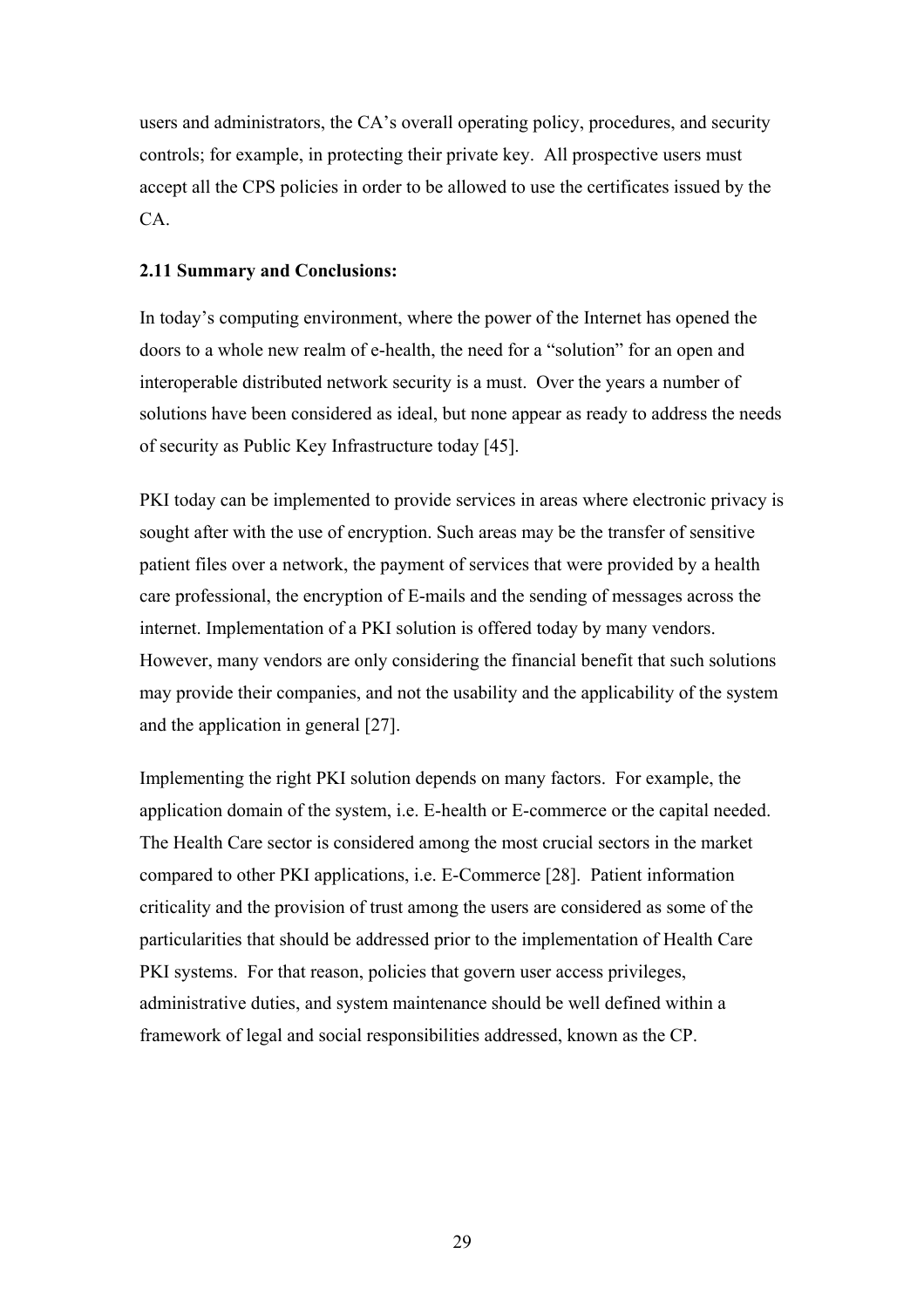# **Chapter 3**

# **Risk Analysis in Health Care PKI Implementation**

## **3.0 Introduction**

PKI is considered by many as a standard set of flexible services. Certificates provide an attractive business model. Once the system is implemented, they cost almost nothing to make, and if all computer or internet users are convinced to purchase and use a certificate, this will assure the company issuing the certificates, a good income. The same of course applies, if somebody is convinced to purchase a private CA, and pay a fee for every certificate issued. However, the extra complexity of the system as was stated earlier, is considered the main reason for the unpopularity of such a system in the health care sector. Conversely, the complexity of the system is not the only reason responsible for this sentiment; this part of the thesis will focus on other issues that have caused the PKI system to have often come under strong attack and criticism. When such criticisms take place in the health care sector their only result is to discourage organizations from implementing such a system and users from using it. Such, criticisms revolve around trust, key distribution and ownership, key management and storage, as well as pretty basic, unanswered questions such as, what good are certificates anyway? Are they secure? What are they used for? [27, 31]

#### **3.1 Risk #1: "What is trust, and who is consider as a trusted person?"**

In cryptographic literature trust is defined as "that which you cannot confirm but must assume". However, when a CA is defined as trusted, it basically means that it handles its own private keys well, but this does not imply that it is necessary to trust a certificate from that CA for any particular purpose, i.e. exchange patient information or even proceed with payments for the service provided by the health care professional. But, who gave the authorization for the CA to be called "trusted"?

A CA can do a superb job, in writing a detailed Certificate Policy and a Certificate Practice Statement, as well as in applying these policies. This, however, does not mean that it can be trusted to be used for any specific application. The reason for this is that CAs many times does not query the users' authority for the usage of the particular certificate or the correct usage of it. In spite of this, they issue certificates no matter the risk, because of the financial benefit to their companies. To avoid these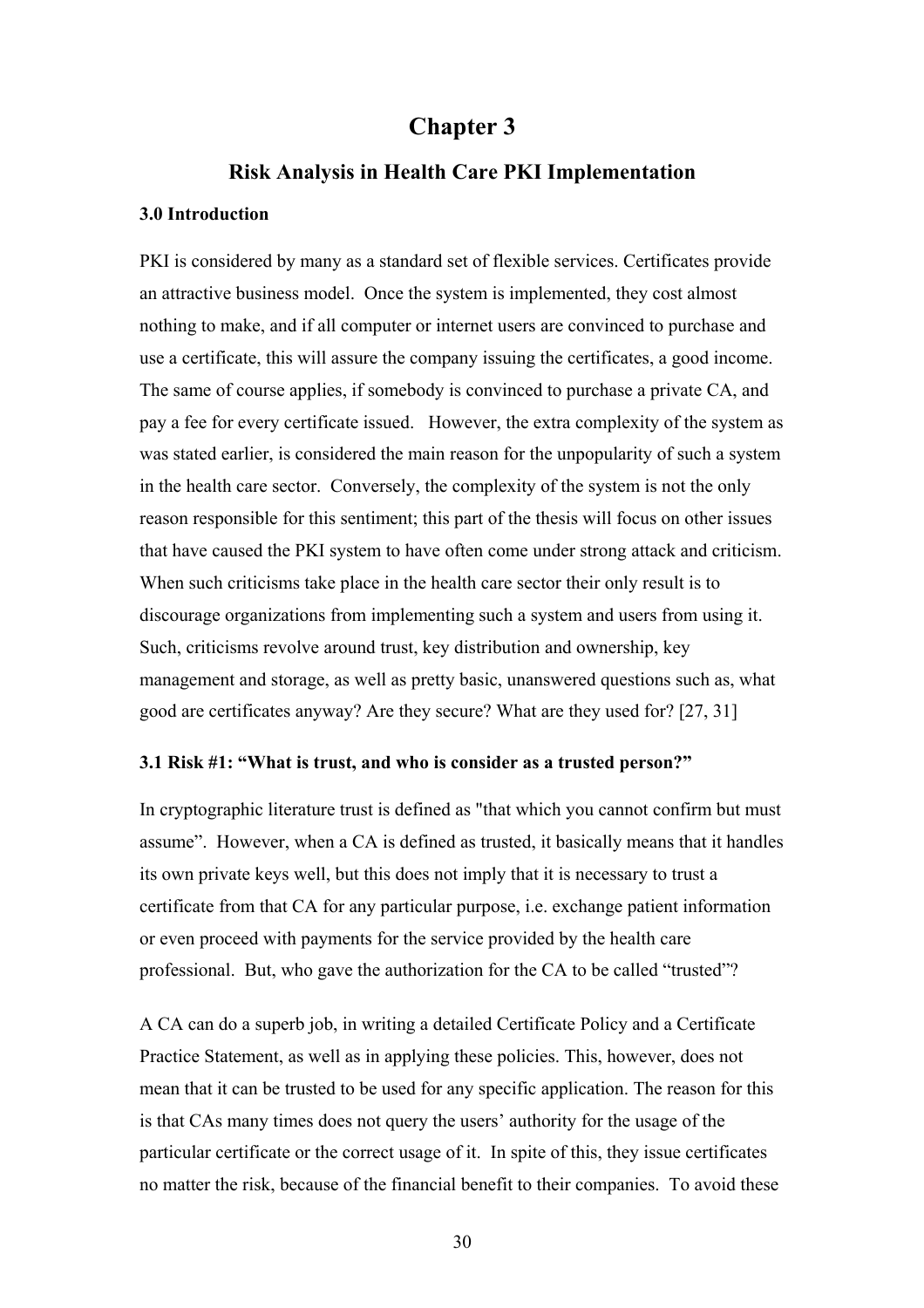issues, Health care PKI systems should operate at any given time with professionalism and should follow high standards when its time to authenticate users and issue certificates. In accordance should follow a specific way, known to the users, to query the actions of the users among the community.

#### **3.2 Risk #2: "Who is using my key?"**

Management of a personal private key is considered as one of the biggest risks that PKI users face [27]. Certainly storage of their private key in a desktop computer at home or at work is subject to dangers, such as viruses, malicious program attacks, theft attacks, network users' attacks, or even by people who try to guess the key. The same risks are posed to the private key, even if the owner of the key owns a secure computing system, with physical access controls, shielding, network security, and other protections such as video monitoring of the computer room. Security weaknesses also show up with the use of Smart cards, which some CAs brought into their security policies, as a method of securing the private keys of their users. Even with smart cards, however, critics question whether the card is resistant to any kind of attack and whether it can be easily stolen.

In countries where E-commerce is becoming a part of every day life, the CAs propagate terms such as "non – repudiation" and "trusted", in their advertising campaign. They try to promote similarities between the illegal use of private signing keys and credit card fraud. For example, under mail-order or telephone order rules, if an item on the credit card bill has been found and has not be bought, the card owner has the right to repudiate it by saying that he didn't buy that item. The merchant will then be required to prove that the item was bought. In spite of all the above, this is not always the case for private keys, and the users are exclusively responsible for whatever their private key is used to do, if this has been certified by an approved CA.

To avoid all the above-mentioned for the Health Care PKI system, the CA, in accordance with its policy, must establish a technique to inform its users of the correct use of their private key and its security. The CA must also specify the legal aspects to the legitimate users in case of any private key misuse, in accordance always with the locally applied Laws. For example a suggested technique is to publish and distribute a bulletin of how to use their Private Keys.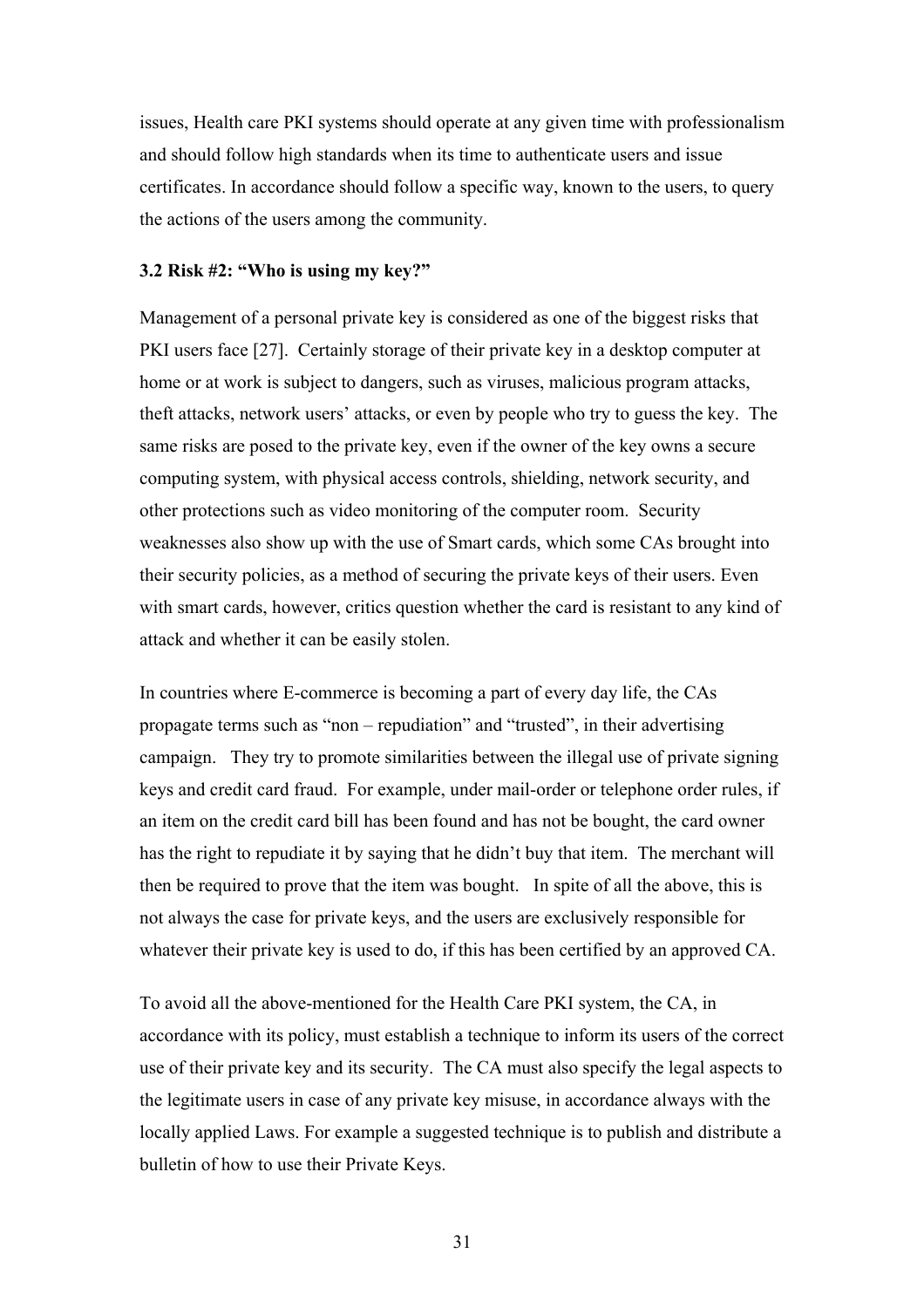#### **3.3 Risk #3: "How secure is the verifying computer?"**

Another big issue the PKI system has to face is the security of the verifying computer i.e. the one that uses the certificate. Indeed, an attacker can manipulate a certificate by adding his own pubic key to the list of the "root" public keys that a Certificate verification system uses, and issue his own certificates, which will be treated exactly like the legitimate certificates. As a result, such a certificate is self-signed and offers no increased security. For a Health Care PKI system, the only answer to this is to build a PKI system that uses a secure verification system. Such security can only be provided if the verification of certificates can be done on a system that is invulnerable to penetration by hostile codes or to physical tampering.

# **3.4 Risk #4: "Identification of the user."**

Certificates generally associate a public key with a name, but unfortunately these create more problems to the system. For example, a CA may have members with identical last names. Imagine that a user receives an email from a colleague called Andreas Andreou. The user may only know one person with this name and last name, but the CA may have several members with this identification. The user at his own risk may open that email and may see that it is an email from his friend, but the opposite scenario is also possible. In such a case the sender of the email can cause serious harm to that user. Prior to the design of the Health Care PKI system the implementation team must think carefully about this issue. They must build a system in such a way, so as to prevent users from blindly accepting a certificate. That system should be able to find out if the particular user certificate received belongs to a colleague? Certificate information could be extended so that is contains information which is unique for each user, in order to avoid such occurances.

A possible solution to this classical PKI problem for a Health Care PKI system could be a directory that keeps track of all the individuals. In that directory a user can pull down all the information needed on whoever he requires to send things to. However, there is a downside to this approach. Whoever is running the Directory needs to be up to date and has to be very careful that what they publish is absolutely right, but at the same time ensure that they do not publish to the outside world more than they want to declare about the organization.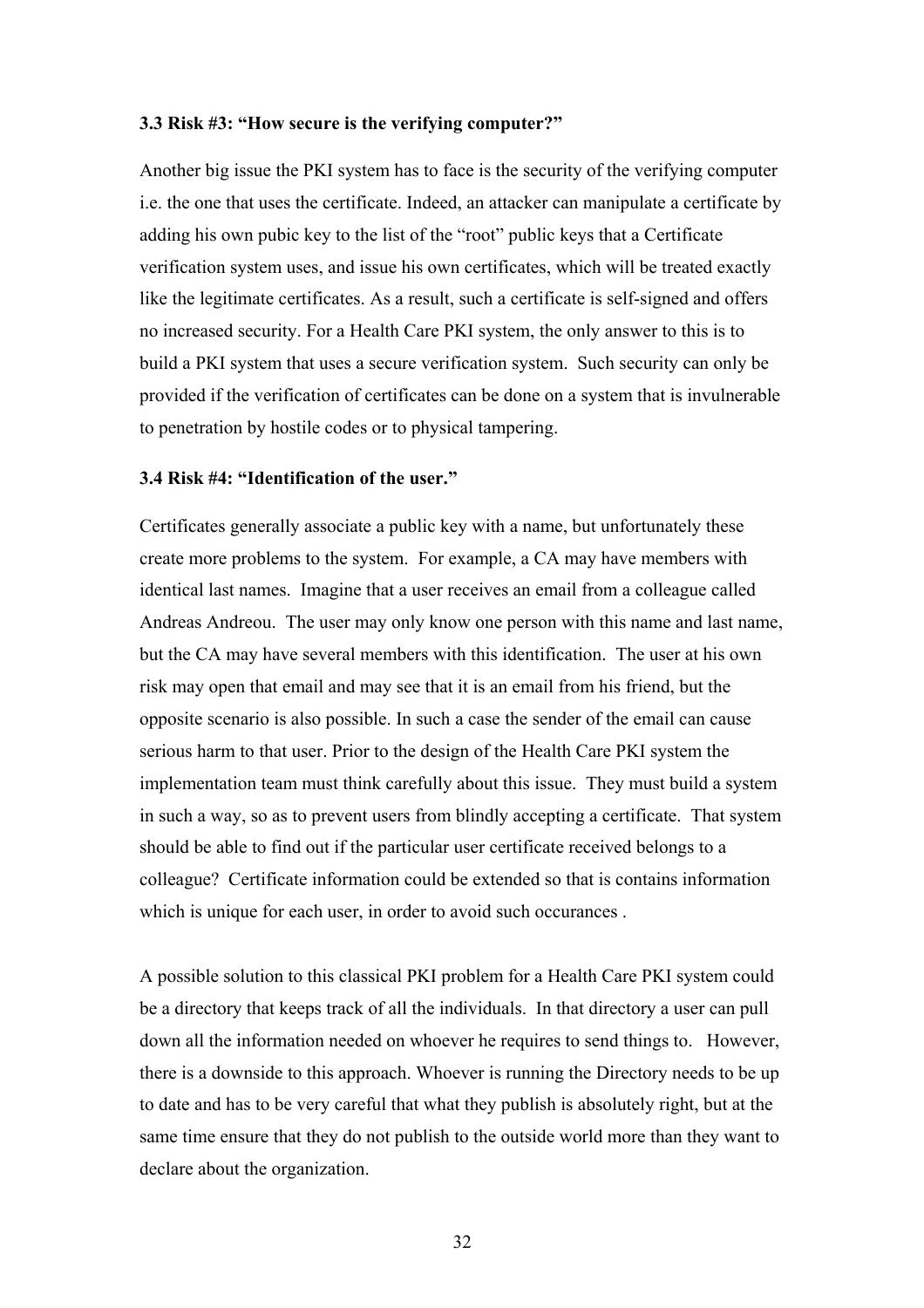#### **3.5 Risk #5: "Is the CA an authority?"**

In a PKI system the CA is the legitimate authority that issues certificates. However, for the CA to have such permission, it must be officially registered to any organization that is legitimate for inspection and is able to ensure compliance of the CA with the country's laws at any given time. Only then, the CA can be granted a business license and be able to certify the contents of its certificates and its actions. However, most of the listed CAs are not registered, and since this is the case, the question "what harm is done if an uncertified server were allowed to use encryption?" is often asked. This issue needs to be addressed with care, especially when on many occasions attackers of the PKI system take advantage of and criticize the application and the system. Prior to the initiation of the operation of a Health Care PKI system, external auditors, who are experts in the field, should audit the system along with the policies and procedures. An official government accreditation needs to be given to such a system to verify that it is eligible to operate and act as a Health Care PKI system. As this PKI system is not officially up and running the above has not yet been done. However, contacts have been made and the CP was sent to the European Standards Organization as well as the Information Communication Technology Standards Board for comments.

#### **3.6 Risk #6: "Is the user part of the security design?"**

At every stage of the implementation design the user should be taken account of. The design team should consider that the users, i.e. elderly patients, many times are not computer literate and should provide different types of assistance so that they can make the use of the system easier and user-friendly. Users cannot, and should not be expected to know, how to operate the system and the risks in doing so. The system should provide an adequate source of information either on line or during the acceptance of the users' registrations.

#### **3.7 Risk #7: "Was it one CA or a CA plus a Registration Authority?"**

In some PKI system implementations, more specific to the stand-alone implementations, there are two parts of a certification structure: the Registration Authority (RA) part, which is in secure communication with the Certification authority (CA) part. For such systems the security holes are greater and are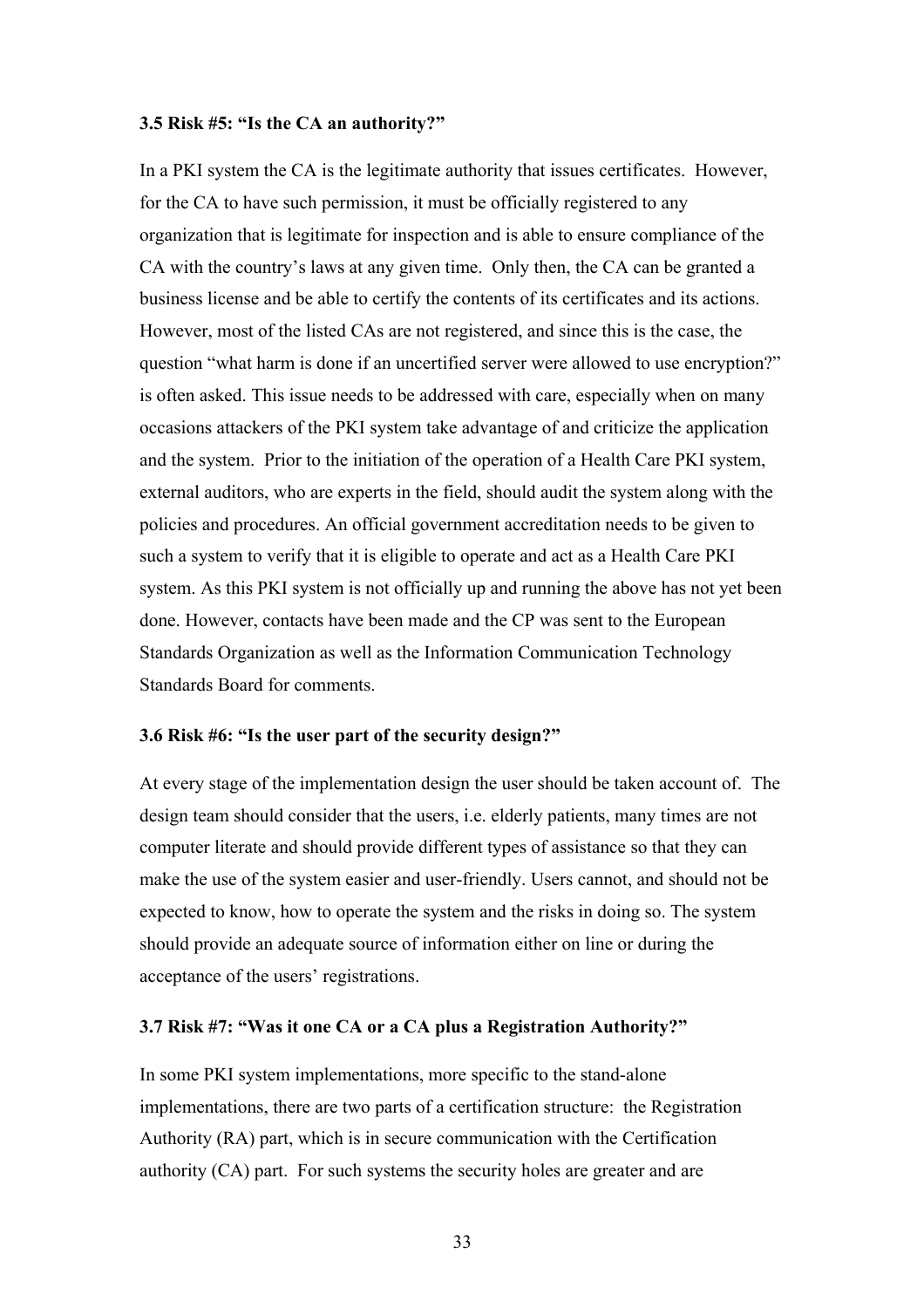considered less secure than systems that run only one of the authorities and have the other run independently by an outside source.

If this is the case, the users should be informed prior to their registrations. Users must know what the available security features are for such a system so that the system could prevent any key misuse or any other type of harm. The CA should sign a contract with the users, which states all these features and clarifies to the users their responsibilities.

For Health Care implementation models, the CA should work independently and must be isolated from the entire network. It should be protected in a secure and monitored environment. If this is the case, it is recommended that this be stated and identified in the CP of the CA, which the users should be able to read, prior to their registration.

## **3.8 Risk #8: "How did the CA identify the certificate holder?"**

Subsequent to the user registration, the CA should establish mechanism for the accurate and correct identification of the users and their information. All mechanisms should be mentioned in the CP and should be able to act fast for the best service of the user. In some PKI systems, however, this is not the case. CA authorities looking forward to the financial benefit of their system could register any kind of user without even a certain type of identification or verification of the identification. Use of the Health care PKI system should be allowed only to groups and users as specified by the CP.

#### **3.9 Risk #9: "How secure are the certificate practices?"**

Health care PKI prospect and former users should understand that Certificates do not secure their systems; they are just an approach followed in order to achieve a secure transaction over a network, i.e. Internet. Certificate holders must use their certificates properly if they want to assure security over their transactions, i.e. pharmacy orders. Prospect users should check the PKI practice policies and standards and confirm their suitability with its expectations. They should also check if the Certificate Revocation Lists (CRLs) are built into some certificate standards and how the revocation is handled. They should check the length of the generated public keys and be able to find answers as to why that length has been chosen. For example they should check if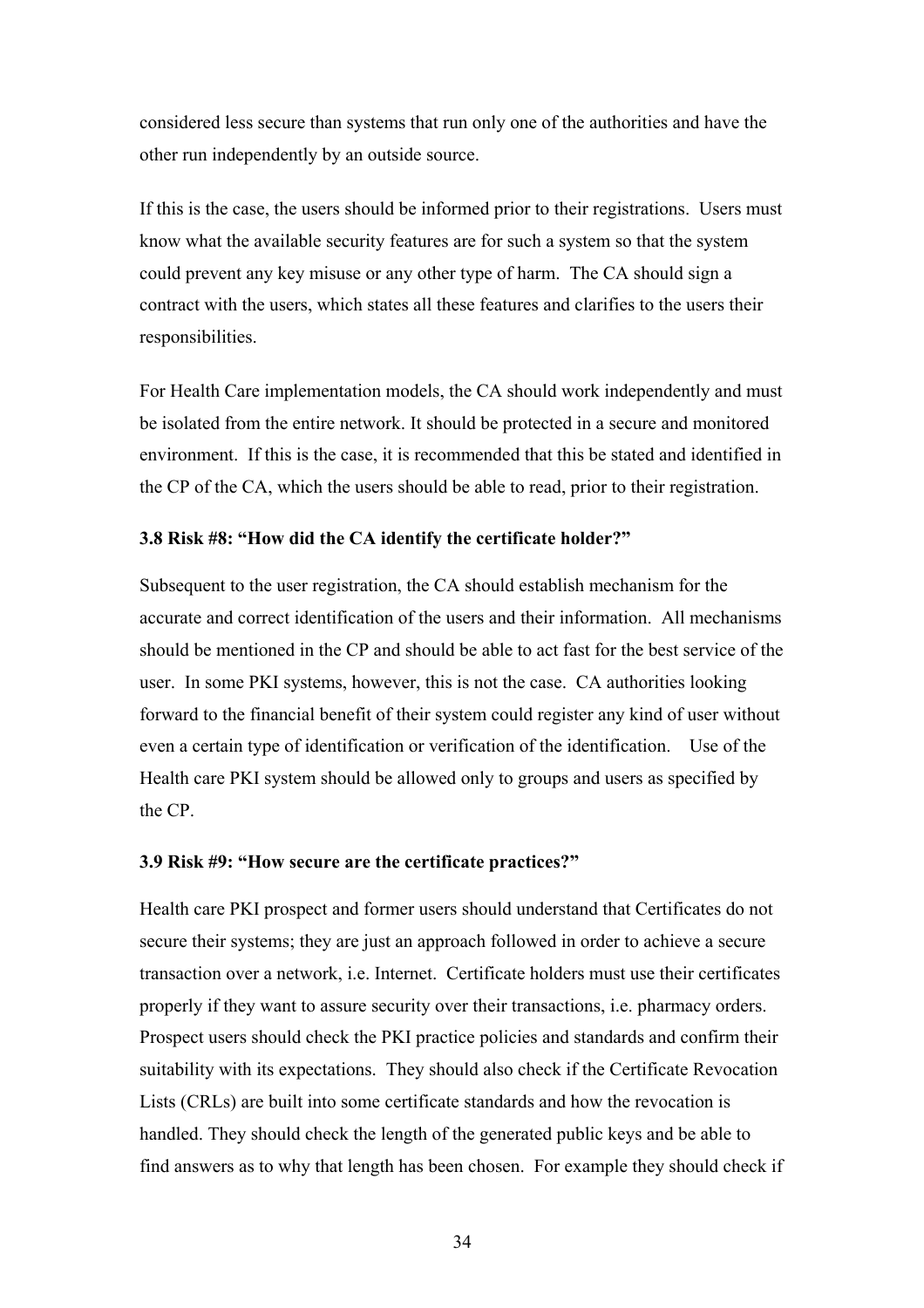the vendor supports 512-bit RSA [9] keys just because they're fast or 2048-bit keys because someone over there in the corner said he thought it was secure? Moreover, they should confirm, if for the proper use of these certificates any user action is required. In that case, policies should state the duration of the training needed for the users to be able to perform these actions. Finally policies should also indicate the key lifetime and the probabilities of key loss.

Unfortunately, not all the available PKI applications for the health care sector implement their practices and policies according to their needs and expectations. As a result, such systems do not provide solid security for their applications and do not consider the needs of their users. The system lacks interoperability and is inconsistent with its primary role. For example, many times such systems do not always specify the key lifetime, which depends on the application of the key, and key loss may not even be considered. However, a key has a cryptographic lifetime. It also has a theft lifetime, i.e. the time the key will be valid after it has been reported stolen, which is dependent on the vulnerability of the subsystem storing it, the rate of physical and network exposure, the attractiveness of the key to an attacker, etc. From these, one can compute the probability of loss of the key as a function of time and usage.

# **3.10 Risk #10: "Assurance of Identity"**

Due to the high availability of CAs and the fact that all available CAs today follow certain procedures that differ and have different policies for issuing a certificate to a holder, the problem of assurance of the identity of the holder is higher. Today, not all certificates are issued equally. Some certificates are issued based on a valid e-mail address. Other certificates require presentation of photo ID and must be vouched for by a trusted party. Accordingly, the amount of trust that an application or even the user can show in each of these certificates varies and depends on the policies of the issuer. Of course the vulnerabilities of such certificate authorities are not in the certificate that they issue, but in the methods that they used for identifying the applicant. For example, via this method one can acquire a digital certificate fraudulently, by posing as another person if sufficient details of the other person are known.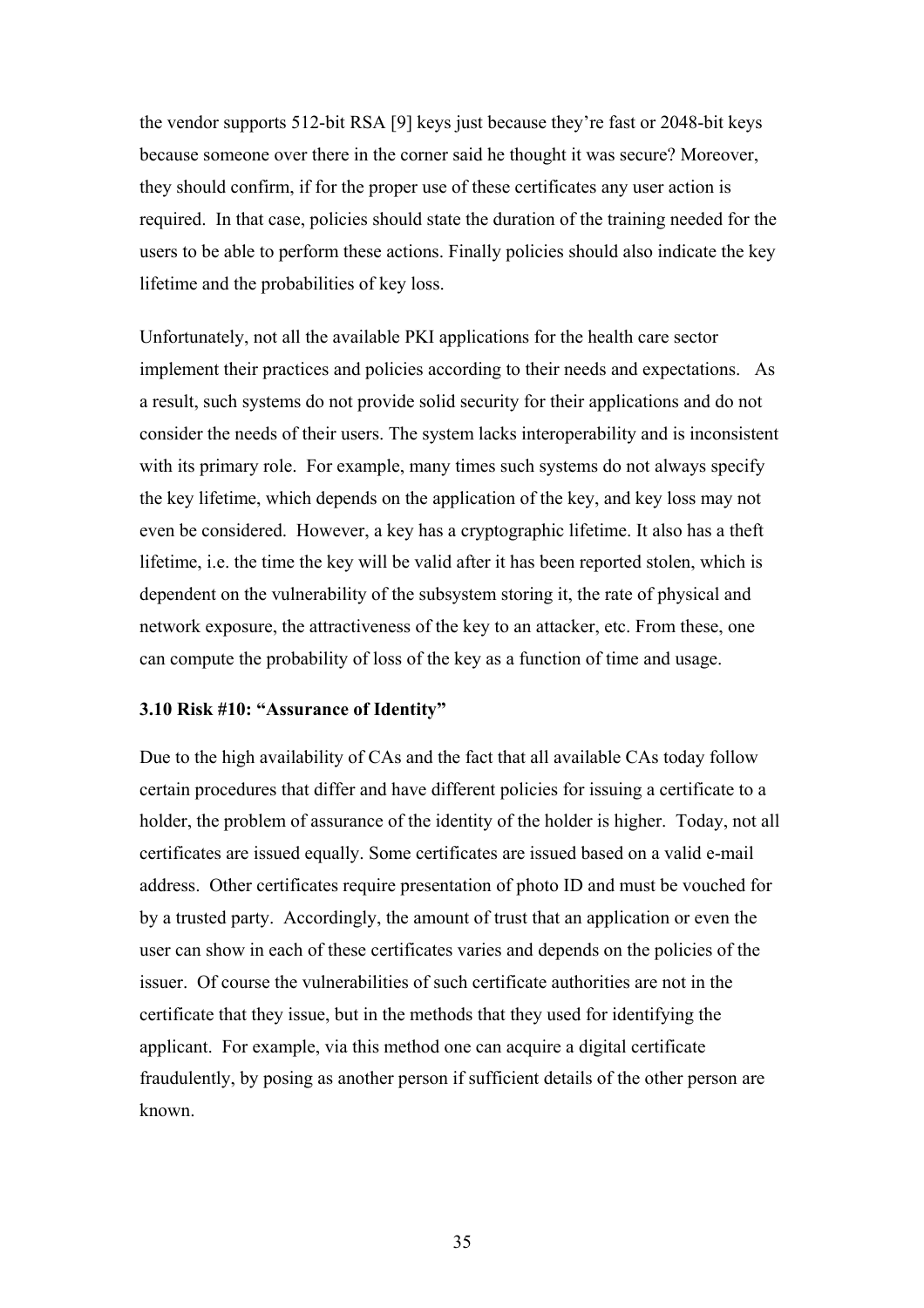These methods of impersonation should not be acceptable among the Health Care PKI system implementations. The system should apply different methods to identify the user. All these methods that are based on the Assurance of Identity should be clearly stated in the policies and procedures of such a system.

# **3.11 Risk #11: Definition of Certificate Policy and Certification Practice Statement**

Among the PKI community there seems to be a kind of confusion as to what exactly these two policy statements are and what their exact definitions are. The unclear definition of CP and CPS can cause serious system downtime or an interruption of the workflow. For a Health Care PKI system both the CP and CPS should be clearly declared as legal statements whose primary function is the limitation of liability and the declaration of organizational policy about how the PKI will be implemented and used.

#### **3.12 Risk #12: Profile Proliferation**

Today, the X.509 (Appendix B) is generally accepted as the standard for digital certificates. X509 is currently implemented in three different versions with the latest being the X.509 V3 [2, 29]. X.509 V3 is comparable to Versions 1 and 2 in providing the basic functionality, but Version 3 also provides extra extensibility. X.509 V3 is consisted of several types of extensions, including those for keys, for policy use, for subject and issuer, and for constraints and limitations. Any of the extensions can be marked critical or non-critical. If it is marked critical, the extension is required and the application accessing it must be able to parse that extension, or the certificate will be non-usable. If an extension is marked non-critical, it may be ignored if the application does not support it.

The set of extensions and how they are implemented must be decided during the Health Care PKI system design. This is definitely a vital design decision for the complete implementation, since the more options used, the more likely there will be interoperability problems.

Understanding what the options are, how they work together, and how they are implemented in products and other PKI's is a time consuming task. Many extensions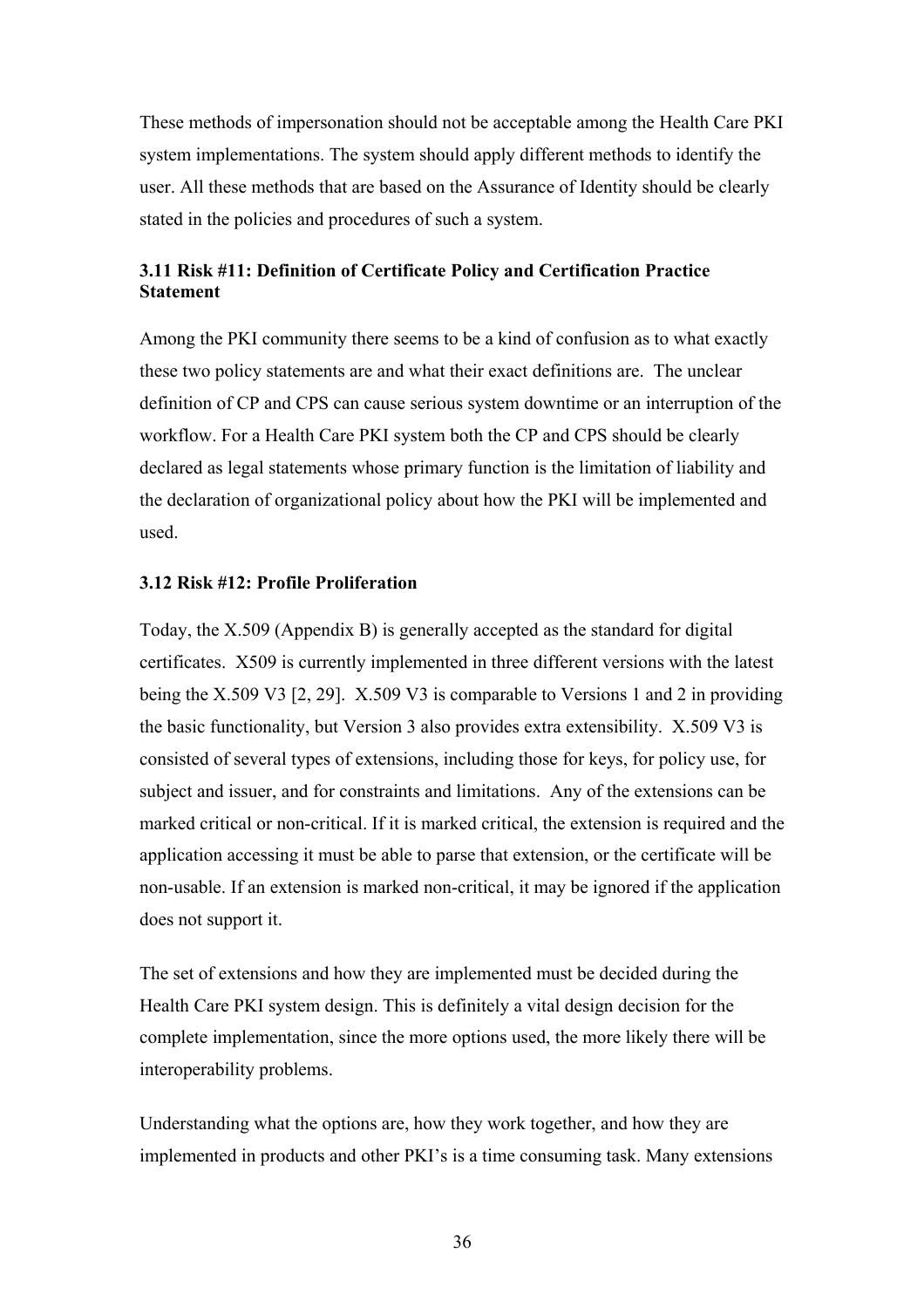permit multiple options. For example, the name fields may use an email address, an X.400 address, a URL, an IP address, or an X.500 directory address [36], in almost any combination. In addition to the standard extensions, X.509 permits adding customized extensions. Set of all available options used should be clearly stated in the CP.

## **3.13 Conclusions**

There is no doubting that if such a system is developed for the health care sector the security of personal data during and after any transaction process is a must. Unfortunately many systems, which do not take into consideration the threats and the risks to a PKI system, can give short-lived promises that are far from reality. Prospect and former users of any Health Care PKI system with skepticism and knowledge should make the necessary inspections and verifications prior to deciding which system they will use.

During this section of the thesis considerations and risks, which need to be taken into account prior to the proposal of any policies for a Health Care PKI system as well as prior to the implementation of such a system, were analyzed.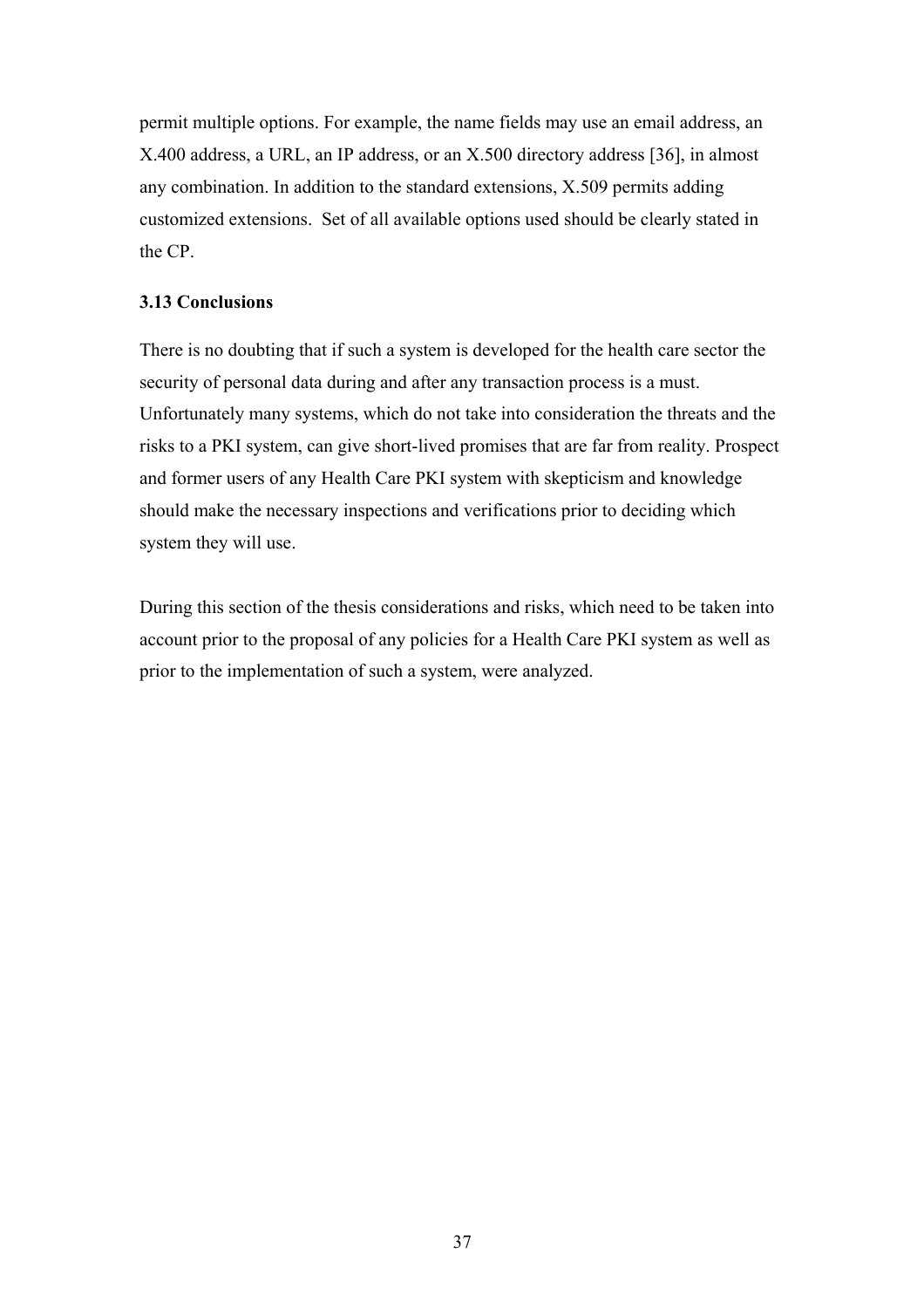# **Chapter 4**

# **European and Cypriot Legislation**

Due to the fact that the protection of patient records has become increasingly complex and more critical, when implementing a Health Care PKI system it is important that as many issues as possible are agreed on. This will result in the common benefit of both the patients and the organizations. To achieve a good degree of agreement certain legislation and standards should be followed.

Although this is not a law thesis, the sections that follow where included because they were taken into account during the proposal of the Certificate policy and Certificate Practice Statement, which apply for the Hippocrates CA. These sections provide the reader with an overview of the initiatives and guidelines that are applicable to the health care sector and may have significant impact on how electronic transactions will be made in Cyprus.

#### **4.0 Overview**

For a system to be well documented and become widely accepted a specific legislation and standards should be followed. The PKI framework [44] requires a combination of legislation and technical standards to succeed. A major achievement was the introduction of papers, called Directives [10, 16]. The European Commission submitted these Directives, which constitute the most common form of European legislation. All Member States are obliged to enforce these directives into their own legislative framework.

## **4.1 European Electronic Signature Standardization Initiative (EESSI) and Guidelines**

The EU Electronic Signature Directive [10] has established the legal framework for the recognition of electronic signatures. The industry, with the assistance of European Standard Bodies, is in the process of providing an agreed framework for an open, market-oriented implementation of the Directive. In January 1999, therefore, a new initiative was launched – the European Electronic Signature Standardization Initiative (EESSI) [17], to execute this task. Its task is to identify the standardization activities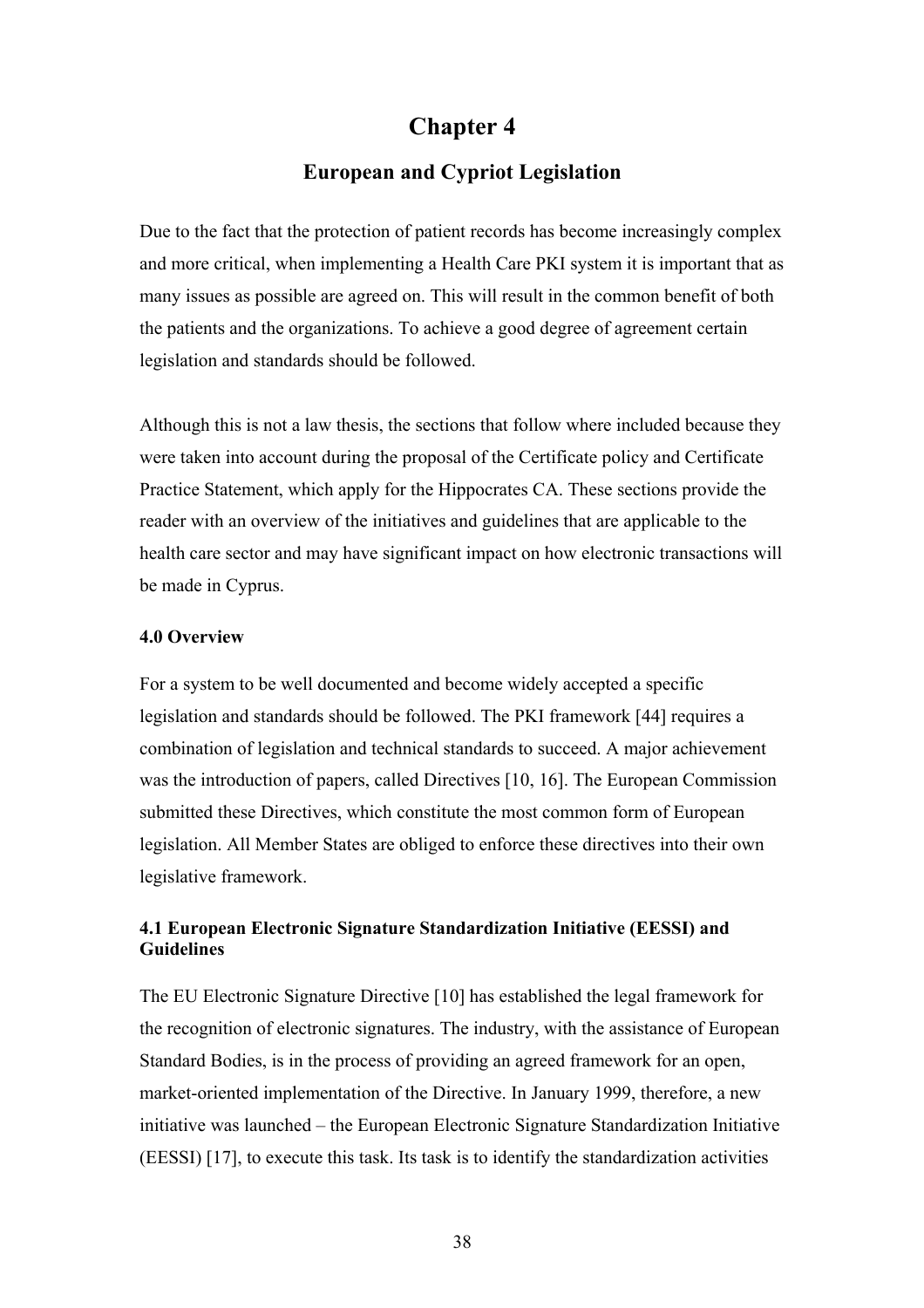necessary to enable electronic signatures and to monitor the implementation of a work program to meet this need.

EESSI's first recommendations, made in July 1999, contained an overview of the requirements for standards related activities and drew up a detailed work program to meet these needs. Three key areas were identified:

- Quality and functional standards for Certification Service Providers (CSPs)
- Quality and functional standards for Signature Creation and Verification
- Products
- Interoperable standardization requirements for Electronic Signatures.

The priorities of EESSI are:

- Security requirements for signature products
- Certification/registration of conformance products and services for electronic signatures
- Security Management and Certificate Policy for CSPs issuing qualified certificates
- Signature creation and verification
- Electronic signature syntax and encoding formats and technical aspects of signature polices
- A standard for the use of  $X.509$  public key certificates as qualified certificates
- Protocol to interoperate with a Time-stamping Authority

Many drafts and standards were created to support the European Electronic Signature Standardization Initiative (EESSI). Such as "ETSI TS 101 456 v1.2.2: Policy requirements for certification authorities, issuing qualified certificates" [19], "ETSI TS 101 862 v1.2.1: Qualified certificate profile"[18], "CEN/ISSS WS/E-Sign N 141: Draft CWA: Security Requirements for Signature Creation Systems" and many others.

## **4.2 EU E-Signatures Directive**

The EU Directive [10] "on a Community framework for Electronic Signatures" 1999/93/EC, dated 13 December 1999 ("Electronic Signatures Directive"), lays out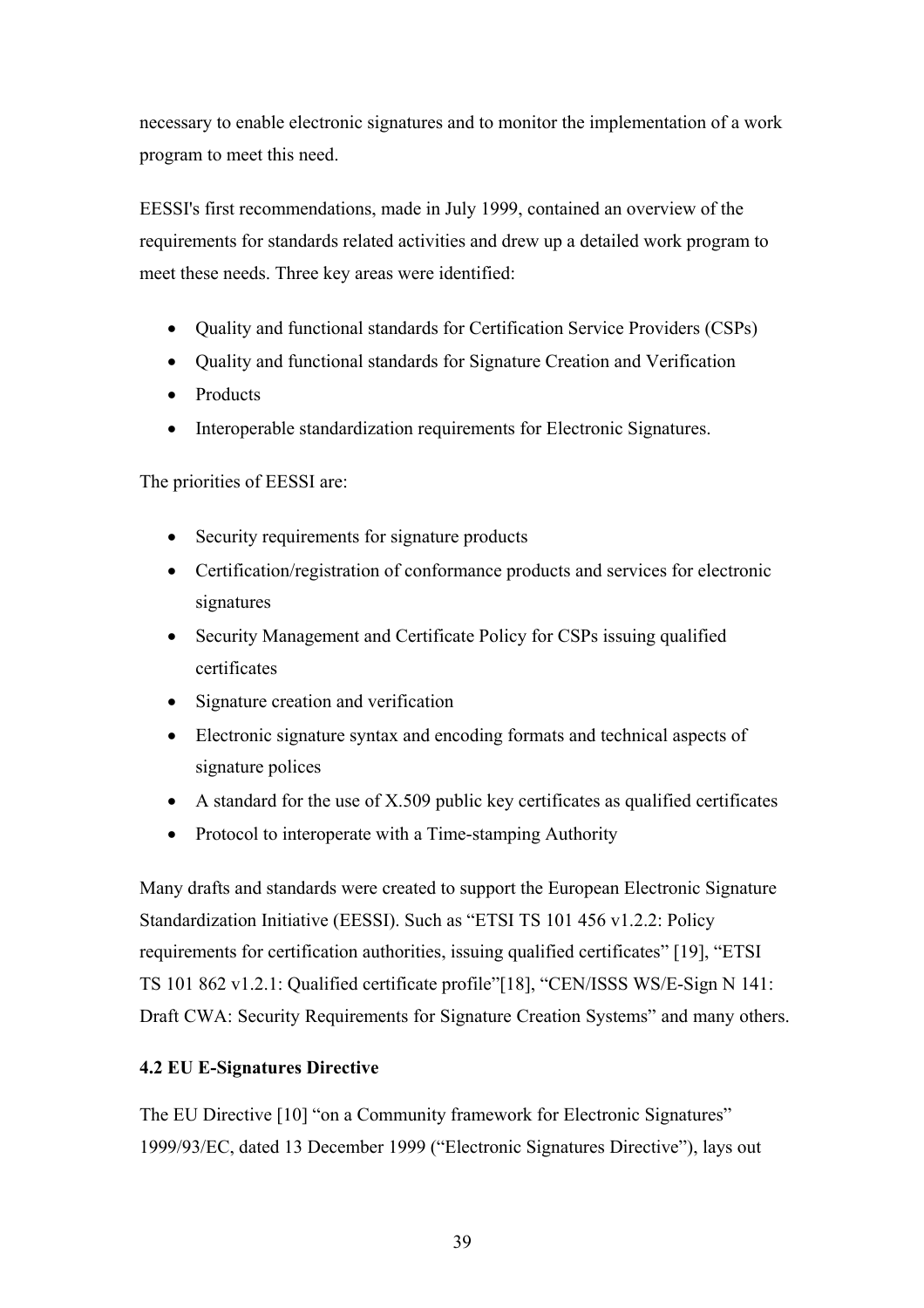the general framework for the use of electronic signatures, for reliable and legally valid communications via electronic means.

The scope of this directive is to facilitate the use of electronic signatures and to contribute to their legal recognition. It establishes a legal framework for electronic signatures and certain certification-services in order to ensure the proper functioning of e-services.

The directive defines that electronic signatures cannot be denied as legal effects just because they are in electronic format, as they have the legal equality with handwritten signatures [48]. The directive, also allows Certification Service Providers to provide their services without prior authorization by national bodies and outside the internal market. Member Countries may themselves decide how to ensure the supervision of compliance with the provisions of the directive.

The directive also states the requirements for the constitution of a qualified certificate, the requirements for certification service providers issuing qualified certificates and the requirements for secure signature-creation devices.

Member Countries including Austria, Belgium, Denmark, France, Germany, Greece, Italy, Ireland, Luxembourg, Sweden and the UK have already rearranged the Electronic Signatures Directive. They implemented the appropriate legislation based on the directive for recognizing the legal validity of electronic signatures and the liability of certification service providers. Most of the times, the law complies with Annex I, II and III [10] of the E-Signature Directive. Also, all of the countries allow an organization to provide certification services with no prior authorization or license. In some cases a country requires an organization to provide certain information (i.e. name, address, email, legal form services) to an appropriate Telecommunication or other authority, before offering any services. For example, under the French law, a certification service provider must be a provider of cryptography services. Other, non-EU member states have also adopted the directives and have built up their own legislative framework for e-commerce activities. For example, the Utah Digital Signature Act [45] and the American Bar Association Digital Signature Guidelines developed their own legislative initiatives to address secure electronic commerce, with efforts by other states and the federal government, trailing close behind.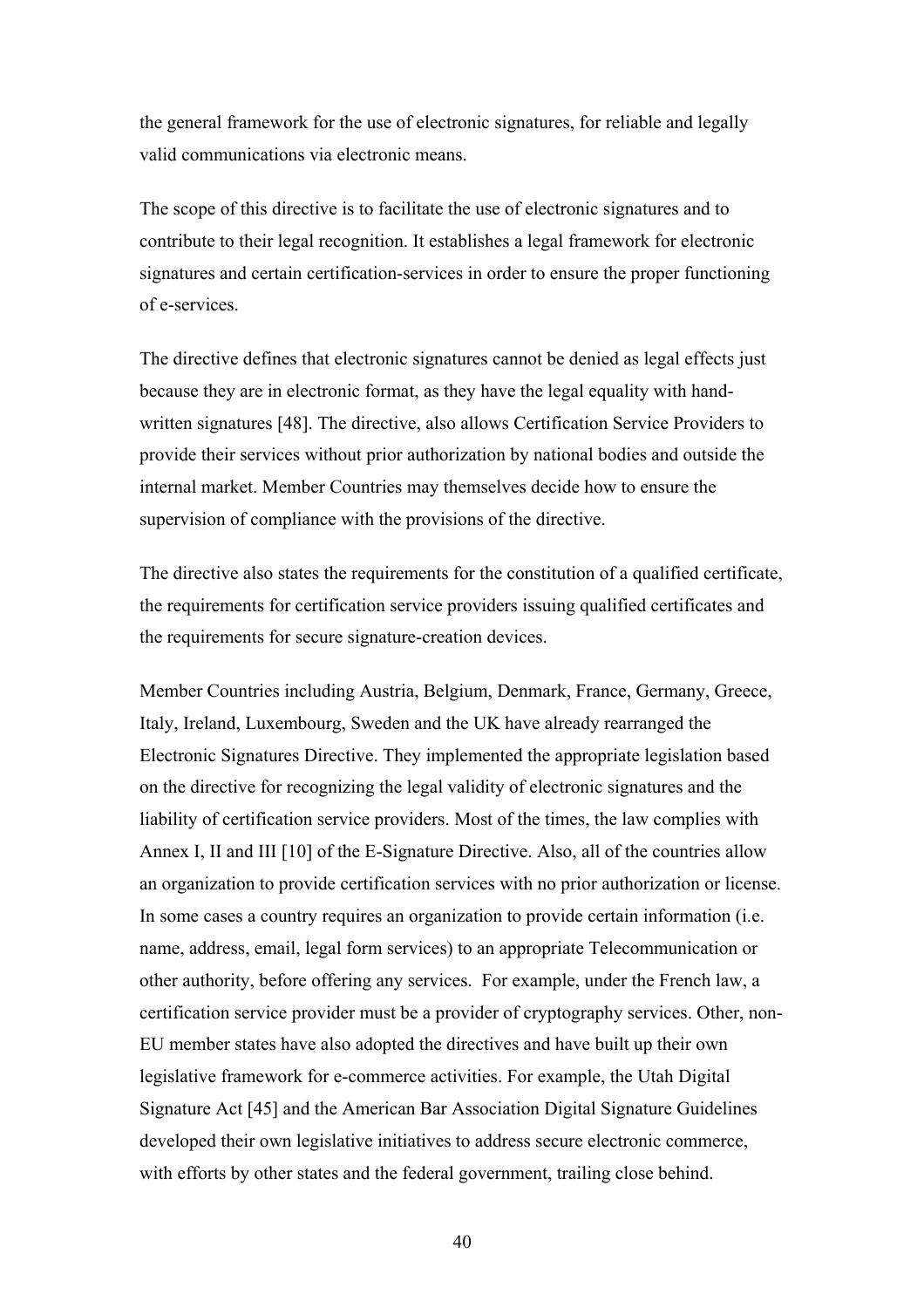#### **4.3 EU Directive on Data Protection**

These Directives [11, 12] set out the legal framework for protecting the fundamental rights and freedoms of ordinary people, and in particular their right to privacy with respect to the processing of personal data. The Directives applies to the processing of personal data, wholly or partly by automatic means, as well as to non-automated processing of personal data, which are included or will be included in a record. It does not cover the processing of personal data, which is carried out by a person for the exercise of exclusively personal or domestic activities.

The Directives define what kinds of processing of personal data are allowed, along with the general principle that the collection and processing of sensitive data is prohibited; at the same time, the Law enumerates a long list of exceptions to this rule.

Member Countries providing this personal data must ensure that this data is:

- Processed fairly and lawfully;
- Collected for specified, explicit and legitimate purposes and not further processed in a way incompatible with those purposes. Further processing of data for historical, statistical or scientific purposes shall not be considered as incompatible provided that Member Countries provide appropriate safeguards;
- Adequate, relevant and not excessive in relation to the purposes for which they are collected and/or further processed;
- Accurate and, where necessary, kept up to date; every reasonable step must be taken to ensure that data, which is inaccurate or incomplete, as regards the purpose for which they were collected or for which they are further processed, is erased or rectified;
- Kept in a form, which permits identification of data subjects for no longer than is necessary. The length of this time period is decided taking into account the purposes for which the data was collected and any further processing this data might require. Member States should lay down appropriate safeguards for personal data stored for longer periods due to historical, statistical or scientific use.

Member Countries must bring into force laws, regulations and administrative provisions necessary to comply with these Directives, at the latest, at the end of a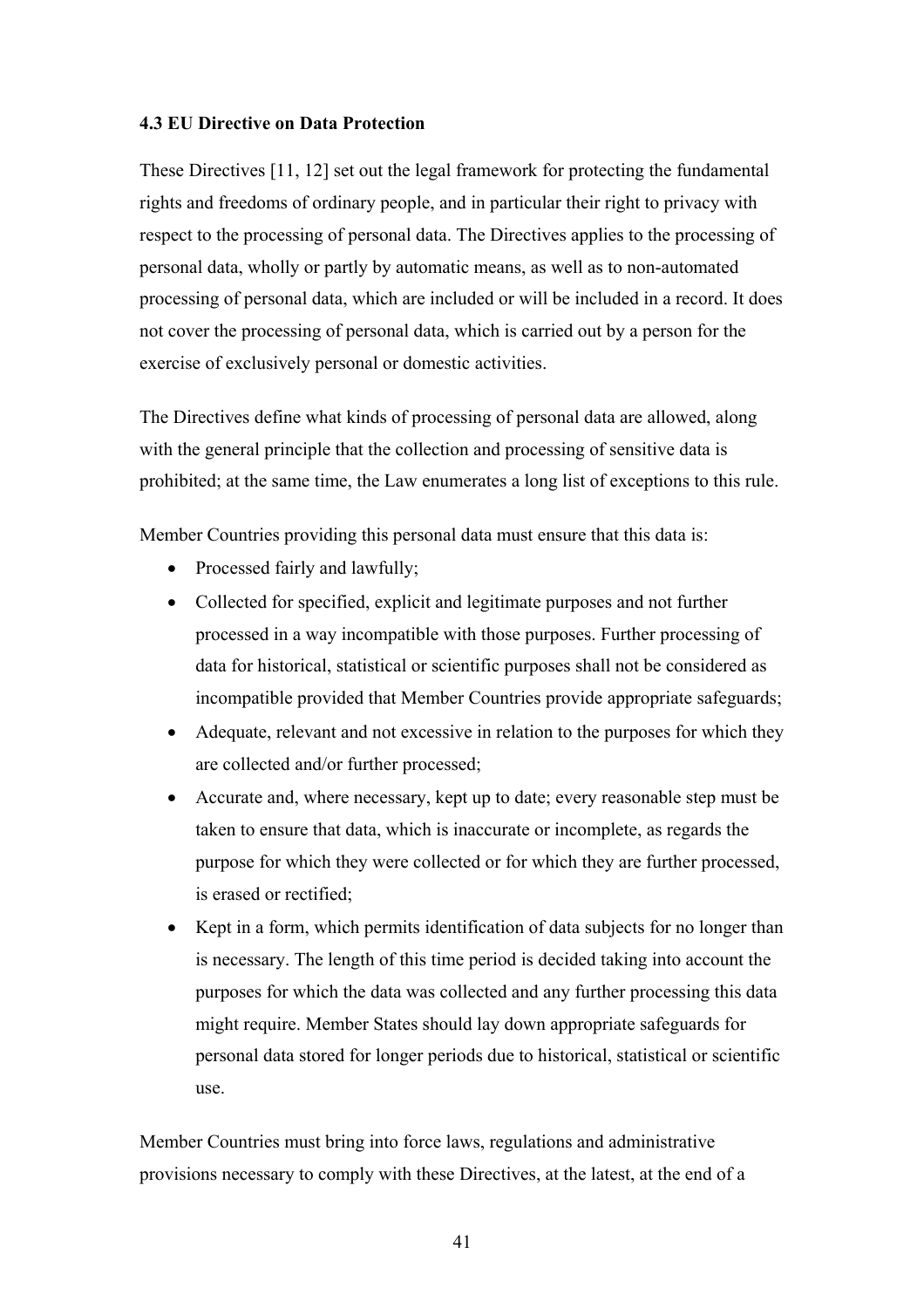three year period, starting from the date of its adoption. When Member States adopt these measures, they must contain a reference to these Directives or be accompanied by such a reference on the occasion of their official publication. The methods of making such a reference shall be laid down by the Member Countries.

#### **4.4 Cyprus Legal Framework**

In Cyprus the enforcement of the above mentioned regulations became necessary, for the harmonization with the communal possession, and also for compliance with the European Convention of the European Council that makes provision for the protection of the individual from the processing of information concerning his/her person.

#### **4.4.1 Protection of Personal Information**

The decree and enforcement of Law 138/2001 regarding the protection of personal information was signed by the Cypriot Government in 1987. The main aim of Law 138/2001 is the protection of individual members of the public, and it concerns information about the individual, such as personal, financial, professional as well as information about the individual's criminal record. Personal information is separated into two categories; the sensitive and the non-sensitive personal information. Financial information of the individual is not classed as sensitive.

The processing of an individual's information is only allowed when the subject in question gives his/her oral consent. The processing of such information is confidential and is carried out exclusively by persons acting under the control of the person in charge of processing this information. Processing means any work carried out by any person on the individual's information. It includes the collection, registration, organization, preservation, storage etc of such information. Information about the individual means any kind of information referring to a subject who is still alive.

Sensitive information according to the Law, is information concerning race or nationality of the individual, and political believes as well as information concerning criminal persecutions and convictions.

According to the Law the collection and processing of sensitive information is prohibited. Some situations may be considered as exceptions under certain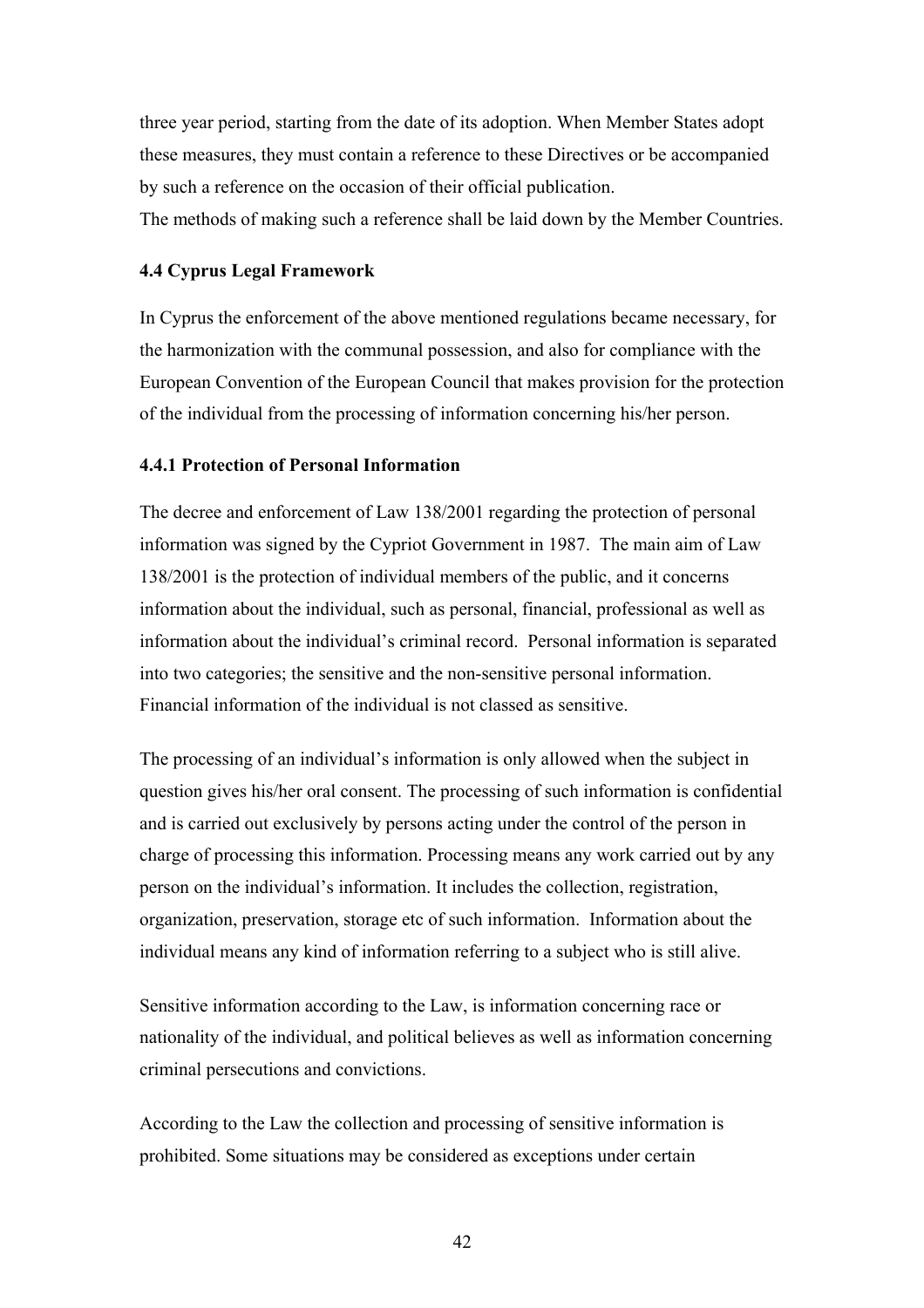presumptions. Also the inter-association of files, according to the Law, is only allowed after notification of the commissioner. Permission to inter-associate files is given only if certain presumptions coexist.

Inter-association of files is any kind of processing, which gives the possibility of comparing the information of one file with the information of a file or files, which are kept by other persons in charge of processing or which are kept by the same person for another reason.

Unfortunately in Cyprus there is no legislation concerning certificates and encryption of information, especially health care information. However, with the enforcement of this law, the hospitals or health care organizations are obliged to have signed consent forms from the patient which will give them the right to exchange patient data.

# **4.5 Standards and Legislations apply for the Health Care Sector- European Union**

The European Council in Feira, June 19-20, 2000 endorsed the Commission eEurope Action Plan 2000 "An Information Society for all"[14]. Under the heading *Health online* the challenge's objective is given as: "The prime objective of this action is to develop an infrastructure of user friendly, validated and interoperable systems for health education, disease prevention and medical care."

In order to allow access to healthcare information electronically, at all points where this is required, the need to secure data appropriately becomes a significant concern. Healthcare stakeholders, including patients, caregivers and administrators, must be confident that any sensitive medical information exchanged over networks will not be compromised, and will be viewed only by authorized individuals.

For these reasons, Security and Electronic Signature Standards, which include requirements for security of patient-identifiable healthcare information, were proposed. Standards for handling patient-identifiable health care information apply to all health care organizations and hospitals regardless of their size.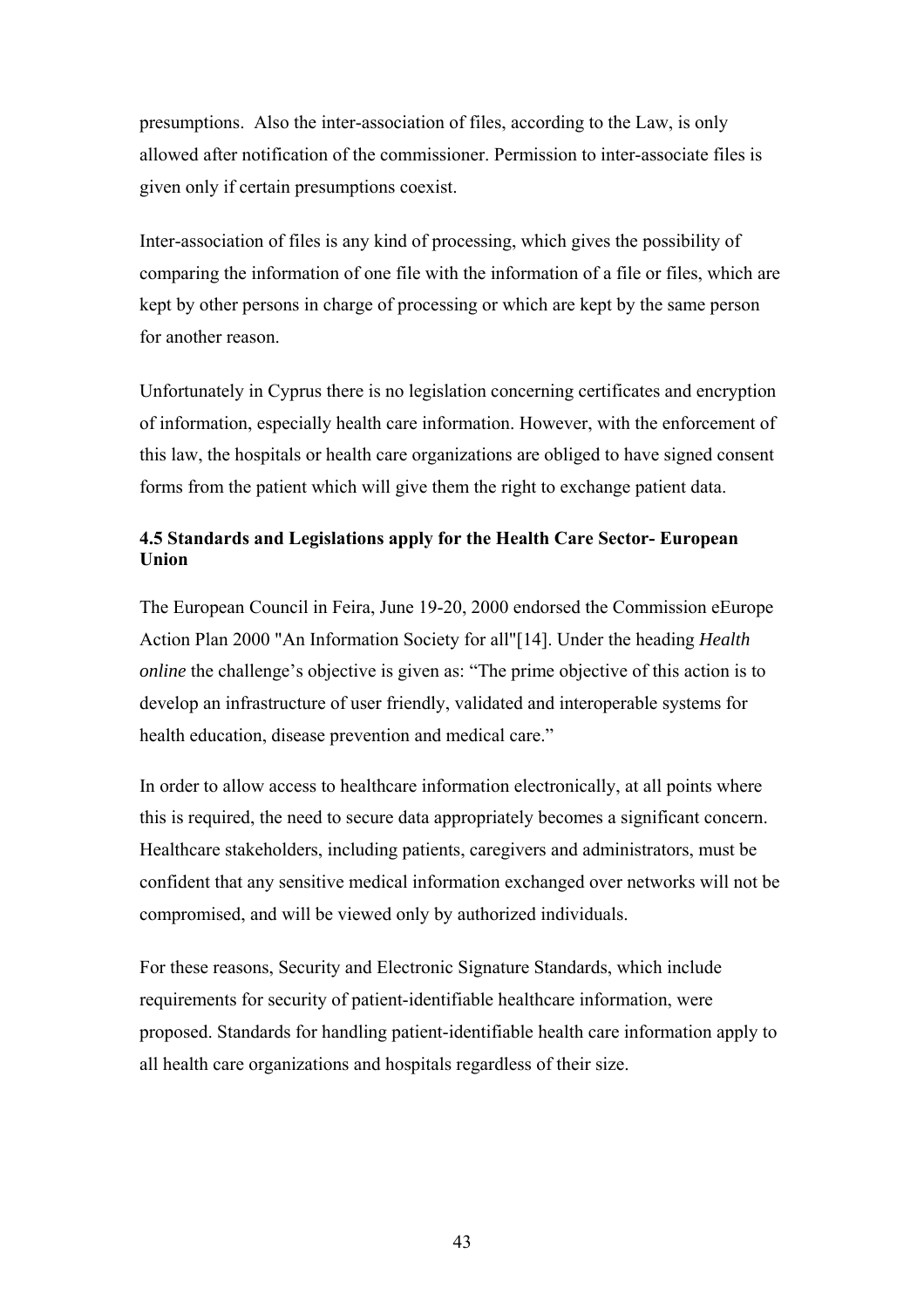Standards are implemented to guard data integrity, confidentiality, and availability, as well as to guard data transmitted over a communications network against unauthorized access. Those are classified in to the following categories

- Administrative Procedures to guard data integrity, confidentiality, and availability, with documented formal practices, covering contingency plans for system emergencies, policies on access control, formal termination procedures, and protection of data.
- Physical Safeguards covers media controls and security on physical computer systems and equipment.
- Technical Security Services to protect, control and monitor information access, such as access control, audit controls, consent for use and disclosure, data authentication, and user identification.
- Technical Security Mechanisms includes processes created for preventing unauthorized access, integrity controls, and message authentication for data that is sent over a network.
- Electronic Signature includes recommendations for, but does not require, the use of electronic signature.

As part of the information technology requirements some of the above points, require that technical policies and procedures are defined specifically for the following eight areas:

- User authentication
- Access controls
- Audit trails
- Physical security & disaster recovery
- Protection of remote access points
- Protection of external electronic communications
- Software discipline
- System Assessment

Each member state has to assess its own security risks and determine its own appropriate plan of action to achieve all the above.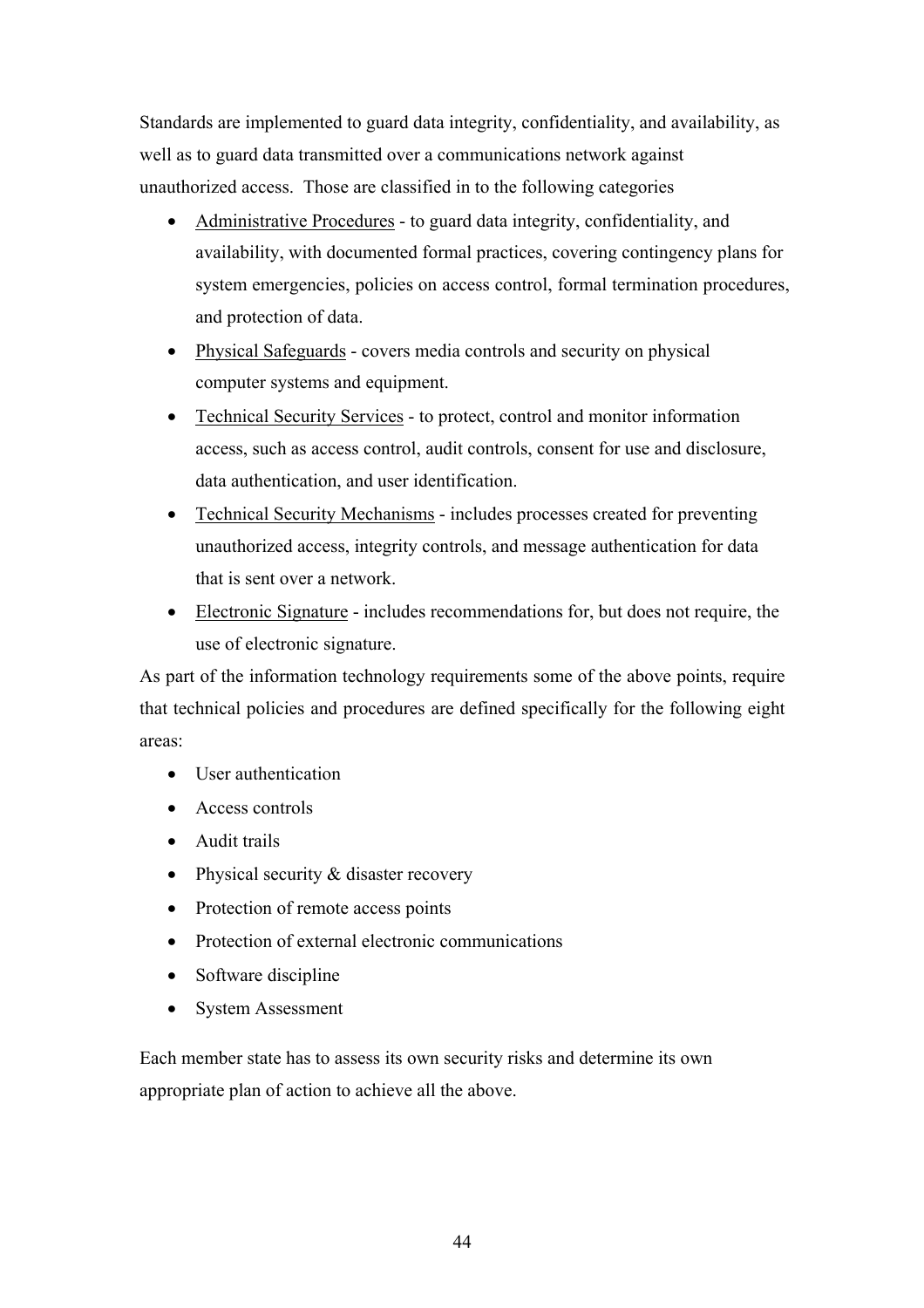#### **4.6 Assessing Health Information on the Internet outside European Community**

The Internet presents a powerful mechanism for helping users improve their healthcare decision-making, by providing easy and rapid access, exchange, and dissemination for enormous amounts of health information. The Health Summit Working Group [15] was one of the groups that have developed a set of criteria to address this critical need. These criteria are intended as a resource for users seeking health-related information on the Internet, and should aid in evaluating information to determine whether it is usable and credible.

The Health Summit Working Group has developed a set of seven major criteria for use in assessing the quality of health information on the Internet. Those are credibility, content, disclosure, links, design, interactivity, and caveats (advisories).

#### **4.7 Conclusions**

 $\overline{a}$ 

Considering that the health care sector is one of the most crucial sectors, where any patient information is important and electronic communication between different parties is essential, the provision for secure, trusted and legislative systems must be provided.

Compared to Cyprus, the European Union $4$  has a more mature and sensitive view, as far as patient information is concerned. The European Union has had its legislations and standards, concerning patient data protection, for a number of years, and trust in these has been shown from both doctors and patients. It is important therefore, when implementing a PKI system for Cyprus's Health Care sector, to take these European Directives [10, 16] into account as well as the standards that needed to provide appropriate protection for the data conveyed across the Internet in a practical, costeffective way.

<sup>&</sup>lt;sup>4</sup> The comparison with Europe is carried out because Cyprus will be entering the EU shortly and a harmonization with the European standards is a must.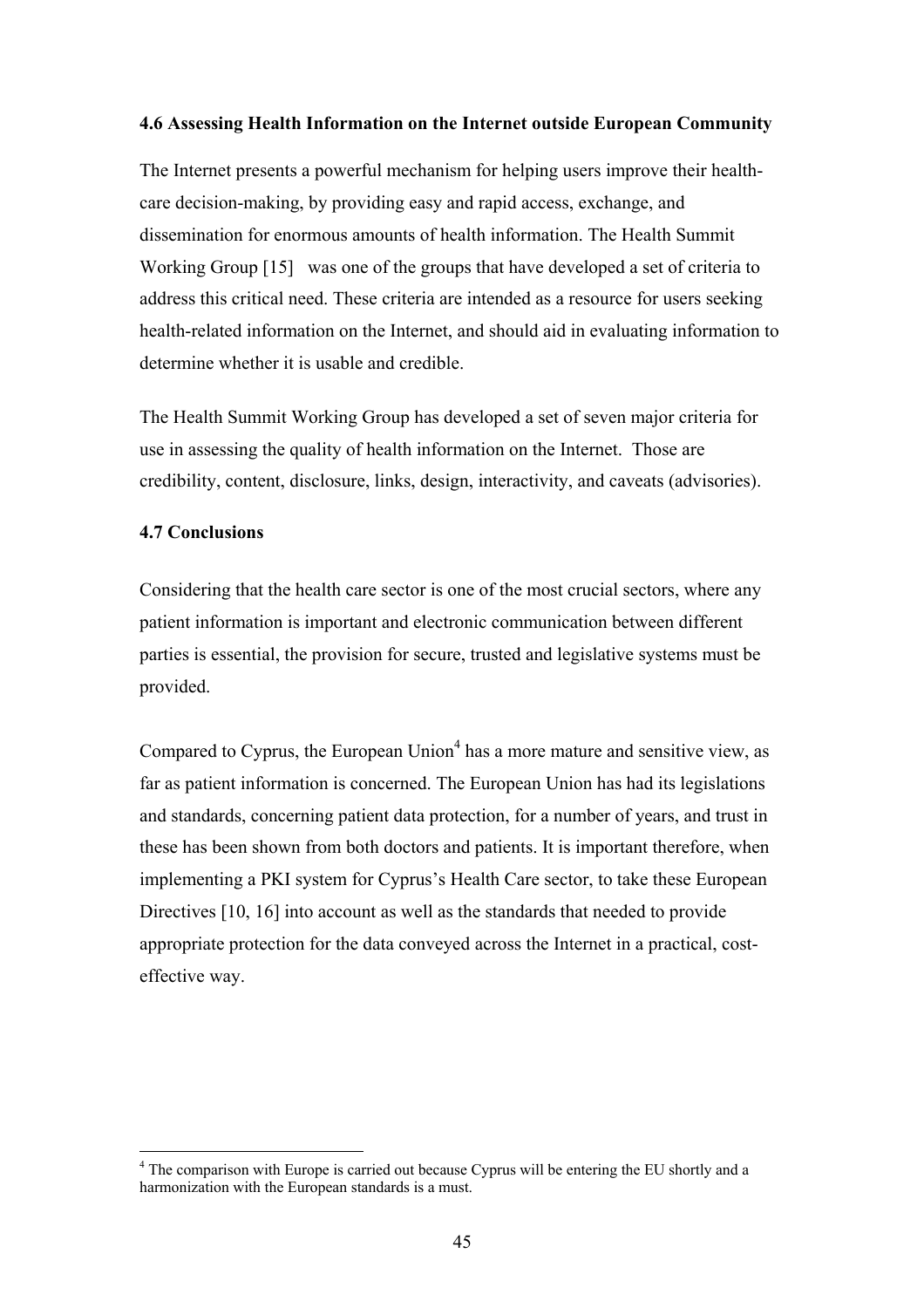# **Chapter 5**

#### **Discussion on PKI-related work**

Nowadays, ready made Healthcare PKI solutions can be provided by many companies, such as Verisign, Baltimore, and Entrust. However, the cost of such applications along with the lack of scalability to suite the needs and standards of Cyprus's environment, made the supporting of a custom made application a favorable solution. The fact that the Hippocrates PKI system, which is the PKI system setup exclusively for Cyprus's Health Care System and which will be on trial initially for cancer patients, is custom made prevents any kind of comparison being made with the ready made applications. In order to get a feel of the difference in price between the two solutions consider that an application similar to Hippocrates is to be provided by Verisign or Baltimore. This would cost around 200 Euro per user. Add to this the additional cost for the software modules, which would cost around 30,000 euro for the server module and 30 – 50 euro per user for the desktop modules, as well as the cost needed to configure the application, this would lead to an unnecessarily high cost. However, setting up a custom made system such as Hippocrates would cost a lot cheaper. So far there has been no attempt to analyze the actual cost of the Hippocrates PKI system, although such a costing exercise is needed to identify the cost of the different implementation aspects of the development. Another reason for choosing a custom made PKI solution is that ready made ones are profit-oriented and it was judged that such solutions may not have been fully trusted.

It is also recognized that there are pilot projects and local implementations of systems similar to the Hippocrates PKI system. These pilot projects may apply to E-commerce sites, E-banking [25] or E-health and require an encryption solution [9]. Although these projects may apply to different sectors of every day life, they are all based on the same guidelines as written in the RFC 2527. This reference clearly states that certain modifications can be applied to suit the environment in which the Certificate Policy (CP) and Certificate Practice Statement (CPS) will apply. Even though Ecommerce and E-banking have the biggest share of the market as far as applications are concerned, and are considered by many as the most important because they mainly deal with money, E-health care is as important and maybe even more critical than the others. E-health involves patient treatment and in some instances may make the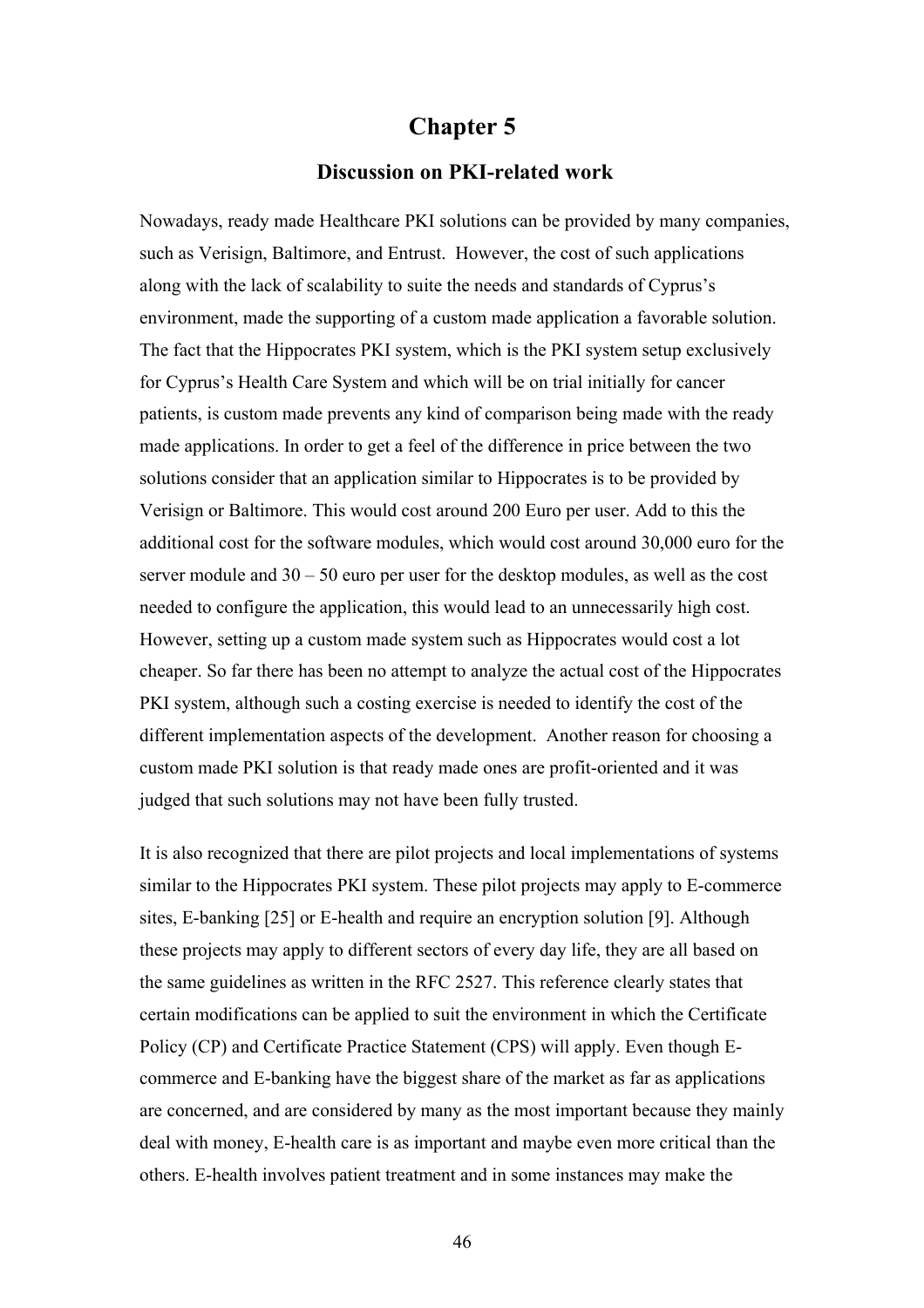difference between life and death. For example, if tissue compatibility information for patients waiting for liver, kidney, bone marrow transplants etc, is lost, then some patients may loose their life despite the availability of donors somewhere else in the world. In addition, E-health requires patient information confidentiality. If this information leaks out, the patient can sue the health care organization. Apart from costing the hospital a substantial amount of money, it can also damage its reputation. As a result of this, patient trust towards the doctors may be lost.

PKI was adopted by the Australian Government [54] to enable the transfer of sensitive medical information across the Internet, without compromising the individual's right to privacy.

Health eSignature Authority Pty Ltd (HeSA) [54] acts today as a Registration Authority for the provision of digital keys and certificates within the Australian healthcare sector. HeSA will facilitate the introduction of PKI across Australia's health sector. Certificate authority tasks are appointed by SecureNet. Both HeSA and SecureNet have successfully completed the Commonwealth Government Gatekeeper process to become an Accredited Provider (February 2001) of PKI within the Australian healthcare sector.

The project was coordinated by The Alfred hospital in Melbourne that is currently using it for allowing health records to be accessed via the Internet.

Another PKI related application was adopted by the Government of Canada, which committed to electronic services delivery in 1999 [52]. At the same time an ambitious plan to make all federal programs and services available on-line by 2004, was announced. Since then the Government of Canada has become a recognized world leader in public key infrastructure implementation in a public sector environment.

As per the Canadian project, the Government of Canada Public Key Infrastructure [53] provides departments with an efficient, effective, common basis for the secure electronic delivery of federal services and programs. The ultimate goal of the government's PKI project is the establishment of a secure federal electronic service delivery system based largely on a centrally managed Public Key Infrastructure crosscertified with other PKIs.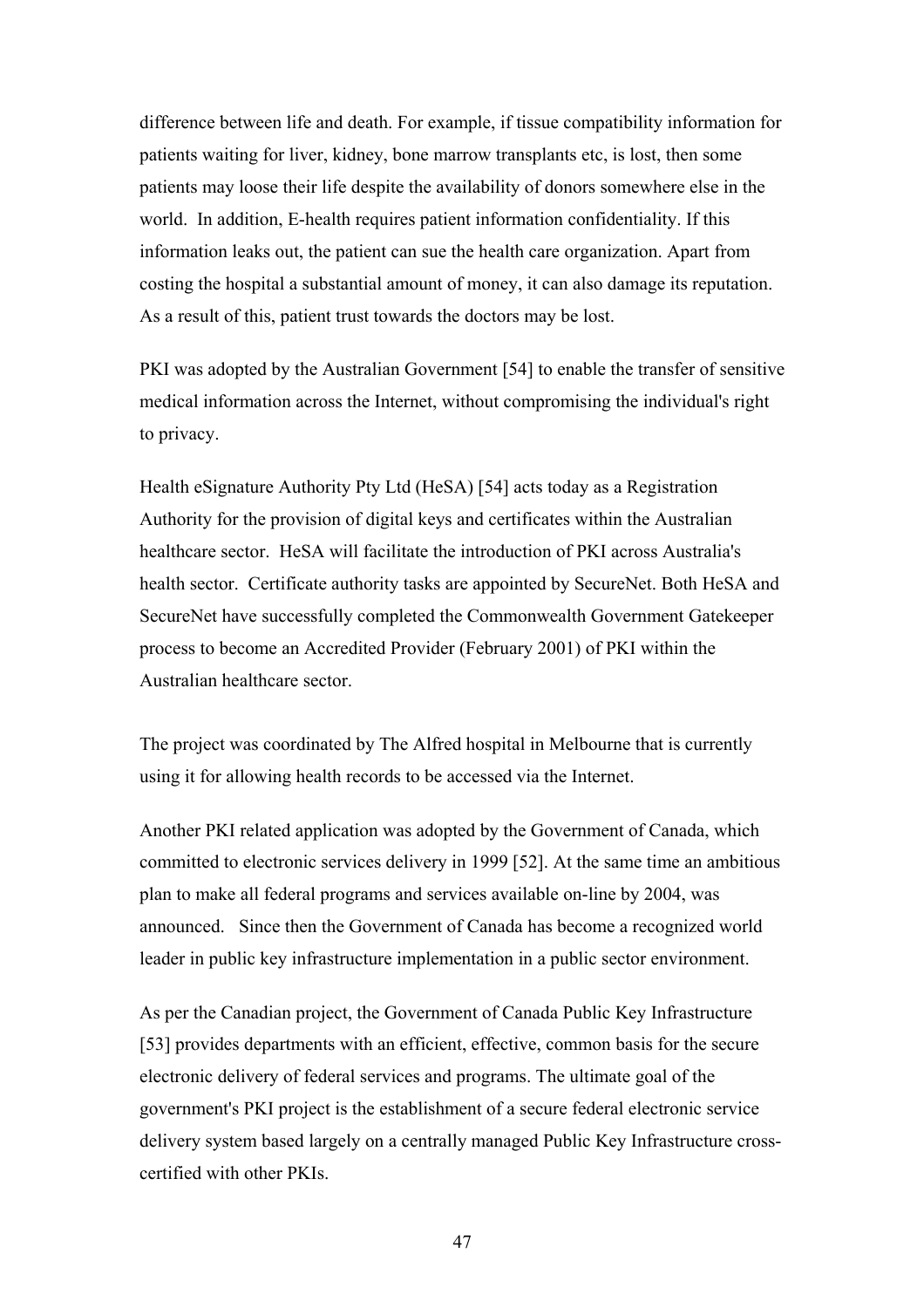Depending on a number of factors, different policies were implemented by the government of Canada which represent four different assurance levels and depend on the sensitivity or complexity of transactions. According to these policies each federal department may have its own Certification Authorities, or choose to enter into a contract with another organization for the provision of Certification Authority services. However, each departmental Certification Authority can issue different types of certificates. The applicability of these certificates will depend on the application used.

For instance, the certificates issued under "the management and use of certificates containing Public Keys [22, 48] used for verification, authentication, integrity and key agreement mechanism", could be used for verifying the identity of electronic mail [23] correspondents or remote access to a computer system, verifying the identity of citizens or other legal entities, or protecting the integrity of software and documents. However, the certificates issued under "the management and use of certificates containing public keys used for encryption key establishment, including key transfer", are suitable for providing confidentiality for applications such as electronic mail or Web communications, including the protection of Global Software Publishing (GSP) designated information.

The President of the Treasury Board acts as the head of the Government of Canada Public Key Infrastructure, and is responsible for entering into and terminating written agreements for cross-certification on behalf of the government.

A third PKI project that was studied was the one proposed by the Health Informatics working group [55], whose task is to define security terminology to be used in healthcare and in ISO/TC 215 standards in particular. It is also responsible for defining the essential elements of a health care public key infrastructure that will support the secure transmission of health care information across national boundaries.

Some other PKI projects which were also studied are the ones undertaken by the Swedish government and the trial PKI system in the United Kingdom, operating under the NHS plan [40, 56]. Unfortunately due to inadequate information in English about the Swedish PKI system, it is not possible for further information to be given on this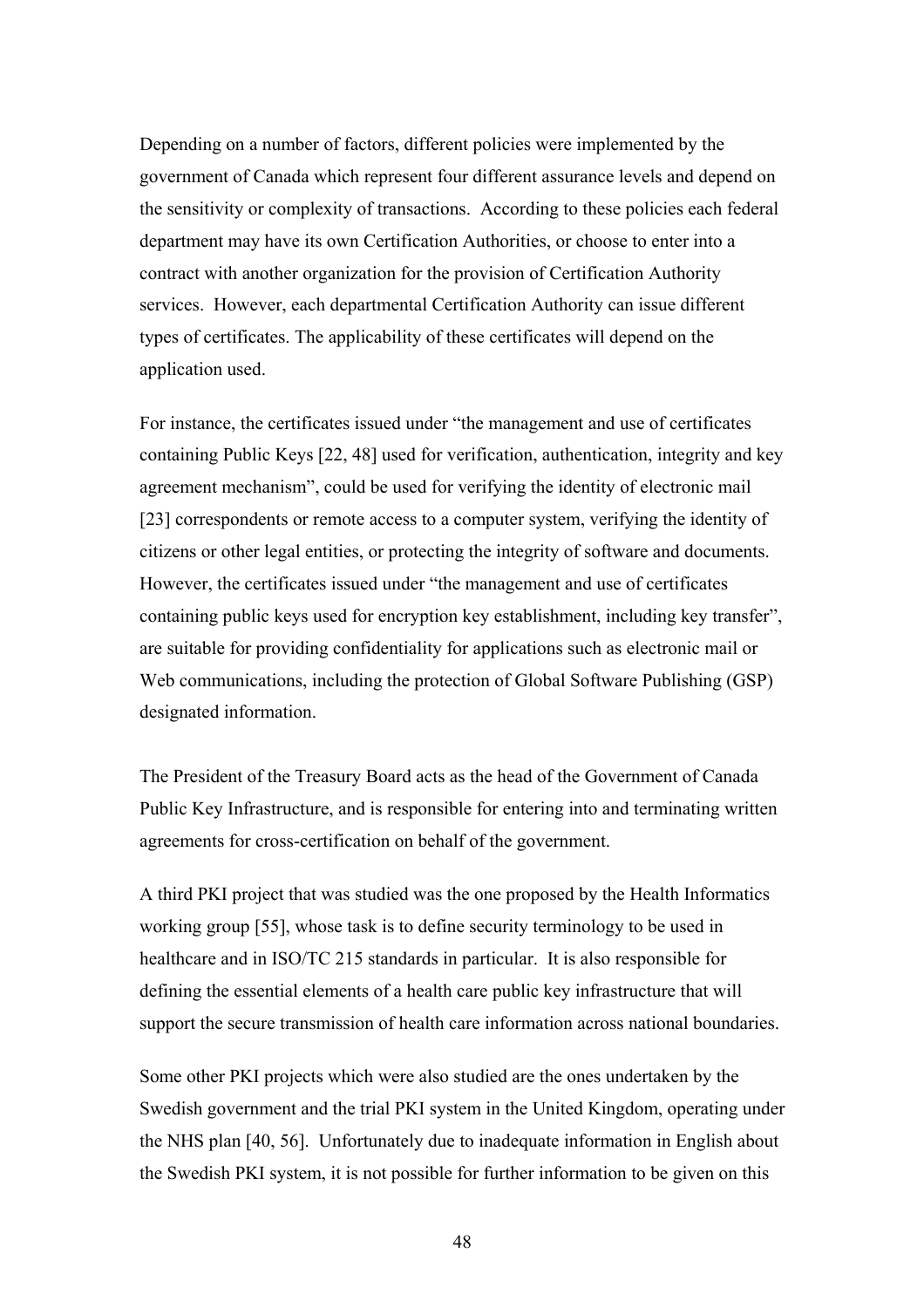system. An announcement from the British Department of Health states that, the pilot trial is the first step in making electronic health records available to everyone in the UK by 2004. In this trial, patients will have access to all their consultations for the last four years. Each time a patient accesses his or her records, they will have their identity authenticated by a "clever mouse" that reads the patients' index fingerprints. Patients will also be given names and passwords to enter in order to validate their identity before they can see their records. Apart from the two above mentioned examples, in Europe there is generally the tendency of enabling health online [14, 51, 59]. The overall purpose of health services is to provide an increasingly good quality care for the patient / citizens not only in their home land but also throughout Europe and the rest of the world**.** 

The above systems may not be needed in Cyprus because of the individual characteristics of the Cyprus environment. Cyprus is a small island and despite limited resources it is not difficult for anyone to find detailed information about anybody else in a very short time. There is also the fact that due to the work load many doctors have, it will be hard for them to adapt to a program designed for other environments apart from the one they are used to working in. Consequently, some of the important features of the above systems are of no great importance or use here. However, the need for a secure communication system between healthcare professionals in Cyprus is very important and thus became the incentive for the proposal of the Hippocrates PKI system. The policy statements of this PKI system were based on RFC 2527. The design of the Hippocrates PKI – System was based on the Cyprus culture. As a result there are many individualities and characteristics of the proposed CP, which were explained in Chapter 6, which may not be applicable to other countries.

The Canadian and Australian systems were chosen for comparison, because they provide a description of a complete system, and they are not drafts. They were not however chosen for implementing the Hippocrates PKI system, because this will apply to a close knit community based on cancer patients and oncology treatment and care. Therefore the system was designed in order to ensure that patient data remains within this community, whereas the two above mentioned PKI systems cover a broader community area and there main scope is making money. Some key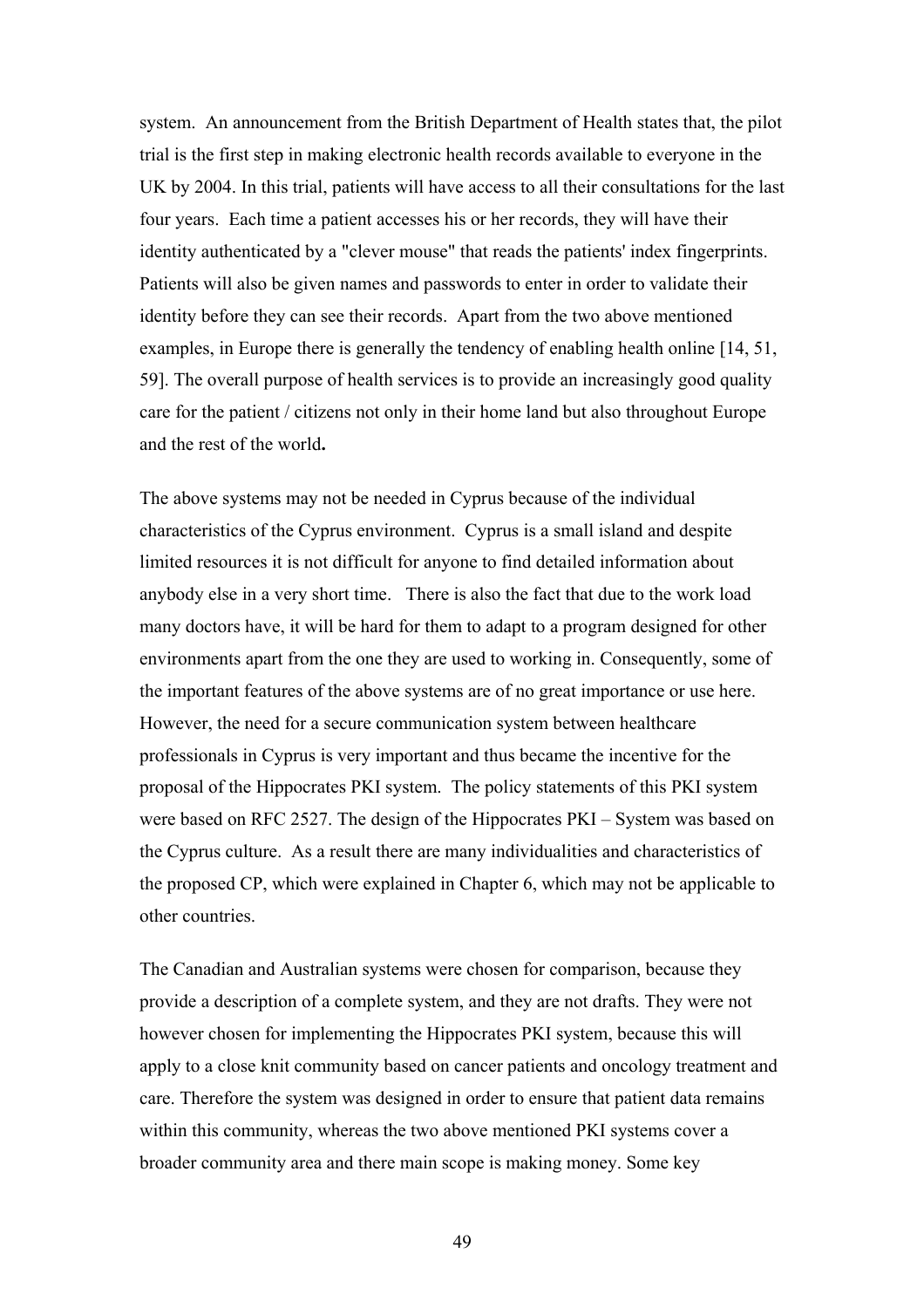differences between the Hippocrates PKI system and the Canadian and Australian systems are also provided below.

These differences are:

(a) Applicability: The applicability of the Hippocrates System is exclusive to the Health care sector and will be pilot for the benefit of the cancer patients. If this project succeeds, then Hippocrates can be the base for developing the Root CA for the Health Care sector in Cyprus. For the application proposed in Canada, certificate policies have been designed to satisfy general public key certificate requirements of the Government of Canada. In Canada, as mentioned before, and under the policies defined by the government, each department may develop its own CA. For example the Ministry of Health may proceed to create a system analogous to the Hippocrates System.

(b) Financial Responsibility: In the Canadian policies each federal department may use a contractor to provide the required CA services. The contractor has to provide satisfactory evidence of financial responsibility. For Hippocrates this does not apply, since the services of Hippocrates will be provided only by the Bank of Cyprus Oncology Center, because of the limited number of people who will get involved. Despite this, the requirement by the government of Canada is correct and can be followed by the Hippocrates system also, if the need of a contractor arises.

(c) Fees: The Cyprus Health Care PKI system will currently charge no fees for the issuance of a certificate. As stated above, the system will initially be applicable to cancer patients. As per the law of the Republic of Cyprus, cancer patients are allowed to receive free treatment. As an extension of this everything concerning patient treatment, such as 3D-planning, dosimetry, calibrations, quality assurance test of medical equipment etc are free. The organizations dealing with these patients are of a purely charitable nature. It is therefore believed that it will be better for such a system to provide free services and be used, since the use of such a system will benefit the patients. For the Canadian PKI system the charging of fees is subject to the appropriate legislative authority and policy. Fees are also applied in all the other systems studied. Fees may be payable for the issuing and re – keying of Certificates, or even for certificate accessing.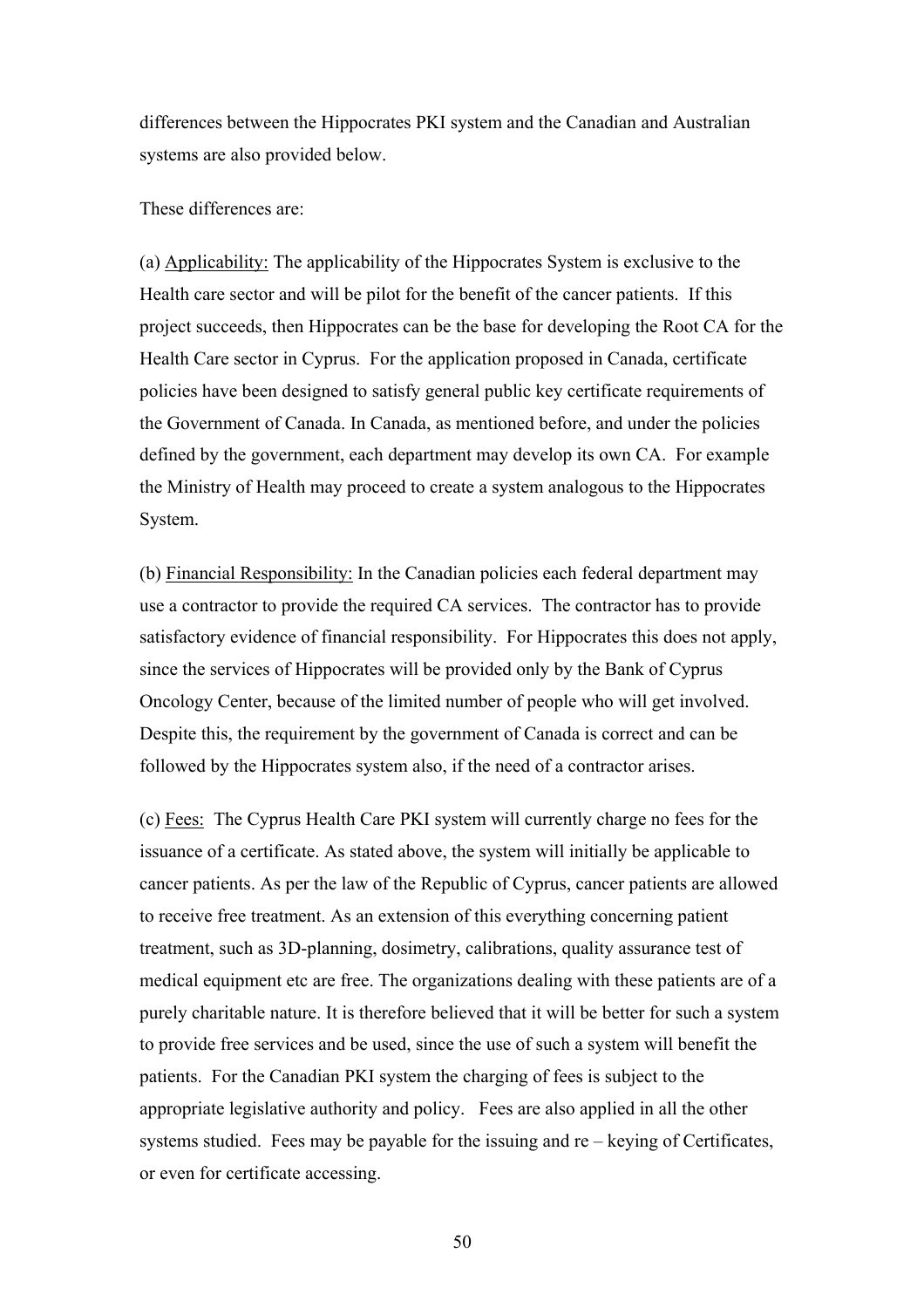(d) Subscribers: All system policies specify members / subscribers of the system. This could be an individual, an Organization, or a group of individuals. For each group, there are policies that use authentication methods as a way to prove identities. However, for the Canadian project, End entities may also be devices, or applications. For the Hippocrates project there are currently no provisions for identifying and issuing certificates to machines or applications. This may be part of any future work carried out by the Hippocrates team. For example sending Magnetic Resonance Imaging (MRI) or Computed Tomography (CT) images from one Hippocrates user to other Hippocrates Users, could well be an option in the future.

Compared to the Australian, the Swedish and the Hippocrates projects, the Canadian project assigns the eligibility for a certificate at the sole discretion of the CA. For the Canadian project, this works as expected, because the CA operates in federal departments. However for a closed community like the one Hippocrates will apply to, this is not the case, as the community does not have the power that a federal department processes. The role of the CA is, therefore undertaken by the PMAC.

(e) Policy Management Authority Committee (PMAC): In some applications, the PMAC is referenced to as PMA. For Hippocrates, the creation of a PMAC as a committee is suggested based on the structure of the application and on the members. This will have the upper hand in registering, interpreting and maintaining the CP. In this case the PMAC, as a responsible committee, will apply all the regulations set by the board of trustees of the BOCOC and the Law of the Republic of Cyprus.

For the system in Canada the Policy Management Authority, a senior executive committee, assists the Secretary and the President in their PKI-related duties. It also provides the overall strategic directions for the PKI in the federal community, and makes recommendations to the Secretary respecting membership in, and crosscertification with, the Government of Canada. In the case of Hippocrates, the PMAC will, for the time being, be the authority that will establish all the duties of the PKI and its members. This may not sound democratic, but the nature of the application of Hippocrates, and the fact that 75 % of the cancer patients treated in Cyprus are treated at the BOCOC, make this a practical setup.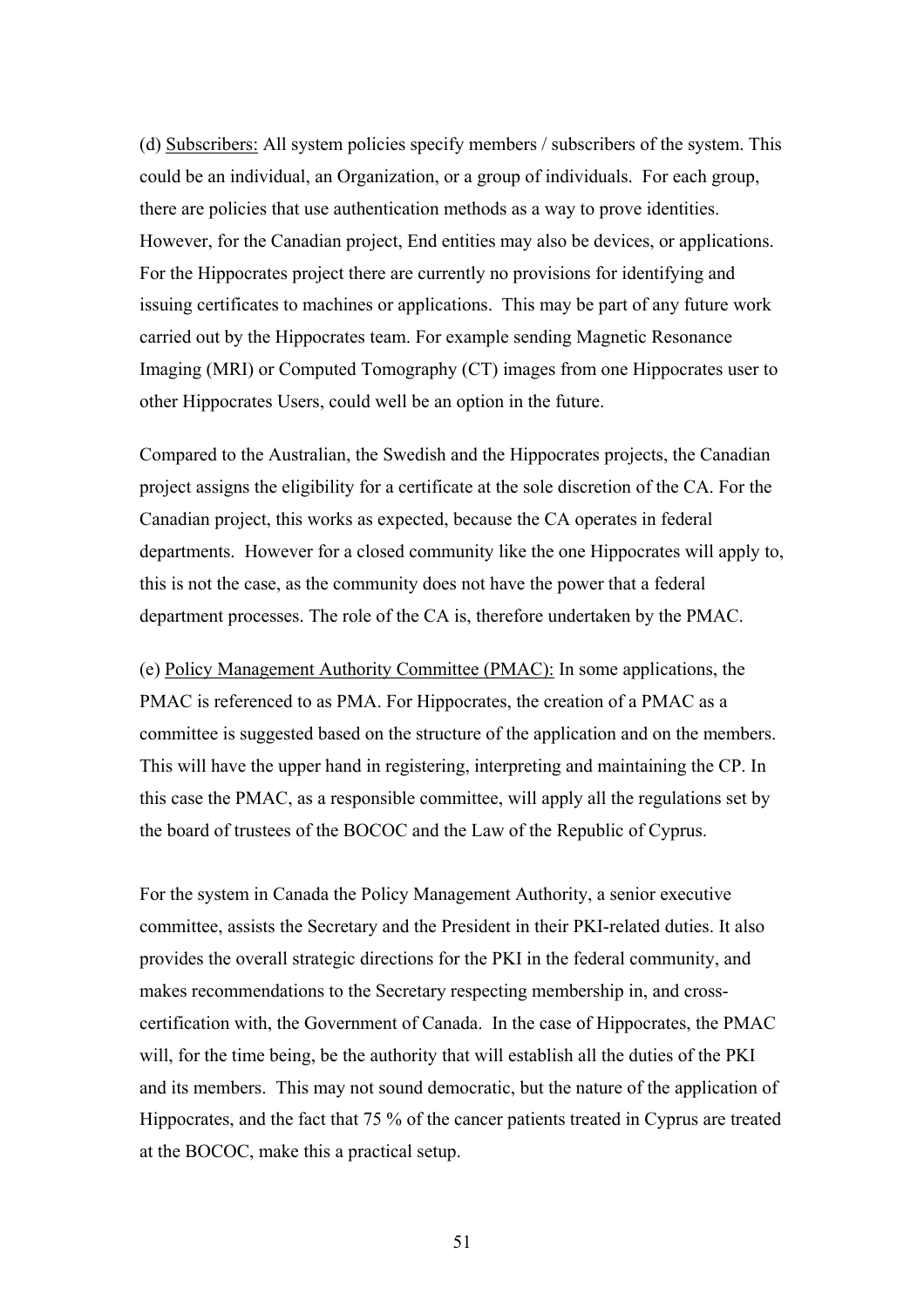(f) Determination of the Suitability of the CPS: There is a recommendation in the Australian System, that three different parties will determine the suitability of any CPS. Those are the Health Care PMA, the PMA operated by the CA and the Competent Authority. Understandably this may be one possible solution for big PKI systems. In our proposal, suitability of a CPS is performed only by the PMAC, which operates on behalf of the CA and the RA. As stated above, the PMAC is the BOCOC which treats about 75% of all cancer patients in Cyprus. It was therefore considered logical that in the closed community, in which the PKI system will be operating, the organization treating most of the patients should have the right to decide whether or not a CPS is suitable. At the same time, having only one body to take such decisions speeds up the whole process.

(g) Disputes – Disagreements: The policies that were proposed in this thesis, which can be found in Appendix A, suggest that any disputes be resolved through communication between the relating parties and the PMAC. There is no specific time limit for the resolution of such disputes, but it is dependent on the judgment of the PMAC. However, if the disputes are not resolved they should be submitted to an arbitrator. In this case the PMAC will act as the committee relating parties will use, in order to avoid any inconvenience, money loss or trauma, which may be caused if a case goes to court. In a way this results in the speeding up of the whole procedure. The same approach is followed by the PKI system in Canada. In Australia however, although they have the same approach, a specific time limit (max 28 days) is set for settling disputes. After that, the dispute may be submitted to the arbitrator. This direction seems to limit the role of the PMAC and at times may result in the frustration of the parties involved in the disputes.

(h) Records Retaining Period: According to the Hippocrates policies, the Health Care System must establish mechanisms to ensure the retaining of the audit information, Subscriber Agreements and any inspection, audit, application, identification, authentication, acceptance and revocation information for a time period which is equal to 7 years. This was decided following the current policies of the BOCOC for auditing and medical records keeping. In the Canadian PKI system the retaining period is two years. Nothing is mention in the Australian PKI System about the record retaining period.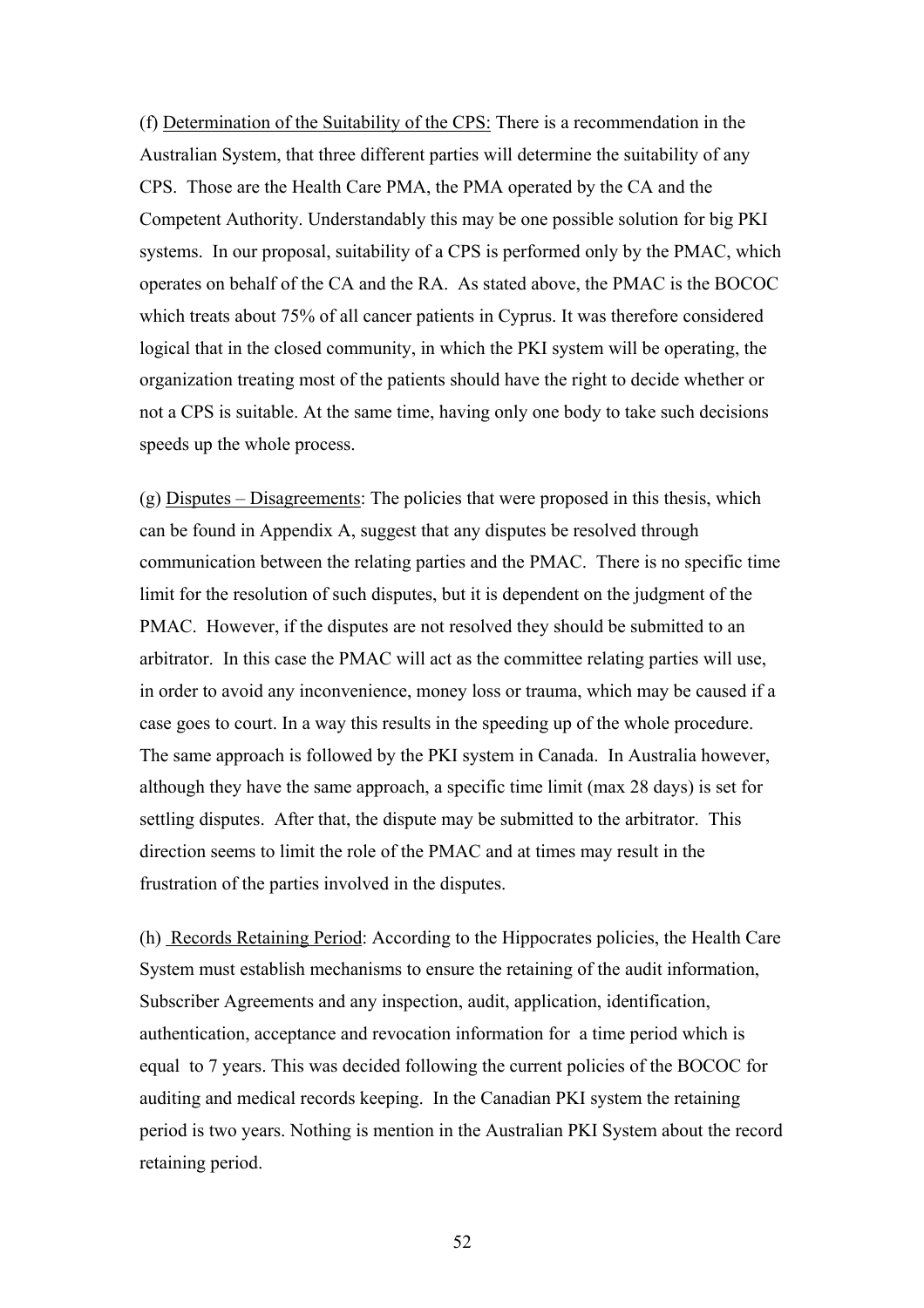(i) Identification & Authentication: Identification in the Australian PKI system is based on a points system. For example if a health care professional presents his/her birth certificate she/he earns 70 points. Upon receiving 100 points she/he is identified as a legitimate user of the PKI system. For the application proposed in Cyprus, this is not the case. Identification/Authentication of members depends on the group the user applying for a certificate, belongs to. For example, Authentication of an Individual -- Independent Practitioner can be done by contacting the Ministry of Health, the Subscriber, and the National Medical Committee. Even though the points system in operation in the Australian PKI system is a well organized system, such a system is not needed in Cyprus. This is due to the fact that Cyprus is a small place with a closely knit community. The Hippocrates community is an ever smaller community that this. It is therefore relatively easy to identify if an individual is who she/he claims to be and if they are eligible to become legitimate users of the PKI system.

(j) Name Uniqueness: For all applications studied, distinguished names (DN) must be unique for all End-entities of a CA. For the Hippocrates PKI – System the CA may issue additional numbers or letters to the commonName to ensure the uniqueness of the DN. The subject name (for certificate applicants) must have a distinguishable and unique Distinguish Name (DN) in the certificate subjectName field. The subjectName and issuerName must have a reasonable association with the authenticated name of the Subscriber. It is also recommended that the organizationName component be included in the DN and that it should be the official name of the Organization.

(k) Suspension: Another major difference with the applications that were studied deals with the suspension of the certificate. For example, Suspension of Certificates for the Canadian PKI system is not applicable at all. In the Australian PKI – System suspension may occur when circumstances for revocations are suspected, but are not confirmed. For the application proposed in Cyprus, Certificates should be suspended by the CA, if the CA suspects unauthorized use of the certificate, and should proceed with further investigations. Also, upon notification of a temporary change in employment status of the Subscriber, a restriction of the Subscriber's rights to access health information for a certain time period may occur.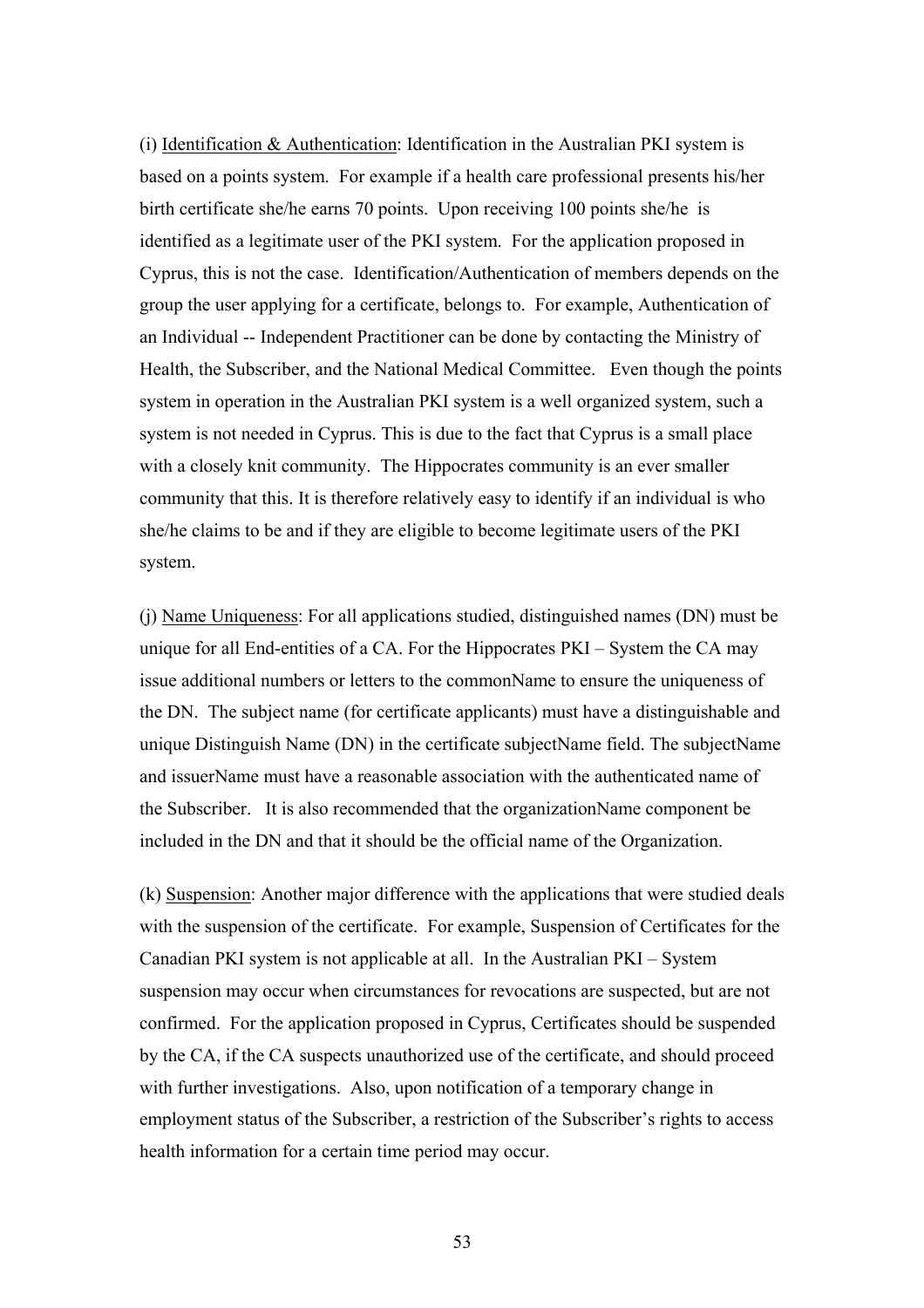(l) Training: In the Hippocrates PKI – System extensive training and seminars are suggested for all group users, taking into account that many of them do not have the required computing knowledge. Users must have knowledge of how to back up and protect their keys and also how to operate the system. Training is also advisable for all the PKI –System personnel. However from the systems studied, adequate training is only reffered to in the Canadian PKI System.

(m) Cross Certification: Due to the non-existence of other CAs in Cyprus, cross certification was not taken into account. However, this shall be taken into account in any future expansion of the PKI – System.

In the Government of Canada Public Key Infrastructure, departments may operate more than one Certification Authority. In such instances, the department designates one of its Certification Authorities to be its Level 1 Certification Authority. It crosscertifies with the Canadian Central Facility, and signs the certificates of the department's subordinate Certification Authorities. If a department has only one Certification Authority, it is automatically a Level 1 Certification Authority. A department's Level 1 Certification Authority is responsible for the creation of the departmental Certificate Policies and Certification Practice Statement. In the Australian system, however, there is nothing mentioned on cross certification. Although not mentioned in this thesis, it seems that cross certification will be needed to connect other future services the government of Cyprus may need to provide, in the case of the expansion of Hippocrates.

(n) Group Division: Another innovation of the policies in the Hippocrates PKI - System is the division of authorized personnel into groups ranging from doctors to anti-cancer societies, with a different scope of authority for each group. In Cyprus, the authentication of these groups is hard to implement, therefore it is suggested that this be done by the authorities to whom these groups belong, i.e. for doctors by the Medical Association or the Ministry of Health. For patients authentication takes place after doctor recommendation and approval from the PMAC. Other applications do not seem to provide such a group division, but they offer different types of certificates, which, in a way, control the user privileges in the system. This application effectively has the same result as the one suggested in the Hippocrates PKI – System. In the Hippocrates- PKI system however, due to the small community the system applies to,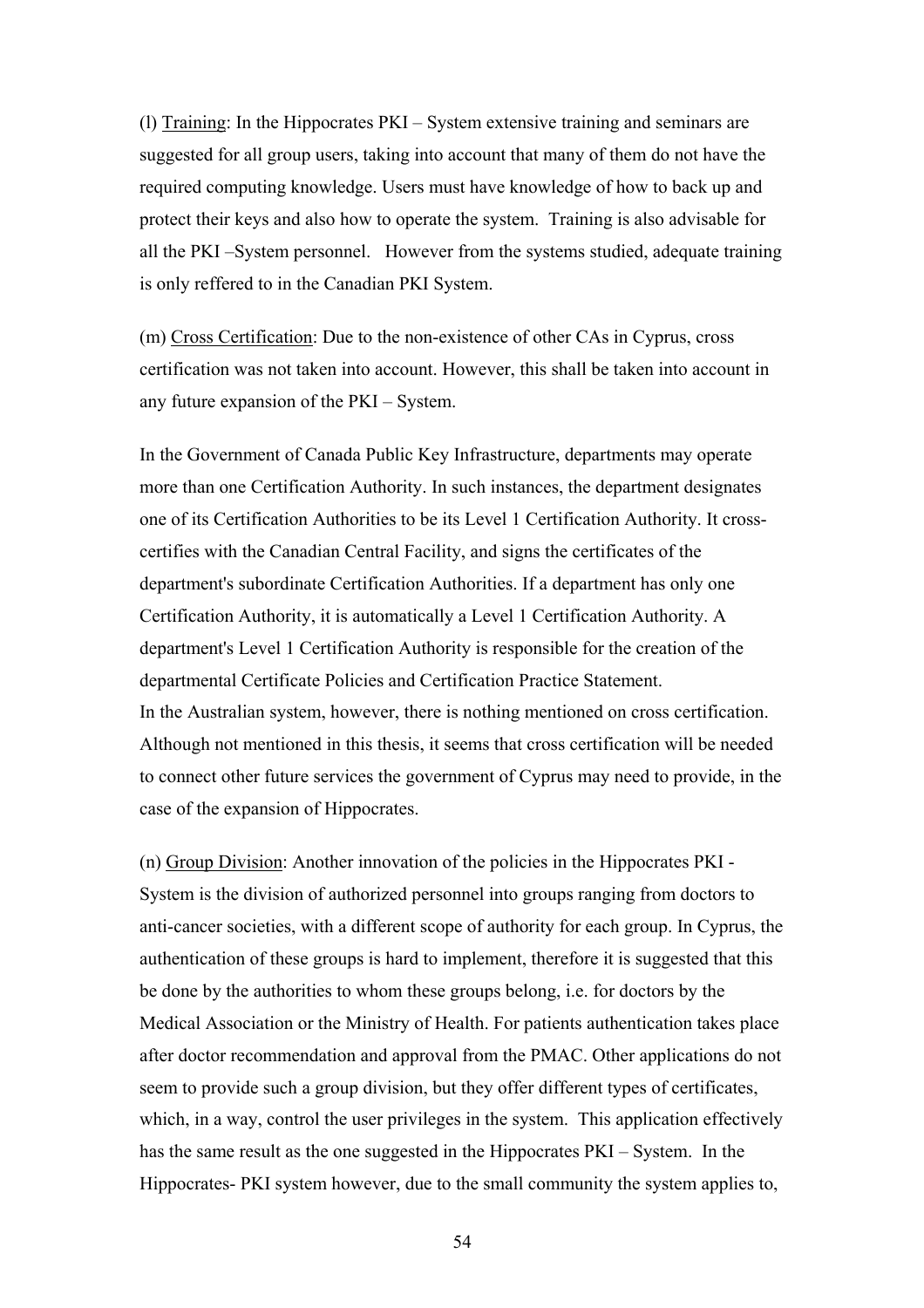and due to the fact that closer control and higher security levels are required, the suggested division of groups is the ideal solution.

(o) Revocation List : For a more efficient operation of the Hippocrates – PKI system it is very important to notify all members and Relying Parties of the issuance or revocation of a certificate. The same strategy, applying to the revocation or issuance of certificates, as the one suggested for the Hippocrates PKI system, is also followed by the Australian PKI – System. For the Canadian PKI – System there is no requirement for a revocation list and currently it does not support an on-line revocation/status checking.

(p) Auditing: Auditing for Hippocrates is being made by external auditors only. Periodic inspection of the performance of the PKI system is at the sole discretion of the PMAC. For the Canadian system only one of every five audits must be done by an external department. The rest are made by the PMA. Due to the lack of experienced people in Cyprus it is believed that external auditors, who have sufficient knowledge of the PKI technology and cryptography techniques, should carry out these audits. External inspectors must also have knowledge of the operation of the relevant PKI software and the operation of the PKI components [48] in accordance with this policy.

In this chapter related work to the Hippocrates system was summarized. From this related work a few differences - innovations of the Hippocrates system were extracted. In general applicability of the Hippocrates system is primarily only for the benefit of cancer patients from whom no fees will be charged. Each subscriber of the system will be divided into different groups which will be given different rights accordingly. The complete authentication of each group of subscribers will be a decision of the Policy Management Authority Committee which will apply all the regulations set by the BOCOC, the law of the Republic of Cyprus, the CP and the CPS. When disputes arise the Hippocrates approach is that disputes will be resolved through communication between the related parties and the PMAC. The time taken for a dispute to be resolved is in the sole discretion of the PMAC. A record retaining period has been set according to the BOCOC policies. Identification-authentication of a member can be done by contacting the ministry of health, the national medical committee and the organization/society to whom the subscriber belongs. Another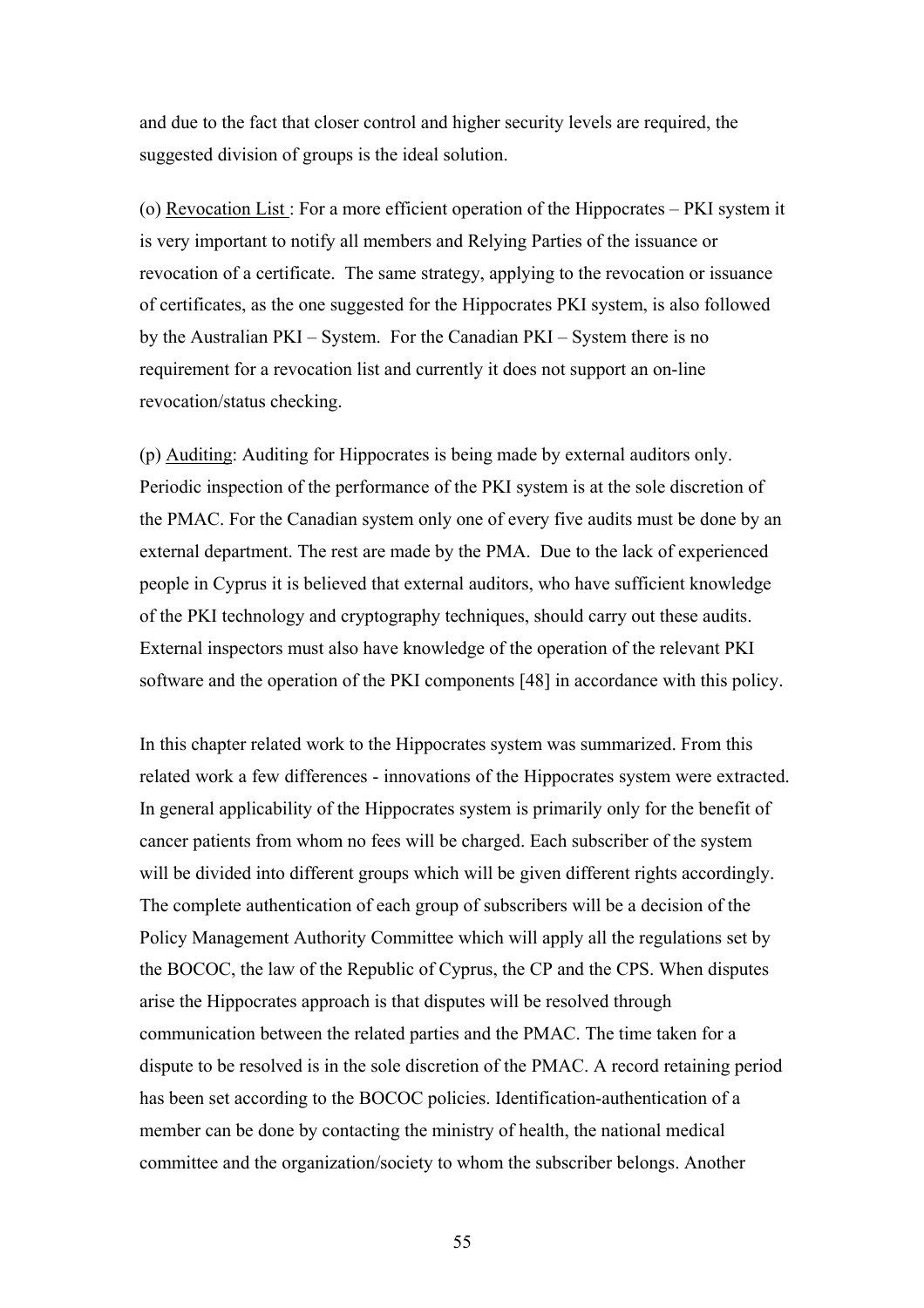innovation recommended by the system is that there will be no cross-certification with other CA's in Cyprus. There will also be extensive training of the personnel. For a more efficient operation of the Hippocrates – PKI system a revocation list that notifies all members and Relying Parties of the issuance or revocation of a certificate is suggested. Finally for Hippocrates, Certificates should be suspended by the CA, if the CA suspects unauthorized use of the certificate, and should proceed with further investigations.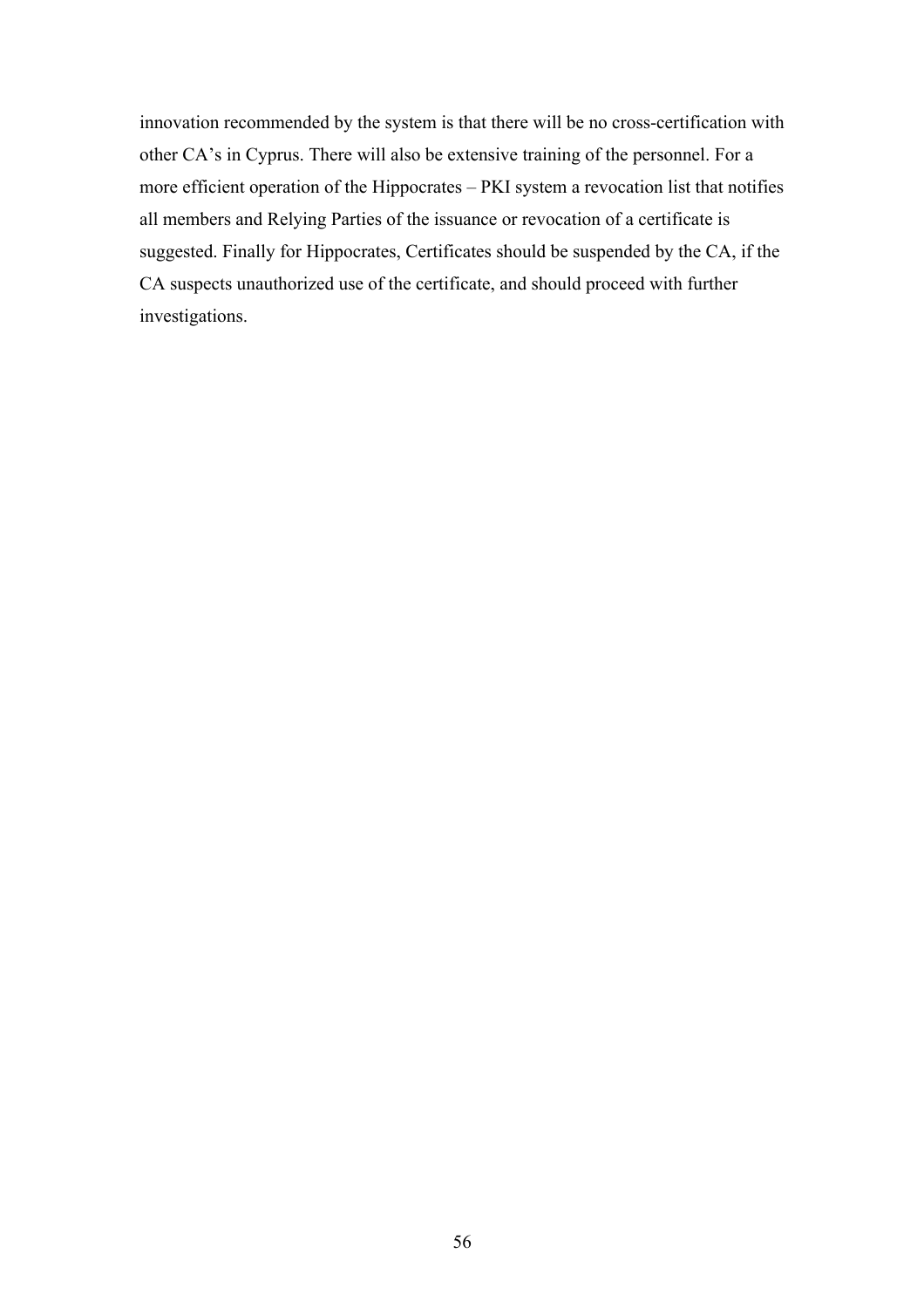# **Chapter 6**

## **HIPPOCRATES-PKI Certificate Policy (CP)**

This part of the thesis summarizes the design issues and procedures that indicate the applicability of a certificate, for the operation of a particular community with particular security requirements, in this case the Health Care sector. It also highlights the design choices for the set of rules in the so called Certificate Policy (CP), which form the basis for the operation and management practice of certification authorities (CAs). The aim of the CP is to create the appropriate confidence in certificates, issued by a Certification Authority (CA). Subscribers and other parties, certified by any particular CA, must have confidence in the applicability of the certificate.

Due to the high volume and the structure of the certificate policy, it was decided to include in this part of the thesis only a brief description of its content along with a description of issues that make the design of this CP both unique and, applicable to the Cypriot standards. The complete CP can be found in the appendix section. Although, the structure of the CP was based on the Internet X.509 V3 Public Key Infrastructure Certificate Policy and Certification Practices Framework" [5], some diversions were made based on the demands and the needs of the health care sector in Cyprus. Those diversions are explained in this section.

#### **6.0 Introduction**

In general, the aim of issuing this CP is to set the policy requirements for the operation, management, and use of certificates containing public keys for digital signatures. This is to assure that the verification, authentication, data integrity and key agreement mechanisms will be well established.

The role of each part or member of the PKI system is briefly described. These parts are the Policy Management Authority Committee (PMAC), the Certification Authority (CA), the Registration Authority (RA), the Sponsors, and the Subjects which represent the community on which the system is built and to which this policy will be applicable. The members are fully responsible and liable for any actions that diverge from the provisions of the specific CP.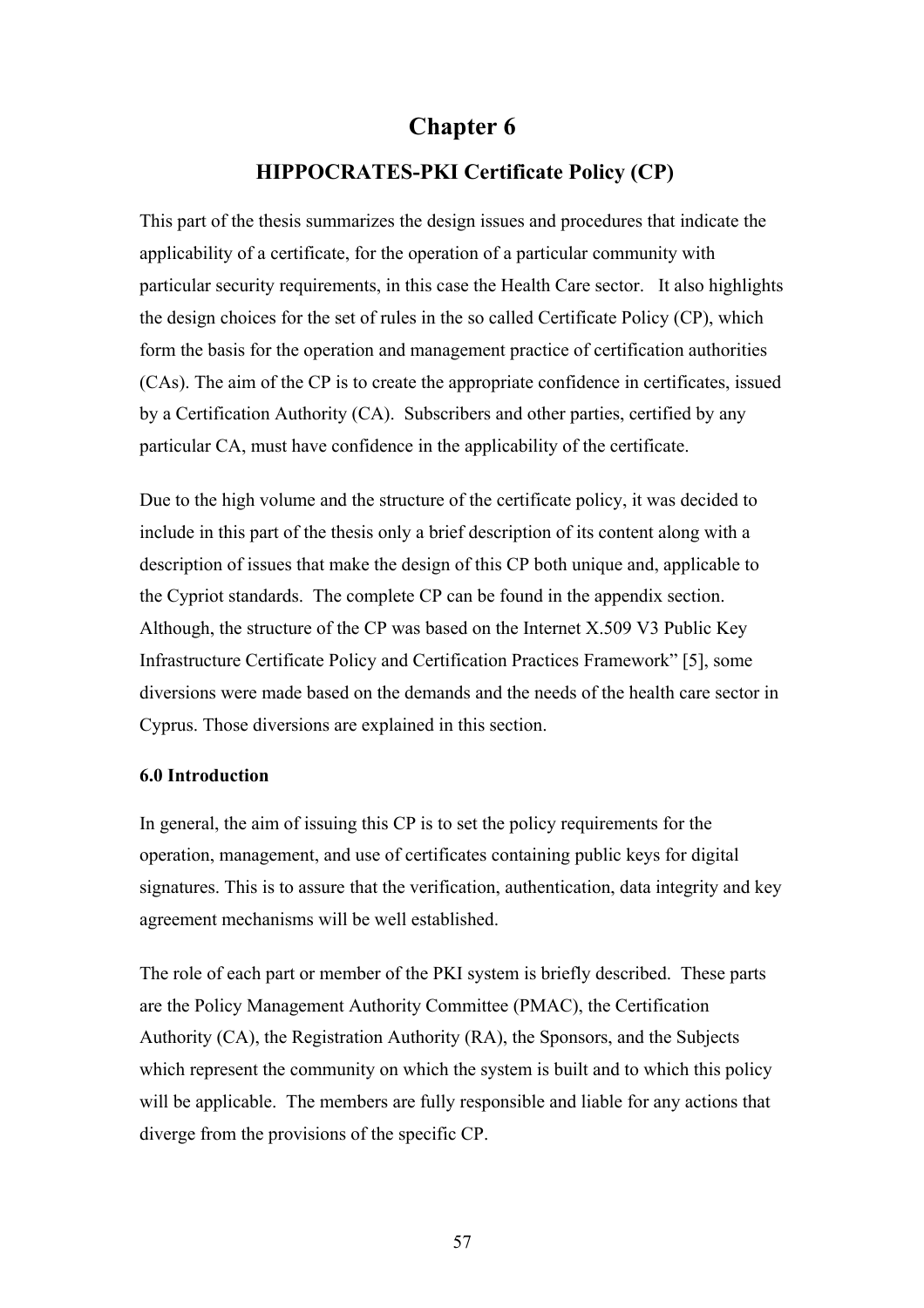Other issues described are the role, the function, and the need of repositories, which are closely related with the certificate status checking, and the contact details regarding the policy.

The proposed CP of the Hippocrates-PKI differs from other CPs in that it applies only to the Health Care system. Another innovation of the Hippocrates-PKI system, as detailed in the Certificate Practice Statement (CPS), is that it is a closed system, which applies only to cancer patients in Cyprus, who receive treatment from the Bank of Cyprus Oncology Centre (BOCOC), and who are registered patients for receiving home-care from the Cyprus Association of Cancer Patients and Friends (PASYKAF) and  $\text{DITIS}^5$  research team, i.e. the two non-profit organizations who offer assistance to cancer patients in Cyprus. A special feature of the system is that a Policy Management Committee (PMAC) is proposed, which, as discussed later has extra responsibilities and more power. The PMAC according to the CP and CPS is the Bank of Cyprus Oncology Centre (BOCOC), as this treats more than 75% of cancer patients in Cyprus. All subscribers are Health Care employees and professionals as described in the CP. According to the CPS of this PKI system, however, the subscribers here are all Health Care professionals related to Oncology. These belong to the closed system, described earlier. Their role, as specified in the CP, is approved by the PMAC. A real time online status checking (repository) is also proposed for checking the status of the certificate. The repository, as described in the CP, will give the opportunity to users for checking the status of other certificates on a 24hour basis. Finally, another innovation proposed in this section regards any future expansion in users of the Hippocrates-PKI system. In such a case Hippocrates will be able to use a contractor to provide some of its services. It will however, be responsible and accountable for the CP.

#### **6.1 General Requirements**

 $\overline{a}$ 

All requirements relating to the obligations of the CAs, RAs, PMAC, Sponsors,

<sup>&</sup>lt;sup>5</sup> DITIS is a system that supports Collaborative Virtual Healthcare Teams dealing with the homehealthcare of cancer patients in Cyprus. Through a pilot project DITIS will support the activities of the home healthcare service of the Cyprus Association of Cancer Patients and Friends (PASYKAF), using a patient centric philosophy. It is based on the Internet (web) and on GSM mobile communications.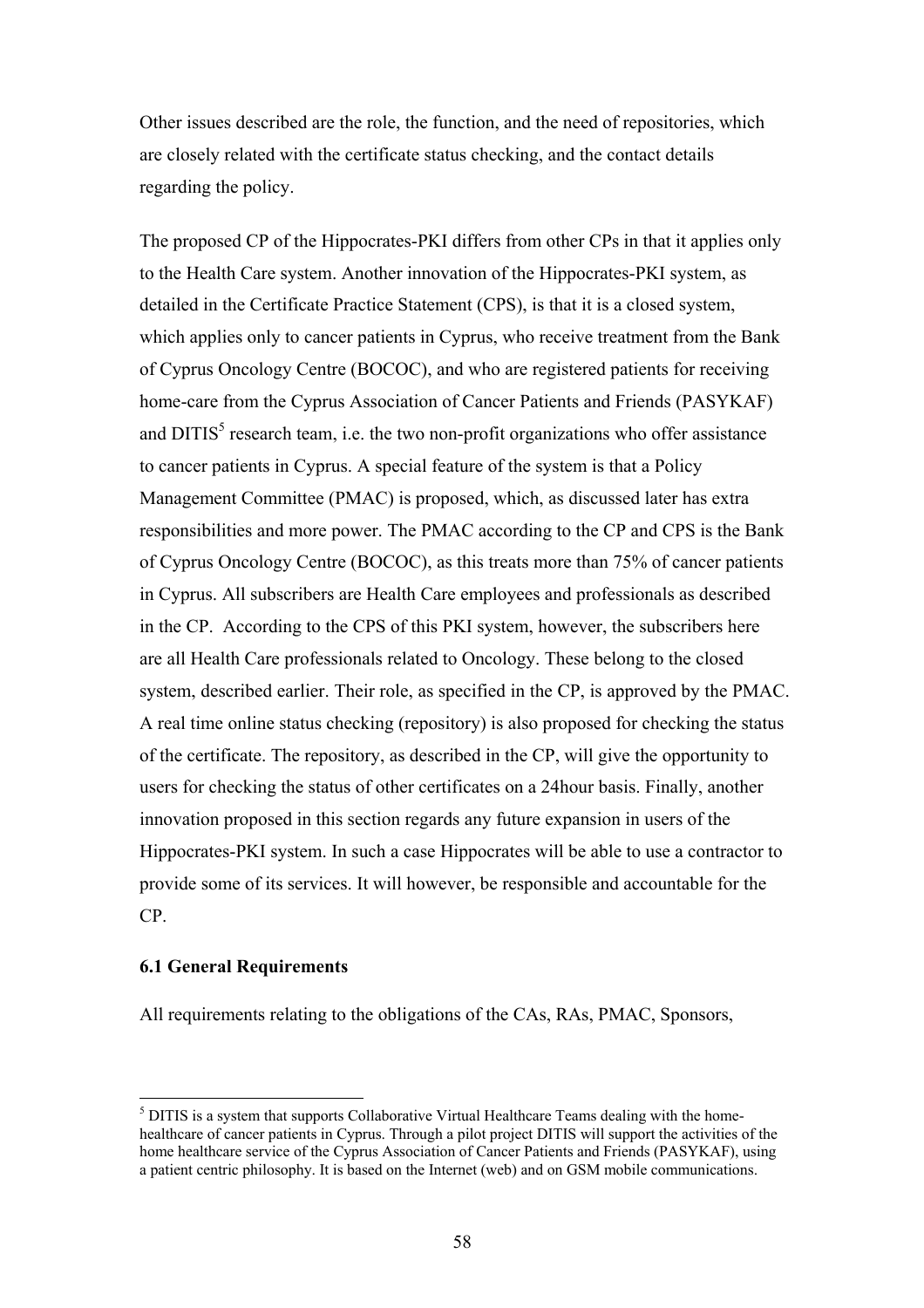Subscribers, Relying Parties (inspectors), and other issues pertaining to law and dispute resolution are clearly stated in this section.

This section also explains in detail the role that the different authorities and subscribers of the system have, as well as the authority that one has over the other. For example, in the relation of the CA with the RA, the RA always operates in the interest of the CA. The CA's role, is to ensure that all RAs operate and act in accordance to relevant provisions of this CP. Some of the unique obligations of the CA are:

- The maintenance of a CA Repository which will not be accessible to the public, but will be for the CA's use only. This Repository is a reference for keeping records of the certificate as well as a means for backup and protection of the CA's data.
- The providing of relevant information about the issued certificates to the interested authorities, as required by the law governing the Republic of Cyprus, in the case of disputes concerning digital certificates.

The RA has some unique obligations in the Hippocrates-PKI system as well. Some of these unique obligations are:

- Prior to submitting the information of a subscriber to the CA, the RA is obliged to verify the identity and any other given information of that subscriber. It also has the obligation to verify that the subscriber has the right to receive a certificate. As mentioned in the later section of this Chapter as well as in the CPS, the RA, for example, must identify that the physician is a certified one and eligible to work in Cyprus as per the governing Laws of the Republic of Cyprus.
- The identification and recording of all subscriber actions which are helpful in the case of disputes or any other violations against the RA.

 As per the General requirements section, the guaranteed conservation of these obligations is achieved through an agreement between the CA and the subscriber which clearly outlines the minimum obligations and responsibilities of all members of the system. In this agreement certain obligations and responsibilities are assigned to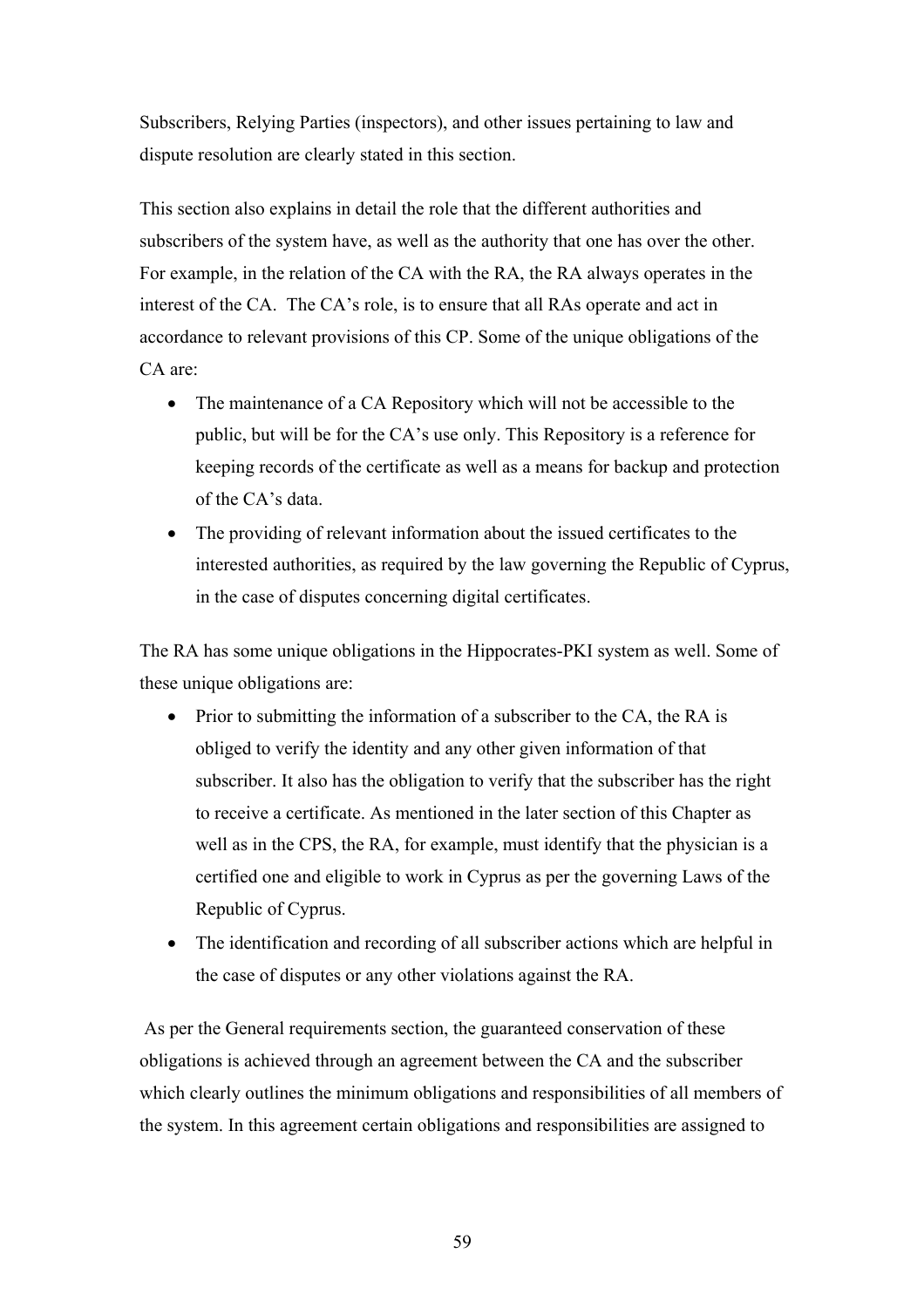each category of Hippocrates users, whether these are individuals, organizations or groups of individuals.

Emphasis is also given to the financial responsibilities and liabilities of the subscribers. As per this CP, any financial costs for the use of the CA services are paid for by to the Organizations, individuals, or any other relying parties of the Hippocrates-PKI. The CA has no obligations, and disclaims all liability for any use, other than the intended, as identified by this CP, for the certificates issued under this CP. However if the CA fails to comply with the terms of this policy, then the CA itself becomes responsible and liable for any damages to the users.

A unique characteristic of the Hippocrates-PKI system is that any services provided to the closed Health Care system mentioned above, will be free of charge as stated in the CPS. Finally this CP suggests that external auditors should inspect both the CA and RA performance and check the compliance of PKI components [37, 48] of this CP as well as checking whether the CPS meets the requirements of the provided CP. As suggested in the CP, external auditors must have sufficient knowledge of the PKI technology. Additionally, as stated in the CPS, periodical inspections will be performed by the PMAC.

#### **6.2 Identification and Authentication**

The registration process to obtain a Hippocrates certificate is given in this section. According to this process there are two ways that the certificate application will reach the RA; via the electronic way, over a secure channel using the public Internet, or by bringing the application directly to the RA, in person.

In the process of identification and authentication emphasis is given to the type of names and the need for these names to be meaningful. Although this CP was designed in accordance with the RFC 2459, like other CPs, the individuality of this CP is due to the fact that it stresses the uniqueness of names in all groups mentioned above e.g. Medical Oncologists, Home-Care Specialist Palliative Care Nurses, Psychologists, Physiotherapists, Social workers, other members or patients, organizations or groups. The CP requires that the Distinguish Name (DN), listed in a certificate must be unique among all entities of a CA. For each entity, the CA must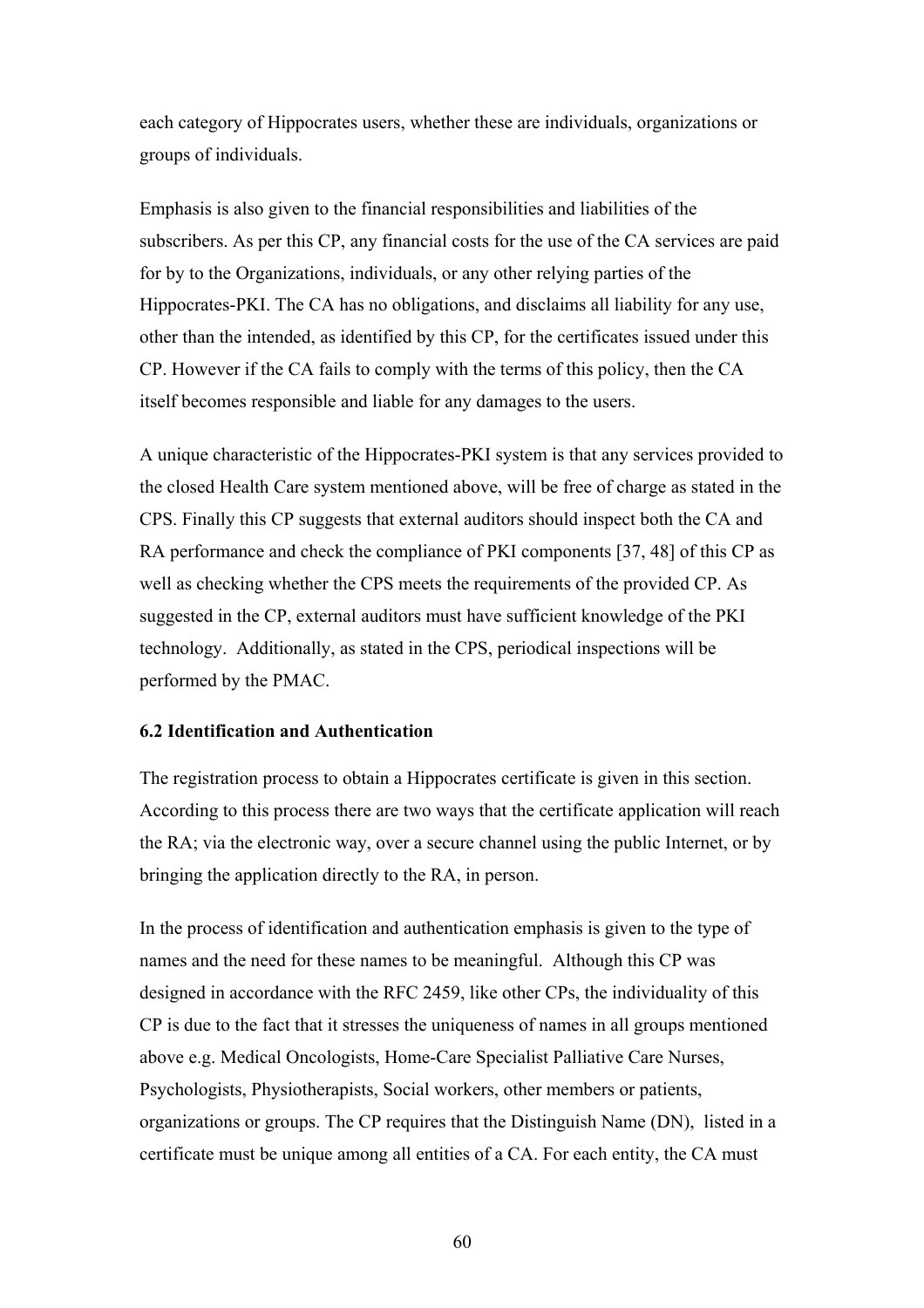issue additional numbers or letters to the common name to ensure the uniqueness of the name.

A final point on the uniqueness of this system is the lack of any points system for the evaluation and authentication of individual subscribers, organizations, or groups. Specific rules for the authentication are given in the CP. However, organizations that do not belong in the Health Care sector and act as agents or as business partners of healthcare organizations, are not allowed at the moment to be authenticated.

#### **6.3 Operational Requirements**

This section describes the requirements imposed upon the issuing CAs, RAs, and the end entities with respect to various operational activities. These requirements have to be satisfied when applying, issuing, or accepting certificates. They can also be used for justification of revocation and suspension of certificates. This section also discusses the auditing procedures as well as the types of events which are recorded, and refers to the way the RA will handle the application of the certificate. As mentioned earlier, applications may be submitted via two methods; online or by completing a printed version of the electronic form. In both cases the applicant should provide adequate proof of his/her information in written form. Beyond this, the future needs of cross certification were not overlooked, although the CP was designed with the knowledge that the Hippocrates – PKI system will initially be applicable to a closed community. Furthermore, according to this policy certificates will not be published to the RA repository unless they have been accepted by the user via electronic means.

Revocation requests can only be done through the authorized RA electronically or if the Subscriber contacts the CA or RA in person and provides adequate proof of identification. Certificates should be suspended by the CA when there is suspicion of unauthorized use of the certificate, as well as upon notification of a temporary change in employment status of the Subscriber; this may result in the restriction of the Subscriber's rights to access health information for that time. However, during suspension, a limited valid license period healthcare certificate may be issued to the Subscriber.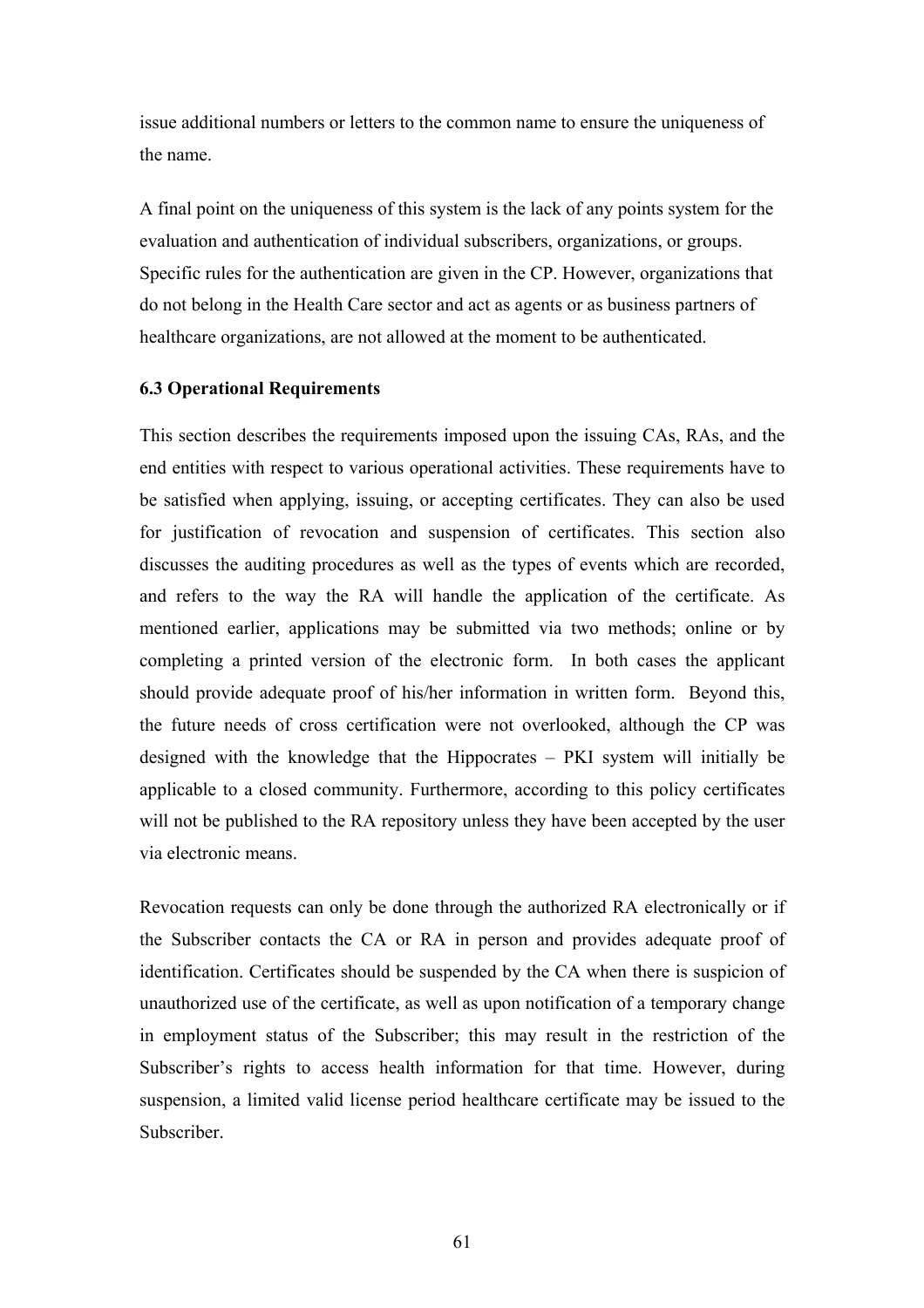Weight is given on the importance of the existence of a disaster recovery plan, as well as the existence of physical, procedural, and personnel security controls. As specified, the site that will implement the PKI system must have the above well documented. These must also be publicly available to all members through the RA website.

Finally, the CP gives the freedom to each CPS for the retention of the audit and archive logs. However, it specifies that for audits, the time should not exceed 30 days, and for archiving, as in most of the health care organizations, all patient records should be retained for at least 7 years.

#### **6.4 Physical Security -- Access Controls**

Both the CA and RA shall implement security controls in order to ensure that access to the sites is limited only to authorized personnel, listed in the access list. For this reason security personnel shall monitor and inspect the site on a 24 hours a day, seven days a week basis. In the case of the RA, security access controls may be varied due to the fact that candidates for a certificate as specified in this policy are allowed to deliver Hand Written applications. To control access from the Internet the RA will operate under a secure network that includes intrusion detection and firewall systems. This is, however not described here because it is not a concern of this thesis. Other procedural controls will also be assigned. These are the different trusted roles assigned among the CA and RA personnel. For example, the CA Security Manager's role includes assigning security privileges and access controls of CA Operators and System Administrators. The CA operator's tasks are limited to operating the system. In this CP, particular emphasis is given to the fact that more than one person is required for each task. This is to ensure the high quality of services and proficiency. At the same time it gives the CA the flexibility not to depend on the knowledge of one person only. However, personnel must have the adequate qualifications required for the duties to be performed. Additionally, as suggested, comprehensive training should be provided to all personnel. None of the above was addressed in any of the other CPs studied while implementing the CP suggested in this thesis. The CA will operate in isolation i.e. it will not be connected to any networks.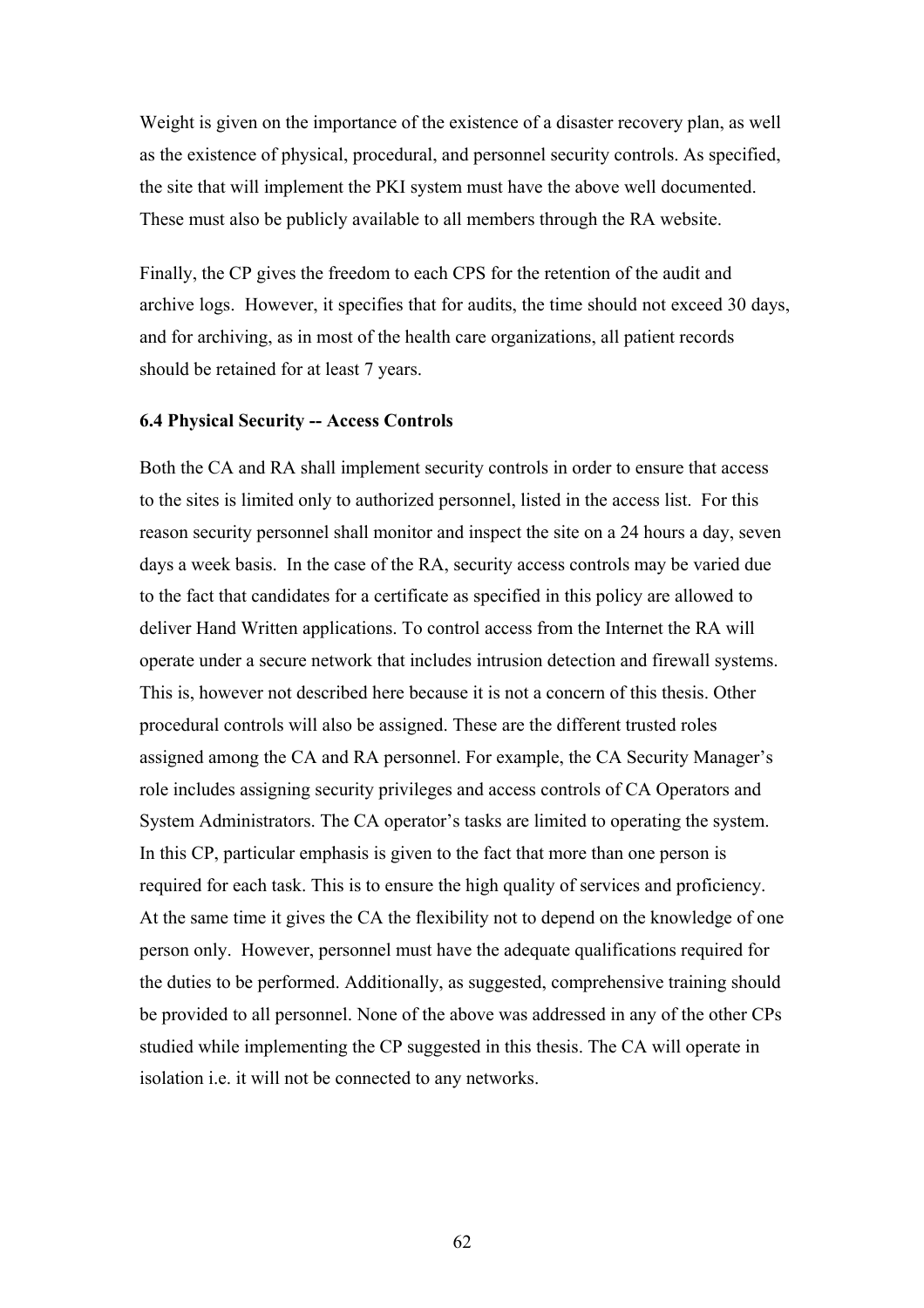#### **6.5 Technical Security Controls**

This section contains provisions of the public/private key pair management policy for CAs, RAs and end entities, and the corresponding technical controls. More specifically, it refers to the key size which should be long enough to provide adequate protection [41, 42]. As stated by Health Care Financing Authority (HCFA) Internet Security Policy,  $24<sup>th</sup>$  November 1998, a 1024 bits key will be used. Both the CA private signing key and the end entity private signing key must be well protected from any disclosure and unauthorized use, especially when not active. Guidelines on how to protect the keys should be issued to the subscriber upon the acceptance of the certificate. It is recommended that the CA's private key be stored in an isolated machine within a restricted area and under strict access control. Regular backups for both keys should be made so as to minimize the recovery time in case of system disaster. A reference is also made to the period of validity of keys. In particular the Policy CA public and private signature verification keys have ten and seven years' validity period respectively. If this was not the case then the CA would have to go through the procedure of notifying all users of these changes as well as having to issue other certificates for all its members more frequently. Changing these keys, therefore, on a frequent basis would hamper the operation of the system. Because by changing the CA must provide appropriate notice to all its members, revoke all certificates issued using the old key, request revocation of cross-certificates issued to the CA, and finally re-issue certificates to all Entities and ensure all CRLs are signed using the new key. In contrast to this, other public and private keys should be valid for one or two years, depending on the importance of the key.

Another characteristic of this CP, is the reference to the specific computer technical requirements regarding security. This covers the Network Security Controls of the system that must be protected from any attacks through any open or general-purpose network with which it is connected. Also covered by these security manners are the Web Server Security, the Operating System Security, and the Database Security. The Web Server Security must be such that the web server limits user's access to specific resources and folders. The Operating System Security should provide filesystem security; that is, every user account should have limited, predefined access to the system's folders and files. Finally, Database Security with Discretionary Access Control in which the selected DBMS must allow the ability to create, modify and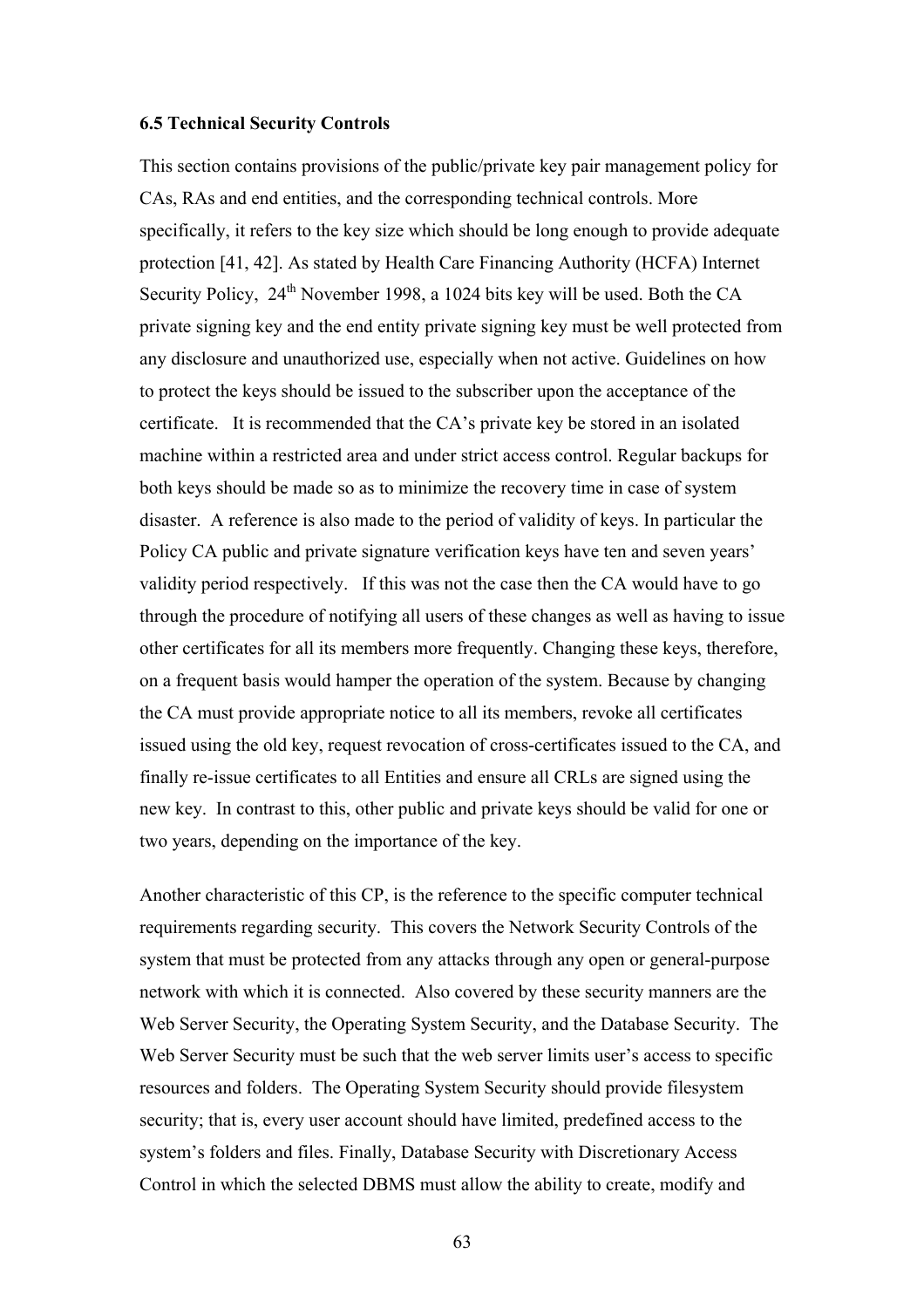delete user accounts in the database level. The DBMS must support discretionary access control; i.e. it should provide the DBA with the ability to define the tables to which a user has access to, as well as the kind of access (INSERT, UPDATE, DELETE, SELECT).

## **6.6 Certificate and CRL Profiles**

Section 6.7 gives a summary of the technical make up of a certificate, and the revocation list, as present in more details in Appendix A. In general terms, information is provided on the following:

- Certificate and CRL profile
- Version Number
- Certificate Extensions
- CRL and CRL entry extensions

Appendix A includes tables for the above and the user can see the structure of the certificate from these tables.

## **6.7 Specification Administration**

Administering a specification requires certain actions to be taken by the PMAC in case of changes made to the CP. The PMAC is responsible for providing advanced notice to all entities and all authorities before any changes are made to the CP. The notification mechanism will be determined by the PMAC. Comments to the PMAC, by affected users, on any changes of this policy are accepted. However, decisions with respect to these comments are at the exclusive discretion of the PMAC.

## **6.8 Policy Administration**

This section refers to any relying parties that may need to register an object identifier number for this policy. This may happen in the case of cross certificate authorities.

## **6.9 Personnel Expertise**

The use of familiar and easy to learn technology is highly desirable, for this policy as it will lead to easier understanding, faster implementation, quicker response, less training cost when changes are required.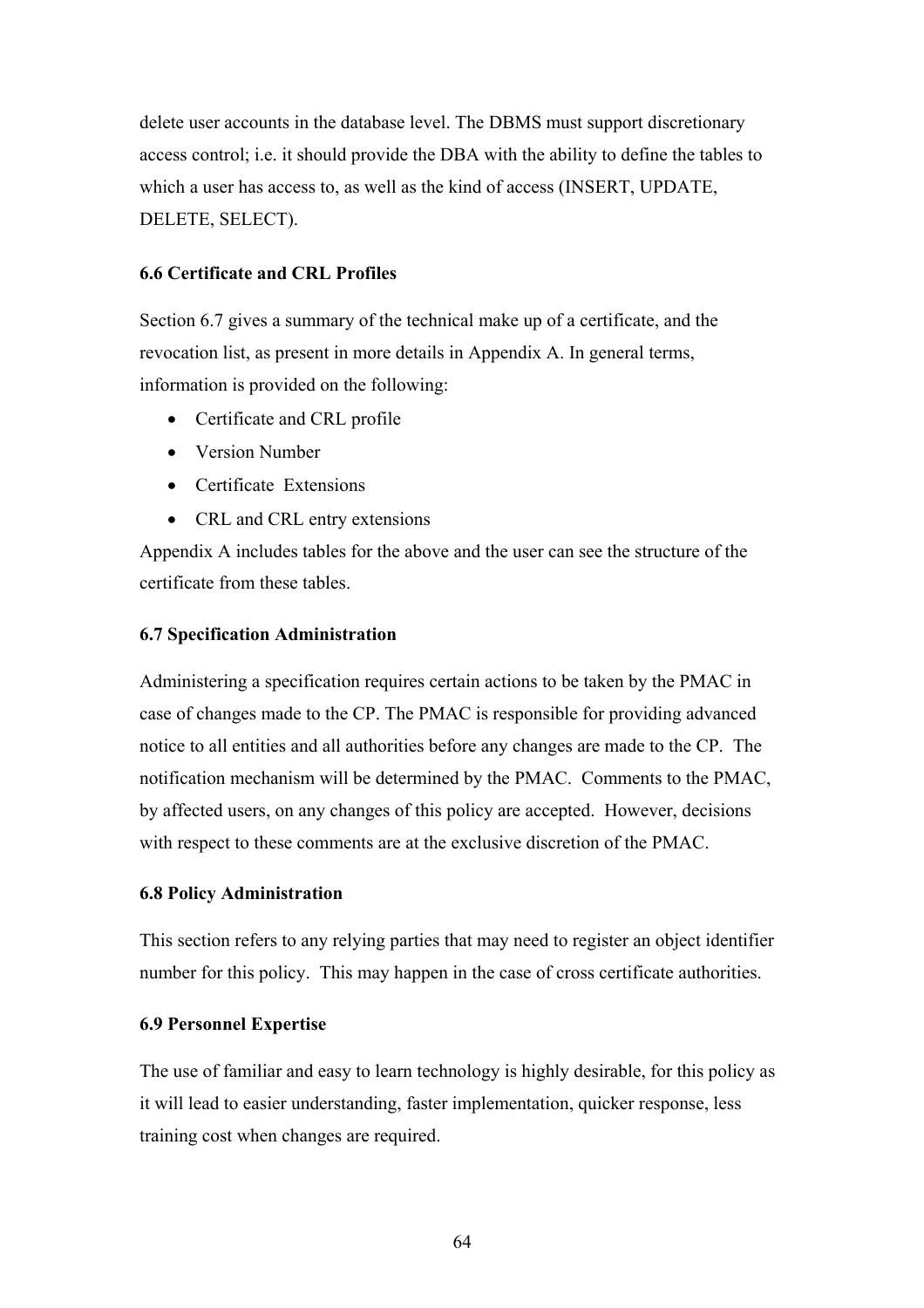# **Chapter 7**

# **Certificate Practice Statement (CPS)**

#### **7.0 Overview**

To illustrate the proposed CP the following Certificate Practice Statement (CPS) for cancer patients is proposed. This CPS is adopted by the Bank of Cyprus Oncology Center and PASYCAF to enable the provision of continuity Cancer Care, extending from the treatment center to home care. Shown in the ensuing sections of Chapter Seven (7) is this CPS, which is based on the proposed CP (Appendix A). The naming of sections and subsections is the same as in the CP.

#### **7.1 Introduction**

#### **Introduction**

This is the Certificate Practice Statement (CPS) for BOCOC CA. It states the practices the CA employs in issuing and managing certificates. The CPS outlines the technical, procedural and personnel policies and practices of BOCOC CA. Only the sections where practices are added are present in the CPS.

## **Identification**

 $\overline{a}$ 

This is the CPS of the BOCOC CA, a member of the Cyprus Public Key Infrastructure. (This CPS has not yet approved by any PMAC, however prior to being applied it should be approved and the date of approval should be stated here.

The CPS is published at URL: www.hippocrates.org.cy/policies.htm<sup>6</sup>

As a member of HIPPOCRATES-PKI, the BOCOC CA is operating in compliance with the CP of HIPPOCRATES-PKI:

- Certificate Policy Name: HIPPOCRATES-PKI-DigCertV1.0
- Object Identifier: 16582 : More on Object Identifier can be found at http://www.iana.org/assignments/enterprise-numbers
- Document version: 1.0

<sup>&</sup>lt;sup>6</sup>The domain name hippocrates.org.cy is registered. However, all relevant sites are available, but will only become operational after receiving approval from the closed community that will use Hippocrates.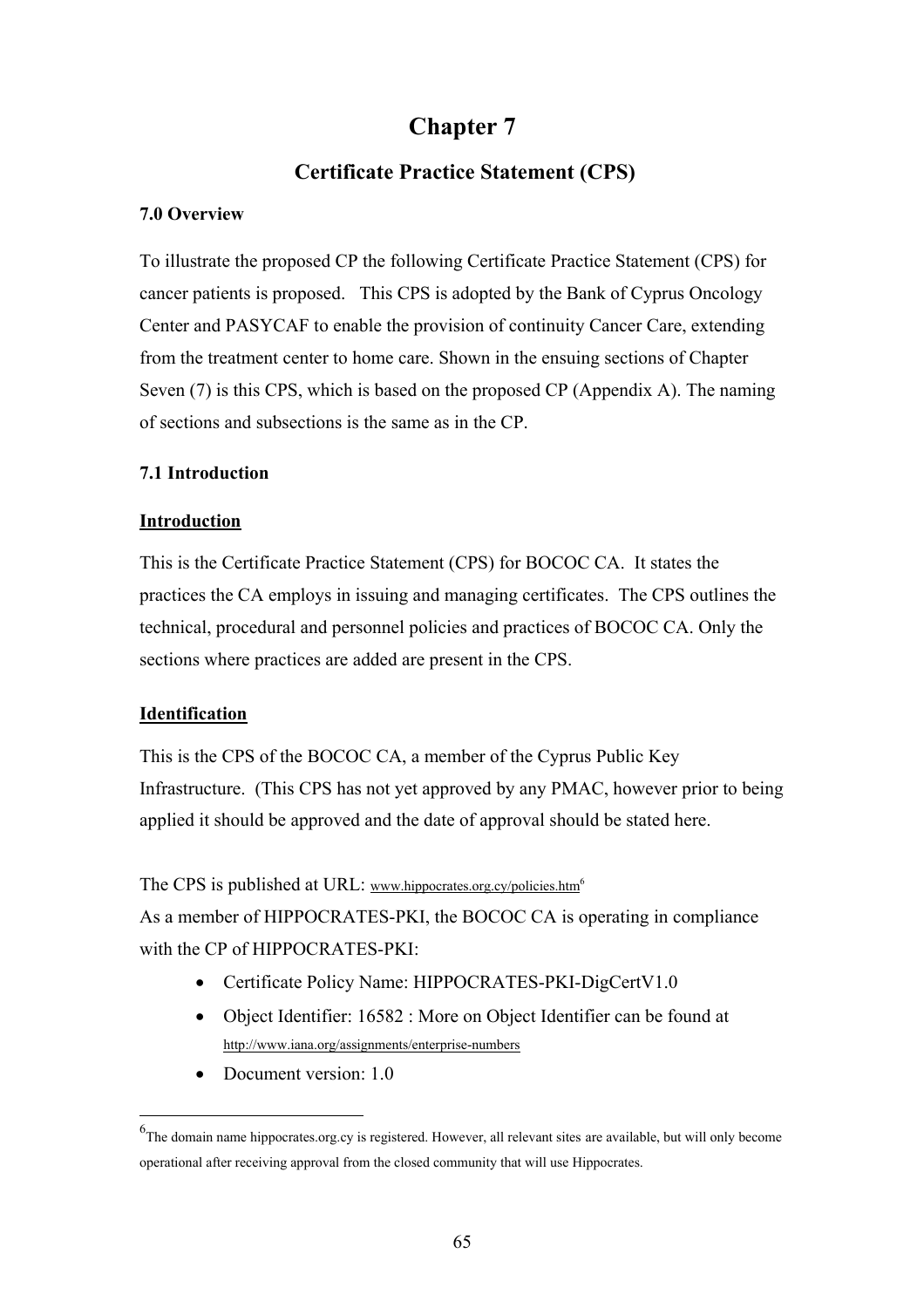• Document date: May 2003.

Due to the specific application of this PKI system, this CPS is only applicable to Oncology and more specifically a tight group consisting of the Bank of Cyprus Oncology Centre (BOCOC), PASYKAF and DITIS.

#### **Policy Management Authority Committee (PMAC)**

A committee employed by the Bank of Cyprus Oncology Center will act as the PMAC. PMAC will be responsible for the compliance of the HIPPOCRATES-PKI members with the CP and the CPS. It will also define the rights of the subscribers.

#### **Repositories**

Each CA is responsible for maintaining an on-line repository or another certificate validation service that is available to the Relying Parties in a 24-hour, seven-day-aweek period.

CRL information**:** http:// www. hippocrates.org.cy /repository/information.htm

#### **Sponsors**

The committee employed by the Bank of Cyprus Oncology Center will initially be the only sponsor. This committee will act in accordance with the rights given by the PMAC. Future progressive sponsors will be added in later CPS versions. The PMAC is the sponsor of the Policy CA.

#### **Subscribers (subjects)**

As per the groups that are specified in the CP. However, due to the closed system that will at first be applicable, only health care officials concerned with Oncology will be eligible to become subscribers.

#### **Policy Applicability**

This CPS along with the CP is applicable to all PKI authorized members. Certificates may be used because of the reasons stated in the CP. For:

- e-mail signing and encryption (S/MIME) [36, 47]
- server certification and encryption of communications (SSL/TSL)
- Object-signing.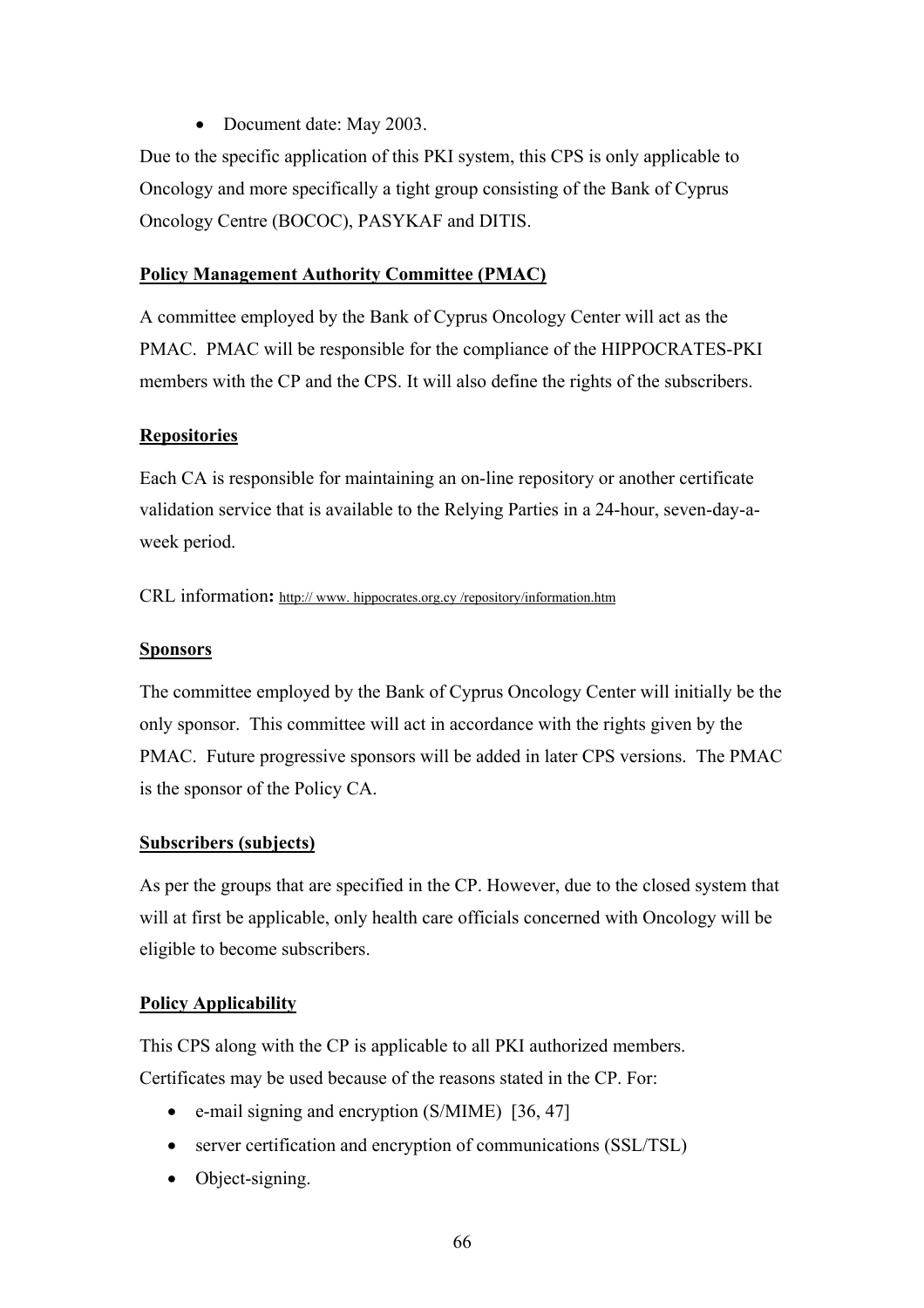# **CERTIFICATE AND CRL PROFILES**

## **Certificate Profile**

As per the CP and Reference ISO DTS (Draft Technical Standard) 17090, Part 2 – Certificate Profile [57].

# **CRL Profile**

The BOCOC CA will issue X.509 version two (2) CRLs in accordance with IETF RFC 2459.

## **Contact Details**

Questions concerning this policy should be addressed to the Hippocrates Home site, on which a feedback mechanism is included for users to offer their comments, corrections, and criticisms, and raise questions about any information provided.

The Hippocrates home page is: http:// www.hippocrates.org.cy

## **7.2 Requirements**

## **General Requirements**

All requirements stated in the CP for the obligations of the, CAs, RAs, PMAC, Sponsors, Subscribers, and Relying Parties, are applied in this section. Further to that, this section is concentrated on any specific requirement that may apply exclusively to the CP.

## **Other CA obligations**

In order to verify all information given by the subscriber, the CA follows certain measures and procedures. Such measures depend on which category the subscriber belongs to. Such measures are:

• Groups: Directly contact the head of the group or the manager of the organization to verify the information given and the purpose of the need of a certificate. Further investigations may depend on the type of members included in the groups. For example, if in one group all the members are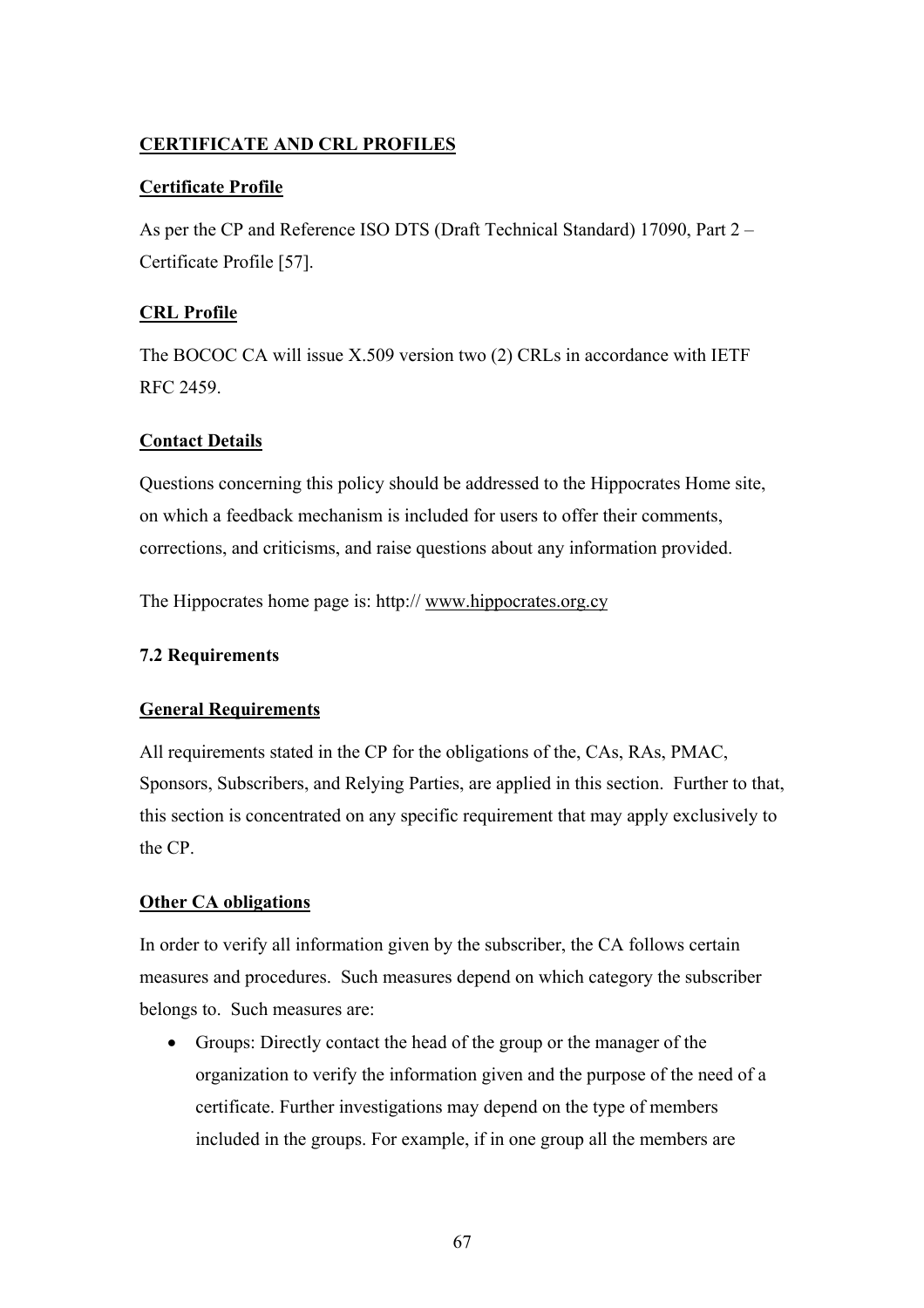doctors then the CA will follow the procedures specified for the health care professionals.

- Healthcare Professionals (physicians): Contact the ministry of health and the Medical Association.
- Nurses: Contact the general manager, Heads of the departments, Matrons or sisters of the organization that the nurse is employed by.
- Healthcare workers: Contact the general manager and the Heads of the department of the organization that the employee works for.
- License Healthcare organizations: Contact the ministry of health to verify the license and any other information that is given.
- Patients: Directly contact the professional health care member, for the approval of their application and to verify any given information.
- Medical Societies i.e. Anticancer Societies: contact the ministry of health to verify the license and any other given information.
- Home-Care Specialist Palliative Care Nurses: Direct contact with the appropriate Medical Society to which the nurse belongs to.
- Administrators: Contact the PMAC to approve their actions.

The PMAC must ensure that all the CA personnel associated with any PKI actions, have signed an employment agreement that clearly specifies their penalty clause for any actions that can be considered as violating this CP and CPS.

Both the CP and the CPSs are publicly available on the Hippocrates Web Site.

# **Certificate Status**

The CA must inform all the Subscribers and all Relying parties of the Status of their certificates. This will be done in terms of Validation, Renewal, Expiration, and Revocation in the Hippocrates Web Site. At the Hippocrates web site, the user may access the Certificate Repository section and search for the status of a certificate, depending on any information the user has for a certificate or the certificate code. The output result will specify the current status of the certificate.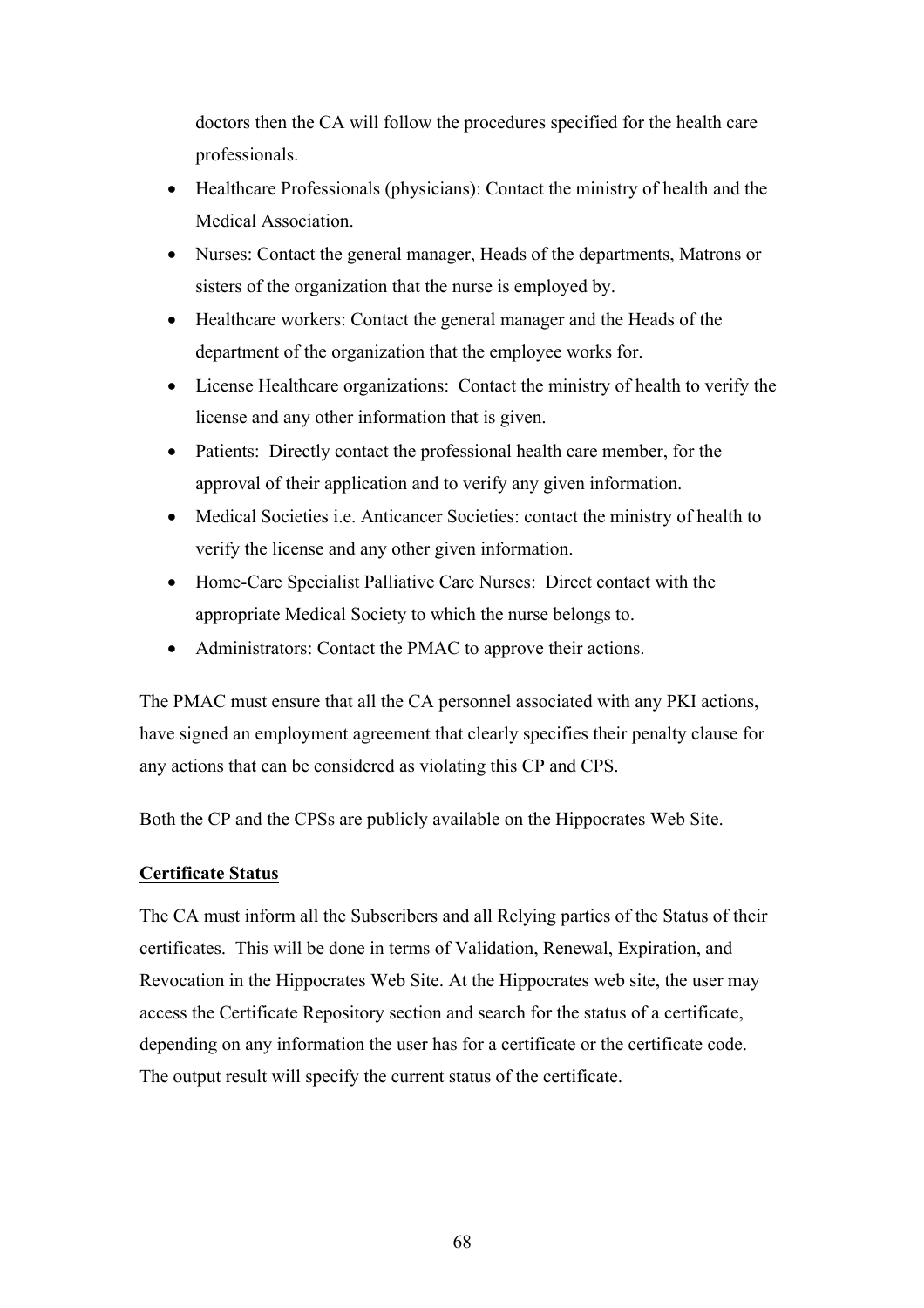## **PMAC Obligations**

The PMAC will employ a committee that will be responsible for checking the compliance of the users with this policy. The PMAC will periodically inspect the work done by the committee and will ask for specific user reports or any other reports regarding the operation of the PKI system. Another of the PMAC's duties will be the performance of periodical inspections of the PKI system to check its compliance with the CP.

#### **Subscriber Obligations**

The Subscriber Agreement is included in Appendix C. Generally, in order to ensure that the certification process is trustworthy and to secure the exchange of data / communication, the subscribers and relying parties are expected to comply with all the policies and duties mentioned in the CP.

#### **Repository Obligations**

BOCOC CA is responsible for maintaining an on-line repository or other certificate validation service that is available to the Relying Parties on a 24-hour, seven-day-aweek period. The BOCOC CA will maintain a second repository to minimize the risk of data loss and to guarantee data availability.

## **Liability**

CA only guarantees the control of the identity of the subjects requesting a certificate, according to the practices described in this document. No other liability, implicit or explicit, is accepted.

CA will not give any guarantees about the security or suitability of the service. The certification service is run with a reasonable level of security, but it is provided on a best effort only basis. It doesn't warrant its procedures and it will take no responsibility for problems arising from its operation, or for the use made of the certificates it provides.

CA denies any financial or any other kind of responsibilities for damages or impairments resulting from its operation.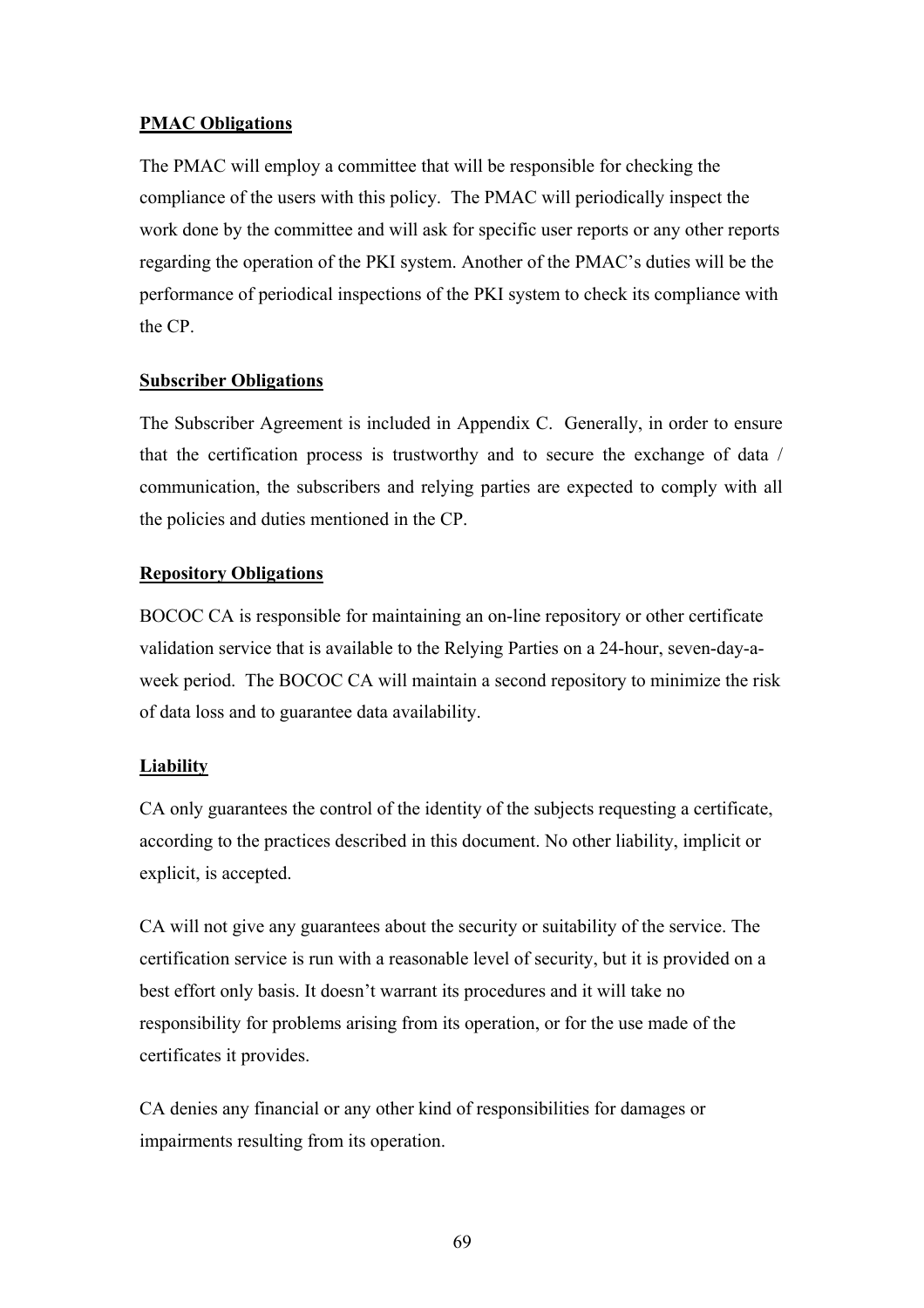However, the CA is responsible for any damages due to the failure of the CA to comply with the terms of this Policy. CA is also responsible to Qualified Relying Parties for any damages that are caused to any suitable applications or any loss of information due to this failure of compliance with this policy.

This CA, as mentioned earlier will be exclusively used for the good of the Cancer Patients. All parties involved, namely the BOCOC, PASYKAF, and DITIS want to have this CA working properly and are offering important help towards this. They do not expect to have warranties for its operation. However, once the system is proven for its reliability and applicability in other areas of the health care system, other prospective users, i.e. other hospitals, clinics, or even the Ministry of Health itself, may come to trust the system enough as to apply it for other groups of patients. If this system is developed to the point where it can be released as a commercial product, then it does not only have to instill trust in the users, but it has to have internal ways for verification of its reliability (self test). This CA will exercise its ability to ensure that the system is available 'most' of the time.

#### **Financial Responsibility**

The HIPPOCRATES-PKI assumes no financial responsibilities with respect to its members. However, the services provided will be free of charge to the closed community mentioned above.

#### **Governing Law**

Interpretation of this CP and CPS is according to the Republic of Cyprus Laws.

#### **Severity, Survival, Merger, Notice**

In case that it is determined that one section of this CP is incorrect or invalid, the other sections of this CP shall remain in effect until the CP is updated

#### **Frequency of Publication**

- Certificates will be published as soon as issued.
- CRLs will be published as soon as issued and at least every month.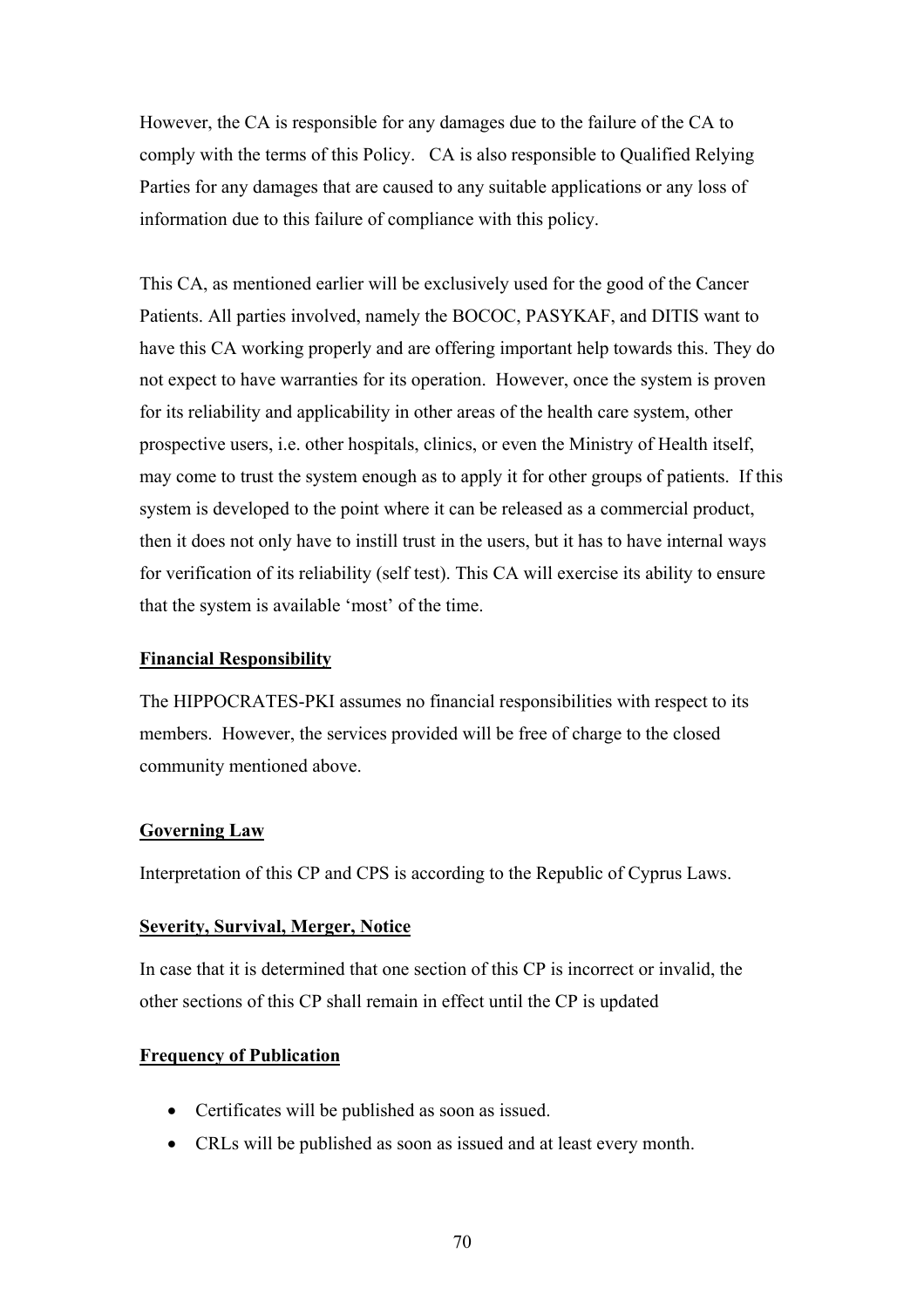- Changes to this CP and CPS will be published as soon as they are approved. Previous versions will remain available on-line.
- Any information available to the CA must be published in the repository within 72 hours.
- Certificates issued by the CA, which reference this Policy, will be published within 48, upon the receiving of the certificate from the Subscriber.
- Any information related with this policy that affects the operation of the CA, i.e. information regarding revocation of a certificate, obligations, etc. must be available to the Subscriber immediately after the modification or alteration of this policy.

Publications will be available on the Hippocrates Web site at the following pages:

CA information: http://www.hippocrates.org.cy /ca/information.htm CRL information: http://www.hippocrates.org.cy /repository/information.htm CP/CPS: http://www.hippocrates.org.cy

## **Confidentiality Policy**

In order to ensure trust and confidentiality among its members, the BOCOC CA divides confidentiality in the following categories

# • **Users Key Privacy:**

Although some of the CA employees may have access to the users' private keys issued by the CA, the BOCOC CA guarantees the subscribers that under no circumstances will it use the private keys of any subscriber to whom it issues a certificate.

• **Personal Information:** 

BOCOC CA doesn't collect any kind of confidential information. However, any information included in issued certificates and CRLs is not considered confidential.

# **Certificate Revocation:**

All revoked certificates will remain in the CRL list in order to inform other members of the system about the certificates' status. However, when a certificate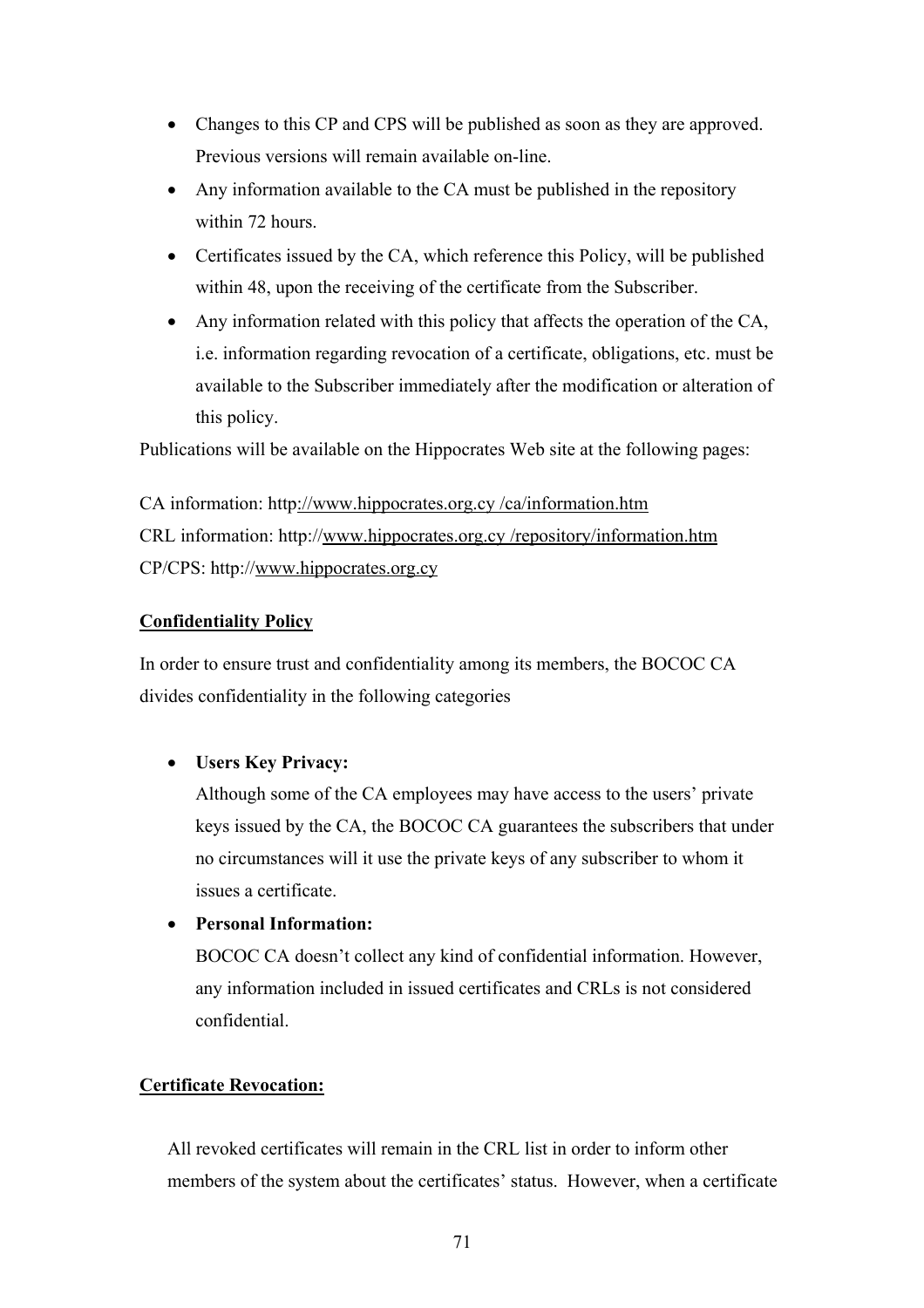is revoked, a reason code will be included in the CRL entry for the action. This reason code is not considered confidential. A reason code will be included to briefly explain the reasons for revoking a certificate and also as an example of avoidance to the others. More specific details concerning the revocation will not be disclosed unless required by a legal authority of competent jurisdiction.

# **7.3 Authentication**

# **Identification and Authentication**

As per the methods, which were described in the CP.

# **Types of Names**

As per the Hippocrates CP and according to "Internet X.509 Public Key Infrastructure Certificate and CRL Profile" [1, 2], each entity of the BOCOC CA must have a clearly distinguishable and unique X.501 Distinguished Name (DN) in the certificate subject name field. BOCOC CA will include no alternative names in the subjectAltName extension field of the certificate.

# **Name Meanings**

For the BOCOC CA the following will apply:

- The Subject Name must represent the subscriber in a way that is easily understood for humans.
- The organization name component is included in the DN.

# **Name Uniqueness**

- The Distinguished Name must be unique [30] for each subject certified by BOCOC CA. In case the uniqueness of the name cannot be achieved then additional numbers or letters are appended to the common name to ensure uniqueness.
- Certificates must apply to unique individuals or resources. Users may not share certificates unless they are group certificates. For CAs the English name is recommended.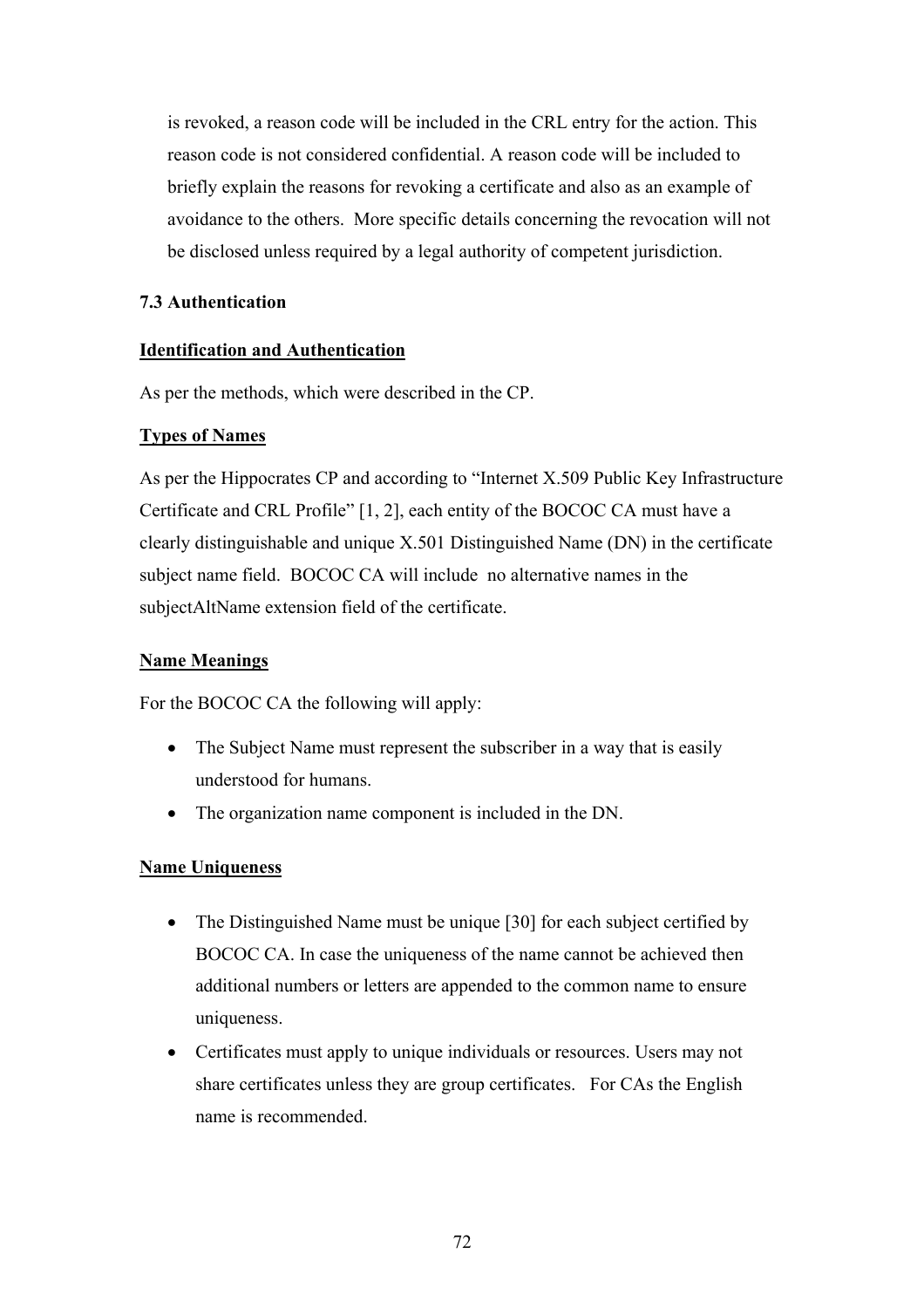# **Re-key after Revocation**

Re-keying after revocation will follow the same rules as an initial registration.

# **Revocation Request**

Certificate revocation requests must be sent by

- E-mail, signed by a valid BOCOC CA certificate, to revocation.request@hippocrates.com.cy
- Request directly on the web site.

If requests cannot be signed by a valid BOCOC CA certificate, BOCOC CA will verify the same procedure used for the authentication of identity of a person.

# **Types of assurance**

Interoperability of PKI technology and supporting policies, procedures, and practices is of fundamental importance, if information is to be exchanged between organizations and between jurisdictions in support of health care applications (for example between BOCOC and PASYKAF).

Achieving interoperability between different PKI schemes, requires the establishment of a framework of trust, under which, parties responsible for protecting an individual's rights may rely on the policies and practices and, by extension, the validity of digital certificates issued by other established authorities

The proposed solutions for this issue are:

- To develop a standard Healthcare X.509 V3 certificate profile. This will enhance interoperability and reduce implementation efforts.
- Follow in a way that is possible the internet standards as mentioned in the IETF PKIX (Public Key Infrastructure using X.509) [1, 2] Working groups and the ASTM E-31 (Healthcare Informatics). These are very generic profile policies for healthcare, with widespread recognition.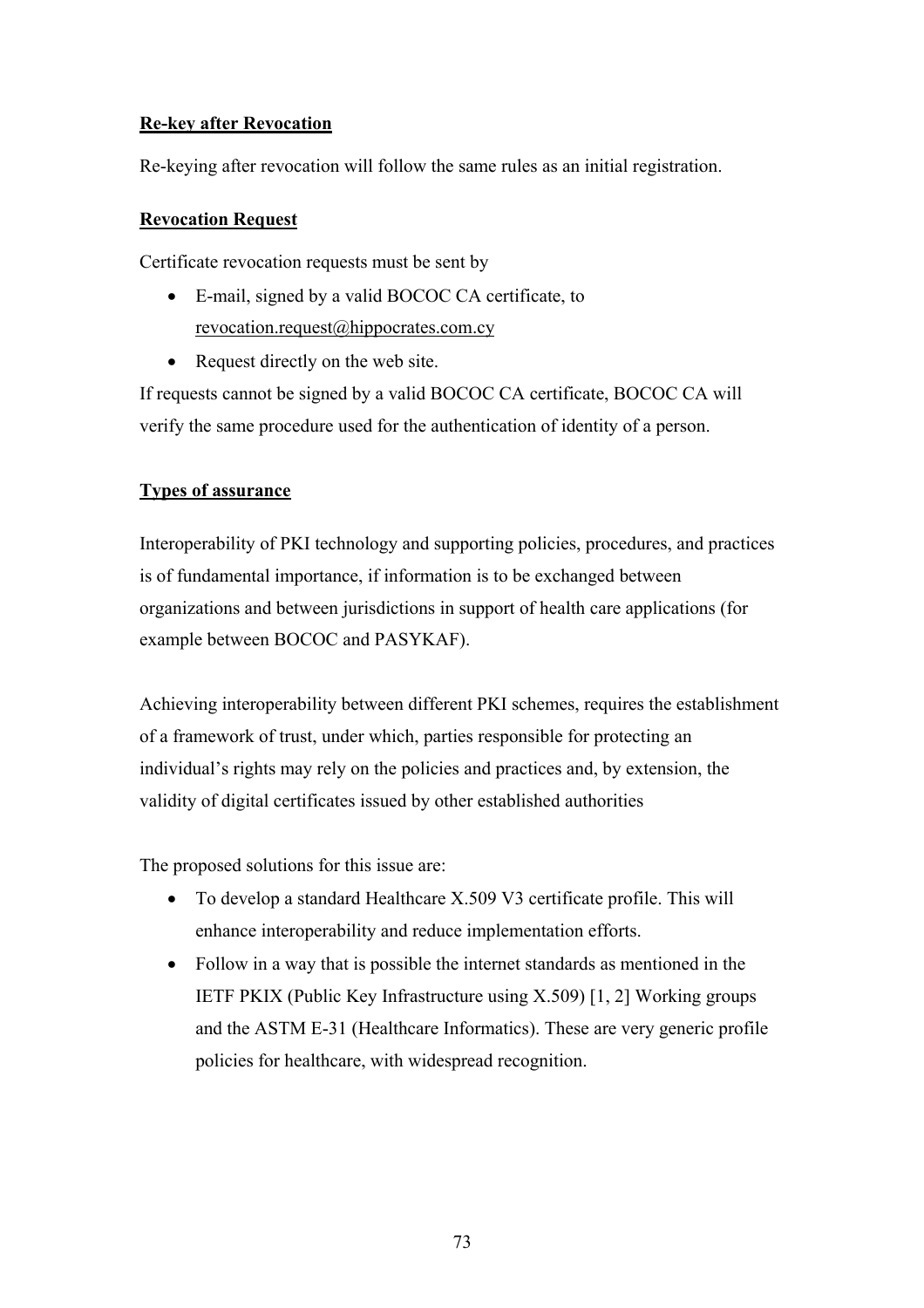# **7.4 Operational Requirements**

## **Application for a Certificate**

Procedures vary according to the category that the applicant belongs to. However, applications for Certificate requests may be submitted via:

- An online procedure, using a www browser and contacting the Hippocrates RA web server.
- By downloading the application form and delivering it by hand, with all the appropriate information.

# **Certificate Issuance**

The BOCOC CA issues the certificate if, and only if, the authentication and the validation, of any given information of the subject, are successful.

If the authentication is unsuccessful, the certificate is not issued and an e-mail, with the reasons behind the denial of issuance, is sent to the subject.

## **Procedure for Revocation Request**

This can be done through the authorized RA electronically. The entity requesting the revocation must authenticate itself in one of the following ways. By:

- An e-mail to revocation.request@hippocrates.com.cy, signed by a valid BOCOC CA certificate belonging to a natural person.
- Contacting the CA or RA authorized personnel and providing adequate proof of identification.

### **Certificate Status or CRL Update**

CRLs shall be updated at least every 24 hours to ensure that the most recent CRL is available to the Relying Parties. A relying party must verify a certificate against the most recent CRL issued, in order to validate the use of the certificate. Hippocrates RA was designed to have an on-line service that provides timely information regarding the revocation status of a certificate: certificate status can be viewed from the RA repository page. It is possible that some time passes until CA forwards updated CRLs and certificate statuses (see next paragraph).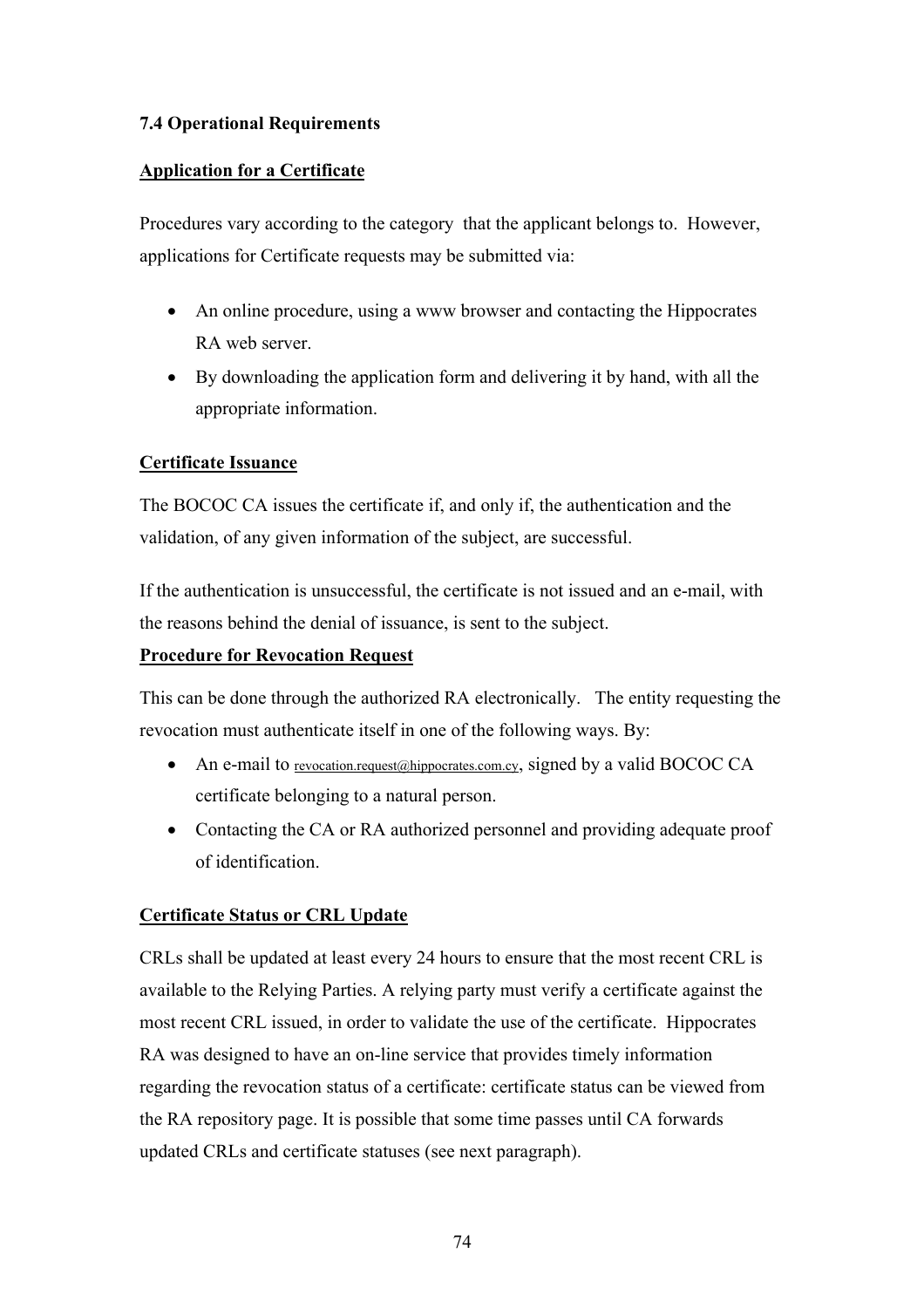# **Revocation Request Grace Period**

Unless there is a suspicion of a key compromise, any request for a revocation should be processed according to the order in which the requests are received (First In First Out).

# **Types of Event Recorded**

The BOCOC CA should record in audit log files all events relating to the security of the CA system. Logs should be electronic and should contain the date and time of the event, and the identity of the entity which caused the event.

The BOCOC CA should also collect and consolidate, security information (not CAsystem generated) either electronically or manually. Such security information may be:

- physical access logs
- system configuration changes and maintenance
- personnel changes
- discrepancy and compromise reports
- records of the destruction of media containing key
- material, activation data, or personal Subscriber information

# **Frequency of Processing Audit Log**

Audit logs will be reviewed at least weekly. Reviewing will give significant information on events such as security threats, CA compliance with the CP , and User compliance with the CP and the CPS.

# **Retention Period for Audit Log**

This is for statistical analysis in case any security threats or disputes arises The BOCOC CA will keep the Audit logs for a minimum retention period of three years.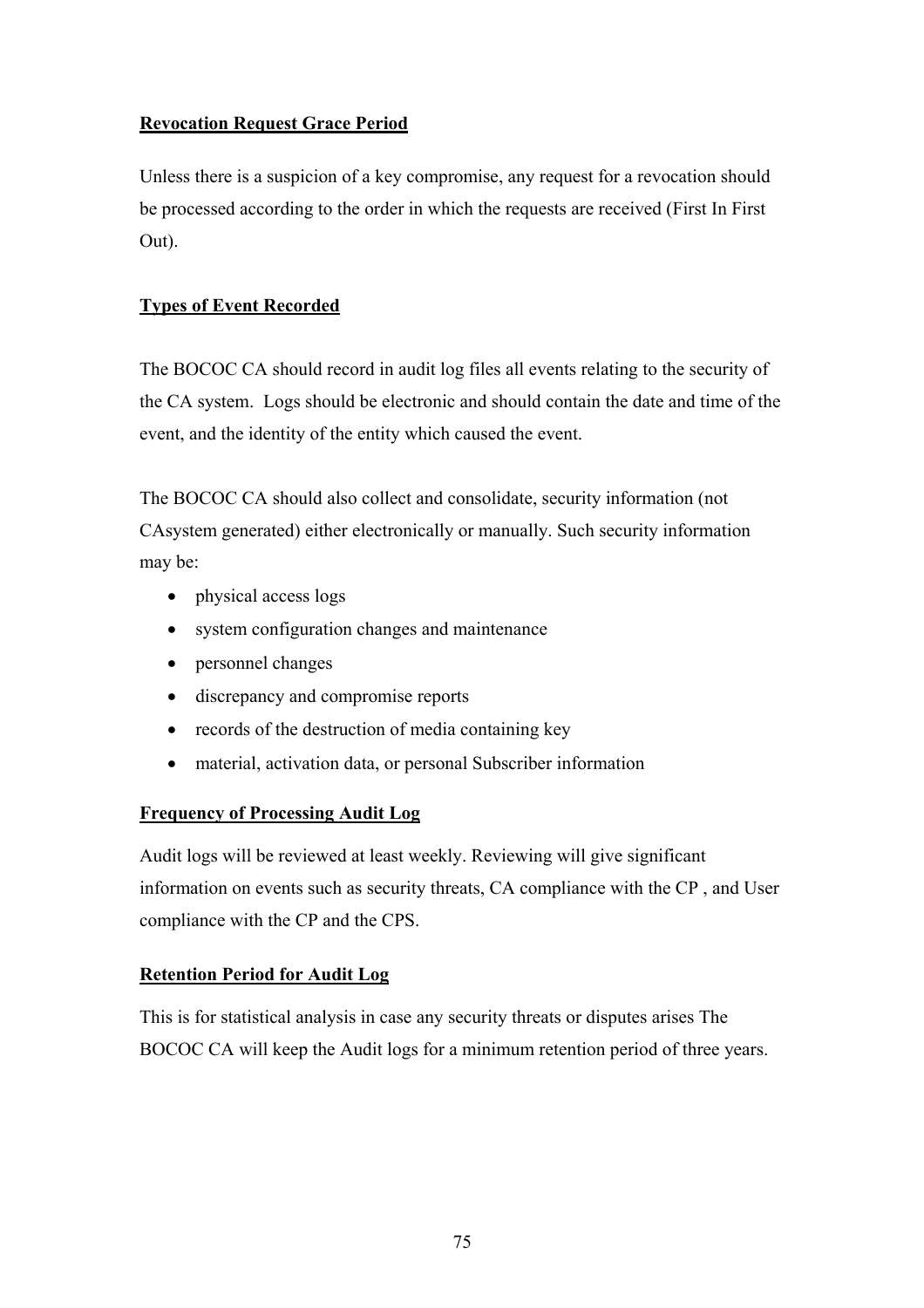# **Audit Log Backup Procedures**

Logs are copied monthly to removable media and encrypted with a pass phrase of suitable length. All backup procedures that are described in the Backup procedure chapter should be followed.

## **Audit Collection System**

All actions taken by the Subscriber, along with the date and time of the actions, and the identity of the Subscriber, who caused the action will be audited.

## **Retention Period for Archive**

The minimum retention period is three years; the maximum retention period is seven years.

## **Integrity of the Backups**

As per the instructions that are given in the Backup policies of the BOCOC.

## **Disaster Recovery Plan**

As per the instructions that are given in the Disaster Recovery of the BOCOC.

### **7.5 Physical Security**

# **Physical Security -- Access Controls**

The CA operates in a controlled environment, where access is allowed to authorized people only. The CA and RA are housed in the Bank of Cyprus Oncology Center in the Physics Department in the IT Room.

# **Other Physical Security Aspects**

No unauthorized access to the hardware is permitted and all removable media are stored in secure containers. Aspects such as: Air Conditioning, Water Exposures, Fire Prevention, Protection Media Storage Waste, and Disposal Off-site Backup should be covered in the disaster recovery plan of the Bank of Cyprus Oncology Center.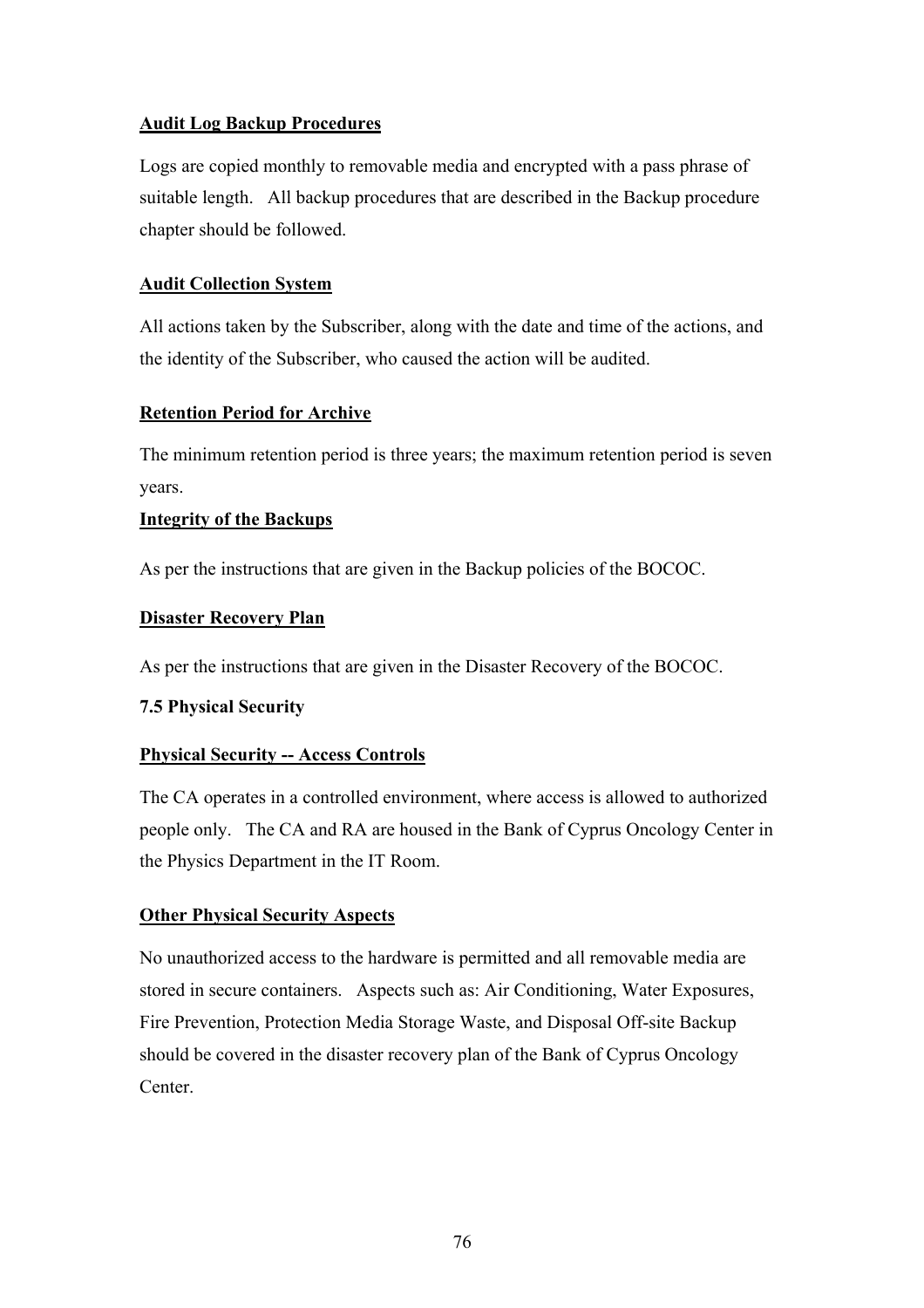# **Multiple Roles (Number of Persons Required Per Task)**

The PKI should not be depended on a single person's knowledge. At least two people per role are expected to be available. The administrators of the system will be assigned personnel duties as per their qualifications and will also decide on how the secrets of the CA system will be shared between them.

# **Personal Security Controls**

Only trained persons, who are well aware of the necessary security requirements, may be CA managers.

# **Background and Qualifications**

People with computer background and specialized in security aspects are definitely preferable.

# **Documentation Supplied to Personnel**

The Personnel Agreement is included as an Appendix C.

# **7.6 Technical Security Controls**

# **Technical Security Controls- Key Pair Generation**

For security reasons and to avoid any key compromise, users of the BOCOC CA will not be allowed to generate any key pairs. The BOCOC CA generates both public keys and private keys for end-entities.

# **CA Public Key Delivery to Users**

CA certificate is available from its public repositories.

# **Key Usage Purposes (As per X.509 v3 field)**

Keys may be used for authentication, non-repudiation, message integrity, and session key establishment. Other key usages are:

• BOCOC CA private key is the only key that can be used for signing Certificates and CRLs.

The Certificate key Usage field must be used in accordance with RFC2459 [2]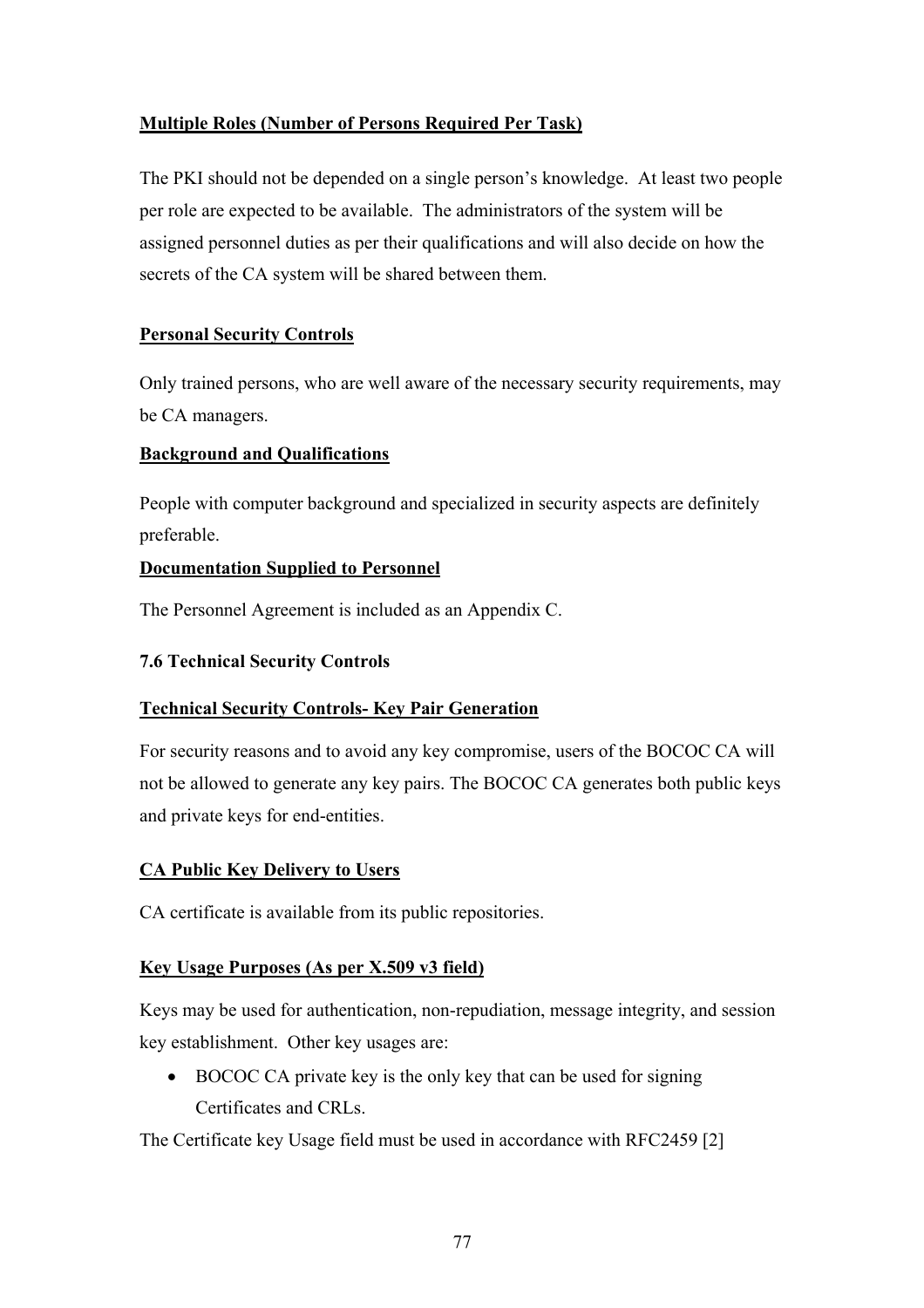# **Policy CA Private Signing Key**

The private signing key of the CA must be stored in an isolated machine, within a restricted area and under strict control, using at least a monitoring system.

The key should be in an encrypted form and the activation data for the private key will be in the form of a password. For the activation of the Policy CA Private Key, two persons must be presented.

# **Private Key Backup**

A BOCOC CA private key is kept, encrypted, in multiple copies and in different secure locations, on CD-ROMs.

# **Public Key Archival**

The public key is archived as part of the certificate archival. Backup copies can be used as an archival service.

# **Usage Periods for the Public and Private Keys**

The BOCOC CA has adopted the Constrains for Health Certificate Validity periods as mentioned in to RFC2459 for validity dates and to ISO/DTS 17090 - Part 3, Policy Validity Period [57]

In general the following Validity period for keys will be applied:

- Policy CA public signature verification key (2048 bits) and certificate Twenty (20) years;
- Policy CA private signing key  $(2048 \text{ bits}) -$  Eight  $(8)$  years;
- CA public signature verification key (2048 bits) and certificate three years;
- CA private signing key (2048 bits) one year;
- End Entity public signature verification key  $(1024 \text{ bits})$  and certificate Twelve (12) years;
- End Entity private signing key (1024 bits) two years.
- Key lengths must be at least 1024 bits and should be determined in organizational Threat-Risk Assessments.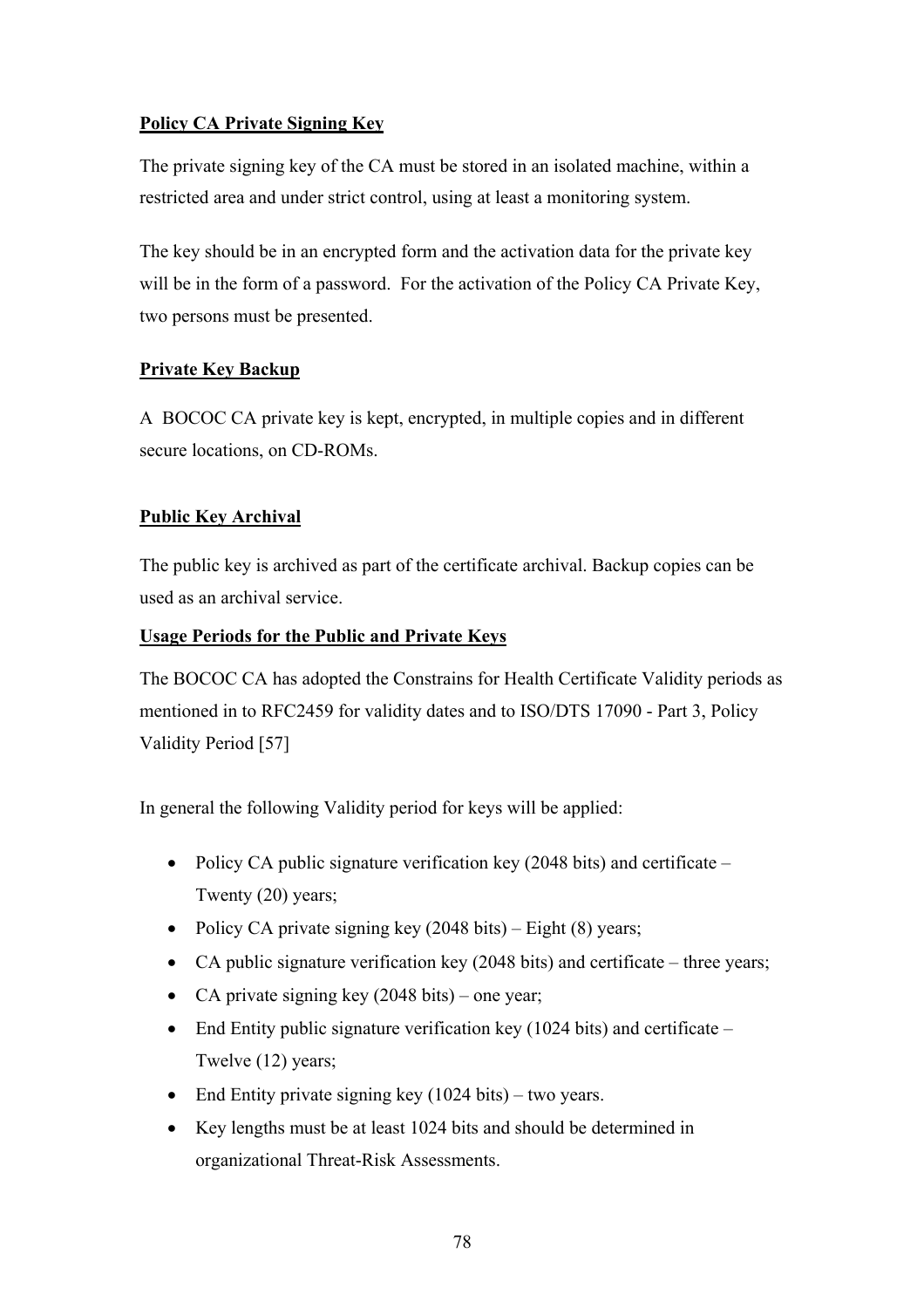# **Specific Computer Security Technical Requirements**

CA servers include the following functionalities:

- Operating systems are maintained at a high level of security by applying all recommended and applicable security patches;
- Monitoring is done to detect unauthorized software changes;
- Services are reduced to the bare minimum:
- Machines are protected by a suitably configured firewall, intrusion detection, and other spamming control machines.
- The BOCOC CA used for signing certificates isn't connected to any kind of networks, but instead is isolated and monitored.

## **Security Management Controls**

The Local Area Network that hosts some of the PKI services i.e. RA services, is checked yearly, for tampering, using strong cryptographic techniques.

## **Network Security Controls**

Intrusion detection and firewall were configured to allow requests only through port 80 for http request, and SMTP connections for email requests.

# **7.6 Certificate and CRL Profiles**

# **Certificate and CRL Profiles-Version Numbers**

X.509 v3.

# **Name Forms**

Issuer: C=BOCOC CA, O=HIPPOCRATES-PKI, OU=Authority, CN=BOCOC Oncology CA (2)

The Subject field contains a distinguished name of the entity with the following attributes:

- countryName: "CY"
- organizationName: "HIPPOCRATES-PKI"
- organizationalUnitName: "Personal Certificate" (for personal certificates);
- "Object Signer" (for object-signing certificates)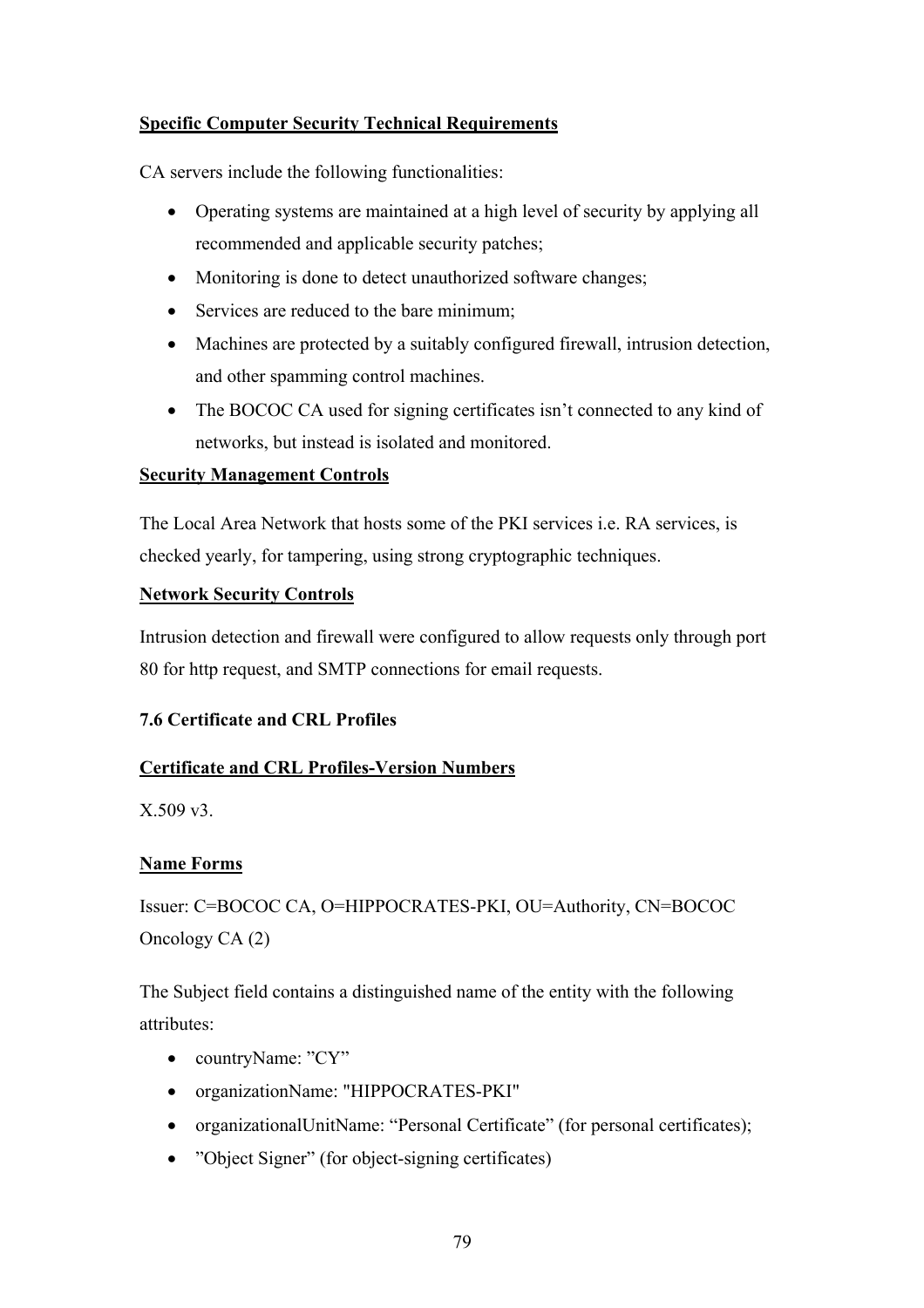• localityName: the organization/Hospital where the subject resides; CA CERTIFICATE POLICY AND CERTIFICATION PRACTICE STATEMENT – V 1.0 May 2003

Other fields are: commonName: name and surname (natural person and object– signing certificates) or DNS name (Digital Processing Entity certificates) and e-mail address of the subject (natural person and object-signing certificates) or of the manager (Digital Processing Entity certificates).

# **CRL Profile**

X.509 v2

# **7.7 Specification - Administration**

## **Specification Administration - Changes with Notification**

Prior to any changes to this certificate policy, the PMAC will notify all entities including subordinate CAs, and all CAs that are directly cross-certified with the Policy CA.

# **Comment Period**

The comment period will be maximum 30 days.

### **Publication and Notification Policies**

This policy definition, digitally signed by an authorized representative of the CA, is (currently) available in electronic form on the Internet at: http://www.hippocrates.org.cy or via email from cp@hippocrates.com.cy. Other CAs issuing certificates that identify this certificate policy shall post copies of this CP on their CA web site.

### **CPS Approval Procedures**

CPS contains information, relevant to the security of a CA, and more specific to this CP. CPS must also be available on line for all Subscribers. The subscriber must accept both the CP and CPS prior to receiving the Certificate. CPS can be found at http://www.hippocrates.org.cy/policies or via an email from cps@hippocrates.com.cy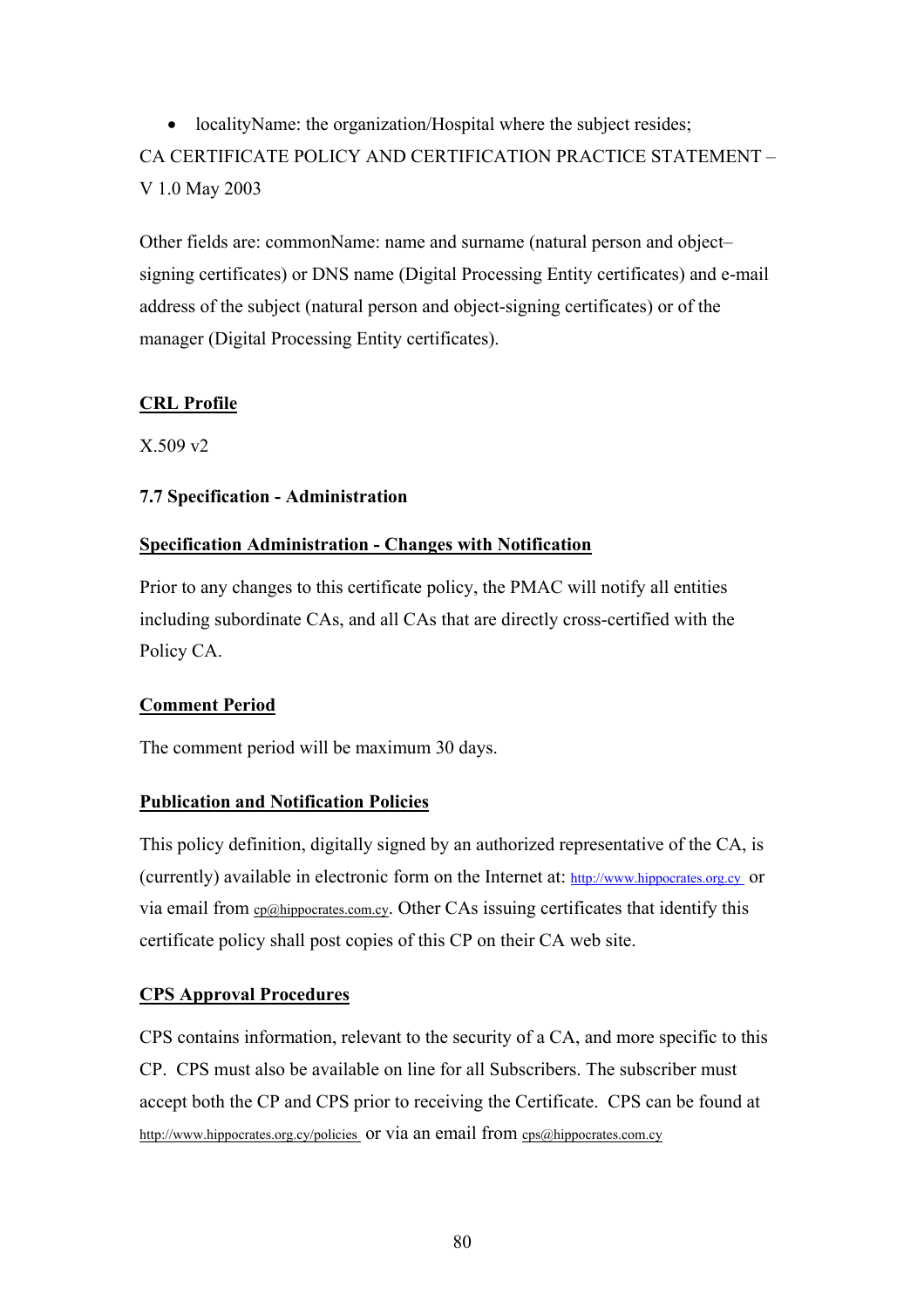# **Chapter 8**

## **Conclusions**

In today's computing environment where the power of the Internet has opened the doors to a whole new realm of commerce, the need for a "solution" for secure, open and interoperable distributed networking is a must. Many solutions have been considered in order to address these security concerns over the years, but none appear to provide a comprehensive solution, as the necessary trust by the users is still missing. A Public Key Infrastructure (PKI) was proposed to partly address the issue. This offers authentication, privacy, and non-repudiation, which are essential components to building the public's trust [13, 29]. This thesis concentrated on a Health Care PKI System. A detailed analysis of the policies for the implementation of a Health care PKI System for Cyprus's environment was given and contrasted with a number of other overseas PKI implementations. Both the Certificate Policy (CP) and the Certificate Policy Statement (CPS) were based on the RFC 2527 and they were both modified to suit the Cyprus's Environment. The CP issues that were mentioned can be considered as general policies that some CAs can use as a reference to build up their own CPS.

The advent of Health Care PKI System introduces new methods of providing security into unsecured networks and mistrusted areas such as the Internet. As a result of the increasing demand for electronic transactions [58], the need for the adoption of the Health Care PKI System technology by health care organizations is rapidly increasing [58]. Nowadays a Health Care PKI System is the technology that can offer an integrated solution that alleviates the lack of insecure transactions and the fear of "spoofing" by third parties. It also provides the capability for authentication, integrity, and confidentiality, which are not given by any other security systems. A Health Care PKI System guarantees secure communication of individuals through a blend of technology, policy and administrative processes, which enable the exchange of sensitive data in an unsecured environment. This is done through: (a) the use of "public key cryptography" in order to protect information in transit and (b) "certificates" to confirm the identity of a person or entity and establish a trusted relationship.

81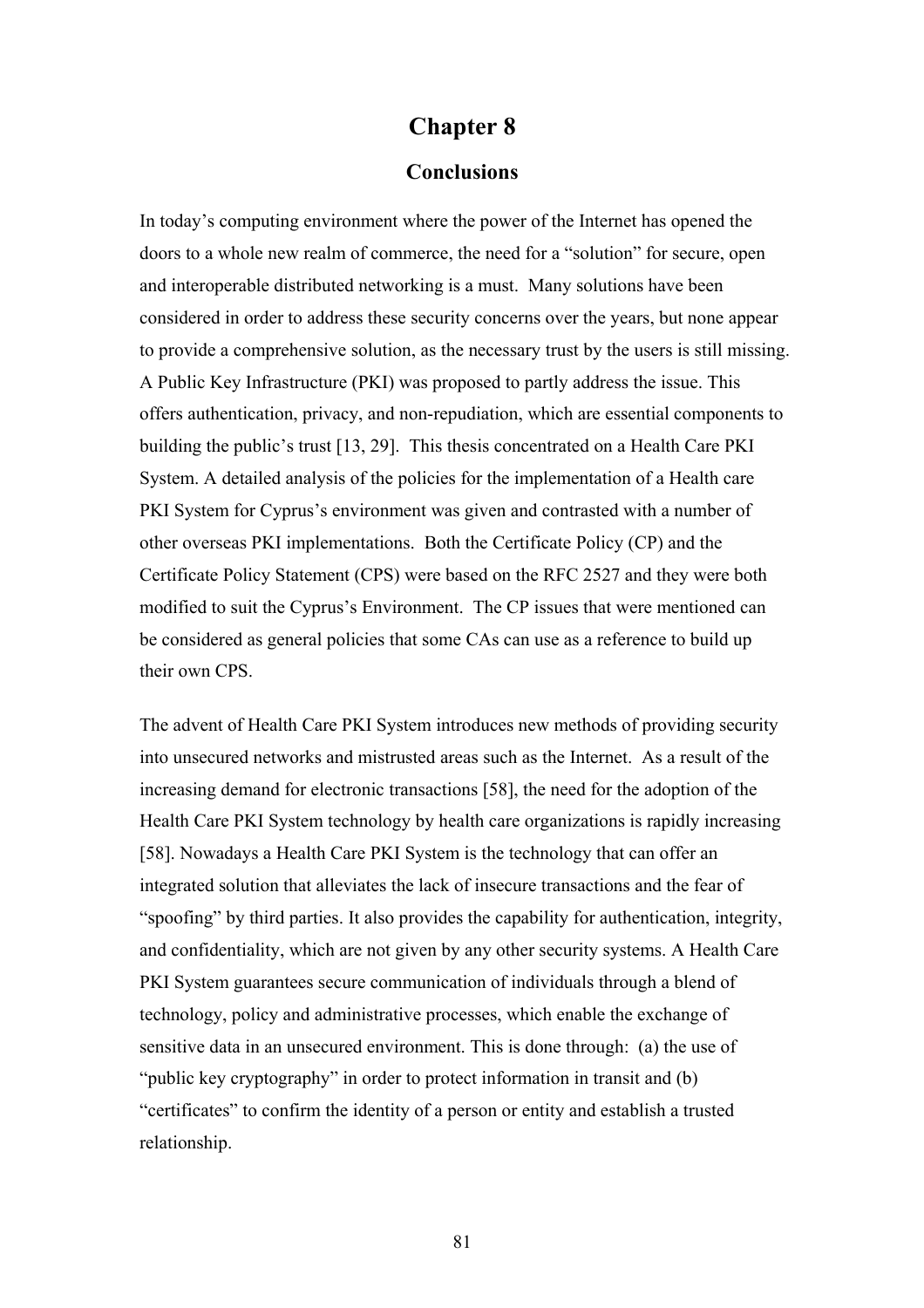In addition to this a Health Care PKI System enables a whole realm of key management. The management capabilities of a Health Care PKI System include certificate validation and revocation, key backup and recovery, support for nonrepudiation of digital signatures, automatic update of key pairs and certificates, management of key histories, time stamping, and support for cross certification. Each of these capabilities makes the maintenance of a Health Care PKI System easier and at the same time fewer resources are required.

Further to that, the secure distribution of keys through the use of a certificate repository increases the trust within the Health Care PKI System community and makes the electronic communication easier. As a result search requests are able to be serviced efficiently and distributed throughout the network to meet the requirements of even the highest volume of transactions.

However, one of the overwhelming disadvantages of the Health Care PKI System solution is its high cost of implementation, especially the maintenance cost of the CRL [49]. Implementing a Health Care PKI System solution requires a good planning process and the necessary design. Many planned Health Care PKI System implementations failed due to fact that the demanded attention was not shown to sensitive areas like the infrastructure security, training, etc. Its high cost can also be increased if additional maintenance, redundancy and administrative overhead with multiple solutions are considered.

Another disadvantage of the Health Care PKI System is the lack of standards supporting it. While a number of standards have distinguished themselves as the standards to be followed, there are still too many other standards around that have not gained universal acceptance. Only lately ISO, the International organization for standards, and the Internet Engineering Task Force (IETF) have tried to find a solution to this problem by introducing the X.509 standard, which describes a basic electronic format for digital certificates and the Health Care PKI System standard using  $X.509$ 

The outcome of this thesis was the design and implementation of the Hippocrates PKI system, which is expected to become a general CA for the Health Care Sector in Cyprus. All the hospitals and private health care organizations in Cyprus, whether

82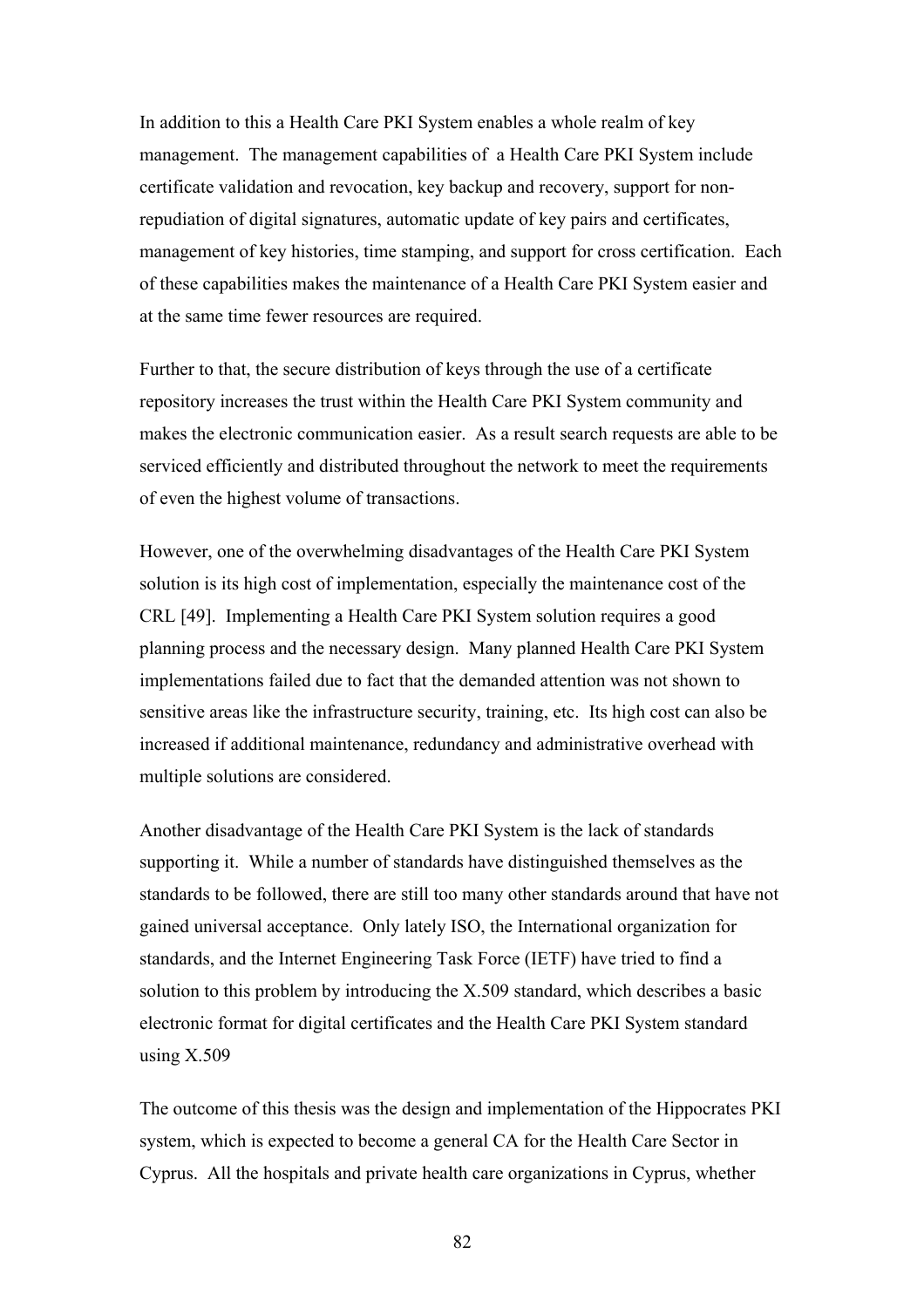these are public or private, can belong to the Hippocrates PKI system. The Hippocrates CPS was derived from the CP mentioned in Chapter five (5) of the thesis. The sub-sections present in the Hippocrates CPS are there either due to small divergences from the general CP or to give specific information and details which a general CP does not cover.

Hippocrates is expected, as far as architecture is concerned, to belong to the Cyprus root CA. The users, i.e. health care professionals and patients need to support and trust Hippocrates for it to be widely adopted. Hippocrates will initially be used as a pilot by the Bank of Cyprus Oncology Center in conjunction with the PASYKAF and the DITIS Project for the benefit of the Oncology Center, all oncologists, and the cancer patients. However, a detailed auditing of all the policies is recommended, prior to its wider deployment. Accreditation from the Ministry of Health and the European Standards Organization is also required. Also a more formal mapping and evaluation of policies will enhance trust on Hippocrates and is recommended for future work.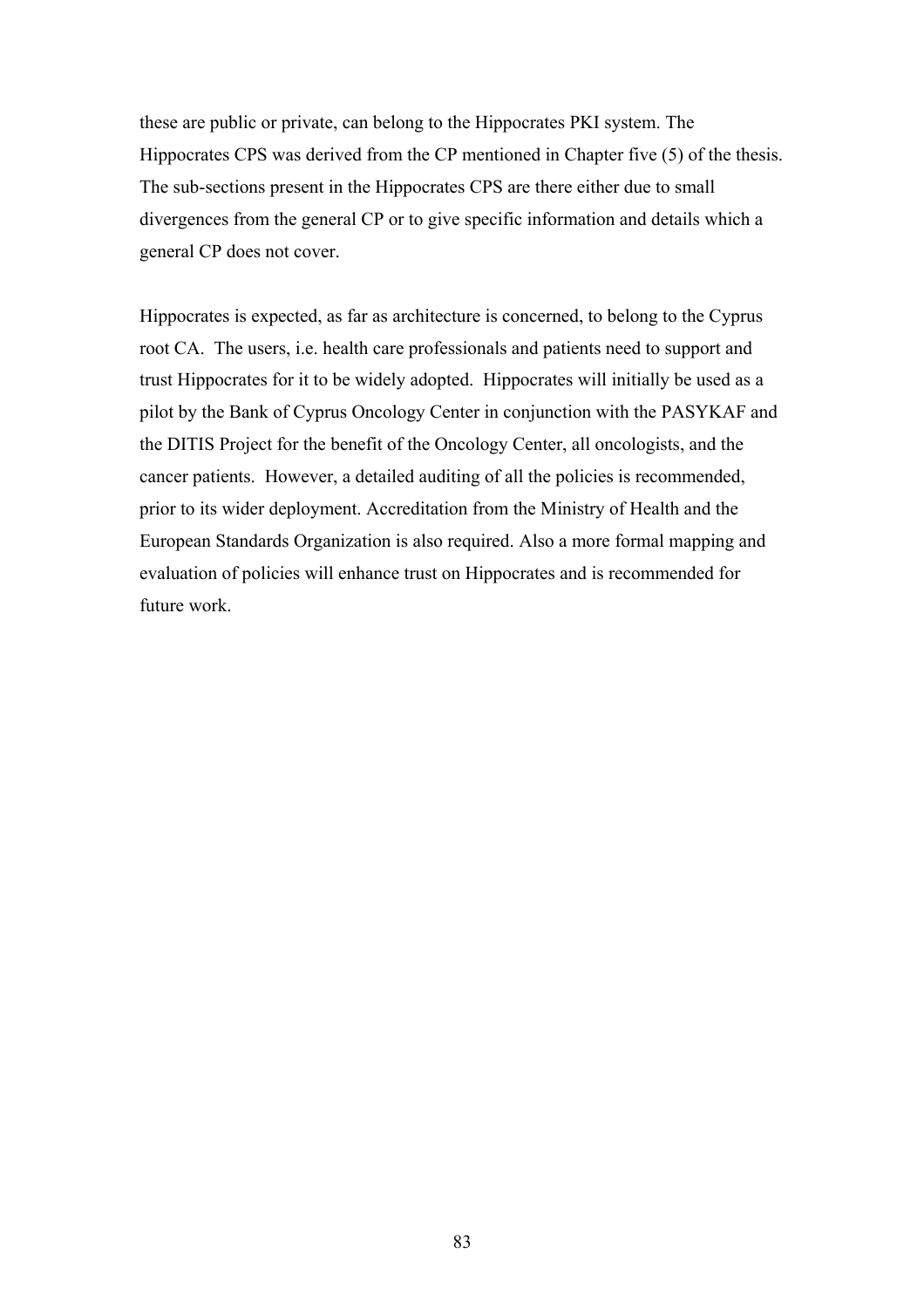# **Appendix A**

#### **HIPPOCRATES-PKI Certificate Policy (CP)**

### **1.0 Introduction**

This part of the thesis specifies the procedures indicating the applicability of a certificate, for the operation of a particular community and/or class of application, with common security requirements. It also defines the set of rules, called Certificate Policy (CP), for the operation and management practice of certification authorities (CAs) issuing qualified certificates. Its purpose is to explain how the use of a CP creates the appropriate confidence in certificates, issued by a Certificate Authority (CA), complying with the particular policy. Subscribers and other parties, certified by any particular CA, must have confidence in the applicability of the certificate.

Considering that the health care sector is one of the most crucial sectors, where any patient information is important and any electronic communications between different parties is essential, the provision for secure and trusted systems must be provided.

This CP is customized for health care; it focuses on requirements bound especially to the health care sector. Each Certificate Authority (CA) that will be bound to the health care PKI system in the future is responsible of having its own specific Certification Practice Statement (CPS), which complements this CP. This CP intends on complying with PKIX "Internet X.509 V3 Public Key Infrastructure Certificate Policy and Certification Practices Framework" [1, 5].

#### **1.0.1 Overview**

The aim of issuing this CP is to define policy requirements on the operation, management, and use of certificates containing public keys for digital signatures so that the assurance of the verification, authentication, data integrity and key agreement mechanisms will be well established. The use of the certificates for any member of the PKI system is well identified by this CP. The members are fully responsible and liable for any divergence of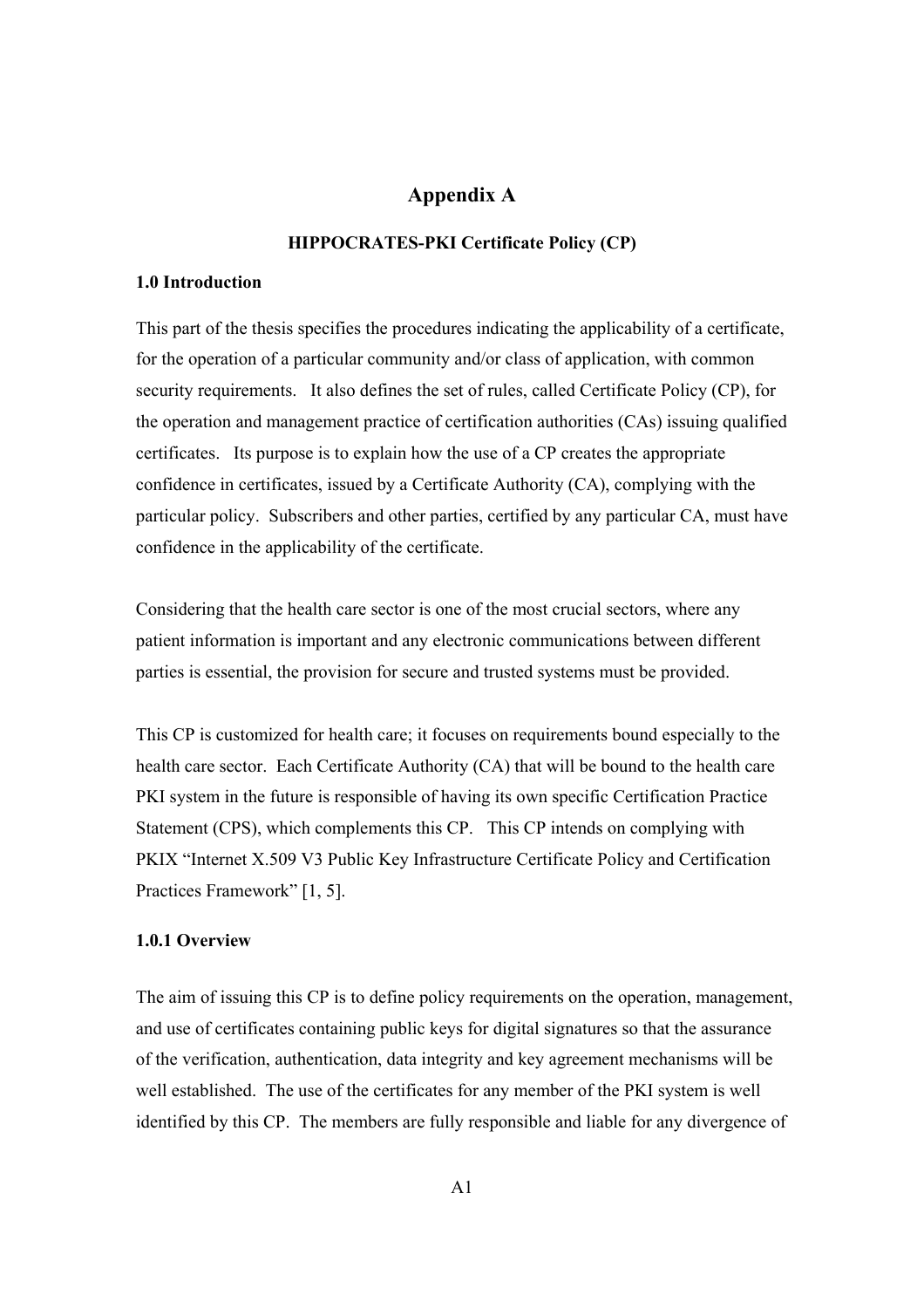the specific CP. Certificate holders, who are using certificates, are obliged to consult their CA, in order to obtain further details for the implementation of this CP. This CP identifies specific roles, responsibilities and obligations for management, as well as supervising, and maintaining the PKI, which also assigns responsibilities for registering, and interpreting the specific CP. All assigned duties and responsibilities of this policy shall be reflected in signed agreements between a CA and subscribers. A CA shall instruct Subscribers of their obligations, and of the intended use of certificates issued in compliance with this CP.

Certificates may only be issued under this policy following validation of the Subscriber's identity and of the Subscriber's responsibility and accountability for the certificate Subject. Identification and authentication shall be carried out in the manner set out in this policy. All personal information collected by a CA, and not included in the certificate, may not be disclosed without consent of the Subscriber unless required by law.

Any CA operating under this CP is required to have a Certificate Practice Statement (CPS), which states the practices the CA employs in issuing and managing certificates. It is also required to assign tasks for the Registration Authorities (RAs).

Any dispute concerning key or certificate management under this policy is to be resolved by the parties concerned as stated in this policy.

### **1.0.2 Identification**

A unique object identifier for this CP has been assigned following the procedures specified in ISO/IEC and ITU standards. This unique object identifier is part of a standard extension field of the X.509 certificate and specifies whether a particular certificate is suitable for the intended use.

**Certificate Policy Name:** HIPPOCRATES-PKI-DigCertV1.0 **Object Identifier:** 16582 (For General Internet Enterprise Number) More on Object Identifier can be found at http://www.iana.org/assignments/enterprise-numbers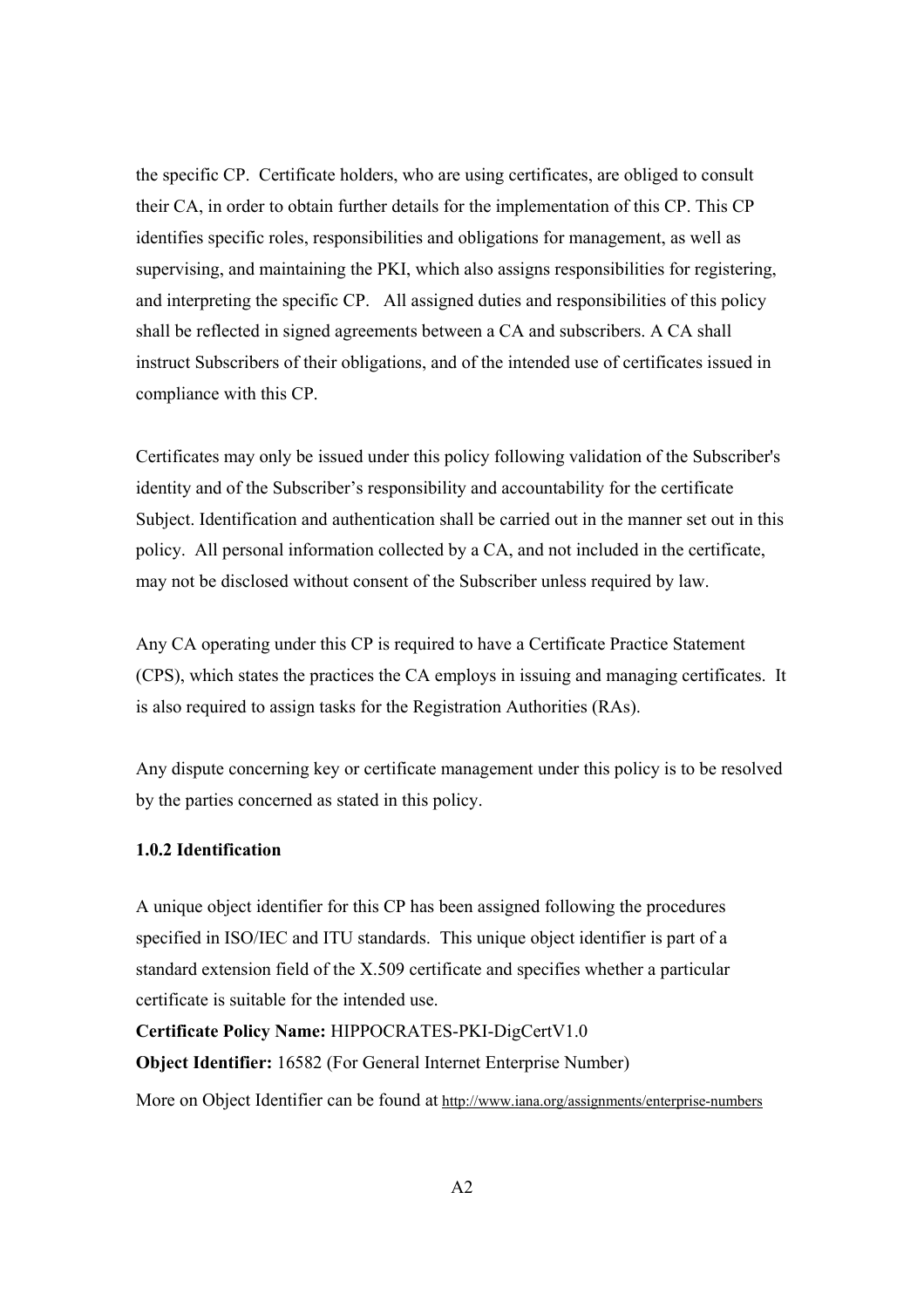## **1.0.3 Community and Applicability**

HIPPOCRATES-PKI is designed to provide trust within the health care sector. Members of this community can be any organization specialized in the health care sector, i.e. Private or governmental hospitals or clinics, doctors, health care professionals, and patients after the authorized approval from his/her health care professional. Members of the HIPPOCRATES-PKI community shall provide services operating in compliance with this CP.

## **1.0.3.1 Policy Management Authority Committee (PMAC)**

One member of HIPPOCRATES-PKI has the specific responsibility of being the Policy Management Authority of the PKI.

The PMAC is responsible for:

- Registering, interpreting and maintaining this CP,
- Appointing a member of HIPPOCRATES-PKI to serve as the Policy CA for HIPPOCRATES-PKI,
- Approving the CPSs of CAs in HIPPOCRATES-PKI,
- Compliance inspections and general supervision of HIPPOCRATES-PKI,
- Cross-certification with other PKIs and with CAs of other PKIs.

The Bank of Cyprus Oncology Center<sup>7</sup> will act as the PMAC for the HIPPOCRATES-PKI.

# **1.0.3.2 Certification Authorities (CAs)**

A Certificate Authority is a trusted authority in a network that issues and manages security credentials and public keys for message encryption. As part of a PKI, a CA is

 $\overline{a}$  $<sup>7</sup>$  State of the art hospital built in Nicosia, Cyprus and specialized in cancer patient treatments. At this</sup> point, the system is intended to be used by BOC Oncology Center and DITIS-PASYKAF, always in accordance to Certificate Policy (CP) and Certificate Practice Statement (CPS) guidelines and procedures. In the future, the system is intended to be used by other healthcare organizations and individuals.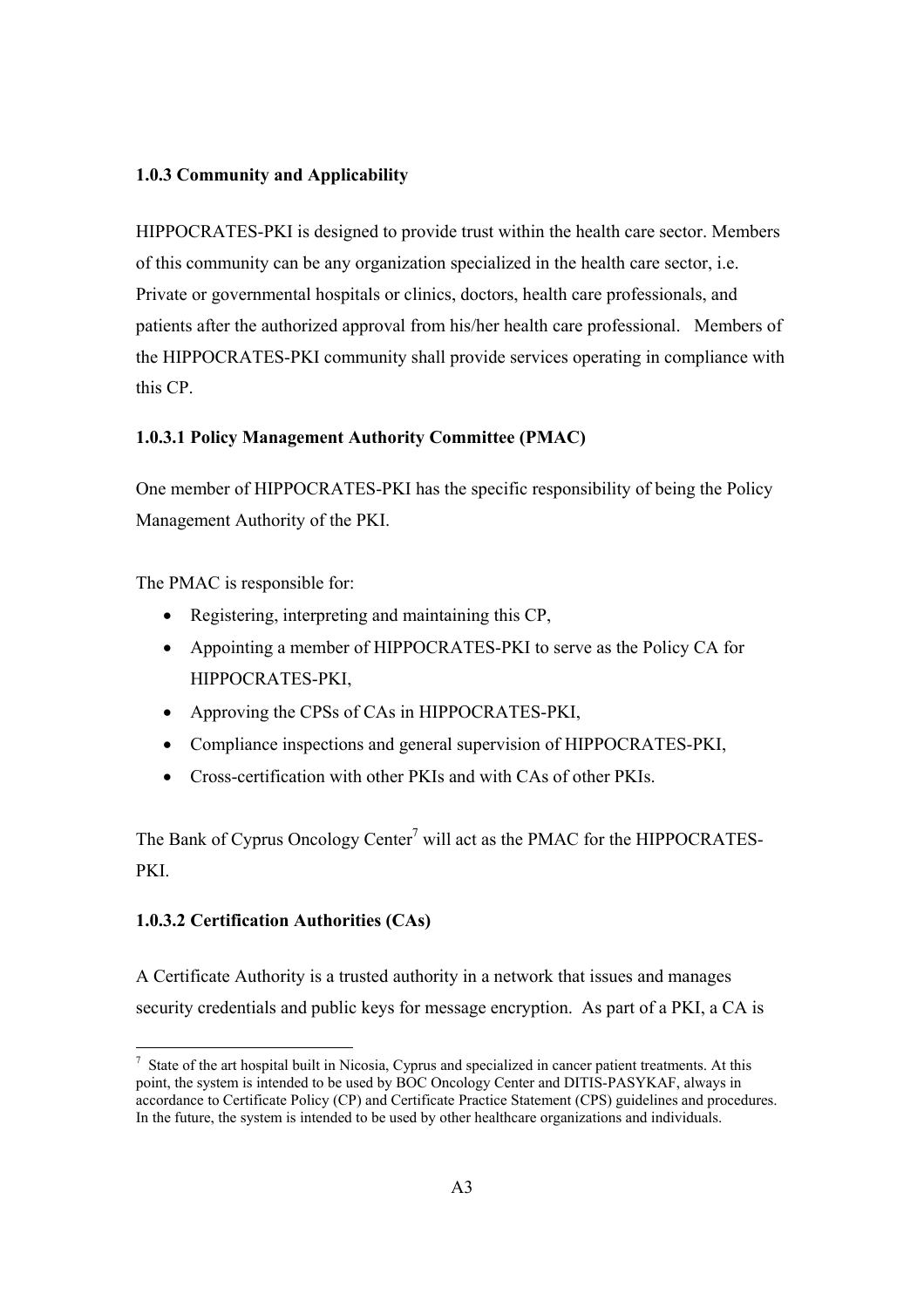responsible for creating and signing certificates, distributing, and revoking digital certificates, binding subscribers, PKI personnel and (where permitted) other CAs to the public signature verification keys attributable to them.

A Certificate Authority acts like a licensing authority. Digital certificates are only issued to users who can prove their identity and credentials to the CA. By using a process called vetting, the CA examines traditional forms of identification before issuing a certificate.

The Certificate Authority assigns responsibilities and duties to the RAs according to the CP compliance and is responsible for providing a Certificate Repository and a Certificate Status Service (CSS).

Depending on the PKI implementation, the issued digital certificate of the CA includes the owner's public key, the expiration date of the certificate, the owner's name and other information about the public key owner along with the publishing of a CPS that includes reference to this CP.

While an organization in the HIPPOCRATES-PKI community may use a contractor to provide (some of its) CA services, it remains responsible and accountable for the operation of its CA.

### **1.0.3.3 Certificate Status Checking**

CAs revokes certificates when:

- Information in the certificate becomes unexpectedly invalid
- It is necessary to revoke the PKI privileges of a user

The CA cannot delete the certificate or retrieve it from the user because the certificate is a public document that is used by thousands of PKI participants. Instead, the digital certificate is marked as "revoked" in the CA's database.

PKI users can discover if a digital certificate has been revoked, by looking up the certificate's validity in the CA's database using a process called "real-time online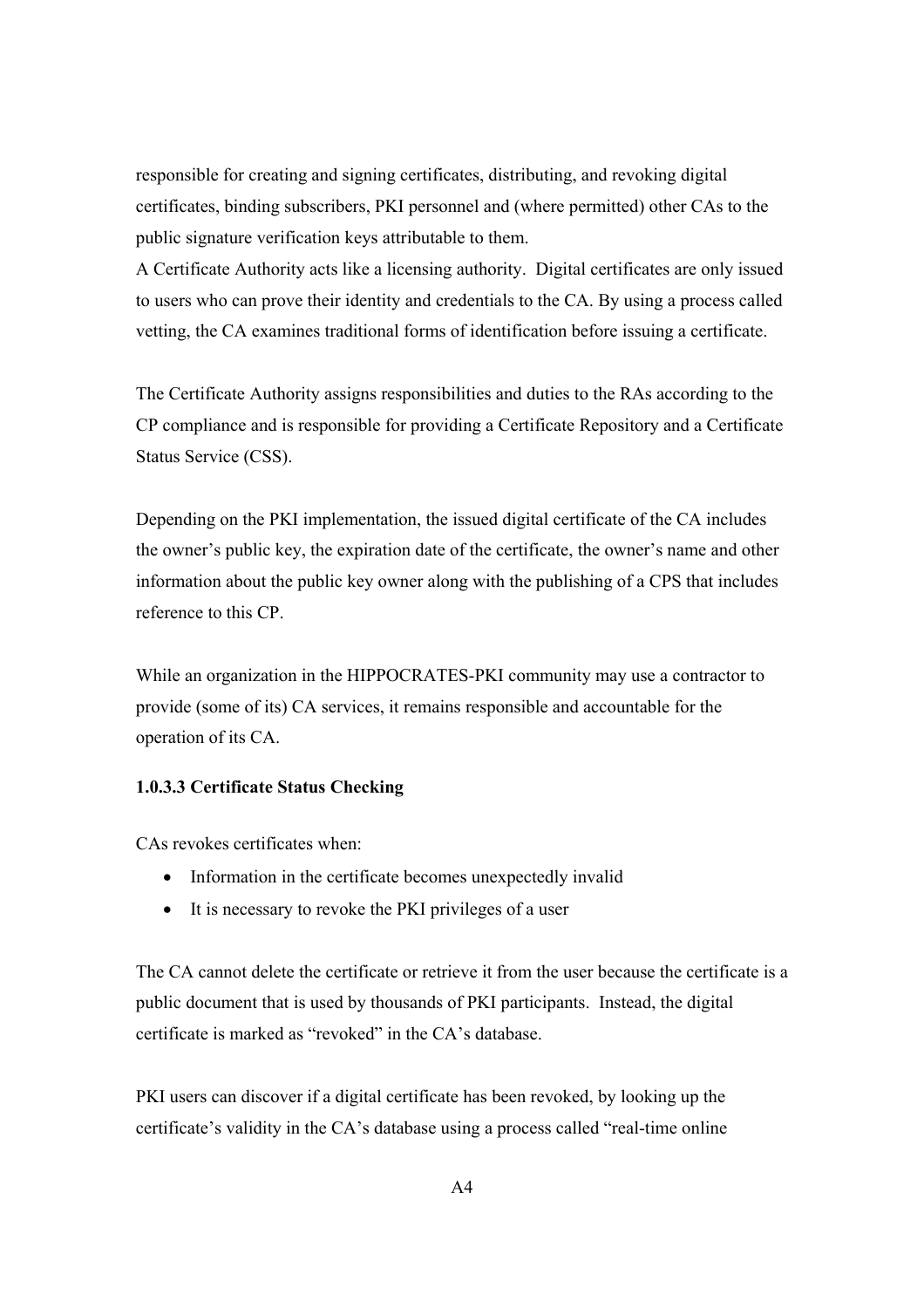certificate status checking". By using this process, companies and organizations are always sure that certificate validity information is always fresh and accurate.

Another method of certificate status checking requires PKI users to download a certificate revocation list (CRL), which is simply a list of certificates that have been revoked by the CA. CRLs are generated periodically by a CA. Unfortunately, CRLs have many disadvantages. Firstly, they can be difficult to download and use. Secondly, nobody is sure that their information is true, because if a CA issues a CRL daily and it revokes a certificate right after issuing a CRL, then the revocation will not be known to PKI users until the next day when the next CRL is issued. Finally if a CA issues a CRL every day, then the users must download the CRL on a daily basis.

Instead of doing all the above work, a real-time online certificate status checking, provides a better solution, by simply making the PKI users look up the certificate's status in the CA's database. This method is fast, easy to use, provides accurate and fresh status information and reduces risk.

### **1.0.3.4 Registration Authorities**

Registration Authorities (RA) are primarily responsible for vetting certificate request. Approved certificate requests are sent to a CA and the CA creates the requested digital certificate. Digital Certificates are distributed to users via the RA. RAs are also used to enroll new users into a PKI. New users will apply for a certificate to the RA of their interest. The Registration Authority of the HIPPOCRATES-PKI is operating in compliance with this CP, and is responsible for all duties assigned by the CA and this CP. In some cases the RA may perform duties of more that one CA, provided that in doing so it satisfies all the requirements of this CP.

The advantages of using RAs are:

• With RAs, organizations can set up local or stand-alone enrollment centers at distributed geographic locations. Employees of an international company can be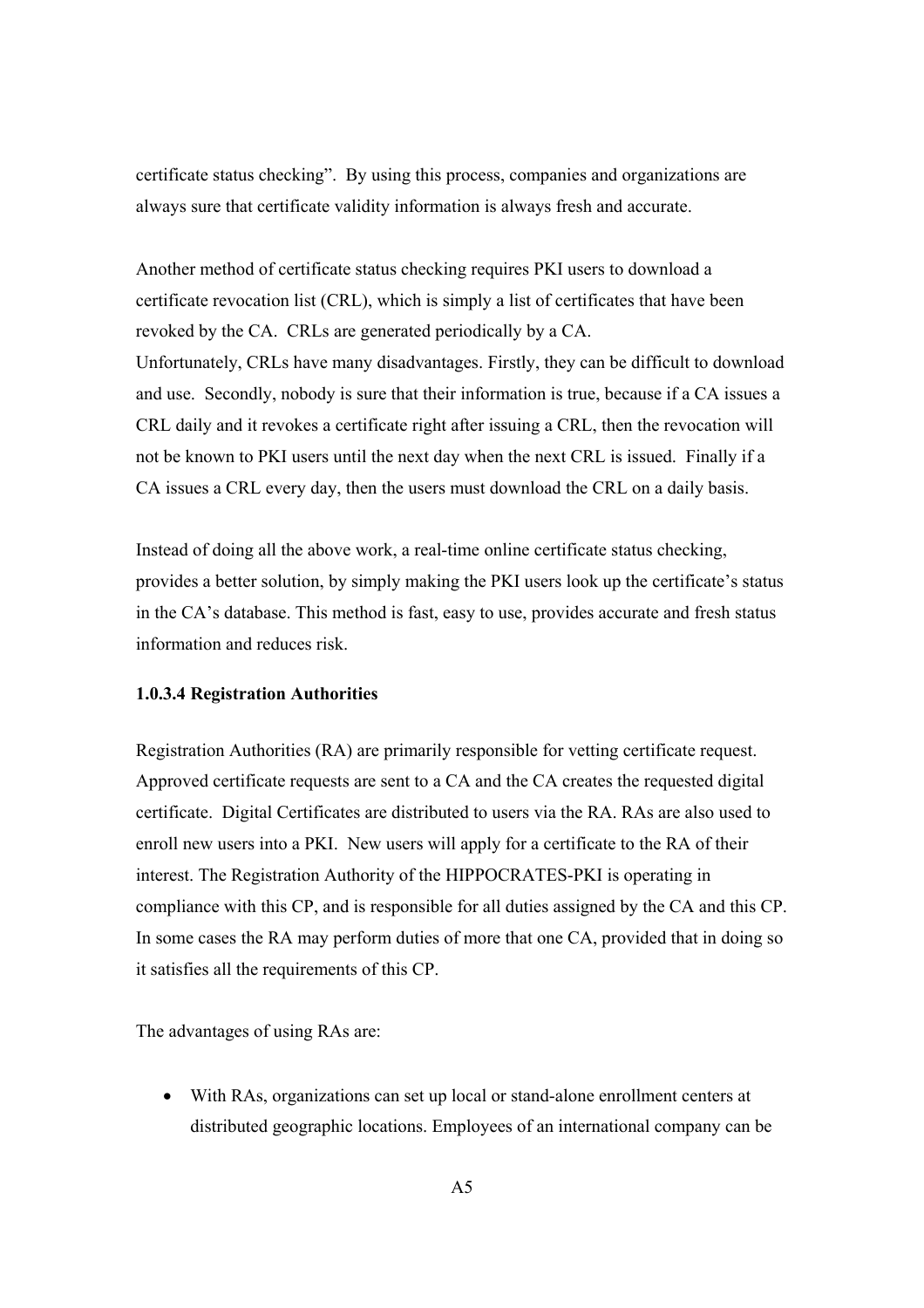enrolled into a PKI via RA centers of the country they are living in. Digital certificates will be issued to these employees, by the company's CA, which is located in the company's country.

- Organizations can separate the PKI operations performed by the CA and the RA. This is necessary if the organization wants to separate the certificate request process from the certificate issuing process.
- Requests for digital certificates are sent to the RA instead of the CA, relieving CA administrators of the task of vetting certificate requests.

### **1.0.3.5 Repositories**

All relying parties must be provided by the CA, with a Certificate repository or other certificate validation service. Both repositories and services must comply with the standards stated in the CPS, and must contain the following:

- A copy of this policy and all other policies that affect the issue of the certificate along with all the policies referenced by issued certificates.
- All issued certificates that reference this Policy.
- Any past and current versions of the CA's CP and CPS.
- A Certificate Revocation List (CRL), or a certificate status database that may be accessed online (optional).
- The CA's certificate for its signing key.

### **1.0.3.6 Sponsors**

A Sponsor is an organizational unit or officer with the authority to nominate a person to be a certificate Subscriber.

The Sponsor may suggest appropriate distinguished names for Subjects and is responsible for either supplying or confirming authentication and certificate attribute details to the CA or RA. The Sponsor is also responsible for informing the CA or RA if the sponsor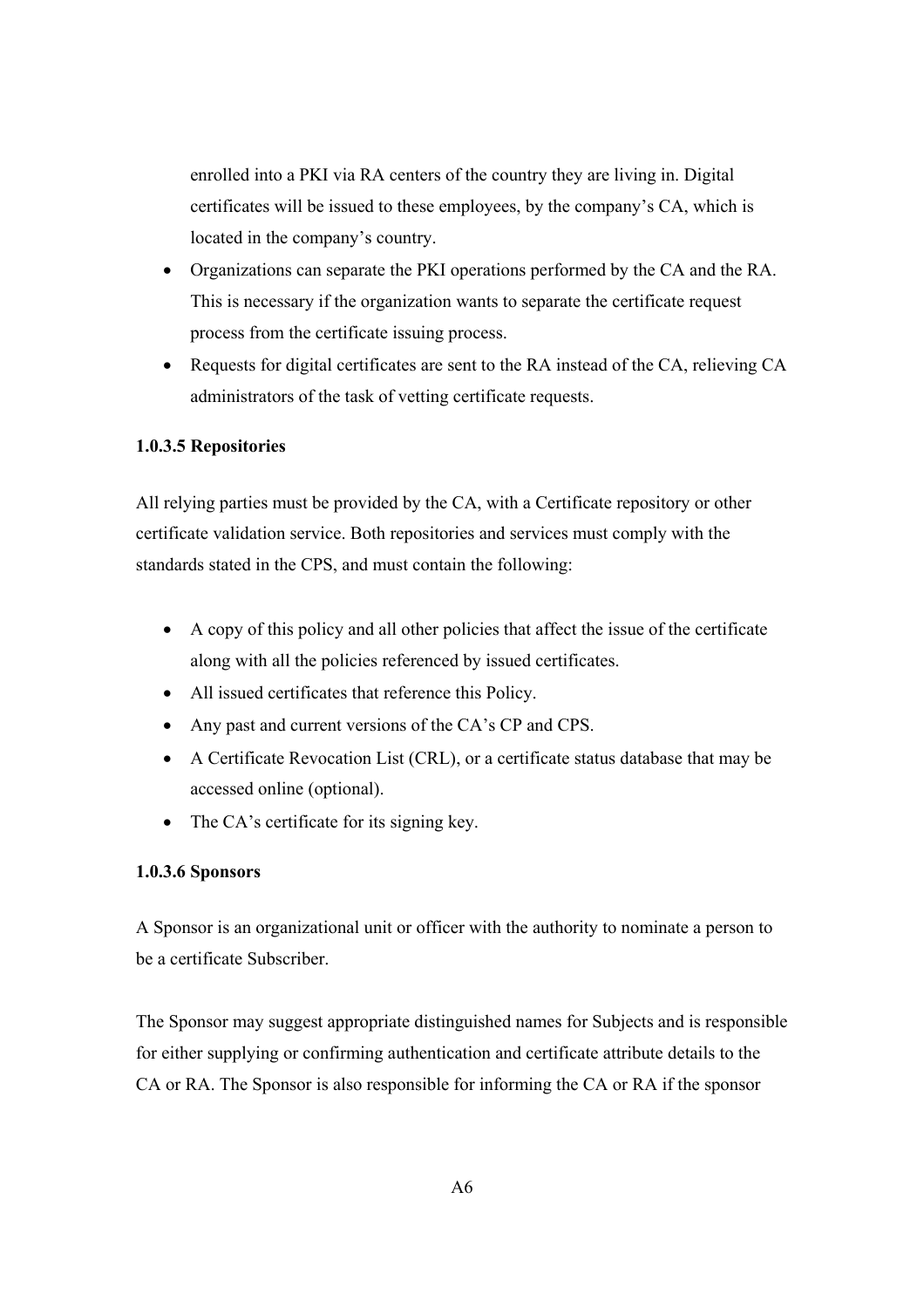relationship with the Subscriber has been terminated or changes such that certificates should be revoked.

The PMAC is the sponsor of the Policy CA.

### **1.0.3.7 Subscribers (subjects)**

A CA may only issue certificates after receiving approval from the RA. Any HIPPOCRATES-PKI Certificate holder that receives a certificate satisfying all the requirements of this CP, from a CA, is considered to be a subscriber. Subscribers have a legitimate requirement to access, disclose, record, or otherwise manage personal, identifiable health information. Eligibility for a certificate is at the sole discretion of the CA.

According to this, CP Subscribers have been divided into different groups depending on their privilege for access to health information.

### **Such groups are:**

- Healthcare Persons: All licensed healthcare professionals or affiliated with licensed healthcare organizations. As a matter of statute, all licensed healthcare persons have health information privileges and responsibilities. This group has the highest privileges among all other groups.
- Nurses: All licensed nurses working in a license health care organization, which is a member of this PKI system, are eligible for a digital certificate.
- Healthcare workers: This category includes all paramedic certified healthcare workers e.g. biomedical engineers, IT, secretaries, and also other persons, who have roles primarily within healthcare organizations. PMAC is responsible for the status of the privilege that shall be given to this group.
- License Healthcare organizations: Includes other licensed healthcare organizations or clinics. Healthcare organizations are eligible for healthcare certificates, which can be used for: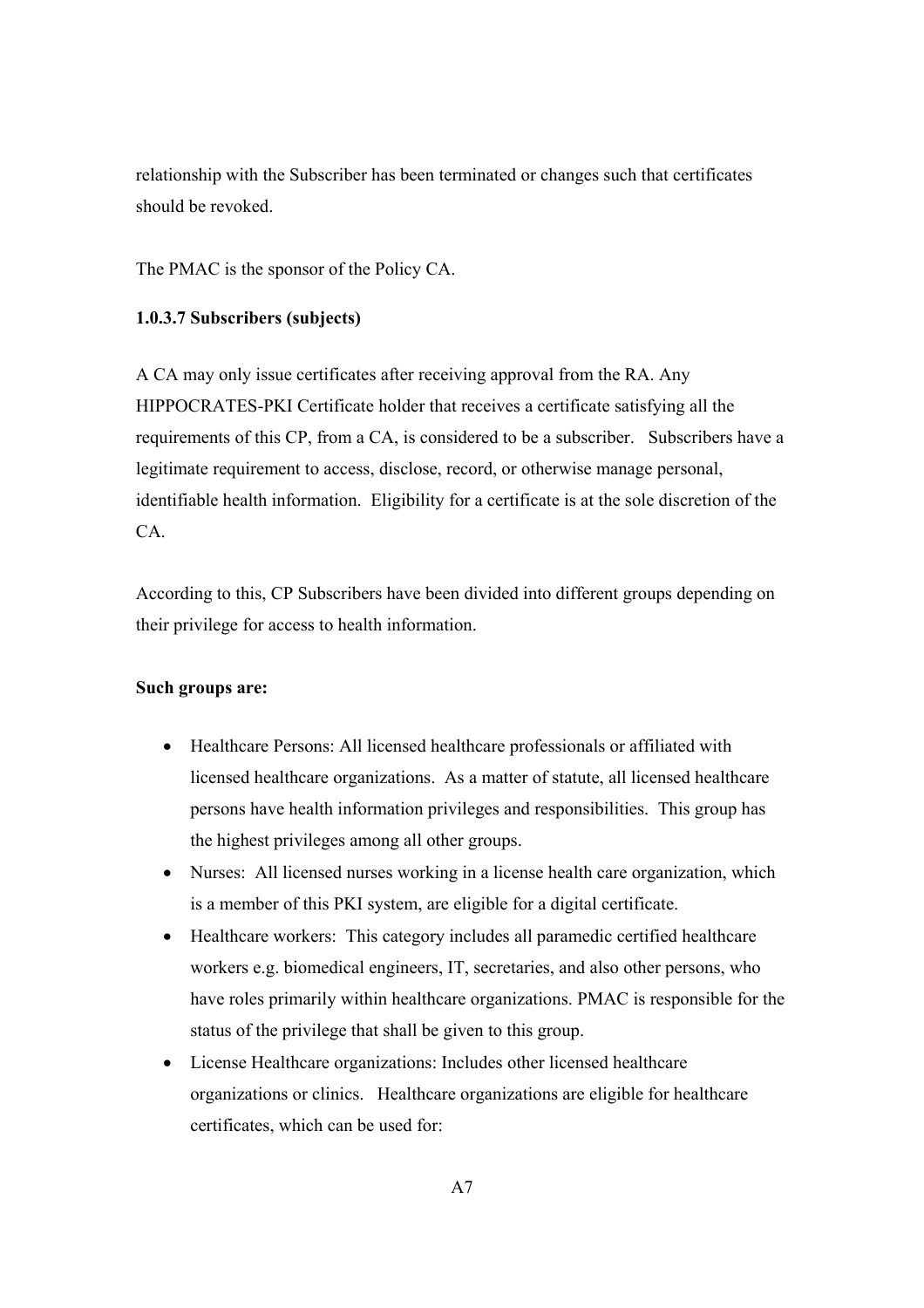- i. Certificate issuance, where the organization wishes to be a CA for its staff;
- ii. Authentication of health resources (servers);
- iii. Authentication of "role" proxies to provide support for the authentication of a functional group within the organization, where the individual identity of staff members is unimportant to business or practice partners.

Examples of health care organizations include hospitals, Internet health care website providers, and health care research institutions. However, the organizations should be recognized as being legally liable for their activities.

- Patients: this group includes only those patients that have been appointed by the health care professional, as legitimate persons for the issuance of a digital certificate. This group has limited rights and the use of certificates is limited to communications about the subject person's health information.
- Groups: These are collections of persons within an organization that share some common role. Groups may be identified with a system account or NT domain. The Policy makes provisions to issue a certificate to a Group, provided some controls are maintained over the exercise of the related private key.
- Medical Societies *i.e.* Anticancer Societies. This group includes only licensed medical societies. All legitimate societies are considered as healthcare organizations and their staff is subject to the groups that have been specified above.
- Administrators: Have full rights to maintain, assist members, answer requests, and provide service of the system. Specific rights to administrators of the PKI system are given by the PMAC. Such rights may include different subcategories of administrators such as system maintenance, backup administrator, etc.
- Relying Parties for healthcare certificates are, by definition, persons or organizations that have a legitimate need to access, disclose, manage or otherwise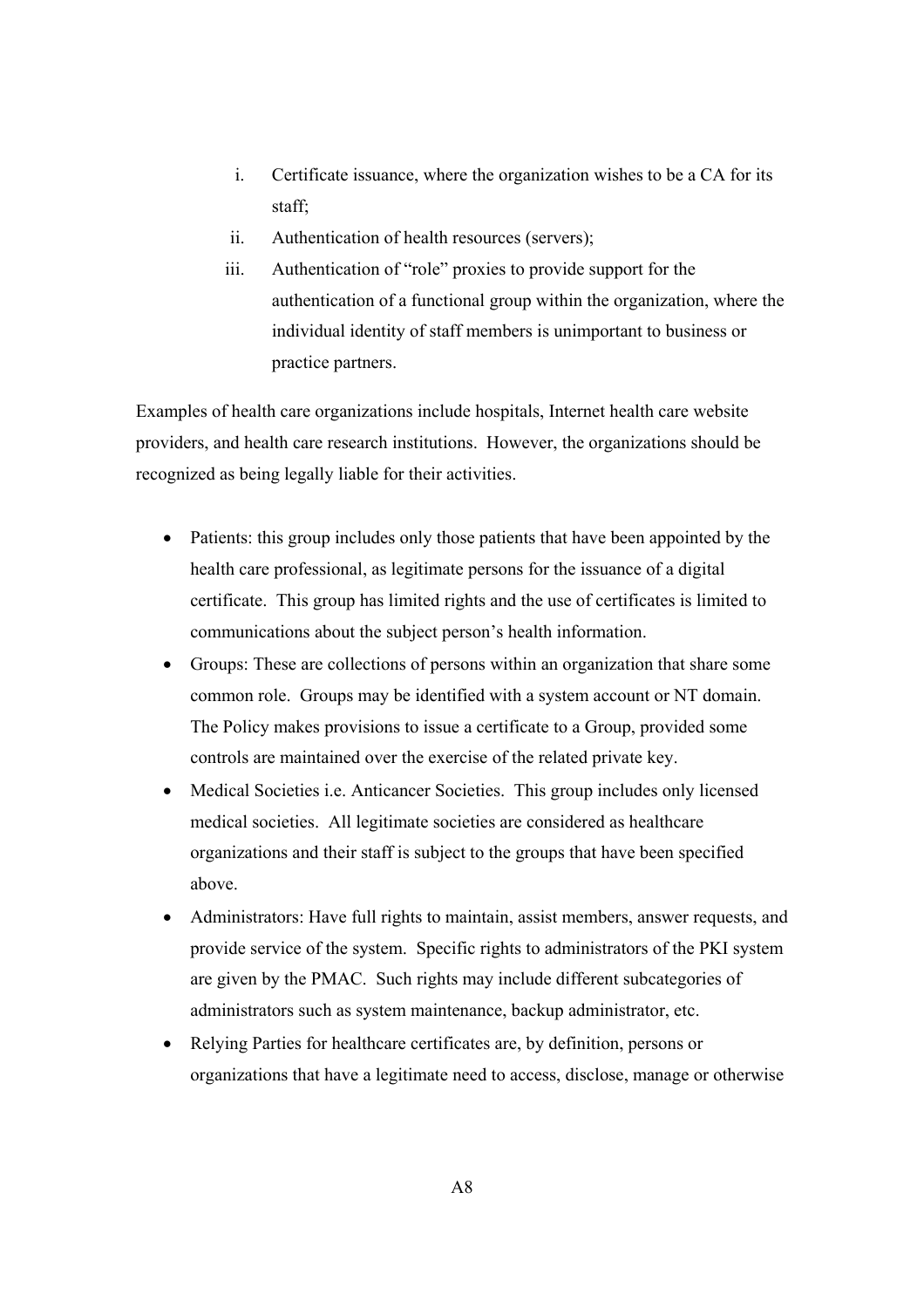manipulate personal identifiable health information. Relying parties are themselves eligible for healthcare certificates.

Future Provisions may include also the following categories:

**Application /Devices:** an identifiable computer running software process that is the holder of a private encipherment key

**Supporting organization:** Officially registered organizations that may provide services to a health care organization but which are not providing health care services. Examples include health care financing bodies such as insurance institutions, suppliers of pharmaceuticals and other goods

### **1.0.3.8 Subjects**

•

Provided that responsibility and accountability is attributable to the Subscribers as classified in 1.3.7, a CA may only issue certificates where the Subject is the Subscriber, or is an organizational role or an IT system.

## **1.0.3.9 Policy Applicability**

This CP is applicable to all PKI authorized members. However, the applicability of certificates issued in compliance with this policy does not rely solely on this compliance, but is critically dependent on involved IT-systems, as indicated in section 2.1.2.3.

### **1.0.4. CERTIFICATE AND CRL PROFILES**

# **1.0.4.1. Certificate Profile**

Certificates that reference this Policy shall contain public keys used for authenticating the sender of an electronic message and verifying the integrity of such messages, including public keys used for digital signature verification. All certificates that reference this Policy must be issued in the X509 format. CAs should identify in their CPS, the certificate extensions supported and they should state that such support should be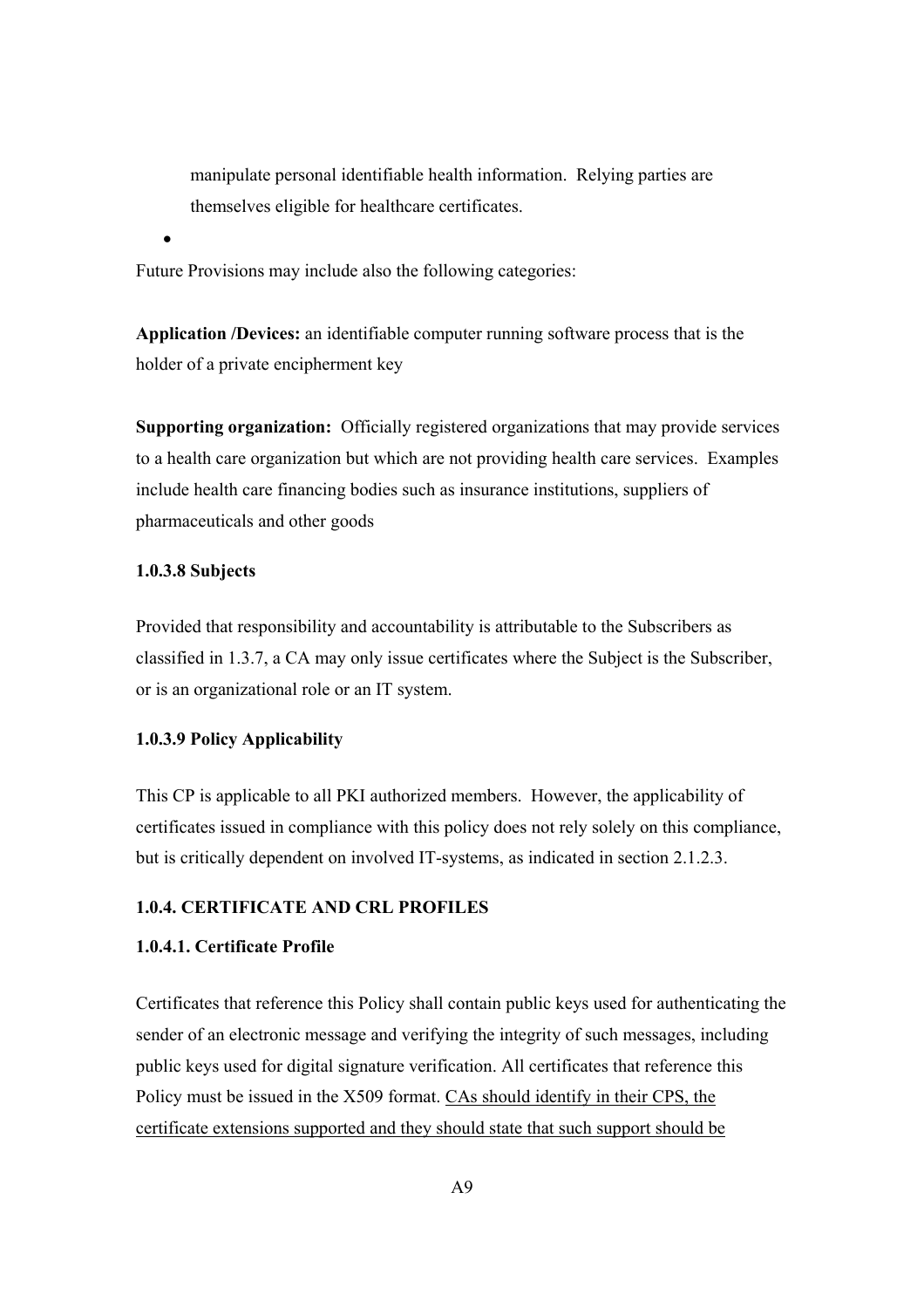consistent with the Healthcare Certificate Profile detailed in an Attachment to this document.

### **1.0.4.2 CRL Profile**

Any issued CRL by the CA must reference this policy and must be issued in the X.509 version 3 formats. In CRL's it is recommended that the CRLNumber extension and the CRLReason extension be included and well indicated. Finally, the CA's public CPS shall identify the CRL extensions supported.

### **1.0.5 Contact Details**

Any future modifications, alterations, interpretation, or maintenance which might be needed will be done once the system is up and running.

Questions concerning this policy should be addressed to: hippocrates@hippocrates.org.cy

### **General Requirements**

All requirements relating to the obligations of the, CAs, RAs, PMAC, Sponsors, Subscribers, and Relying Parties, and other issues pertaining to law and dispute resolution are clearly stated in this section.

#### **1.1.1 Obligations**

#### **1.1.1.1 CA Obligations**

In the PKI model [48] the CA is the only responsible component for the issuance and general manageability of a certificate, i.e. verification of information contained in the certificate, revocation of a certificate, and renewal. The CA may also take complete control over the application/enrollment process, the certificate manufacture, and the certificate publication. The CA must ensure that all aspects related to services provided by its authority, and all of its operations performed, fully comply with the requirements,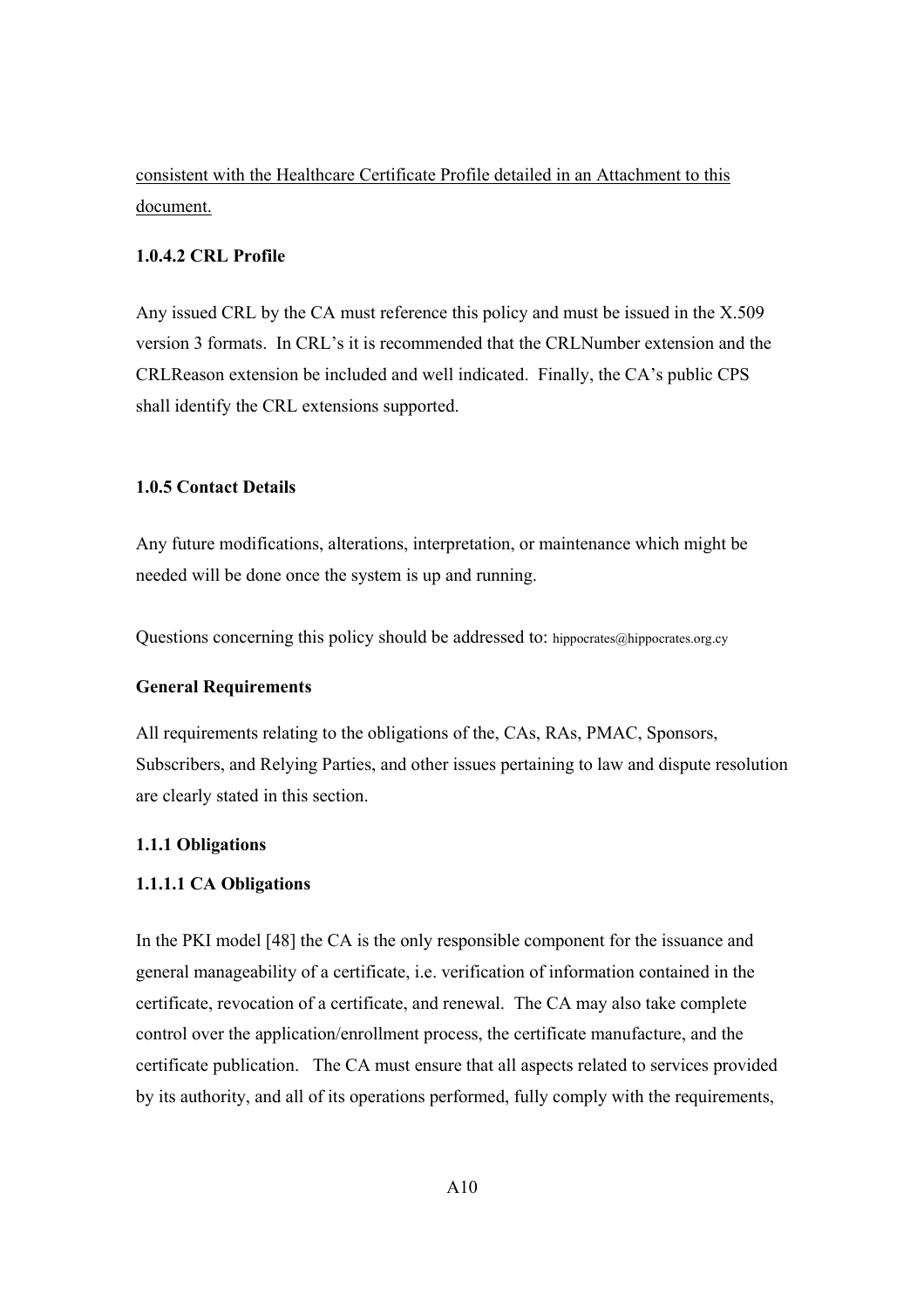representations, and warranties of this Policy and with the CA's Certification Practices Statement (CPS).

### **1.1.1.2 The Certificate Authority role over the Registration Authority**

The RA always operates in the interest of the CA. The CA's role, over the RA, is to ensure that all RAs operate and act in accordance to relevant provisions of this CP. A CA may not assign the duty of issuing a certificate to an RA.

### **1.1.1.3 The Certificate Authority role over the Subscribers and Relying Parties**

The CA obligations over all subscribers, relying parties, and other certificate holders are firstly, to ensure that all are aware of their respective rights and obligations with respect to the operation of the CA and this CP. Such an obligation should be in the form of a Subscriber Agreement, and with the issuing of a certification and its immediate publication to the repository, the CA should be able to certify that it has issued a certificate to a Subscriber that has entered into a Subscriber Agreement with the CA.

### **1.1.1.4 Other CA obligations**

In accordance with this policy the CA that issues a healthcare certificate, certifies to the subscriber, and to all Qualified Relying Parties, that;

- The CA is obliged to issue the CPS, and due to the fact that the CPS states in detail all the technical, procedural and personnel policies and practices of the CA, according to the requirements of the CP, it must be approved by the PMAC.
- The CA is responsible of managing, and if necessary of revoking the certificate in accordance with this Policy.
- The CA has taken all necessary steps to verify all information in the certificate. The CA guarantees that there are no misrepresentations of facts in the certificate.
- The CA must include in its CPS, the specific measures undertaken to verify all information included in the certificate and articulate the major risks leading to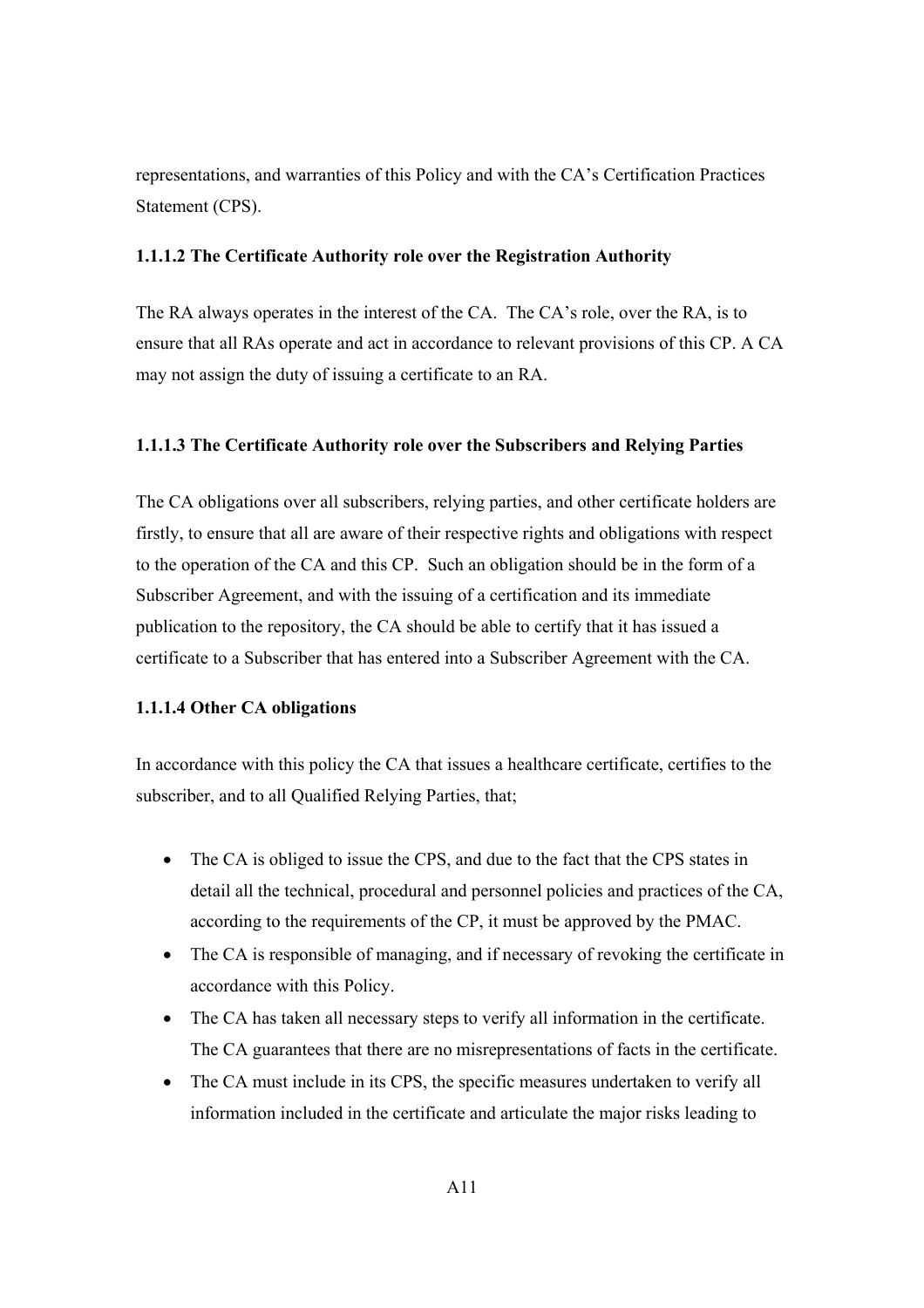misinformation, which are not addressed by these measures. If desired, the CA may assert in its CPS, dollar or other limits to its liability.

- The CA guarantees that all issued certificates meet all requirements of this Policy and that they were processed according to the CA's CPS.
- The CA has a safe place to store all the Subscriber's acceptance certificates $8$ .
- Maintain a CA Repository
- Establish reliable mechanisms and procedures, to ensure that its RAs and Subscribers are aware of, and agree to conditions of this CP that apply to them.
- Establish techniques to recognize any subordinate CA that complies with this CP.
- Ensure the relying parties, by known mechanisms, that all the CA personnel associated with any PKI role must be individually accountable $\degree$  for any actions that will be performed.
- The CA must structure its CPS so that proposed common practices for the PKI as a whole, are easily identified and referred to in the CPSs of subordinate CAs;
- Must establish compliance inspection to be able to verify to the cross-certifying CAs that it complies with this CP.
- Document any agreement with the cross certified CA regarding enhancements and assurances of the operational procedures, restrictions on the usage of the crosscertificate, validity period for the cross-certificate, liability issues, etc.
- Establish mechanisms to inform all relating parties, i.e. subscribers for all the disclaimers available to both CAs.
- Ensure that the CP and the CPSs are publicly available on the CA Web Site
- To prompt upon issuance published CA certificates and other certificates (after Subscriber consent) in the CA Repository
- To ensure access controls for all authorized CA personnel. Ca personnel may need to configure or modify the CA Web Site, CA Repository and CSS.

 8 Acceptance Certificate, by the subscriber, states that the Subscriber accepts all obligations under this Policy.

<sup>&</sup>lt;sup>9</sup> "Individually accountable" means that the CA and RA practices must ensure that there is evidence, which attributes an action to the person performing the action.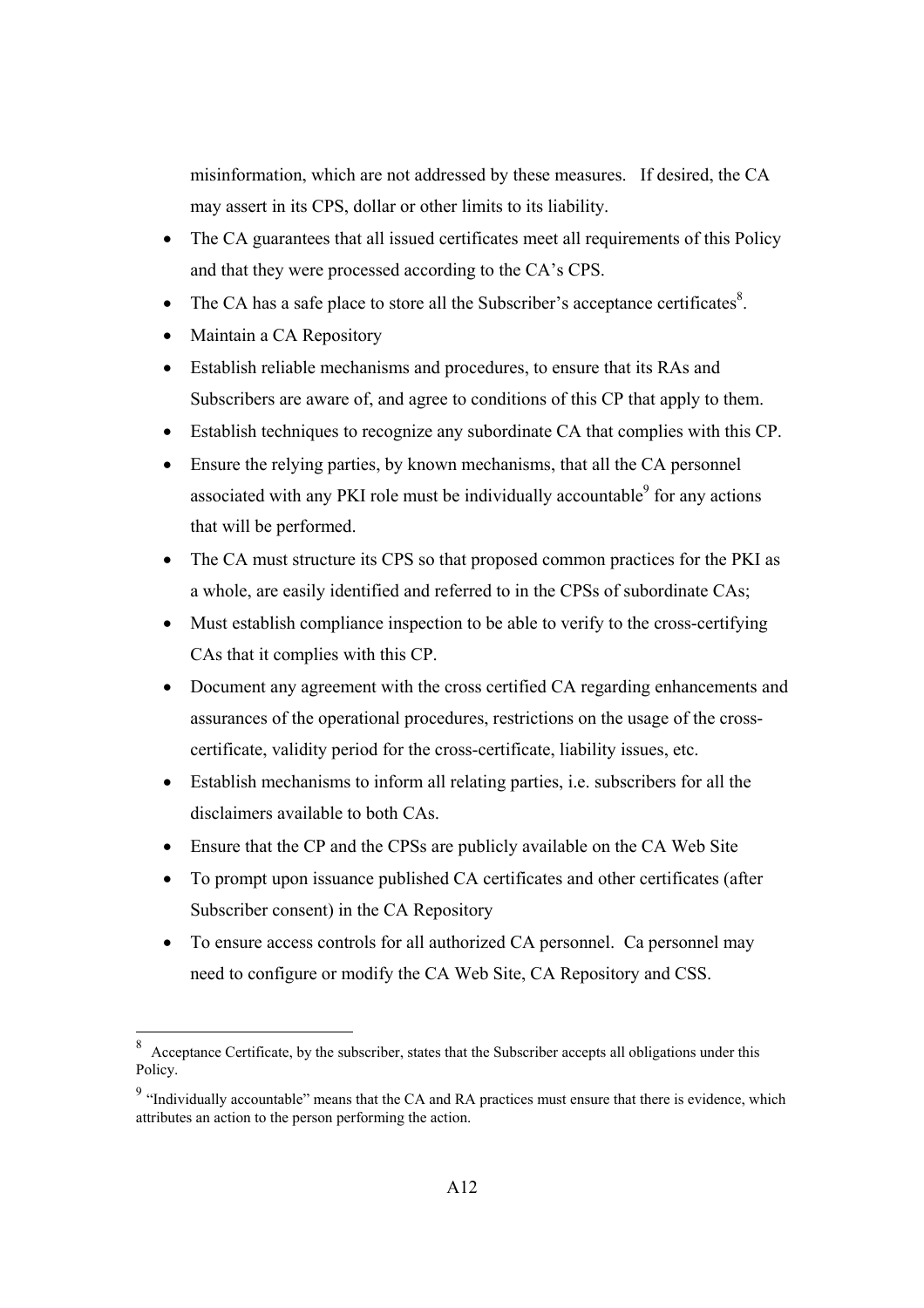- The CA shall provide relevant information about issued certificates when necessary, to aid in resolving any dispute concerning digital signatures
- Establish a certificate status service (CSS) mechanism to Subscribers and Relying Parties. A CA must notify a Subscriber when a certificate, whose Subject is attributable to the Subscriber, is issued or revoked

In general, the CA is responsible for performing all identification and authentication functions as well as all certificate manufacturing and issuing functions. The CA warrants that all of its activities will be conducted in accordance with this Policy.

### **1.1.1.5 CA- Subscriber Agreement**

The CA- Subscriber agreement should include key manageability, key protection, certificate validation, hardware and software relating aspects that are used in the PKI model [48], the certificate policy, and any other policies relating to the model. Procedures for communication between the Subscriber and the CA or RA, should also be included. These procedures include communication of changes in service delivery or changes to this policy, procedures for dealing with suspected key compromise, CA termination, description of the obligation of a Relying Party with respect to use, verification and validation of certificates and finally any limitations of liability as per the definition stated by the PKIX "Internet X.509 Public Key Infrastructure Certificate and CRL Profile" [1,2] in the user Notice field of the certificate. All responsibilities for the above belong to the CA, which must be sue that all parties are fully aware and fully knowledgeable for their limitations and rights.

The agreement should also specify to subscribers, the minimum requirements for the applications that are to be used with the certificates and services of the PKI. As minimum requirements this policy states that the applications must correctly generate, protect, transfer and use the public and private keys, be capable of performing the appropriate certificate validity and verification checking, report appropriate information and warnings to the Relying Party, be operated in accordance with the IT Security Policy of the Organization. Finally, the Subscriber should, in the agreement, give the CA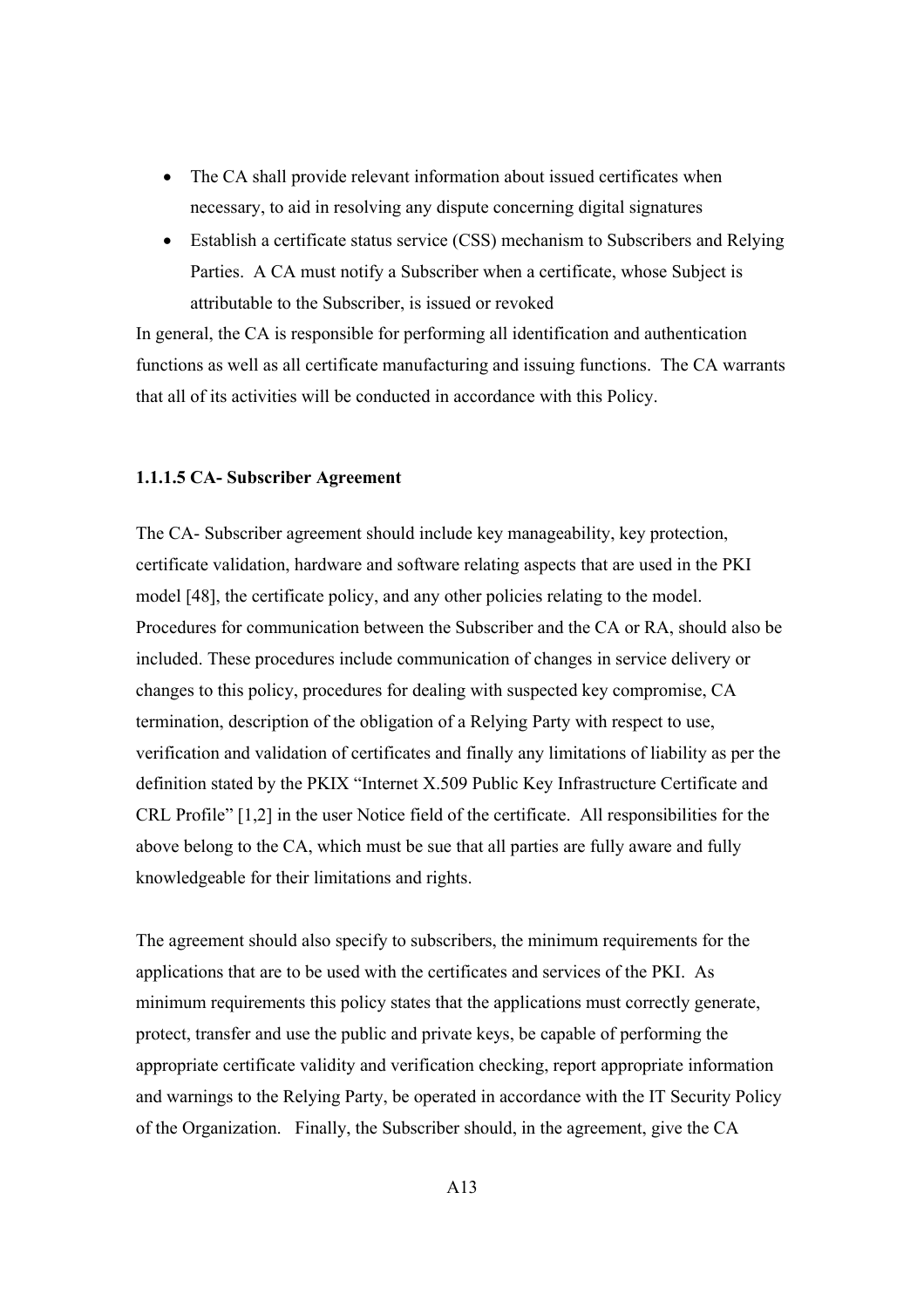consent to collect, for the issuance of a certificate and otherwise for the agreement, necessary personal information about the Subscriber. Personal information collected by a CA, and not included in the certificate, may not be disclosed without consent of the Subscriber, unless required by law.

## **1.1.1.6 Certificate Status**

The CA must inform all the Subscribers and all Relying parties of the Status of their certificates. This will be done in terms of Validation, Renewal, Expiration, and Revocation.

### *1.1.1.6.1 Validation Obligations*

The CA must establish mechanism that informs all Relying Parties of the certificate status (valid, suspended, or revoked). Some of the acceptable mechanisms are, the distribution of certificate revocation lists (CRL) and an Online Certificate Status Protocol (OCSP) [24].

#### *1.1.1.6.2 Certificate Expiration, Revocation and Renewal*

A CA must ensure that any procedures for the expiration, revocation and renewal of a certificate will conform to the relevant provisions of this CP; and be expressly stated in the Subscriber Agreement, and any other applicable document outlining the terms and conditions of the certificate use.

### **1.1.1.7 Protection of CA's data**

The CA must ensure its personnel and its members, that all operational requirements and all physical and technical securities are applied for the safeness of their private keys and activation data.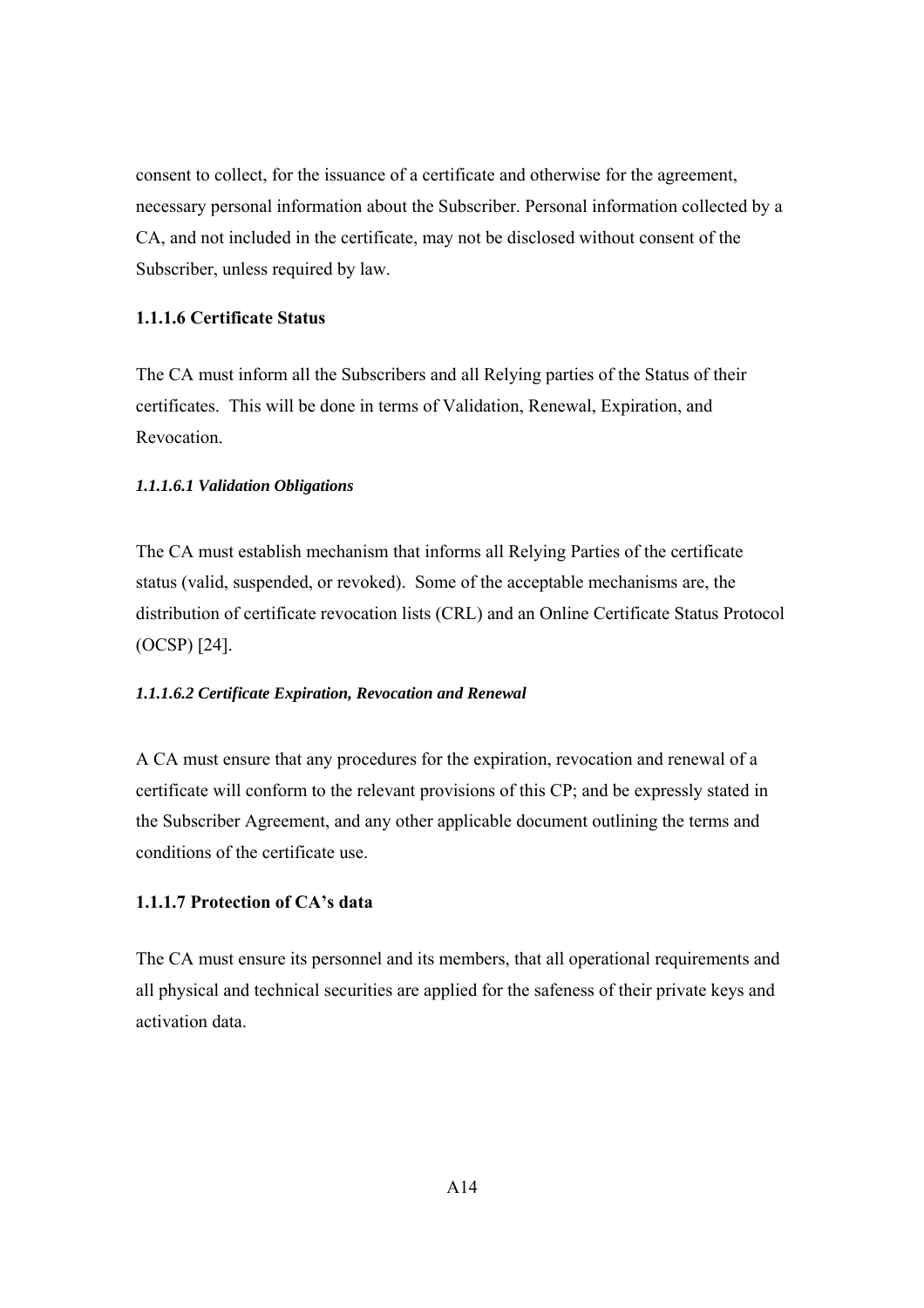#### **1.1.1.8 Restrictions on CA's Private Key Use**

A CA must be able to ensure that only its private key is used to sign certificates, CRLs and entries in an OCSS. In case a CA undertakes to act in accordance with other policies, using the same private key or issuing identity, these shall be identified in the CPS.

#### **1.1.2 PMAC Obligations**

The PMAC will be responsible for the supervision of HIPPOCRATES-PKI system. The PMAC is the sole responsible for the interpretation, maintenance, and registration of this policy. The PMAC has to approve of all the policies and the CPS, before the CA starts its operation. It shall also give further instructions to ensure that the policy CA operates in compliance with this CP and the intentions of the HIPPOCRATES-PKI .

Periodic acceptance and compliance checks of the CA in accordance with this CP have to be done by the PMAC, in order to ensure that the performance of the CAs in HIPPOCRATES-PKI meet all the standards, established in their CPSs, and satisfy all the requirements of this CP.

The PMAC, along with the committee it hires, will be responsible for accepting organizations, hospitals, health care professionals, etc as members of HIPPOCRATES-PKI as far as the applicants meet all requirements specified in the subscribers section.

Prior to the acceptance of other CAs, the PMAC has to validate and approve its CP and CPS. In such cases the PMAC shall be able to include in the acceptance or rejection declaration form, any requirements that may need adding, for the compliance with this CP, for cross-certification or any other reasons for the denial of cross-certification. The PMAC decides whom to nominate as a Subscriber of certificates. This is to ensure that the subscriber can still work, in case of a debate between a subscriber and organization. The PMAC is also responsible for informing the CA or RA if the relationship between the Organization and the Subscriber terminates or changes such that certificates should be revoked.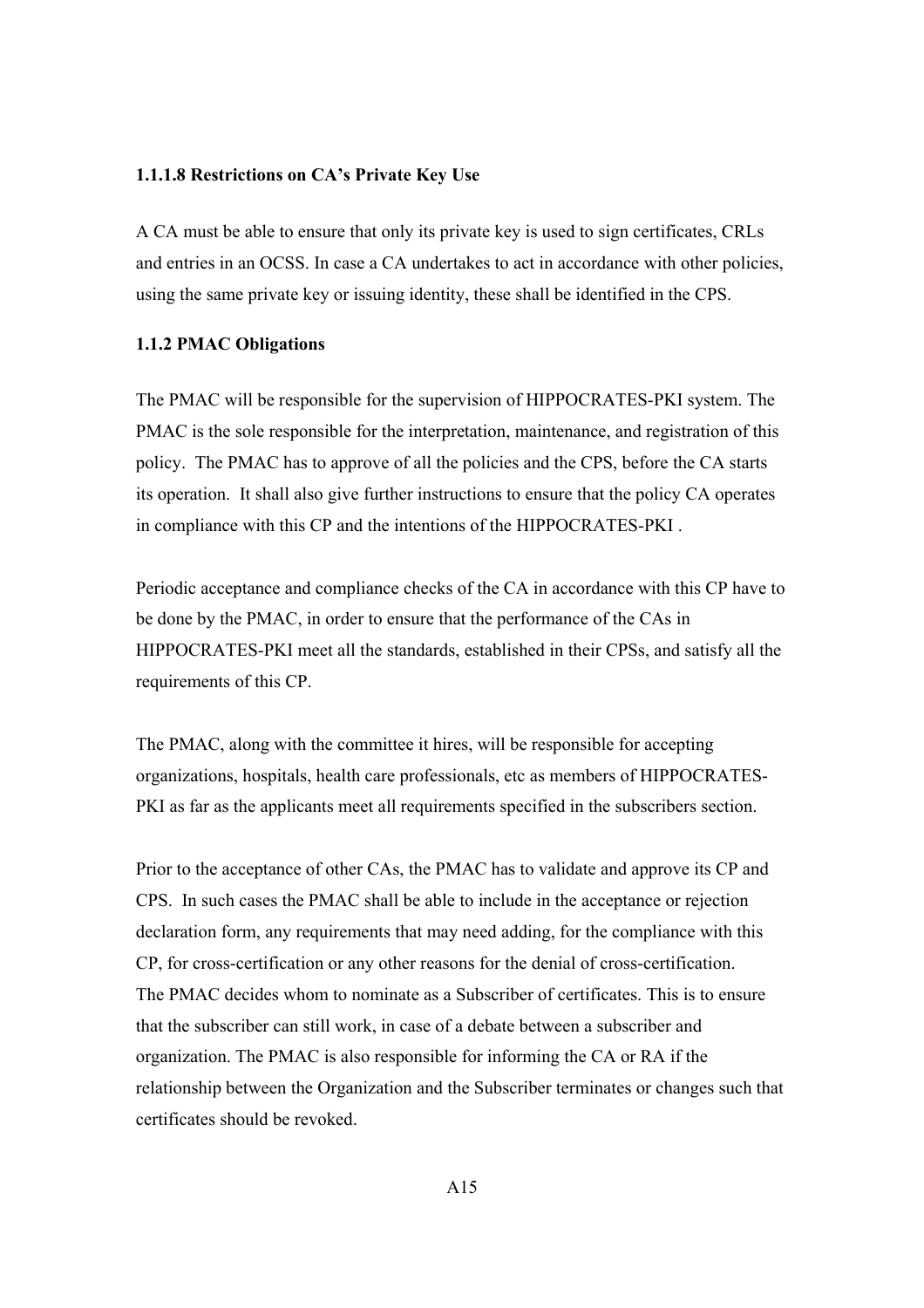#### **1.1.3 RA Obligations**

Registration Authorities (RA), are used to enroll new users into a PKI. The RA must be in full compliance with this CP and the CPS. The RA is appointed by the CA to perform some of the duties of the CA and must operate on behalf of the CA. If no RAs are appointed, all of the RA obligations turn to CA obligations. In the PKI model [48] the RA is responsible for informing all related parties i.e. subscribers, certificate holders, etc, of all relevant information regarding the rights and obligations of the CA, RA, and Subscriber contained in this CP, the Subscriber Agreement, and any other relevant document outlining the terms and conditions of certificate use. The RA is the only authority that submits subscribers' information regarding an application for a certificate or renewal of a certificate to the CA. However, prior to the submission of any information the RA is obliged to verify the identity and any other given information of that Subscriber and also to verify the authority of that Subscriber in receiving a certificate. RAs must not issue certificates; approved certificate requests are sent to a CA from an RA and the CA creates requested digital certificates. There is no requirement for an RA to notify a Subscriber of the issuance or revocation of a certificate.

In accordance with this policy the RA Obligations also include

- Ensuring that private keys and activation data, used to access and operate RA applications for each person involved in RA duties, are protected in accordance with all security requirements stated in this policy.
- Ensuring that private keys used by RA personnel to access and operate RA applications must not be used for any other purpose.
- Identifying and recording any actions that are carried out by any individual in performance of RA duties

### **1.1.4 Subscriber Obligations**

To become part of this PKI model [48] the subscriber must accept this CP and the CPS. The acceptance must be in the form of an agreement, which every Subscriber must enter.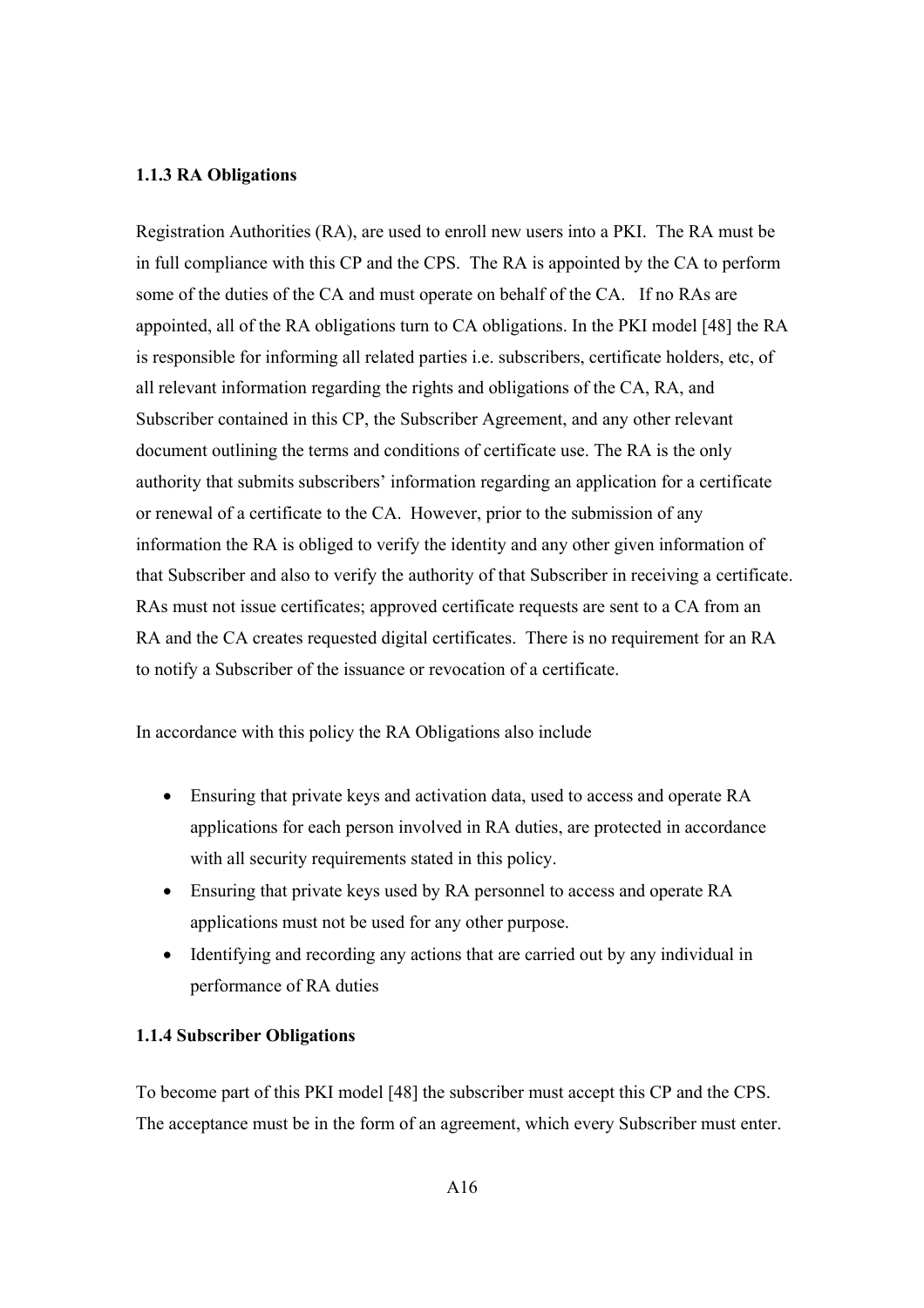This agreement clearly outlines the obligations of the subscriber and states the terms and conditions of use of the issued certificate, including permitted applications and purposes. The Subscriber must fulfill its obligations as stated in this Agreement.

In the healthcare sector where many health care professionals operate as individuals and others as part of an organization or part of a referring group of people, the subscribers' obligations vary and are depended on the individual situation.

However, standardized obligations are often available, and cover all situations and users. Such obligations are:

- Subscribers must take all reasonable measures for the protection of their private keys, and the prevention from loss disclosure, modification, or unauthorized use.
- Upon any actual or suspected loss, disclosure, or other compromise, subscribers must immediately notify the CA that issued the certificate.
- Subscribers are obliged to use their private keys of Subjects attributable to the Subscriber, only for the purposes identified in the CP

The subscriber must be aware that at any given time the CA or RA may require additional information regarding its membership or its action within the PKI model. The CA or RA may also require, from the subscriber, additional information regarding its application for a certificate. The Subscriber is obliged to submit this information to the required authorities. Any submitted information must be complete and accurate.

Further to the standardized or better to say "general" obligations that individuals, organizations, or groups must follow, there are obligations that are considered separately, depending on the category the subscriber belongs to. These categories are defined depending on whether the Subscriber:

- Is an individual,
- Is an organization acquiring the certificate and managing a private key on behalf of an identified individual,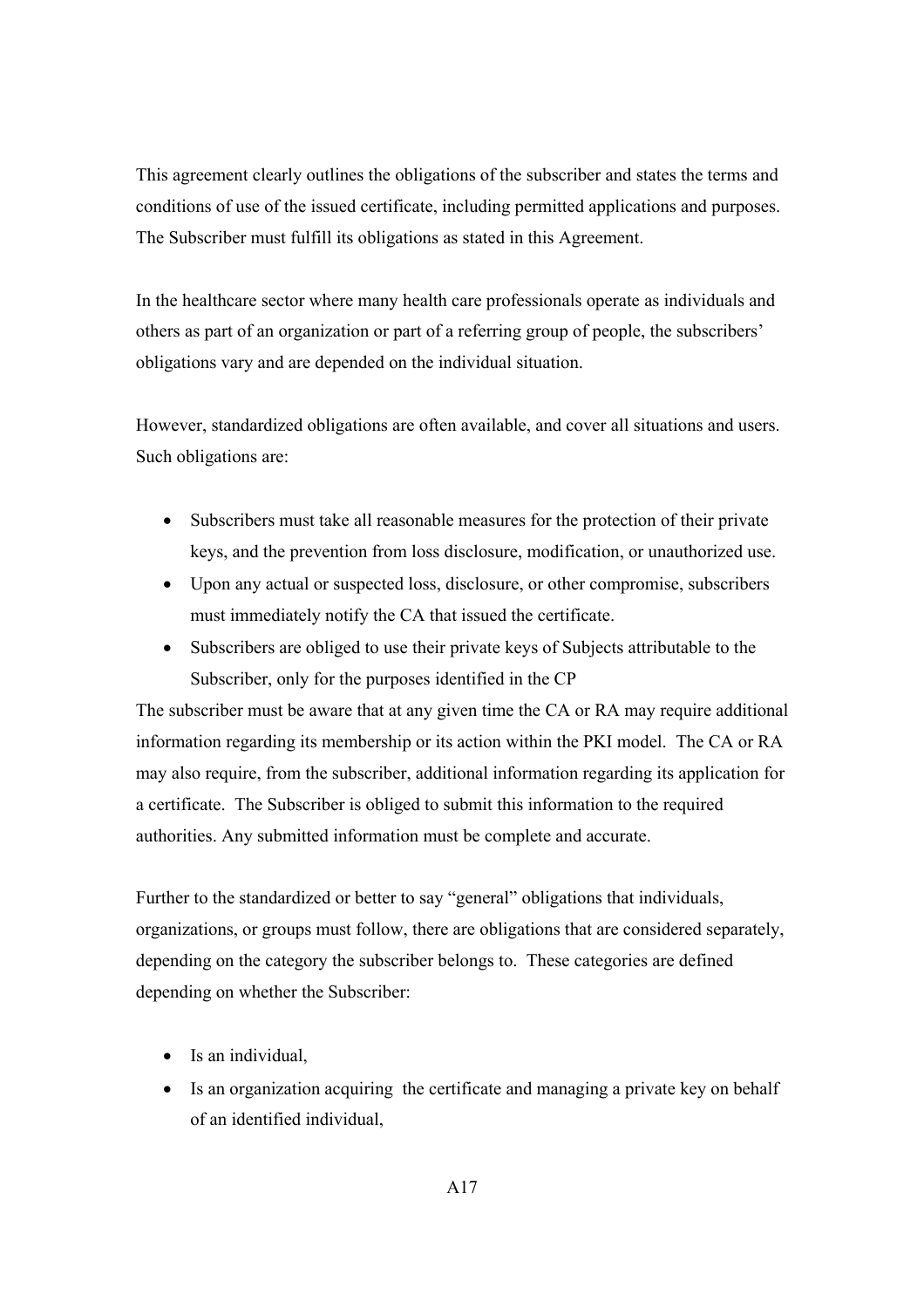• Is an organization obtaining certificates where the subject is a named Group.

Obligations of Subscribers who act as individuals:

In such a case the Subscriber Agreement will require that the Subscriber;

- Use the certificate exclusively for authorized healthcare purposes, consistent with this Policy and this CPS.
- Must attend any "individuals" subscribers' meetings regarding training, problem discussions, and any other additional information.
- Generate a key pair using a trustworthy system, or use a key pair generated in a secure hardware token by the CA or RA and take reasonable precautions to prevent any loss, disclosure, or unauthorized use of the private key.

Obligations in the case where the Subscriber is an organization acquiring the certificate and managing a private key on behalf of an identified individual:

In such a case the Subscriber Agreement will require that the Subscriber;

- Uses the certificate exclusively for authorized healthcare purposes related to the organization.
- States clearly on the certificate that the private key is maintained on behalf of the organization.
- Uses the certificate in such a way so as not to go against the rights of any individual members of the organization. Further, the Subscriber must maintain a log of all use, of the organization's private key, including the date and time of key use.
- Makes sure that all users of the organizations attend any meetings held between other organizations that are members of this PKI model, to discuss variable problems, and for further training of the applications and the use of the certificate and the private key.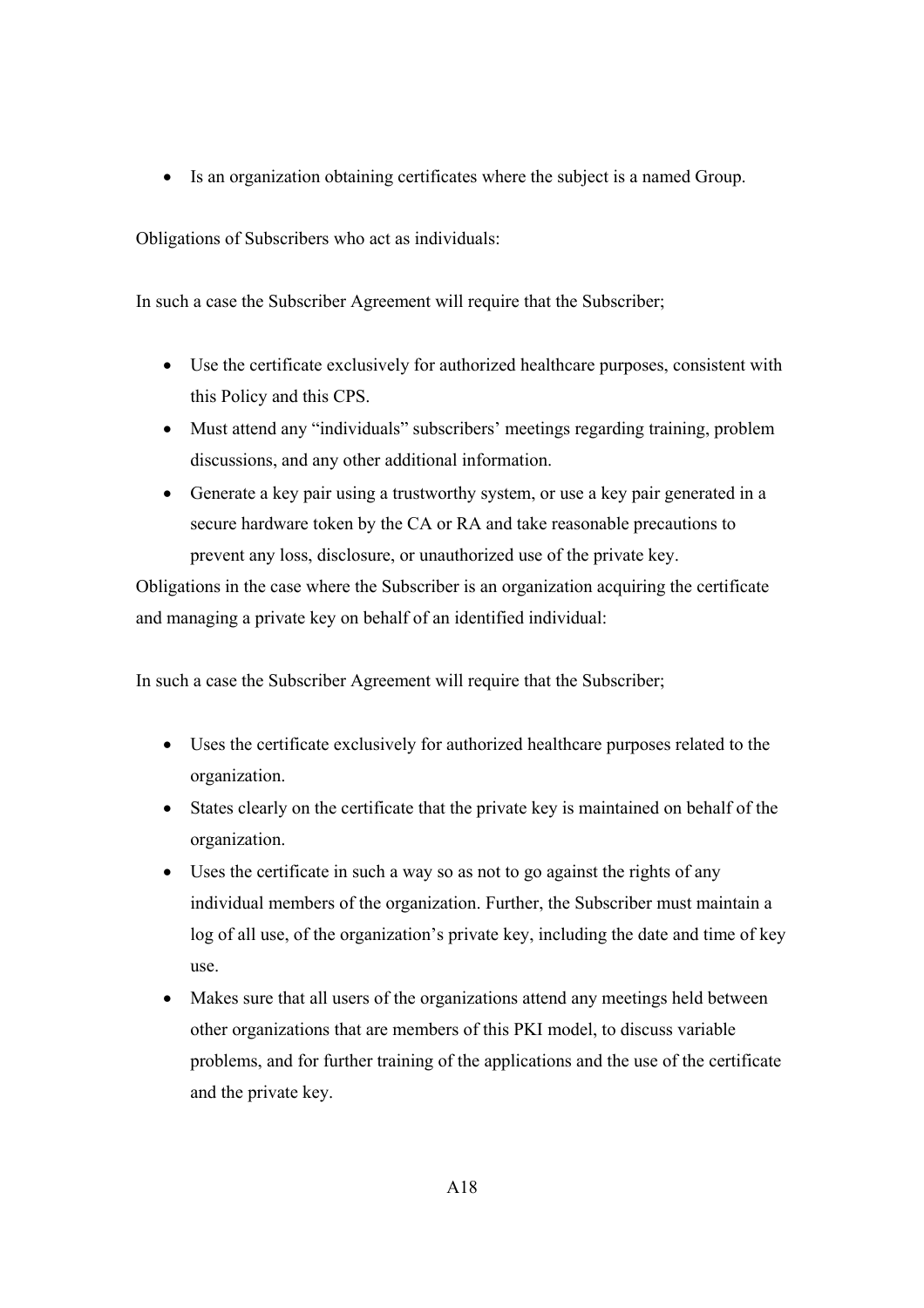• Generates a key pair using a trustworthy system and take reasonable precautions to prevent any loss, disclosure, or unauthorized use of the private key.

Obligations of an organization obtaining certificates where the subject is a named Group the CA shall require the Subscriber to:

- Generate a key pair using a trustworthy system.
- Clearly indicate on the certificate that the private key is maintained, by a party on behalf of a group of individuals.
- Maintain processes that assure that the private key can be used only with the knowledge and explicit action of current member or members of the subject Group. The Subscriber must detail conditions under which the Group private key may be used. Further, the Subscriber must maintain a log of all use of the Group private key including the date and time of key use and identity of the person or persons invoking the key use.
- It is intended that the Subscriber will place access control mechanisms to insure that only authorized persons are allowed to invoke use of the Group private key.
- Assure that all members of the subject Group have received security training appropriate to the health information functions for which the certificate is issued. Also assure that all members will attend any discussion meetings held between individual groups of the PKI model.

In General, each Subscriber must have explicitly acknowledged, to the CA, the Subscriber's acceptance of the Subscriber's obligations under this Policy.

# **1.1.5 Relying Party Obligations**

Prior to the use of the healthcare certificate a Relying Party must ensure that the certificate is appropriate and valid by checking the most recent CRL, other published revocation information, or any other list as specified by the X.509 and PKIX "Internet X.509 Public Key Infrastructure Certificate and CRL Profile" [1, 2]. The Relying Party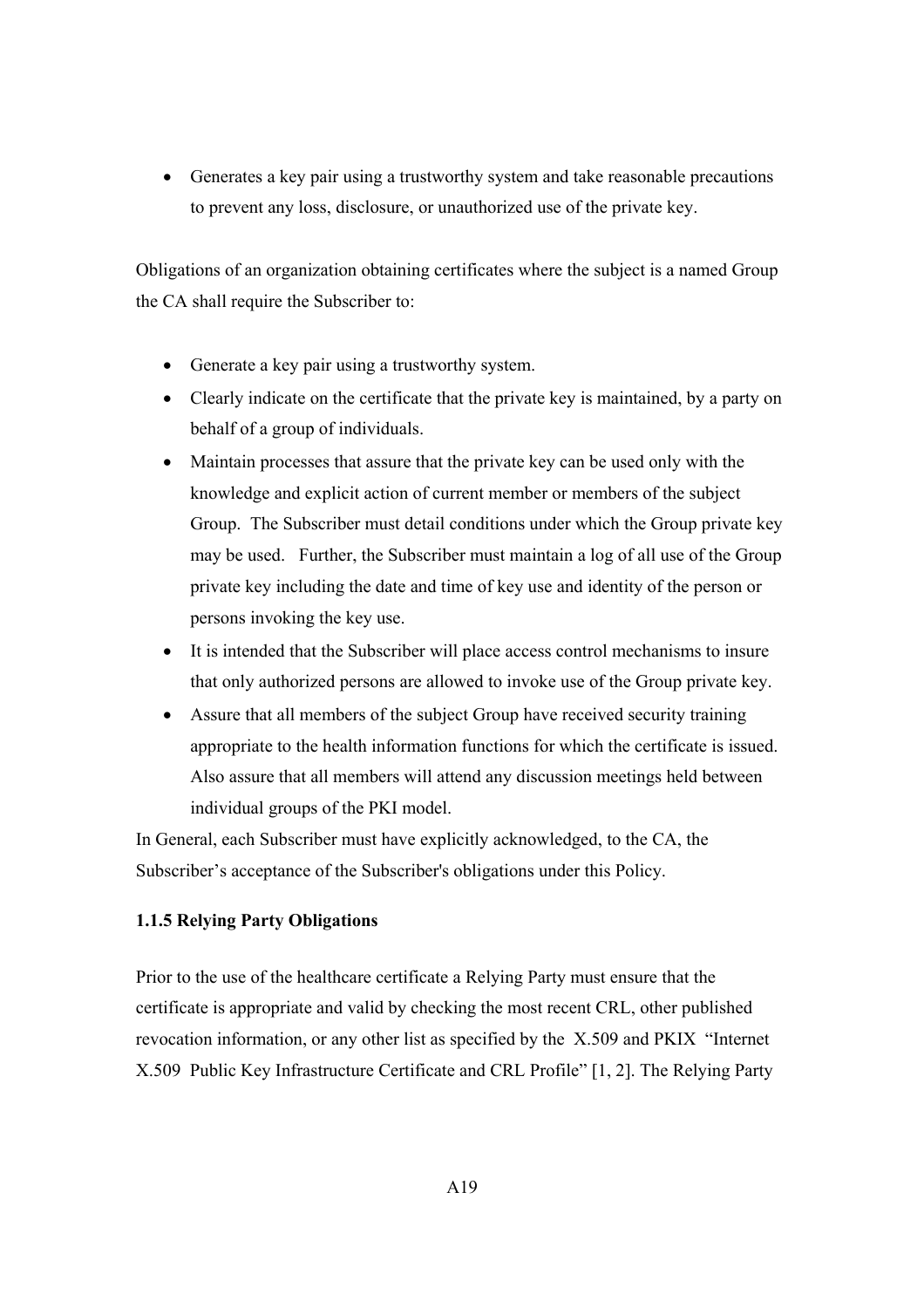must check if the PKI can be trusted as well as checking that the purpose of issuing the certificate complies with this Policy and the CA's CPS.

### **1.1.6 Repository Obligations**

Each CA is responsible for maintaining an on-line repository or other certificate validation service that is available to Relying Parties in a 24-hour period, seven days a week.

This repository shall contain

- All CA-certificates and other published certificates.
- An online certificate status database $10$  or an online Certificate Revocation List (CRL) [24].
- The issued certificates that reference this Policy.
- Past and current versions of the CA's CPS or summary of key provisions.
- Copy of this Policy and other policies referenced by issued certificates

#### **1.1.7 Liability**

This policy ensures that all PKI components [48], including the certification and repository services, issuance and revocation of certificates, and issuance of CRLs, is in accordance with this CP. It also ensures its members that the CA will take all necessary measures to ensure that all RAs and Subscribers will follow the requirements of this policy when dealing with any certificates containing this policy's OID or the associated keys. It also assures that all certificates issued in compliance with this CP, and containing this policy's OID are only relevant for authentication and for the protection of integrity of the transactions, within the approval limits of the organization. Any falsification of the transaction would cause only administrative action for correction and may result in a financial loss. In such a case, the CA has no obligations, and disclaims all liability for any use, other than the intended, as identified by this CP, for certificates issued under this CP. In some cases the CA may make a legal claim for loss of its reputation. The CA assumes no liability for the use of HIPPOCRATES-PKI certificates

 $10$  Can be access online by use of the Online Certificate Status Protocol (OCSP) or LDAP query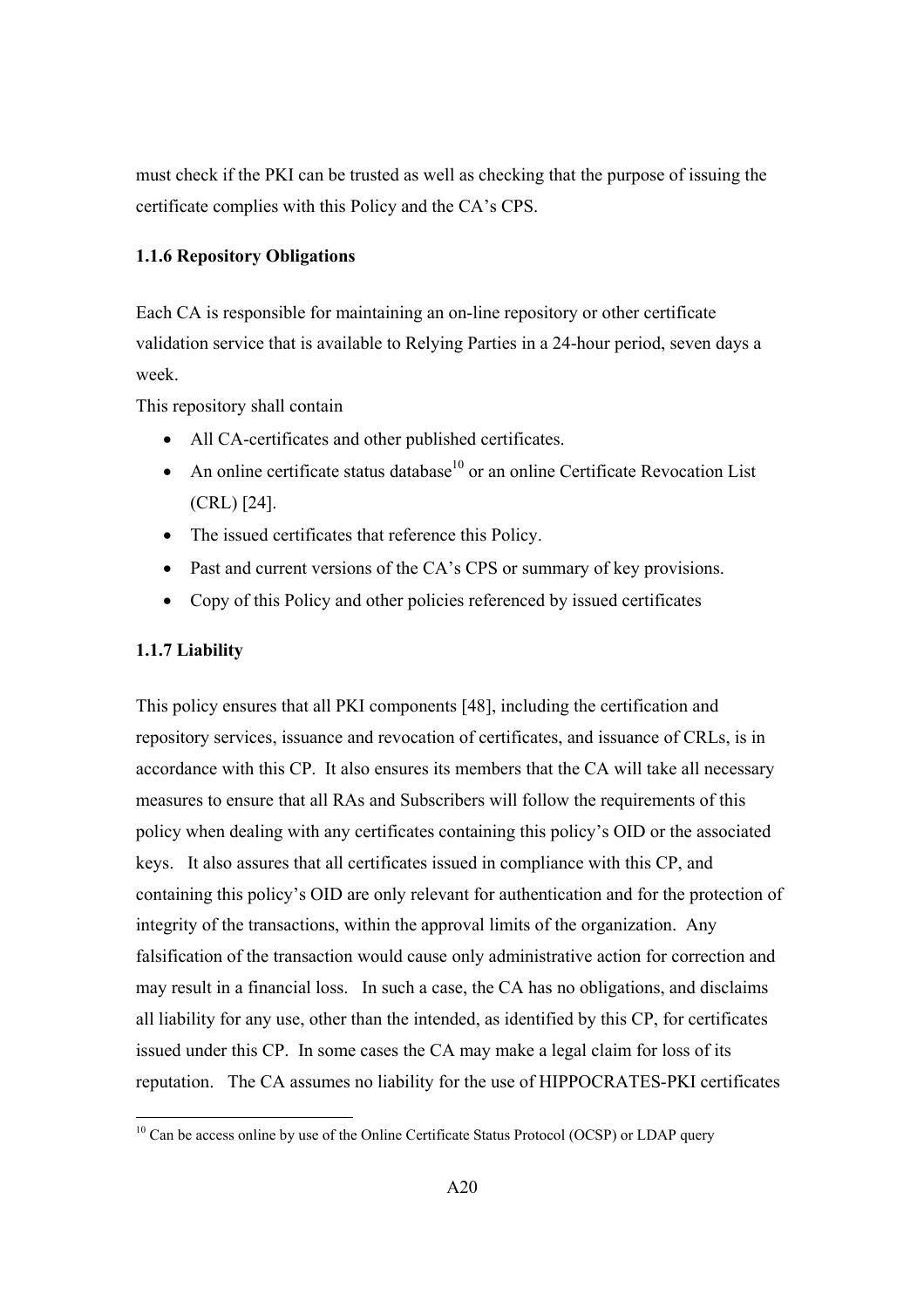or any associated public/private key pairs in relation to cross-certified CAs and their relying parties.

However the CA is responsible for any damages due to the failure of the CA to comply with the terms of this Policy. The CA is also responsible towards Qualified Relying Parties, for any damages caused to any suitable applications or any loss of information due to this failure of compliance with this policy.

The CA does not guarantee 100% availability of the CA services. The CA informs its members that cases such as yearly services, warranty maintenance, system repair or factors outside the control of the CA, may affect such availability.

Finally the Organization of the CA and its employees makes no representations, warranties or conditions, expressed or implied other than those expressly stated in this CP or its CPS. Any disputes, concerning key or certificate management under this policy, are to be resolved by the concerned parties as stated in this policy with the help of the PMAC.

### **1.1.8 Financial Responsibility**

Any financial responsibilities for the use of any of the CA services are weighted to the Organizations, individuals, or any other relying parties of the HIPPOCRATES-PKI. Each member can use a contractor to provide (some of) its CA services, with the only obligation for the contractor, the compliance with this Policy. The cost of such use is also reflected on the individual member.

#### **1.1.9 Interpretation and Enforcement**

### **1.1.9.1 Governing Law**

The enforceability, construction, interpretation, and validity of this Policy and a CA's CPS shall be governed by the laws of the Republic of Cyprus. Any agreements between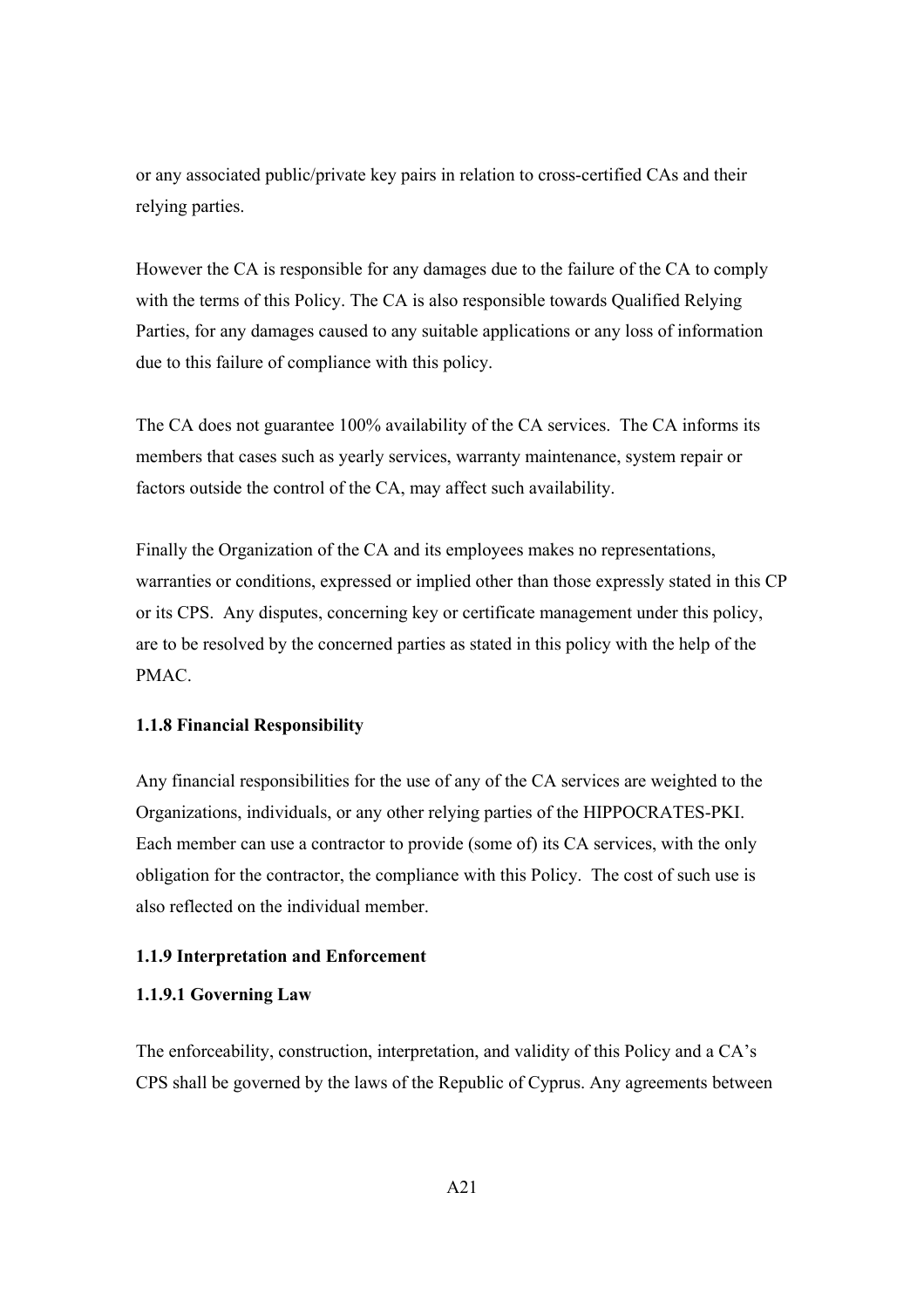the CA and the members of the PKI MODEL [48] must also be constructed and governed under the Law of the Republic of Cyprus.

### **1.1.9.2 Severity, Survival, Merger, Notice**

Any agreements by the CA must ensure that it will contain appropriate provisions governing severity, survival, merger or notice.

### **1.1.9.3 Dispute Resolution Procedures**

Disputes are classified into two categories. The ones, within the organizations, that concerns key and certificate management, and the ones that are between Organizations of the HIPPOCRATES-PKI system. For both situations disputes arising from this Policy or the CA's CPS, unless precluded by governing laws or other agreements, shall be resolved pursuant to binding arbitration, in accordance with the procedure and mechanism the PMAC will establish. If a Relying Party of a Subscriber submits a dispute to the PMAC, the PMAC is obliged to investigate all relevant situations prior to its decision. All disputes should be resolved by negotiation if possible. A dispute not settled by negotiation should be resolved in the Court in accordance with the Laws of the Republic of Cyprus. Prior to resolving of the dispute in the court, the PMAC, being the only committee that can take decisions for the revocation, renewal, or approval of a certificate, can cooperate closely with the organization or individuals in resolving any disputes.

A dispute relating to key and certificate management within an Organization shall be resolved by the appropriate organizational authority in conjunction with the Issuing CA. Each CA must ensure that any agreement it enters into, provides appropriate dispute resolution procedures.

#### **1.1.10 Fees**

This CP along with the CPS, that supports the CP, will be available on line at no charge.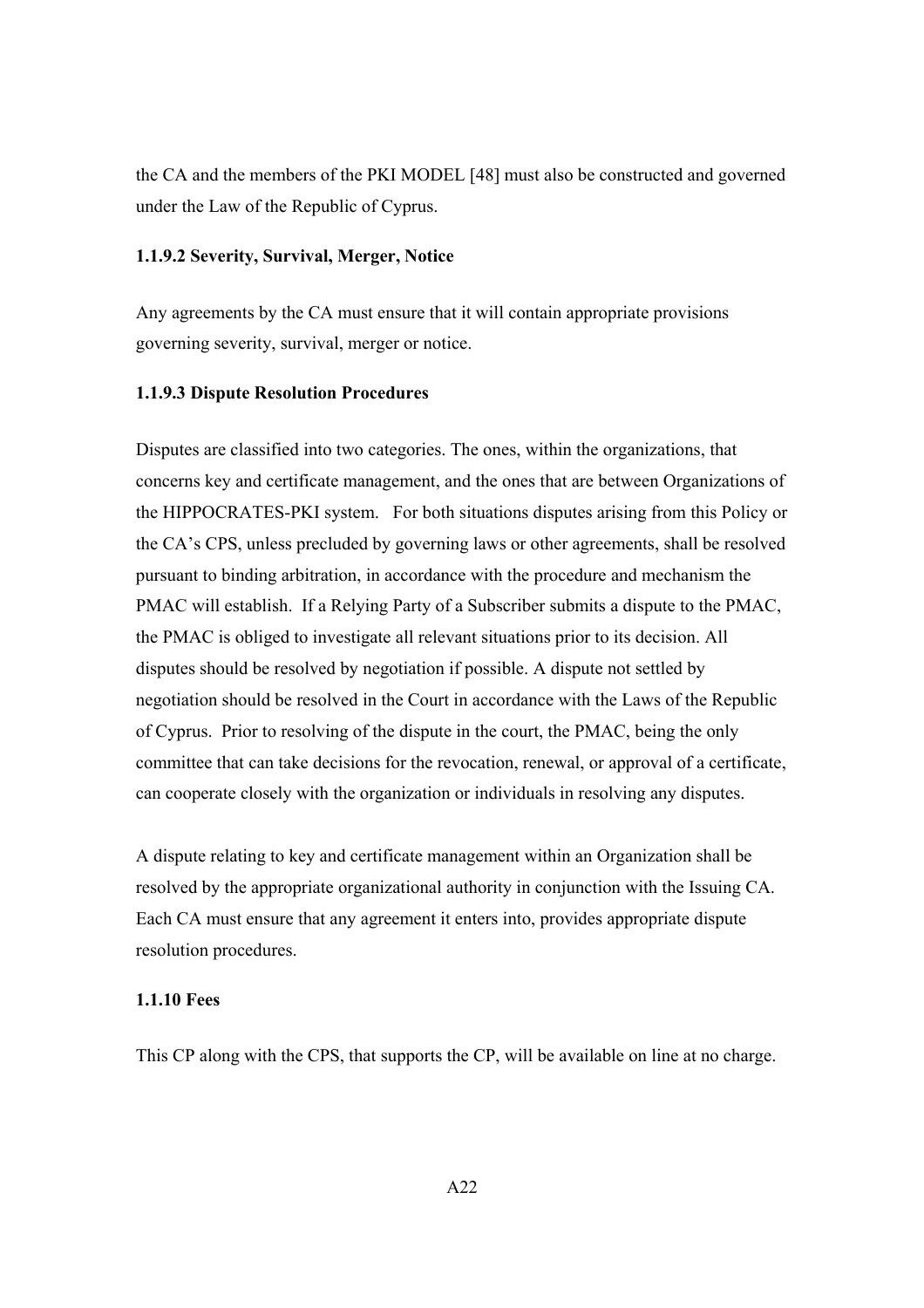### **1.1.11 Publication and Repository**

According to this policy, and the CA's CPS, each CA must provide an on-line information utility that will be available to Relying Parties and will contain:

- All the CA documents and all other policies related to this PKI model.
- A CA Repository for publishing certificates and CRLs. The CA Repository must comply with all Repository Obligations mentioned previously.
- This CP as a full text version and its CPSs referencing this policy, digitally signed by an authorized representative of the CA. This is needed, first to inform its members or any prospective members, but it will also be necessary for the purposes of any audit, inspection, and accreditation or cross-certification.
- A yearly compliance inspection report that is prepared from the PMAC.
- Irregularities found by the external inspectors.

The on line information will be provided via the RA.

### **1.1.11.1 Frequency of Publication**

Any information available to the CA must be published in the repository within 72 hours. Certificates issued by the CA referencing this Policy, will be published within 48, upon the receiving of the certificate from the Subscriber. Any information related to this policy that affects the operation of the CA, i.e. information regarding revocation of a certificate, obligations, etc., must be available to the Subscriber immediately after the modification or alteration of this policy.

### **1.1.12 Compliance Inspection**

External auditors must inspect the CA and RA performance prior to the initiation of their operation. Thereafter external auditors must check and inspect, at least once a year, the compliance of the standards established in its CPS with this CP and all other relevant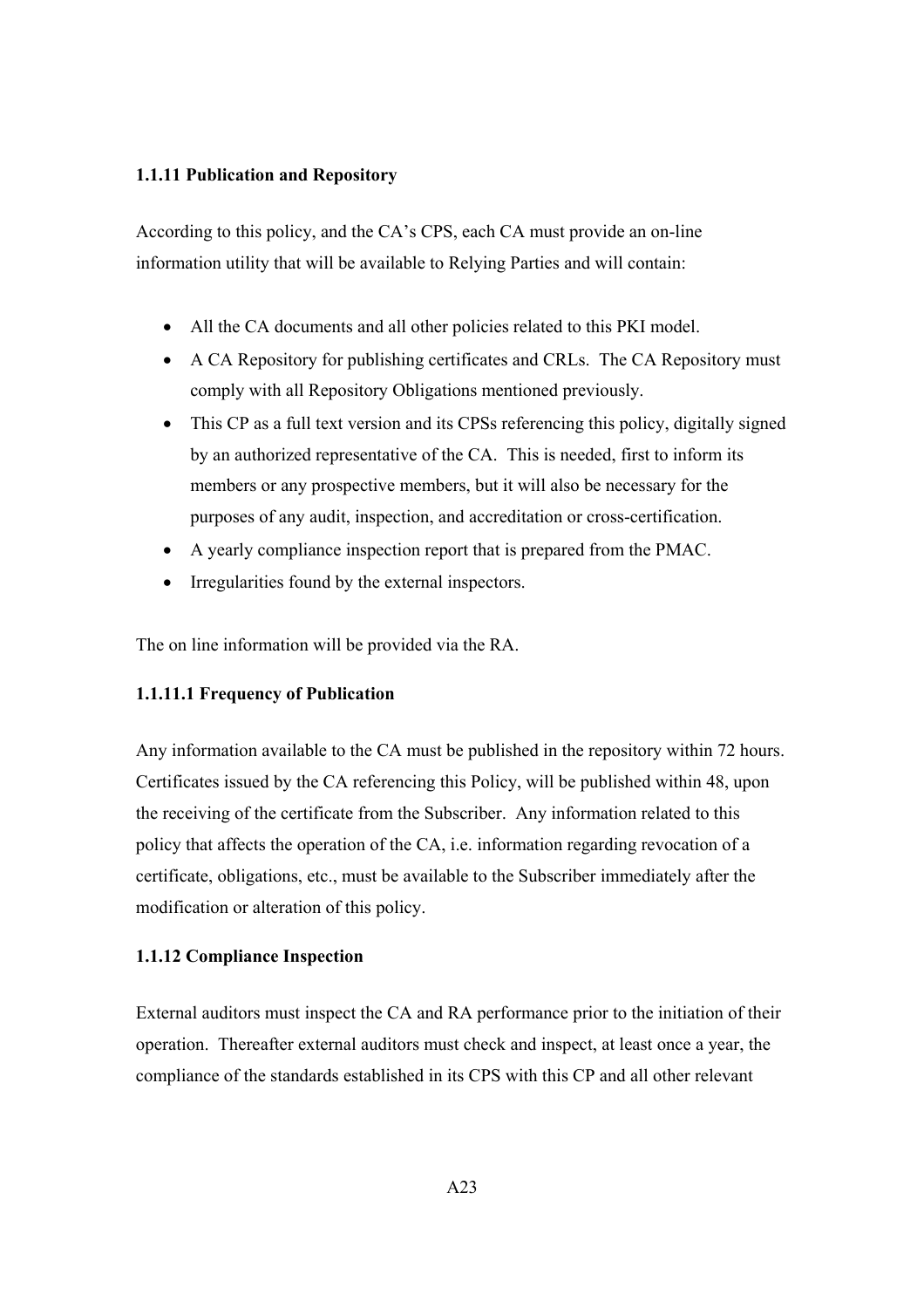policies, as well as the performance of the PKI components. A compliance inspection report must be available on line to all subscribers and must be prepared by the PMAC.

## **1.1.12.1 Inspector Obligations**

- To inspect whether the CPS outlines in sufficient detail the technical, procedural and personnel policies and practices of the CA.
- To inspect whether the CPS meets the requirements of all the CPs supported by the CA.
- To check the compliance of the PKI components [48] with this CP.
- To inspect the performance of the CA and the CA compliance with the CP.
- To supply the PMAC with any information that regards the compliance and performance of the PKI components with this policy.
- To specify sufficient reasons to the PMAC why the CA has not complied with its CP at all times and state any periods of non-compliance.

## **1.1.12.2 Inspectors Identity and Qualifications**

External inspectors must have sufficient knowledge of the PKI technology and cryptography techniques. External inspectors must also have knowledge of the operation of the relevant PKI software and the operation of the PKI components [48] in accordance with this policy.

### **1.1.12.3 Actions Taken as a Result of Inspection**

In cases where the CA or any other compartment of the PKI model [48] does not satisfy or comply with this policy or the CPS that is published in accordance with this policy, the PMAC must request immediately the relevant component (CA, RA, etc.) to make the appropriate modifications so that all irregularities may be corrected. However, no PKI component [48] should stop its operation until the next programmed inspection. Operation shall discontinue according to the actions taken in the case of severe irregularities and in previous responses to problems. Any irregularities found must be published so that Subscribers must be aware.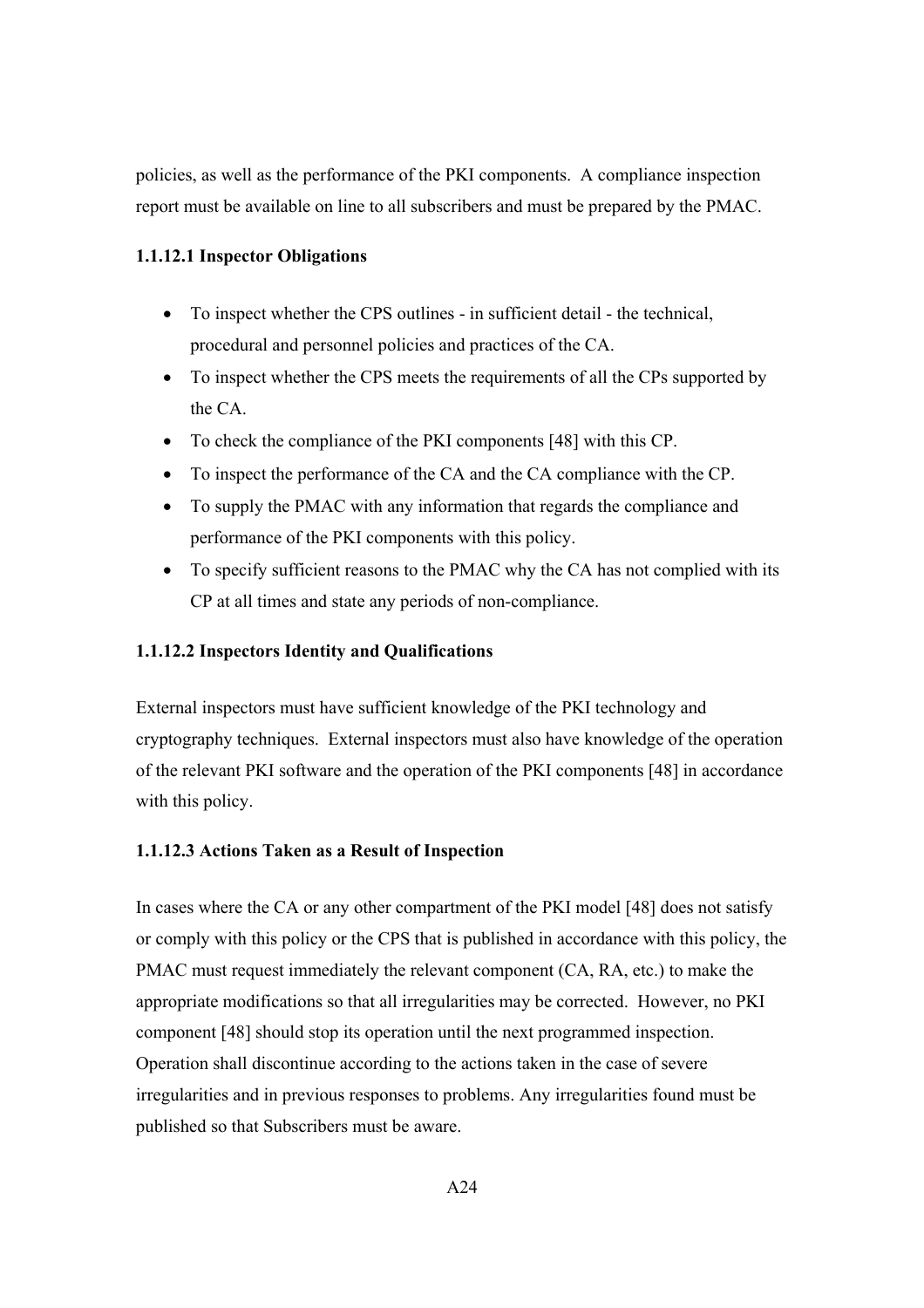### **1.1.13 Confidentiality Policy**

Any information regarding subscribers, which is submitted on applications or after the necessary investigation to identify the submitted applicant information, is confidential and belongs to the Subscriber. This information will be kept confidential by the CA, shall be used only for the purpose collected, and such information shall not be released without the prior written consent of the Subscriber, unless otherwise required by law. With prior consent of subscribers, such information may be published in public directories. Moreover, the private key of each Subject is to be held only by its Subscriber and must be kept confidential by them. Any disclosure by the Subscriber is at the Subscriber's own risk.

Alternatively, CA Certificates, CRLs, and personal or corporate information, appearing on them and in public directories, are not considered sensitive.

### **1.2 Identification and Authentication**

### **1.2.1 Initial Registration**

Subject to all requirements stated under this security policy, below, the certificate applications will reach the RA

- Via the electronic way, over a secure channel such as that provided by SSL / TLS or other suitably encrypted channels, using the public Internet.
- Or an, in person, application directly to the RA.

### **1.2.1.1 Types of Names**

According with PKIX "Internet X.509 Public Key Infrastructure Certificate and CRL Profile" [1, 2] the following must be applied:

The subject name (for certificate applicants) must have a distinguishable and unique Distinguish Name (DN) in the certificate subjectName field. The DN must not be blank.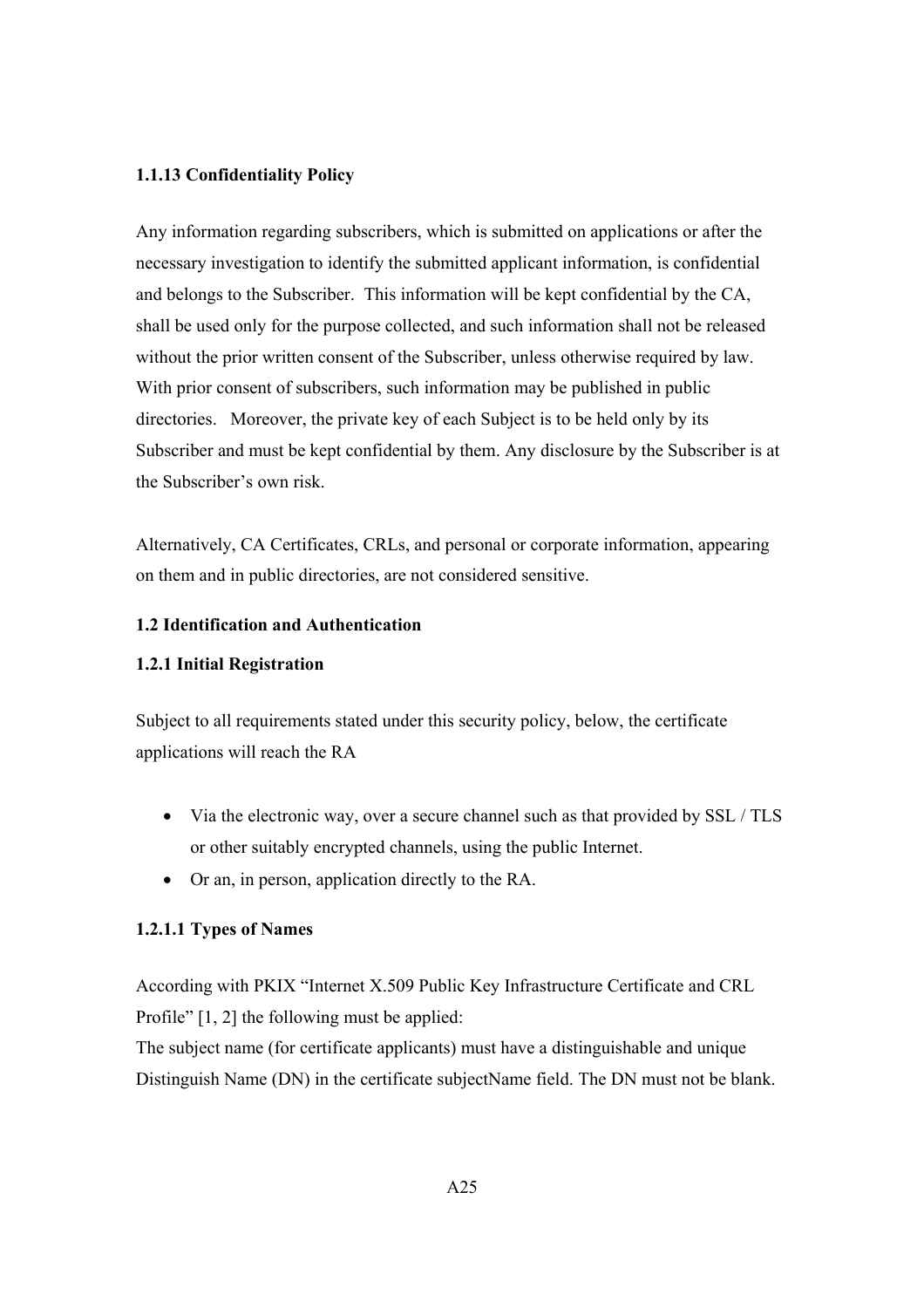In accordance with the RFC 2459, each Subject may have alternative names in the subjectAltName extension field, only if the CPS states whether an alternative name of a particular form shall be included in the certificate.

Each subjectName field shall include a "CN=" component that specifies designation of the qualifying professional license or credential (e.g. MD The use of professional designations is limited to certificates issued to Independent Practitioners, in which case use of such designation is mandatory. In the case of an organization, the name should reflect the legal name of the organization.

Relying party implementations should be prepared to receive such standard credential designations in subject names.

For certificates issued to members or patients, the subject DN must include an "OU=patient" or "OU=member" designation and include the name of the hospital, clinic, or center in the "O=" component of the DN.

The DN for certificates issued to organizations in order to secure servers, must include the name of the server in the "CN=" component. This name shall be of a form:  $\leq$  machine name>. <Domain name> and the name of the Organization in the "O=" component.

The DN for certificates issued to a Group must include the name of the group in the CN component as follows: "CN= GROUP\$ <group name>" and the name of the parent organization in the "O=" component.

### **1.2.1.2 Name Meanings**

The contents of each certificate subjectName and issuerName must have a reasonable association with the authenticated name of the Subscriber. It is also recommended that the organizationName component be included in the DN and that it should be the official name of the Organization.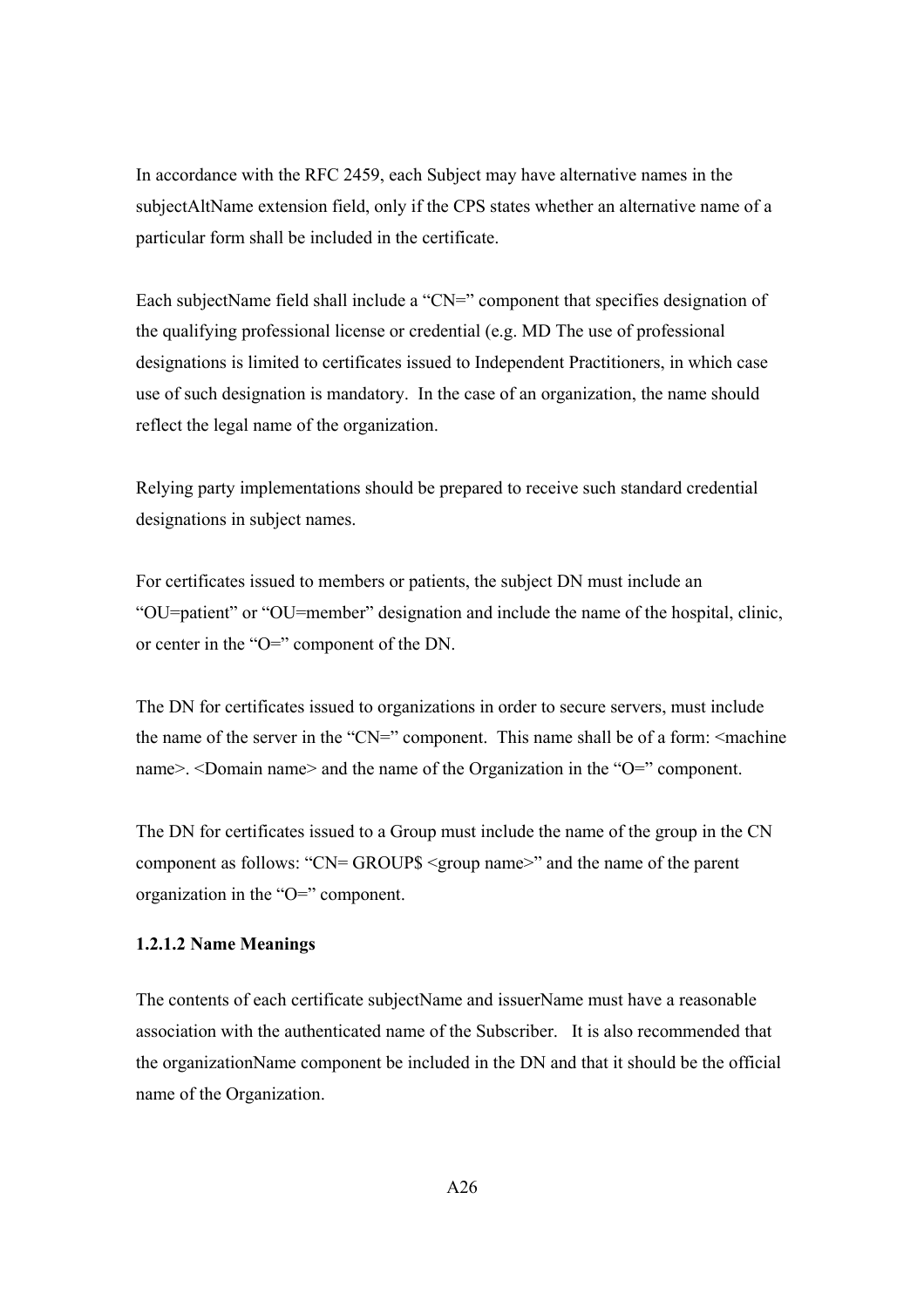The subject name must be listed in a certificate. In the case of individuals this should be a combination of first name and/or initials and surname.

Where subject private keys are not under the exclusive control of the subject and are managed by an organization, that organization's designation must be included in the "O=" of the Subject DN.

#### **1.2.1.3 Rules for Interpreting Various Name Forms**

In the CPS, the CA stipulates how names are to be interpreted.

### **1.2.1.4 Name Uniqueness**

The DN subject listed in a certificate must be unique among all Entities of a CA. For each Entity, the CA may issue additional numbers or letters to the commonName to ensure the uniqueness of the DN. The CA may issue multiple certificates, each with distinct key usage, to a single subscriber.

#### **1.2.1.5 Verification of Key Pair**

The identities of both the Subscriber and the issuing certificate must be confirmed before the certificate is issued. The method that proves the possession of their respective private keys, should comply with current standards as stated in the CPS. In the case where the Subscriber is not the certificate subject, the CA, either directly or through its agents (RA), should ensure that the individual or organization has established appropriate security mechanisms, to ensure that the person, group, server or process identified as the certificate subject, controls any private key use identified with the certificate.

### **1.2.1.6 Authentication of Organization**

When an RA receives a certificate application from an organization, it has to be examined via methods that comply with this Certificate Policy. For the application to pass this examination, the RA has to ensure that: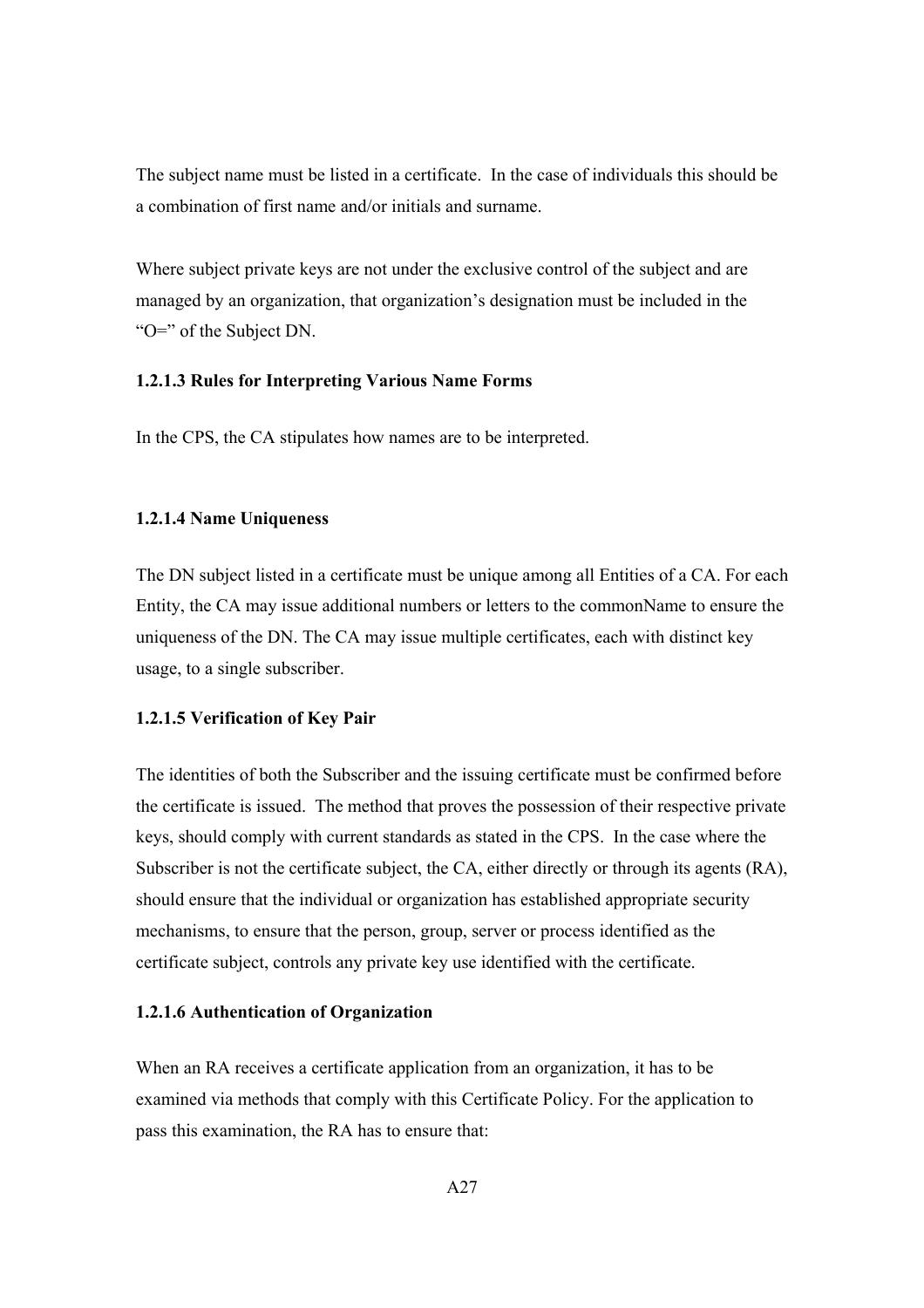- The organization exists and is qualified as per this Certificate Policy to be a Subscriber of a part of the Health Care CA.
- That the certificate application was signed by an authorized representative of the organization.
- That the information contained in the certificate application is correct.
- Any additional business information such as legal name, type of entity, names of officers, addresses, phone numbers as well as any national payer or provider identifier, are provided.

## *1.2.1.6.1 Authentication of non Healthcare Organizations acting as agents*

Organizations that do not belong in the Healthcare Sector, but are agents or business partners of healthcare organizations, are not allowed at the moment to receive a certificate. However, any business partner they may have qualifies for a certificate, if it complies with this CP.

# **1.2.1.7 Authentication of Individual -- Independent Practitioner**

Licensed healthcare persons may be authenticated by a variety of mechanisms depending upon the relationship between the CA and / or RA and the applicant. However, in every case,

- The measures will be taken by the RA, in order to confirm that the certificate request originated from the Subscriber. These measures will be briefly described at the CPS and will be taken through non-electronic means, such as by contacting the Ministry of Health, the Subscriber, and the National Medical Committee.
- The RA shall verify the currency and good standing of the qualifying license.
- The RA shall also obtain and maintain a physical copy of a certificate application, containing the handwritten signature of the applicant. This application shall include appropriate evidence concerning the accuracy of the provided information and an acknowledgement that a fake application may result in the prosecution of the applicant.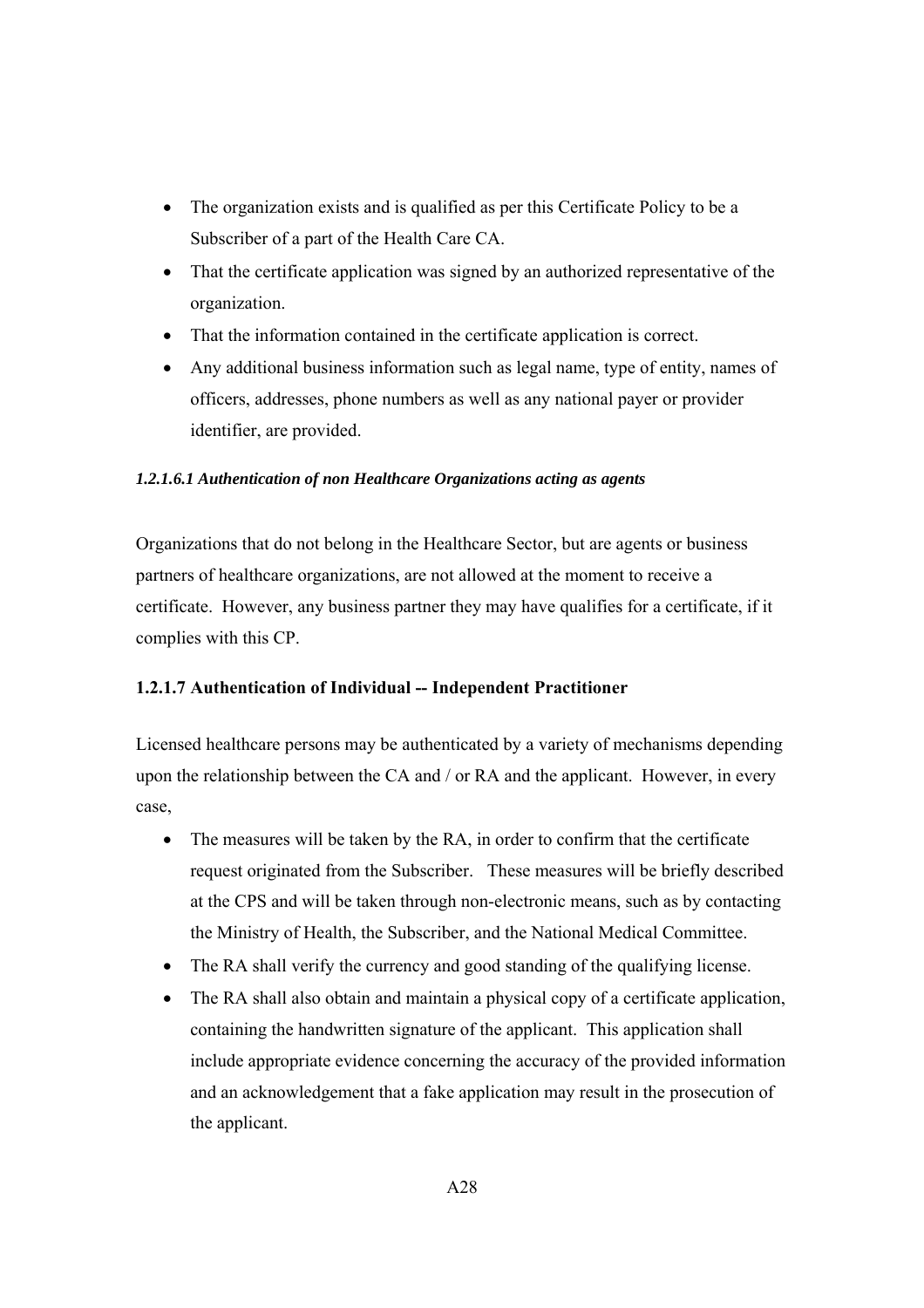#### **1.2.1.8 Authentication of Groups**

As with the case of the authentication of Organizations, the RA has to make the same verifications and measures to confirm that the applicant group complies with this CP However, in order for the RA to proceed with the acceptance of the application, in this case, the subscriber Group has to designate one or more Responsible Individuals, and authorize them to represent the Group. The designated persons will act on behalf of the group and will be the leaders as far as checking, if the group complies with the CP and the CPS, is concerned. They should also be able to verify and confirm all identities of the people of the group, and to manage keys on behalf of the Group.

### **1.2.2 Renewal Applications**

Subscribers are obliged to inform the RA, who originally registered them, of the expiration of their Healthcare Certificate two months prior to the scheduled expiration of the operational period of the certificate, provided the original certificate has not been suspended or revoked. A request by subscribers may be made electronically via a digitally signed message generated with the Subscriber's private key, corresponding to the public key contained in the original certificate or by a hand written message signed by the subscriber and containing a copy of the Subscriber ID. Organizations are only obliged to apply for a renewal via the electronic method. Renewal certificates must be issued without re-keying. Renewal with re-keying requires re-authentication of the subscriber by the RA just as with a first time application.

Prior to re-issuance, the RA must once again confirm the accuracy of information contained in the certificate just as with a first time application.

Depending on the Subscriber, the CA and RA may assign different validity periods for their Certifications, which Subscribers must follow. The maximum validity period shall not exceed the remaining validity period of the subscriber's qualifying license. Finally, the certificate validity period must not extend past the validity period of the CA's signed certificate.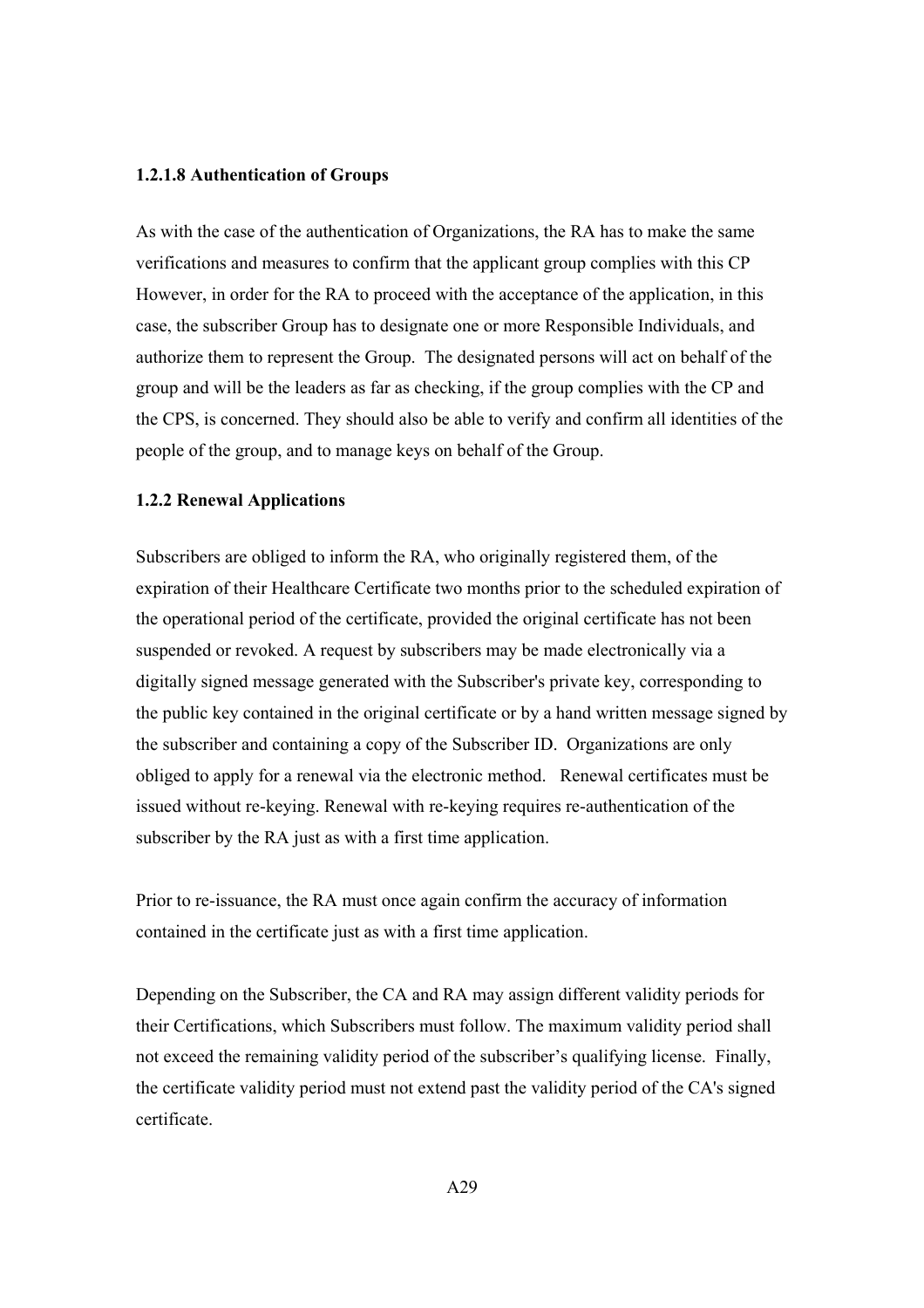#### **1.2.3 Re-key after Revocation**

Revoked or expired certificates shall not be renewed. Applicants whose certificates have been revoked due to a compromise of private key or expiration should apply for a certificate just as with a first-time application. In this case, all measures for the validation, examination, and other procedures for the identification and the compliance of the Subscriber with this CP and the CPS will be taken. After revocation a re-keying and a new certificate will be issued.

## **1.2.4 Revocation Request**

A revocation request may be submitted electronically in such a way so as to prevent unauthorized revocation requests, but at the same time not compromising how quickly the process can be carried out, in case the need to quickly<sup>11</sup> revoke certificates arises. For Groups, certificates may be revoked upon request by the Responsible Individuals representing the Group.

## **1.2.5 Types of assurance**

Types of assurance should be well specified in the CPS.

## **1.3 Operational Requirements**

This section specifies the requirements imposed, upon issuing CA, subject CAs, RAs, or end entities with respect to various operational activities.

## **1.3.1 Application for a Certificate**

An applicant for a certificate must complete an application form either online from the RA website or by downloading a printed version of the form and completing it in hand writing. Hand Written applications shall be delivered to the RA with all needed information. In the case where the applicant is not the Subscriber, proof of authorization to act on behalf of the prospective Subscriber is required.

 $11$  In cases that Subscribers have lost their keys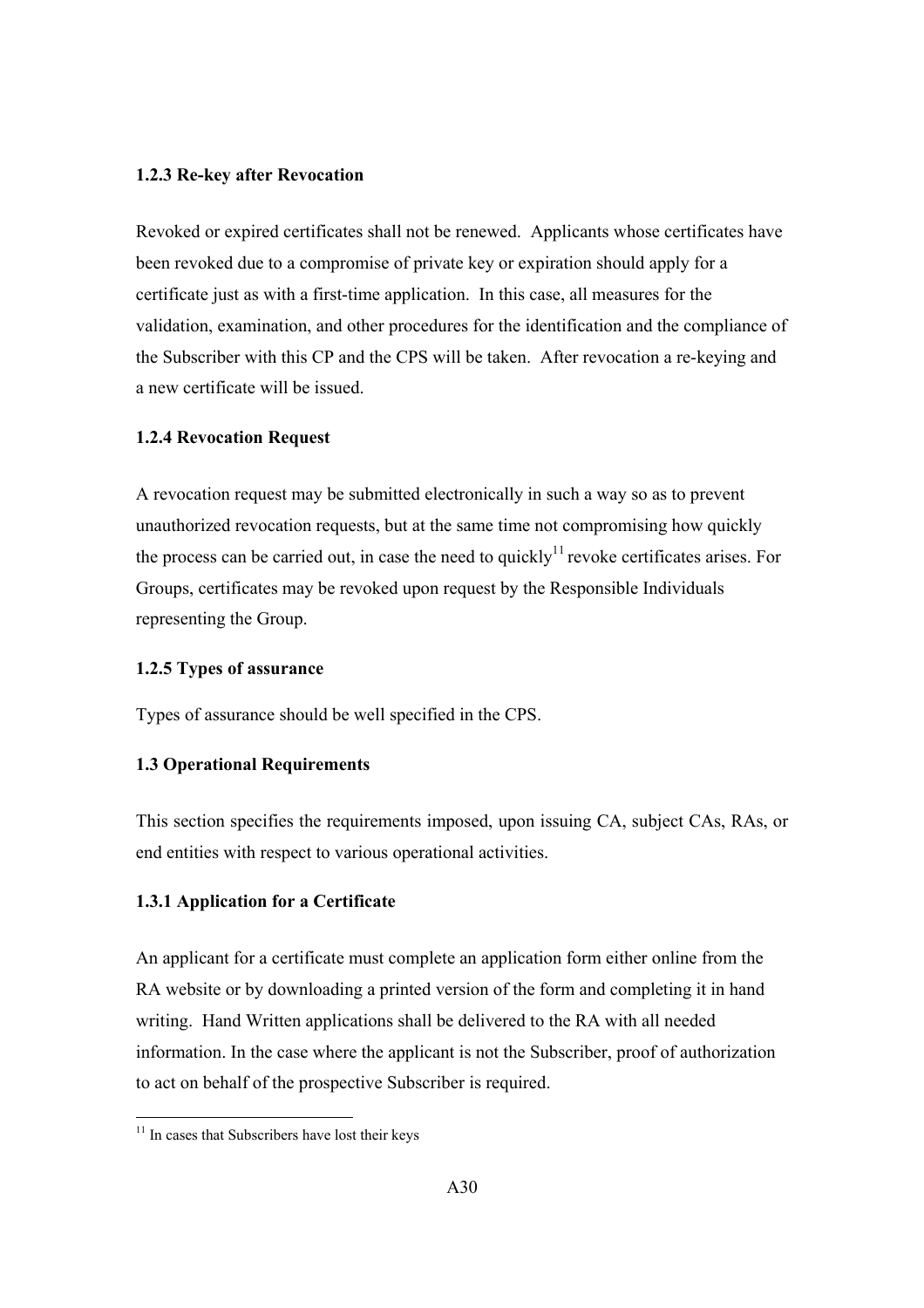Upon the acceptance of an application from the Subscriber, the CA must proceed with measures and mechanisms to ensure that the application is accompanied by the correct information as stated in the CP and the CPS.

The objectives of the measures should be:

- To prove the identity of the Subscriber in the case of an Independent Practitioner,
- To check if the organization or hospital is qualified for a certificate according to this CP, that a representative of the organization has given written proof of authorization when the applicant is not the Subject, and for proof of authorization that the signature of the Subject is attributable
- To confirm that the applicant group complies with this CP and that designated persons will act on behalf of the group
- To check if the Subscriber has understood the policies as stated in the CP and accepts the obligations as articulated in the Subscriber Agreement. For this reason the CA shall check whether the Subscriber has signed the Subscriber Agreement.

All applications are subject to review, approval and acceptance, by the CA, and the decision of whether to issue a certificate is at the sole discretion of the CA.

### **1.3.2 Application for a Cross-Certificate**

Some entities may trust and own certificates from different CAs. In that case Cross certification is used to create the certificate between two CAs, and to minimize the certificate path between two subjects, when both CAs trust each other.

The future need of a Cross Certification must be taken in to account. For this reason, and in addition to all mechanisms and procedures stated above, when a CA encounters a request for cross-certification within the health care CA, this must be accompanied by its CP, the CPS, and a report mentioning the representatives, the managers, and all authorized personnel of the CA. The CA is allowed to hire an external inspector to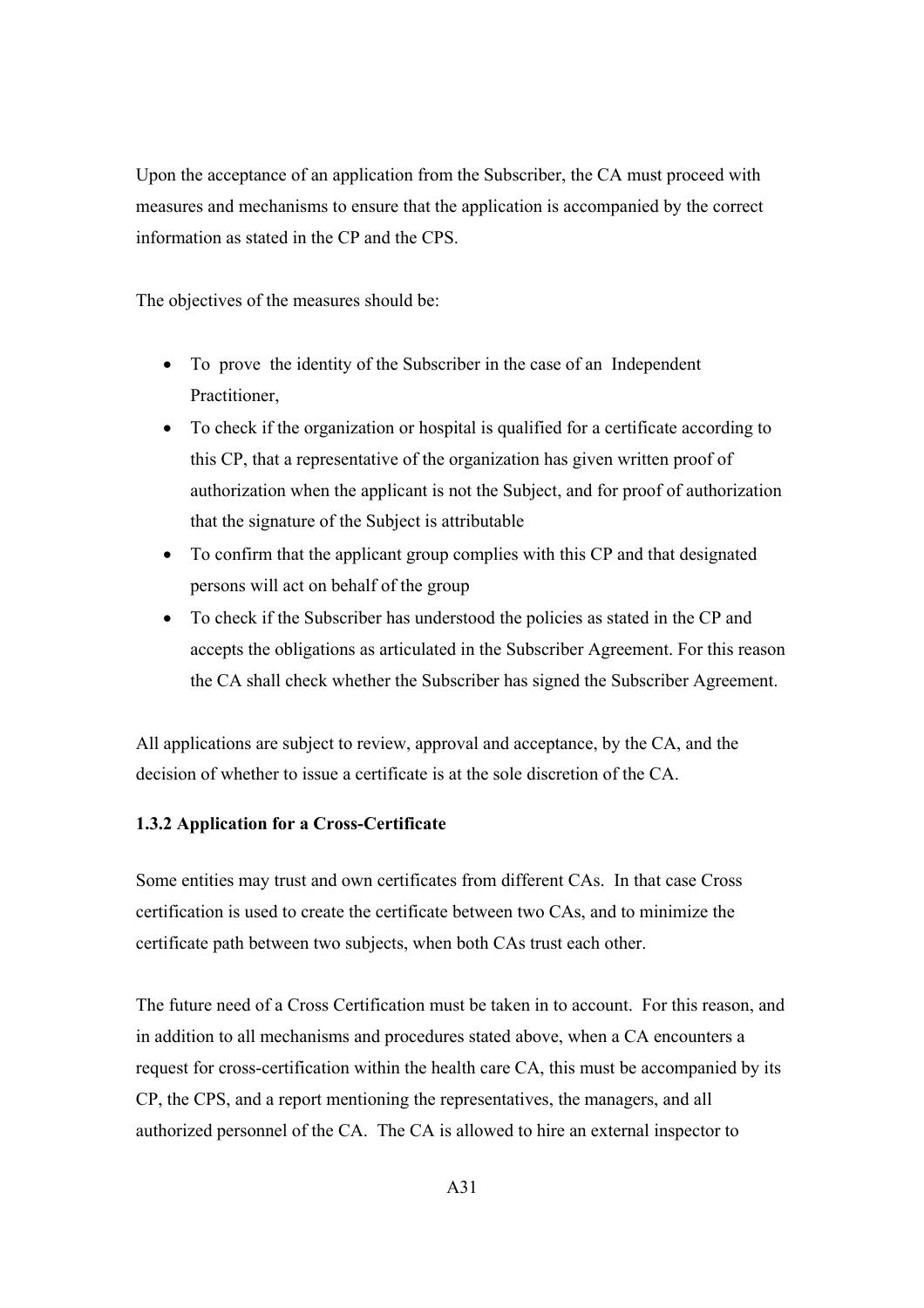validate that the CA satisfies the requirements of its CP. All applications are subject to review, approval and acceptance by the CA and the decision of whether to issue a crosscertificate is at the sole discretion of the CA.

## **1.3.3 Certificate Issuance**

Upon successful completion of the Subscriber identification and authentication process, in accordance with this Policy, and the complete and final approval of the certificate application, the CA shall issue the requested certificate.

All Subscribers will be notified of the final approval and the issuing of the certificate and arrangements will be made by the CA so that the certificate will be picked up by the Subscriber or the designated persons of the groups or the organization. The certificate will not be published by the CA until it has been accepted by the applicant. Subscribers should notify the CA when they receive the certificate.

 If the Subscriber has not notified the CA for the acceptance of the certificate within 30 days of issuance, the certificate shall be revoked. The CA, in its CPS, may set a lesser time limit.

In the case of an organization or a group the designated responsible person is obliged to deliver the certificates and inform the CA of the delivery. In every circumstance, the Responsible Individual must take steps to assure that the users have accepted responsibility for its use.

### **1.3.4 Certificate Acceptance**

The subscriber is required to indicate acceptance or rejection of the certificate to the CA, in accordance with procedures and within a time frame established by the CA and specified in its CPS. If the Subscriber does not indicate acceptance within the maximum time period, then the certificate shall be revoked. Certificate acceptance can be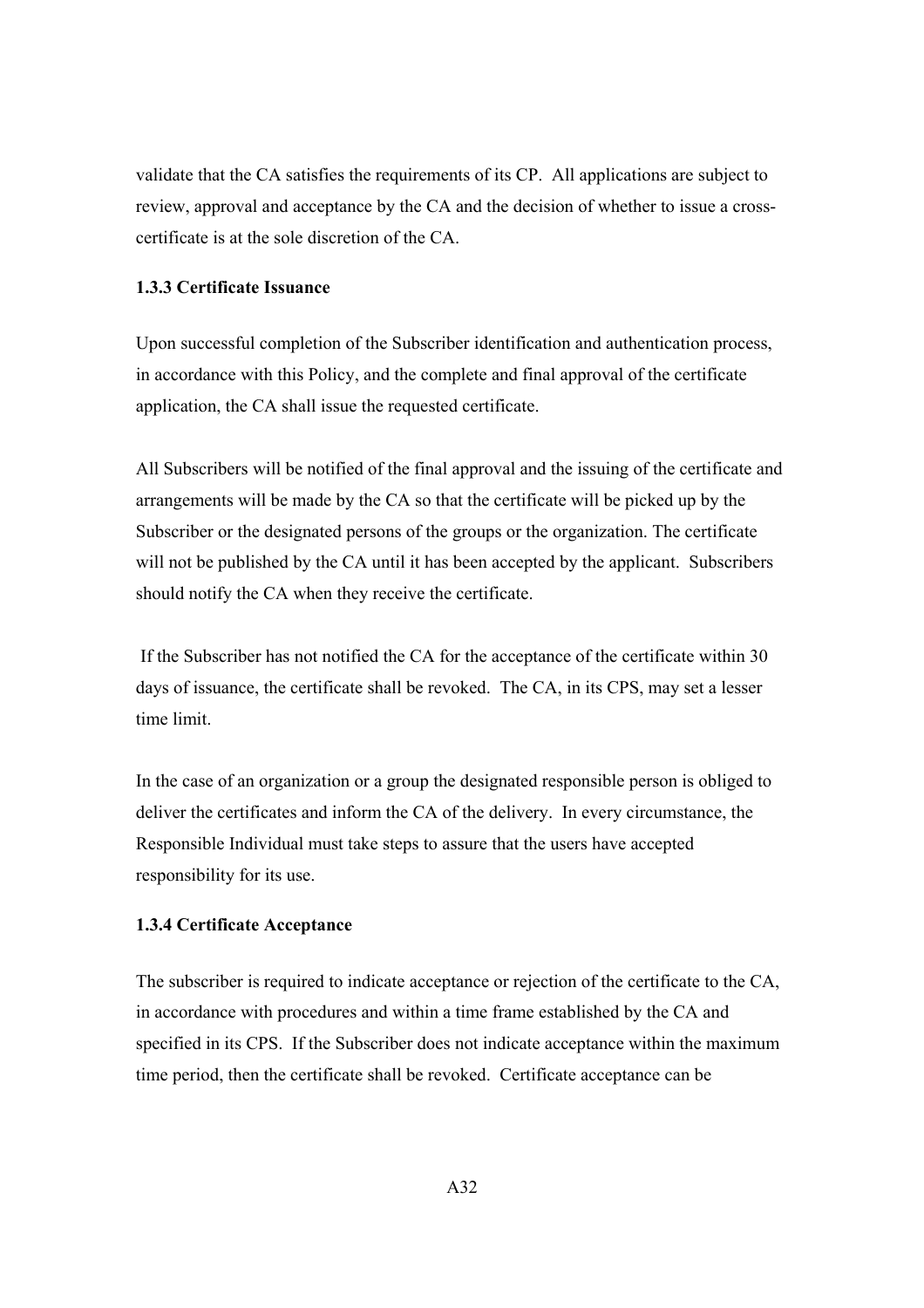accomplished through electronic means with a digitally signed document using the issued certificate's related private key.

## **1.3.5 Certificate Suspension and Revocation**

A certificate will be revoked by the CA immediately, at any given time, if the CA suspects or realizes that the Subscriber, organization, group, or any member of the group has failed to comply with obligations set out in this CP, the CPS, the Subscriber Agreement, or any applicable policy and law. RAs have a duty to inform the CA if they become aware of inaccuracy of the subject information in the certificate.

Revocation of a certificate will also take place if any of the information in the certificate changes and is no longer true, upon request by the Subscriber<sup>12</sup>, If the CA determines that the certificate was not properly issued in accordance with this Policy and/or any applicable CPS, when the subscriber delays the indication of the acceptance of the certificate, and when the PMAC in its discretion instructs an issuing CA to do so, a certificate will be revoked. Finally, in the event that the CA ceases operations, any certificate issued to and all certificates issued by the CA shall be revoked prior to the date the CA ceases operations.

# **1.3.5.1 Who Can Request Revocation**

The revocation of a certificate may only be requested by:

- The Subscriber in whose name the certificate was issued
- The designated responsible individuals of the group or the organization that are authorized to represent the group and the organization
- The issuing CA or its delegate RA.
- The PMAC

The revocation of a CA-certificate may only be carried out by the CA, on whose behalf the CA-certificate was issued

 $12$  A Subscriber may request revocation of the Subscriber's certificate at any time for any reason.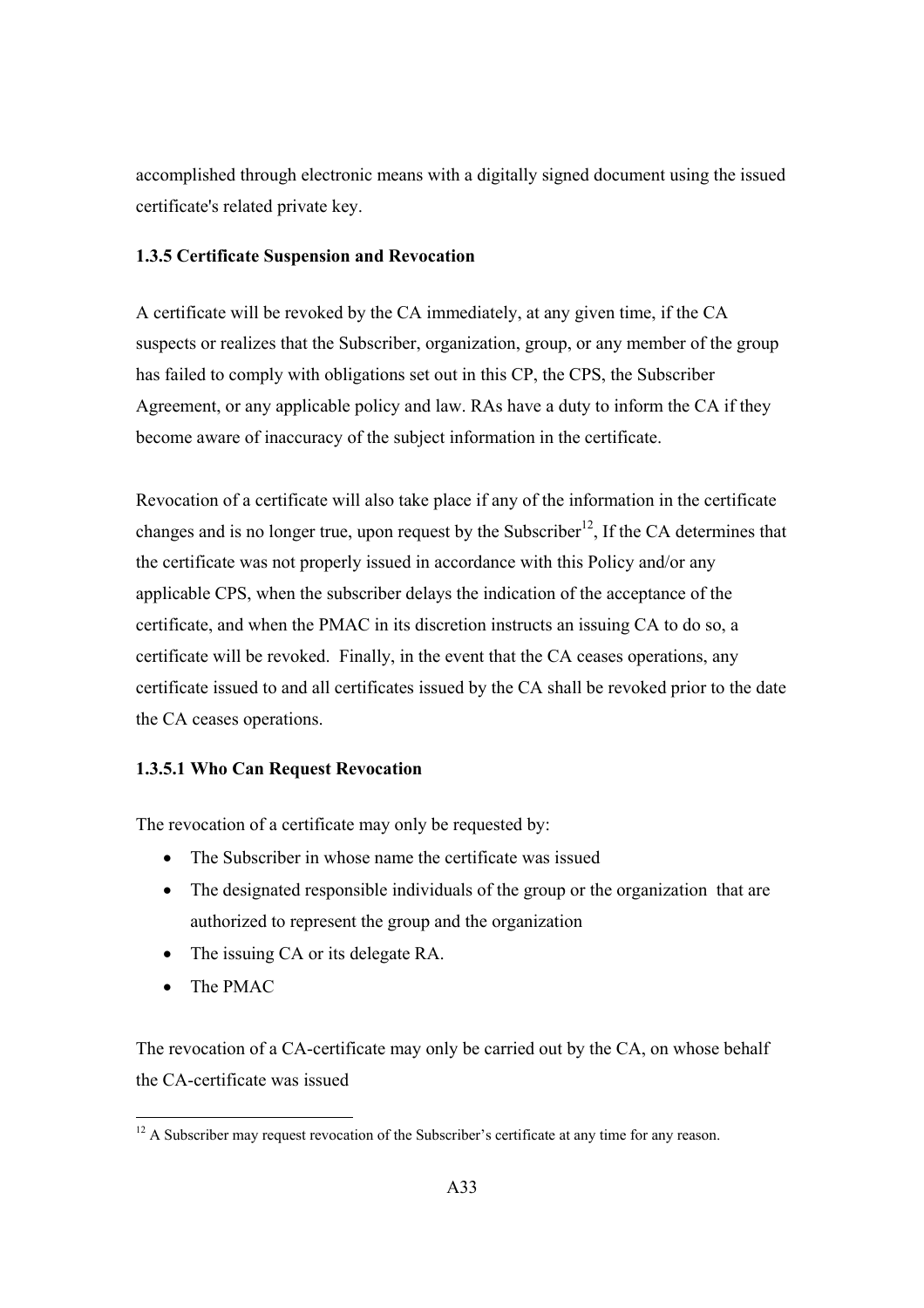### **1.3.5.2 Required Revocation**

A Subscriber or the designated responsible individual of the group or the organization must promptly request revocation of a certificate:

- Whenever any of the information on the certificate changes or becomes obsolete.
- Whenever the Subscriber suspects that someone else is using the certificate or the private key assigned with it.
- Whenever the Subscriber loose his private key.

#### **1.3.5.3 Procedure for Revocation Request**

A certificate revocation request should be sent to the issuing CA as soon as possible after recognition of compromise or false subject information. This can be done through the authorized RA electronically and only if it is digitally signed with the private key of the Subscriber, or the Responsible Individual. Alternatively the Subscriber, or Responsible Individuals, may request revocation by contacting the CA or RA authorized personnel and providing adequate proof of identification. The CA must also ensure that these procedures and any additional procedures and requirements with respect to revocation are set out in the CPS. All authenticated revocation requests, and any resulting actions taken by the CA, must be recorded and retained. When a certificate is revoked, full justification for the revocation must also be documented.

### **1.3.5.4 Certificate Status or CRL Update**

After revocation, the CA should update its applicable certificate status databases and should publish the certificate in the next CRL it issues. However, an On-Line Revocation/Status Checking Availability may also be available for the certificate status. In this case such a database shall ordinarily be updated, promptly after revocation or suspension.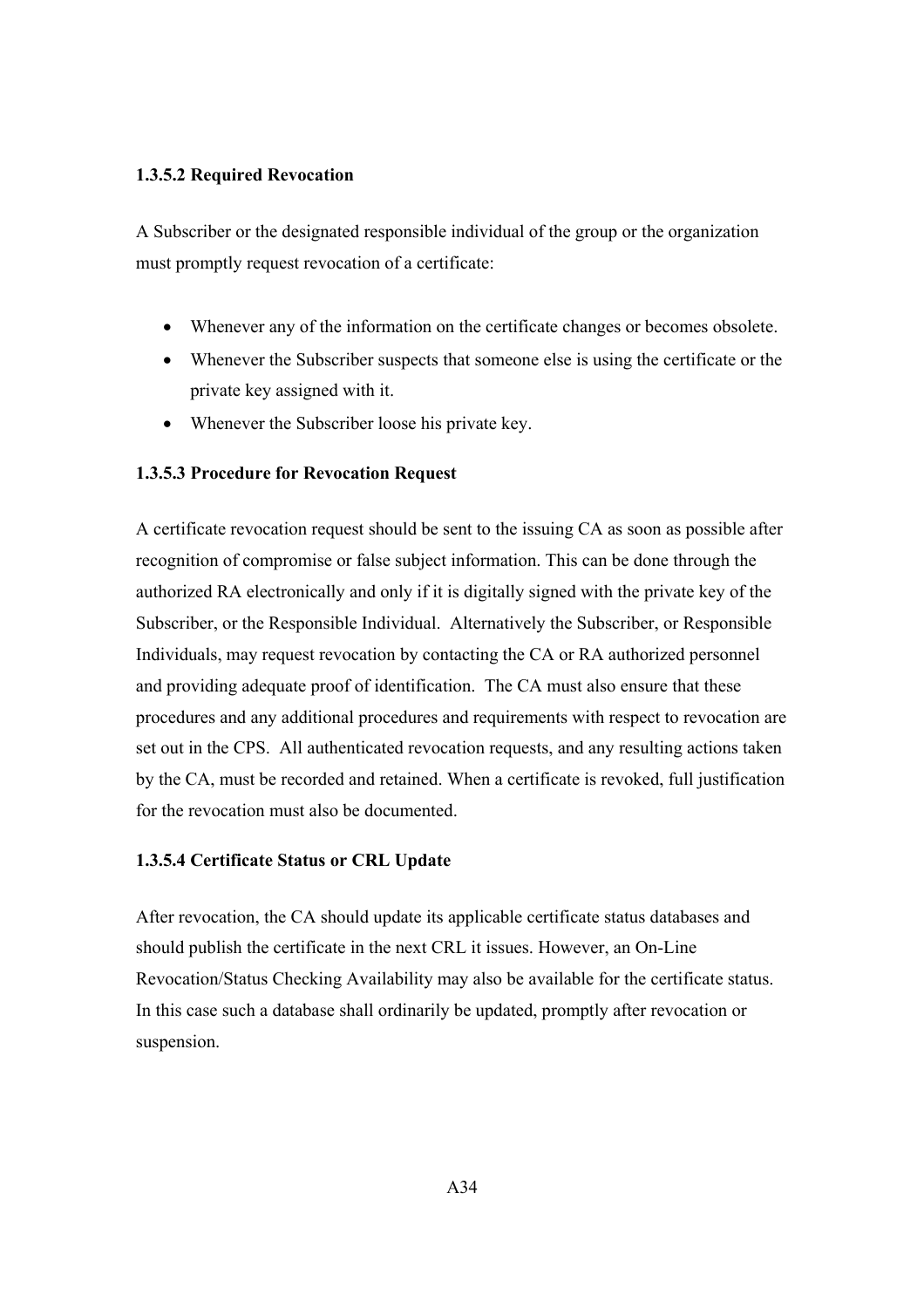### **1.3.5.5 Revocation Request Grace Period**

Requests for revocation should be processed according to the order in which the requests are received. In the case that the Subscriber suspects that someone else is using the certificate or the private key assigned with it or whenever the Subscriber looses his private key requests must be processed immediately. The CA should state in its CPS the maximum time within which it will process certificate revocation requests.

### **1.3.5.6 Certificate Suspension**

Certificates should be suspended by the CA, if the CA suspects unauthorized use of the certificate, and should proceed with further investigations. Also upon notification of a temporary change in employment status of the Subscriber, this may result in the restriction of the Subscriber's rights to access health information for that time.

During suspension, a temporary<sup>13</sup> healthcare certificate may be issued to the Subscriber, if the subscriber is otherwise eligible for new issues of such a certificate. Upon removal of the first certificate from suspension, the interim certificate must be revoked.

Certificate suspension may be supported by including the certificate in the CA's CRL with the CRLReason code specified as certficateHold with hold instruction idholdinstructon-reject. A certificate is subsequently removed from suspension with a CRLReason entry removeFromCRL.

## **1.3.5.7 CSS Publishing Frequency**

All updates of the CRL should be in accordance with the time specified in the CPS. However, CRLs shall be updated at least every 24 hours to ensure that the most recent CRL is available to Relying Parties.

<sup>&</sup>lt;sup>13</sup> Temporary means with Limited Valid License Period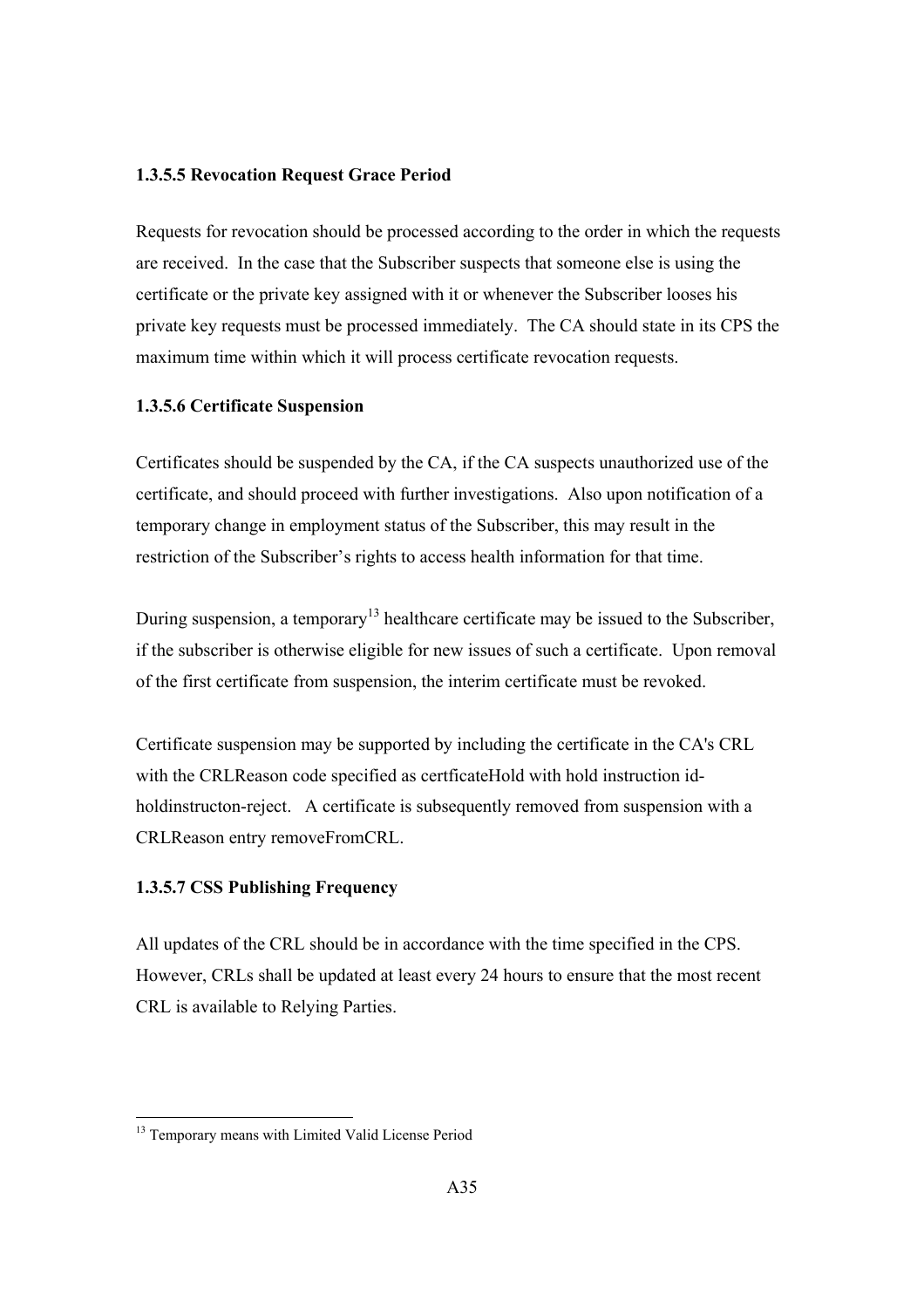#### **1.3.6 Computer Security Audit Procedures**

All system components activities, i.e. logins, file access, requests, that are accessed by the Subscribers and may influence the outcome of issuing processes for certificates issued in compliance with this CP, the CRL, and any outcome of the Cross certificates, along with all events related to the security of the system, should be automatically recorded in audit trail files. The CA should establish procedures for the regular review of these files, with respect to potential security incidents.

### **1.3.6.1 Types of Event Recorded**

All logs should contain all the action taken by the Subscriber, the date and time of the actions, and the identity of the Subscriber, who caused the action.

### **1.3.6.2 Frequency of Processing Audit Log**

A CA must ensure that CA personnel, as specified in the CPS, review its audit logs and that all significant events are explained and documented in an audit log summary. All actions taken following these reviews must be documented and signed.

### **1.3.6.3 Retention Period for Audit Log**

Recent audit logs must be retained for a time limit specified in the CPS, but no longer than thirty days for external inspection, in case that is needed.

### **1.3.6.4 Protection of Audit Log**

All audit log files must be protected from unauthorized viewing, modifications, and deletions. Manual audit information must be protected from unauthorized viewing, modification and destruction.

### **1.3.6.5 Audit Log Backup Procedures**

Backups at regular times shall be made for all audit logs and audit summaries.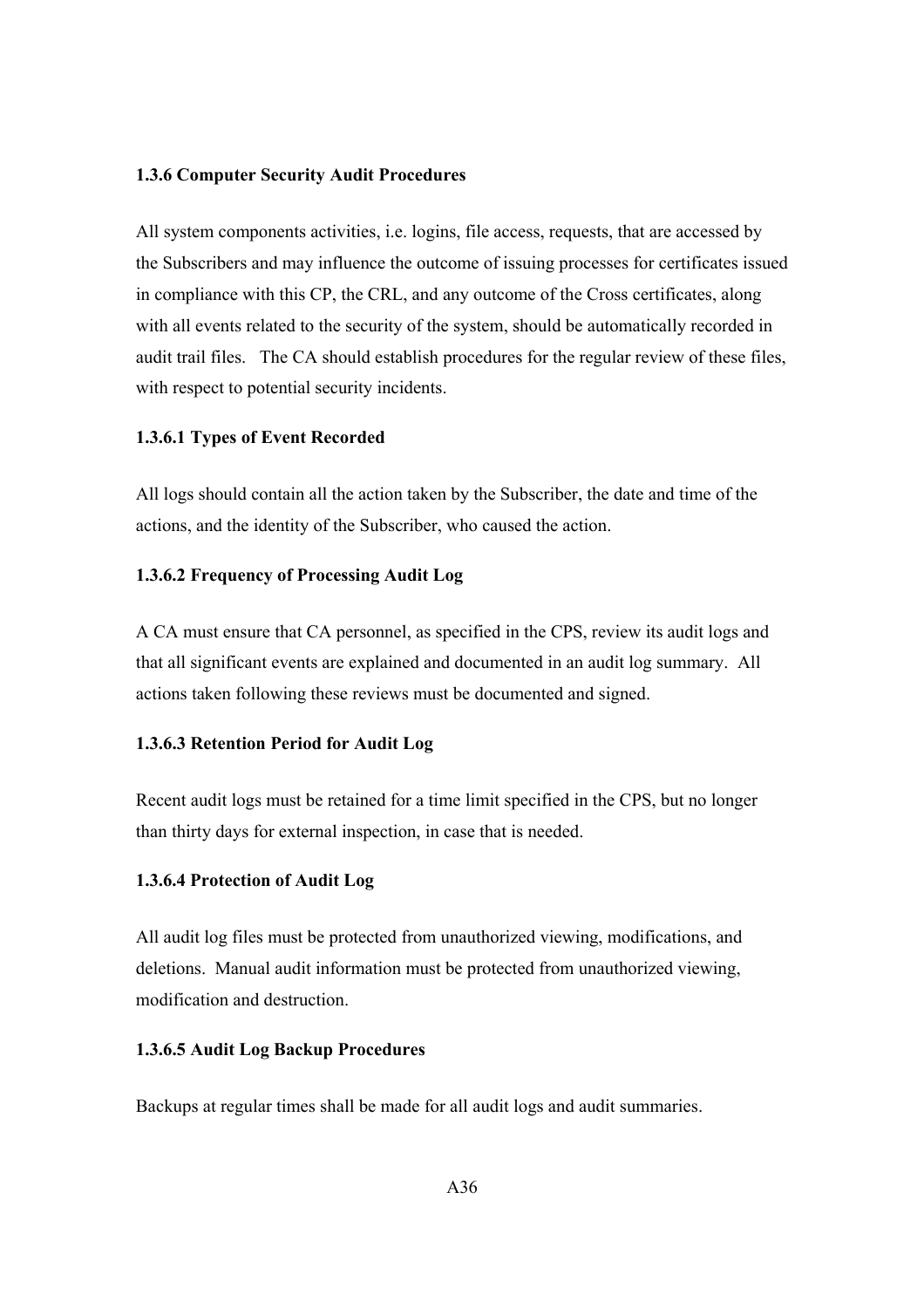## **1.3.6.6 Audit Collection System**

A CA must ensure that the CPS specifies what information is logged.

## **1.3.6.7 Vulnerability Assessments**

All audits are made to check the future vulnerabilities of the systems. As a result the CA must ensure that vulnerability assessment is performed, reviewed and revised following an examination of these monitored events.

## **1.3.7 Records archival**

Retention of records and storage media are often a legal requirement. Therefore, the CA is obliged to maintain a suitable archiving and record retention procedure.

## **1.3.7.1 Types of Records Archived**

The CA must ensure that the archiving of the following records / information is performed at regular time intervals.

- The CP, the CPS, and all other related policies.
- All applications for certificate and all accompanying information with the application regardless if the application was accepted or not.
- All generated certificates and all information stored at the CRLs during regular times, including the status of the certificates.
- All correspondence and contracts between the CA and RAs and the Subscribers.
- Signed certificates and Key histories.
- All computer security audit data.

All this information should be given to all Subscribers and Relying Parties at any given time upon their request. Such requests must be specified with a relevant purpose prior to the delivery of the information. All requests shall be made electronically via the website.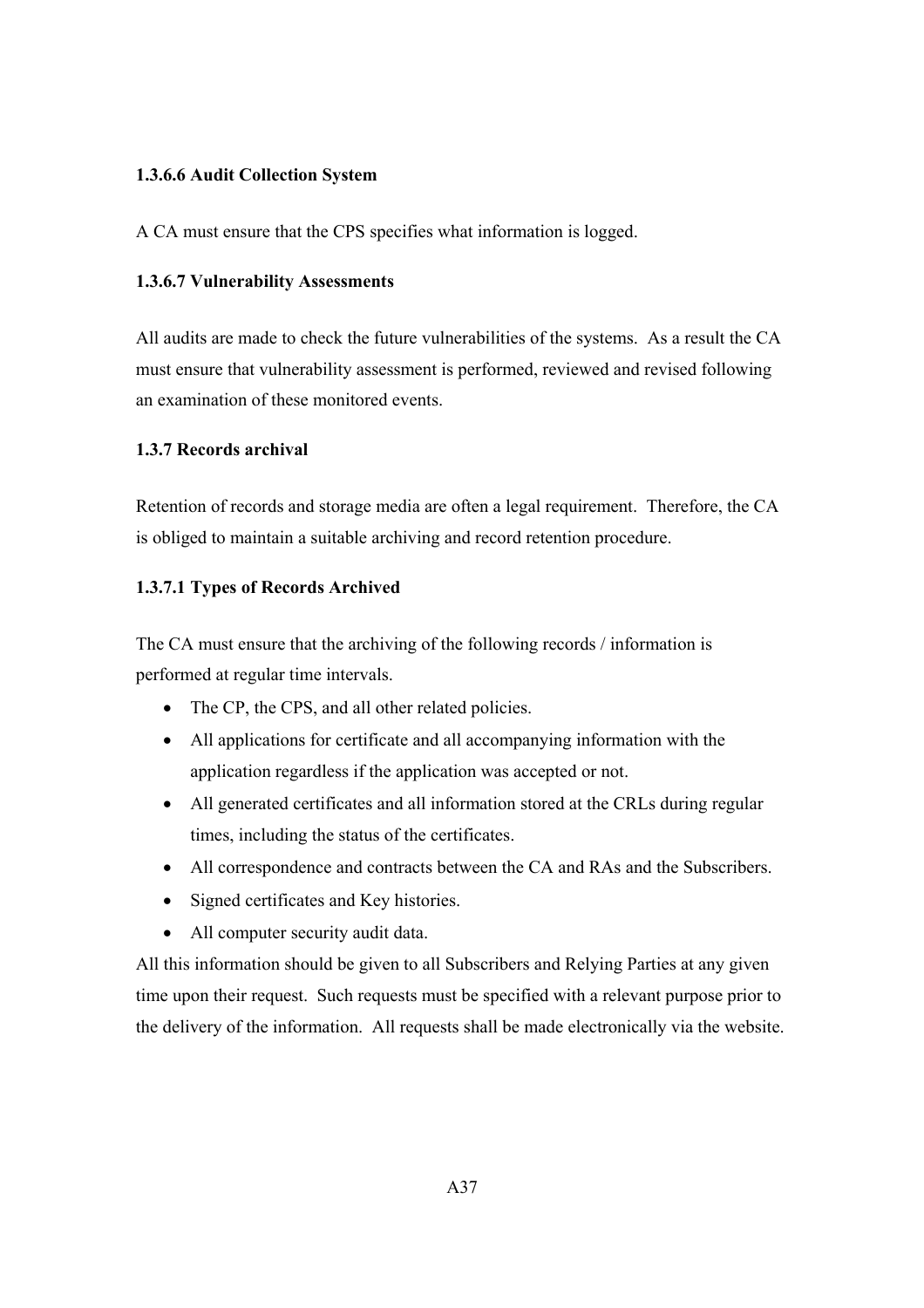#### **1.3.8 Issues of Access Archiving Data**

The CA must be aware of some pitfalls posed by obsolete or redundant storage technologies, limiting the ability to access data. For example, the CA must take measures to avoid a situation in which it is not possible to read information stored on "old" media, i.e. old tapes, because of the adoption of more modern techniques and technologies for storage.

However, the CA must ensure that all of its records are safeguarded properly and are not inadequately stored, something which would result in the data being more susceptible to modification, deletion or corruption, thereby destroying the integrity of the contents.

#### **1.3.8.1 Retention Period for Archive**

In the health care sector, in general most of the health care organizations retain all patient records for at least 7 years. Accordingly, the Health Care CA must establish mechanisms to ensure the retaining of the audit information, Subscriber Agreements and any inspection, audit, application, identification, authentication, acceptance and revocation information for at least seven years. However, all issued Certificates, and CRL data generated by the CA, must be retained for at least one year after the expiration of the key material.

### **1.3.8.2 Protection of Archive**

The integrity and availability of archive media must be ensured and protected. An extra copy of the retained back up must be stored in a location other than the CA site and must be protected by either physical security alone, or a combination of physical and cryptographic protection. However, if encryption has been used to ensure the protection of sensitive records any future access to the material may be jeopardized, if the CA does not take measures to avoid the reduction of control over the cryptographic Keys.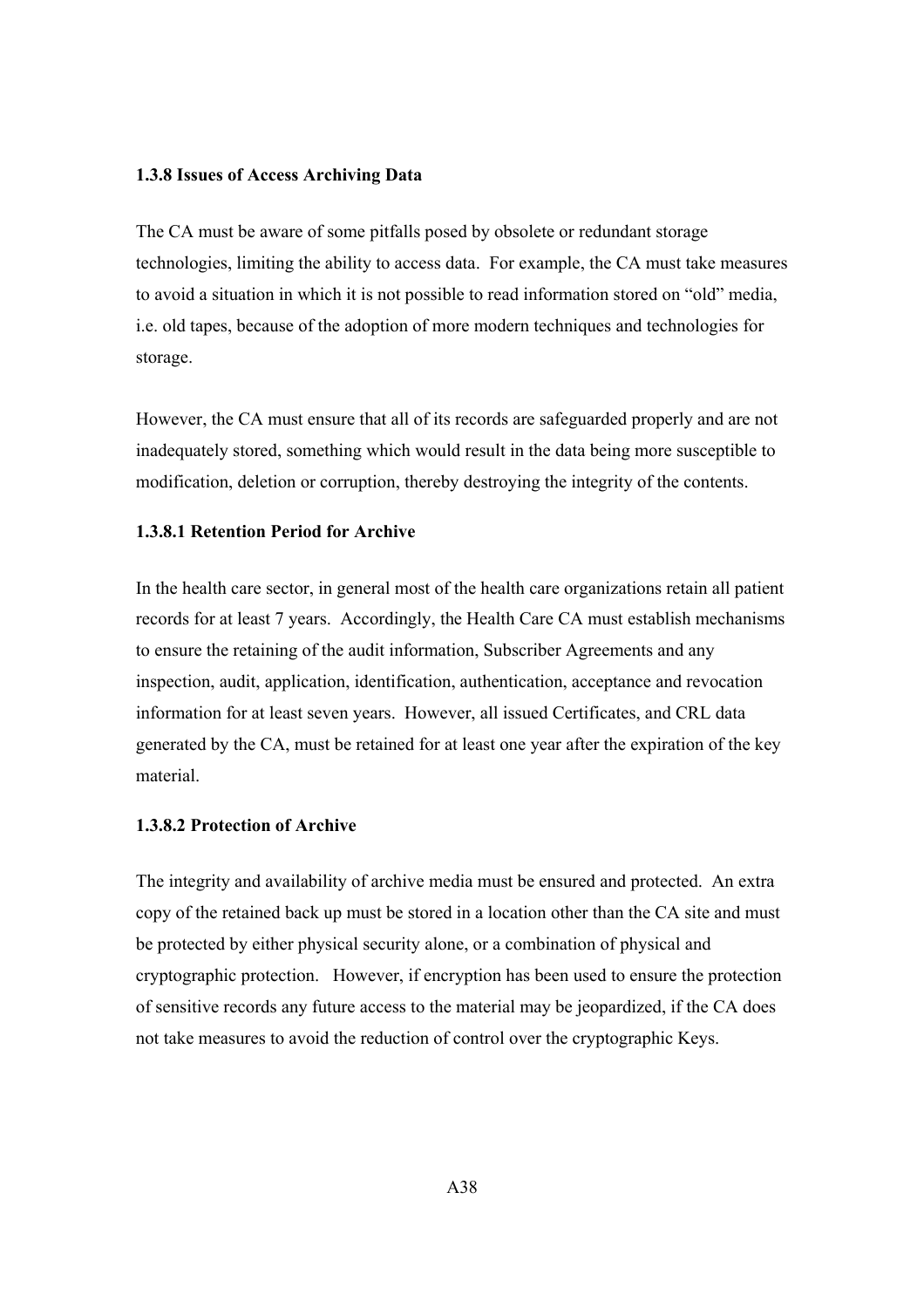#### **1.3.8.3 Integrity of the Backups**

A CA should establish those mechanisms that periodically verify the integrity of the backups. In the case that any data is found to be corrupted or damaged in any way, it should be replaced with the other copy held in the separate location as soon as possible. The CA should also ensure availability of the archive and that archived information is stored in a readable format during its retention period, even if the CA's operations are interrupted, suspended or terminated. In that case the CA should end notification to all subscribers to ensure the continued availability of the archive.

#### **1.3.8.4 Archiving and CPS**

Any further details that subscribers need to know should be referred to them through the CPS.

#### **1.3.9 Disaster Recovery Plan**

The best way to prepare for a disaster is to avoid the disaster. Today's IT Systems are even more vulnerable to a variety of disruptions, i.e. disk failures, power outage, fire, terrorist actions, etc. For these reasons, the CA must have in place an appropriate disaster recovery and business resumption plan in order to ensure its availability and maintain its uptime as high as possible. This plan must explain step by step the procedures that need to be followed to re-establish the usual operation of the PKI system. However its maximum allowable downtime must be stated in its CPS. Also the selected technological framework should allow provisions that ensure the system's availability. Finally, the disaster recovery plan must be documented by the repository so that all parties will be aware of its procedures.

#### **1.3.10 Key Changeover**

A Subscriber, the CA, or the RA may initiate the key changeover process. Automated key changeover is permitted. A CA must ensure that the details of this process are indicated in its CPS.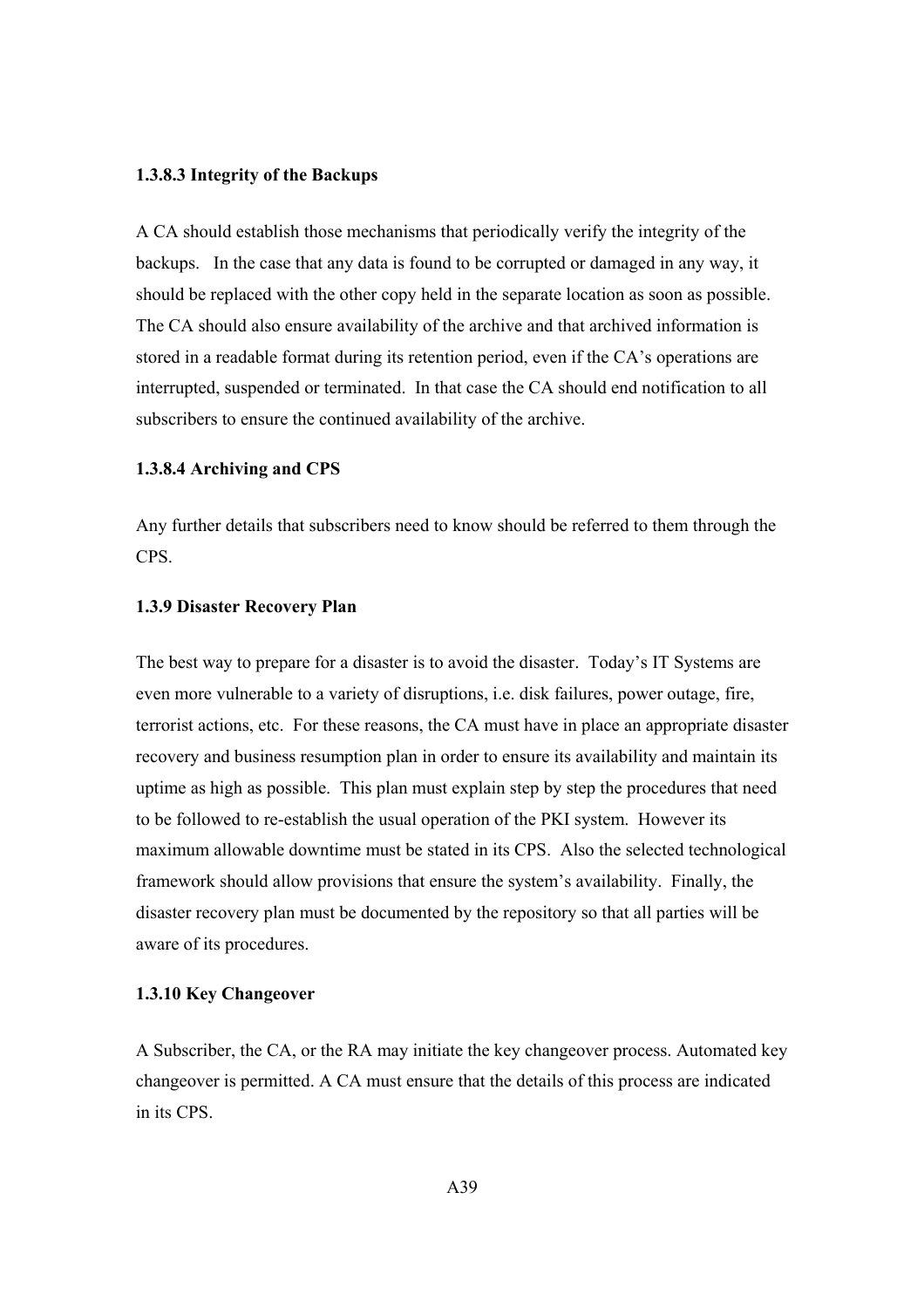Subscribers without valid keys must be re-authenticated by the CA or RA in the same manner as the initial registration.

When a Subscriber's certificate has been revoked as a result of non-compliance, the CA must verify that any reasons for non-compliance have been addressed to its satisfaction before certificate re-issuance. Keys may not be renewed using an expired digital signature key.

New Policy CA keys shall be generated and a new self-signed CA certificate shall be issued at least three months before the expiration of the old private CA key.

# **1.3.11 Entity Public Certificate Is Revoked**

In the case that a revocation of a CA's certificate is needed, the CA, according to this policy, and as briefly described in the CPS, must notify the followings parties;

- The PMAC
- All of its subordinate CAs, if any;
- All CAs with whom it is cross-certified, if any;
- The RAs;
- All Subscribers.

The CA must also publish the certificate serial number to the CRL, revoke all CAcertificates signed with the revoked certificate.

After addressing the factors that led to revocation, the CA may generate a new CA signing key pair, re-issue certificates to all Subjects and ensure all CSS entries are signed using the new key.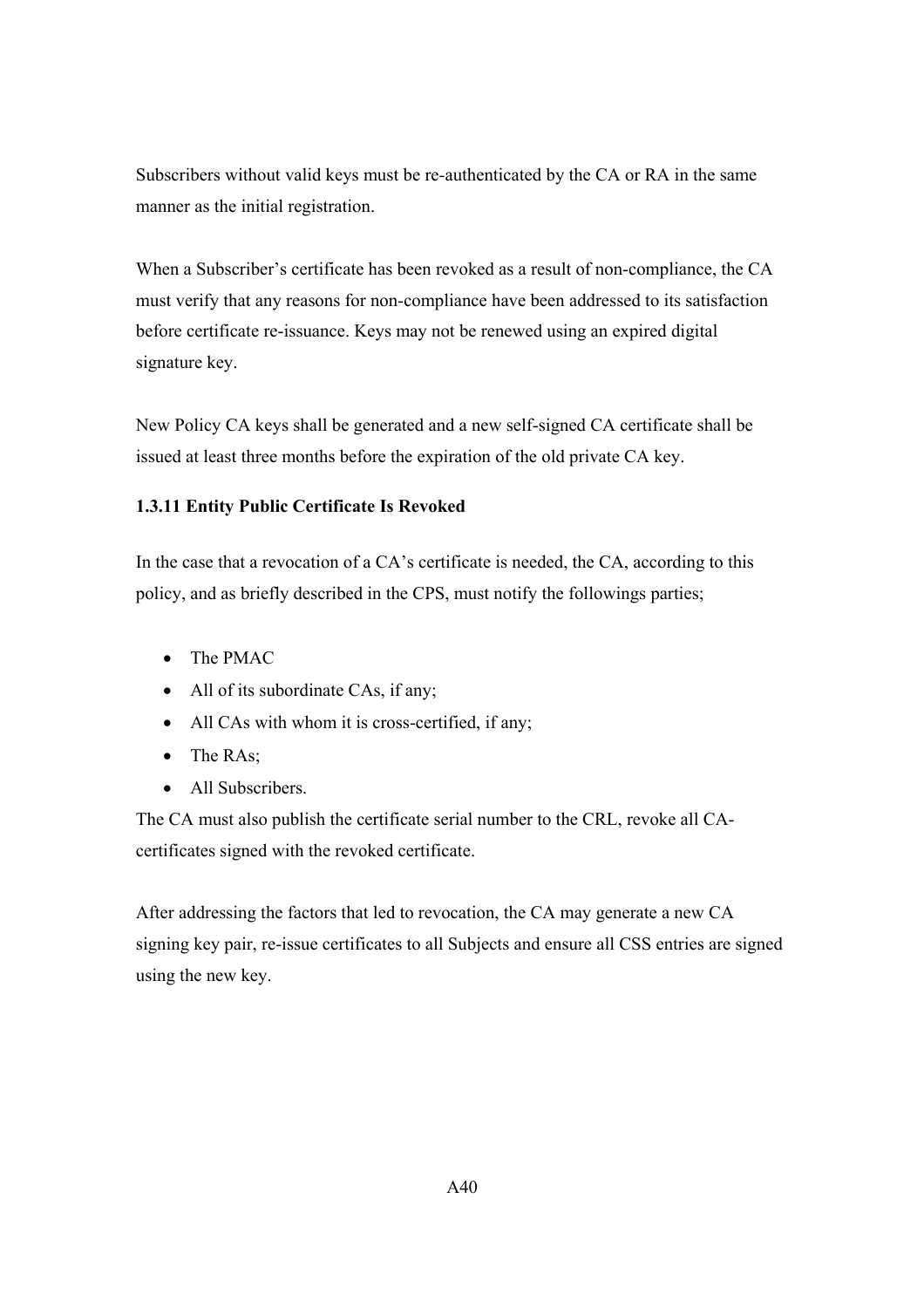### **1.3.11.1 Entity Key Is Compromised**

The CA must request immediate revocation of its certificate, in the event of compromise of its private key. In such a situation, the CA has to revoke all certificates issued, using that key, and provide all Relying Parties with an appropriate notice.

The CA will be eligible to start to re-issuing certificates to all Relying parties only after it has generated a new CA signing key pair and receives the new, requested CA certificate. In the event of the compromise, or suspected compromise, of any other Entity's private key, the Entity must notify the CA immediately.

# **1.3.12 CA Termination**

A CA ceases its operations only at the point where all services associated with a logical CA are terminated permanently. In the event that a CA ceases operation, all Subscribers must be notified immediately upon the termination of operations. The issuer of any signed certificates, all its subordinate CAs, all CAs with whom it is cross- certified, and all other known Relying Parties, should also be notified. All certificates issued by the CA that reference this Policy, will be revoked no later than the time of termination and the CA must take all necessary measures to arrange for the continued retention of the CA's keys and information.

### **1.3.12.1 CA Change of Management**

In the event of a change in management of a CA's operations, the CA must notify all Entities for which it has issued certificates, all CAs with whom it has cross-certified, all Subscribers, and the PMAC members.

### **1.3.12.2 CA transfer of Operation**

In the event of a transfer of a CA's operations to another CA, operating at a lower level of assurance, the certificates issued by the CA whose operations are being transferred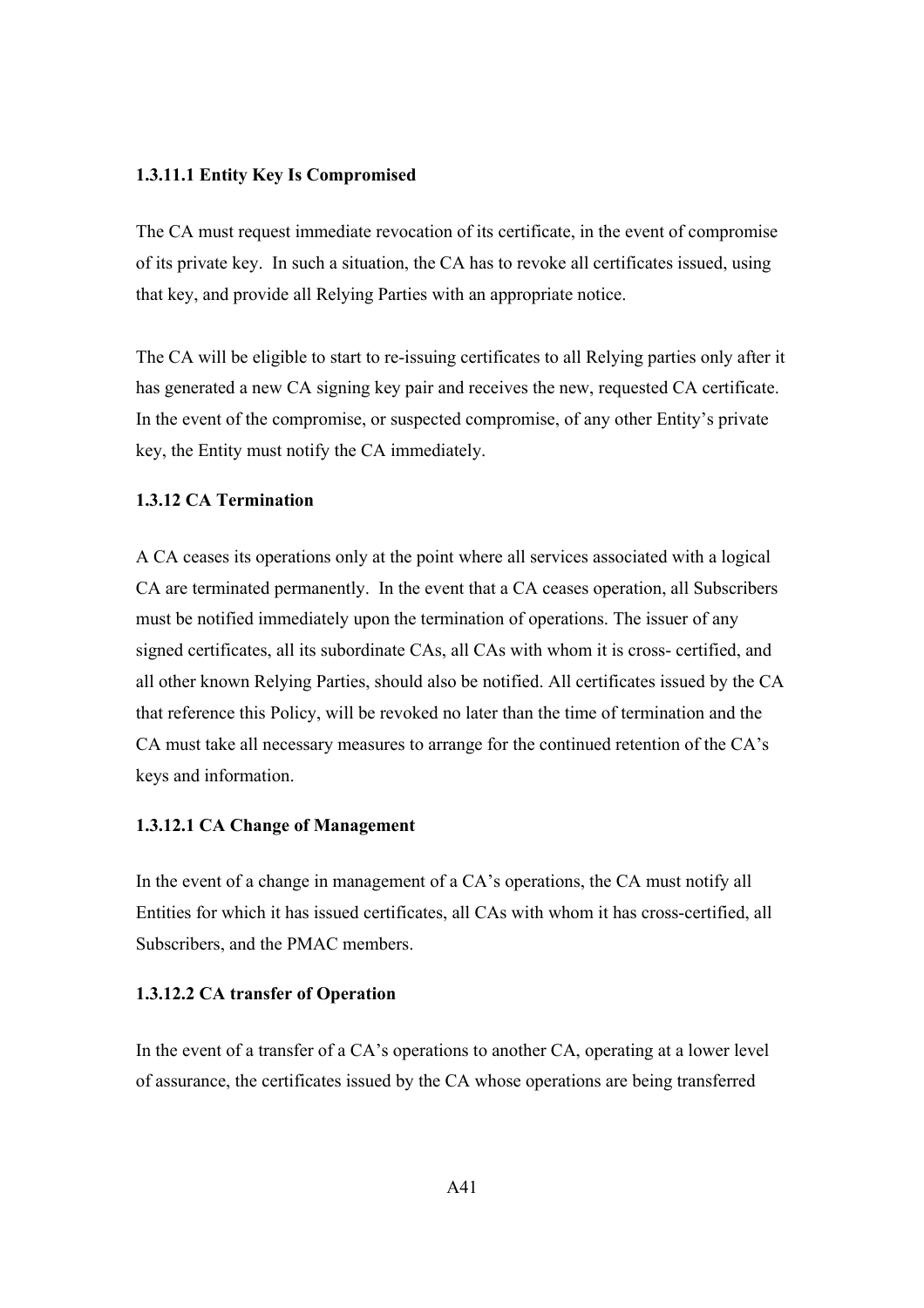must be revoked through a CRL, signed by that CA, prior to the transfer. All archives should be retained for all the time specified in the CPS.

### **1.3.12.3 Physical, Procedural, and Personnel Security Controls**

Due to the importance of information and data, as well as the expenditure of the hardware components that a PKI system is consisted of, both the RA and the CA site must ensure that all security controls concerning aspects such as physical security, Trusted Roles, identification, and personnel training, are in place.

#### **1.3.13 Web Server Database Connectivity**

The CA will have to connect to the RA's database. Therefore, the technology must support authentication and encrypted data flow from and to the DBMS.

#### **1.4 Physical Security -- Access Controls**

Both the CA and RA shall implement security controls in order to ensure that access to the sites is limited only to authorized personnel, listed in the access list. For this reason security personnel shall monitor and inspect the site on a 24 hours a day, seven days a week basis. Monitoring shall be done via electronic media and through periodical inspections of the Computer Hardware and Software components of the system, in order to ensure the integrity of the data and the equipment. Electronic monitoring shall be done through a close control monitor system, whereas for periodical inspections a log file shall be used to record the time of the last inspection. The security personnel will be obliged to record the time of login and logoff of all authorized personnel. The security personnel must also escort all visitors and keep a log file with their identifications. The log file shall be inspected periodically and the inspection procedure shall be well defined in the CPS.

In the case of the RA, security access controls may be varied due to the fact that candidates for a certificate as specified in this policy are allowed to deliver Hand Written applications. In this case, and in order for the RA to ensure its integrity and avoid any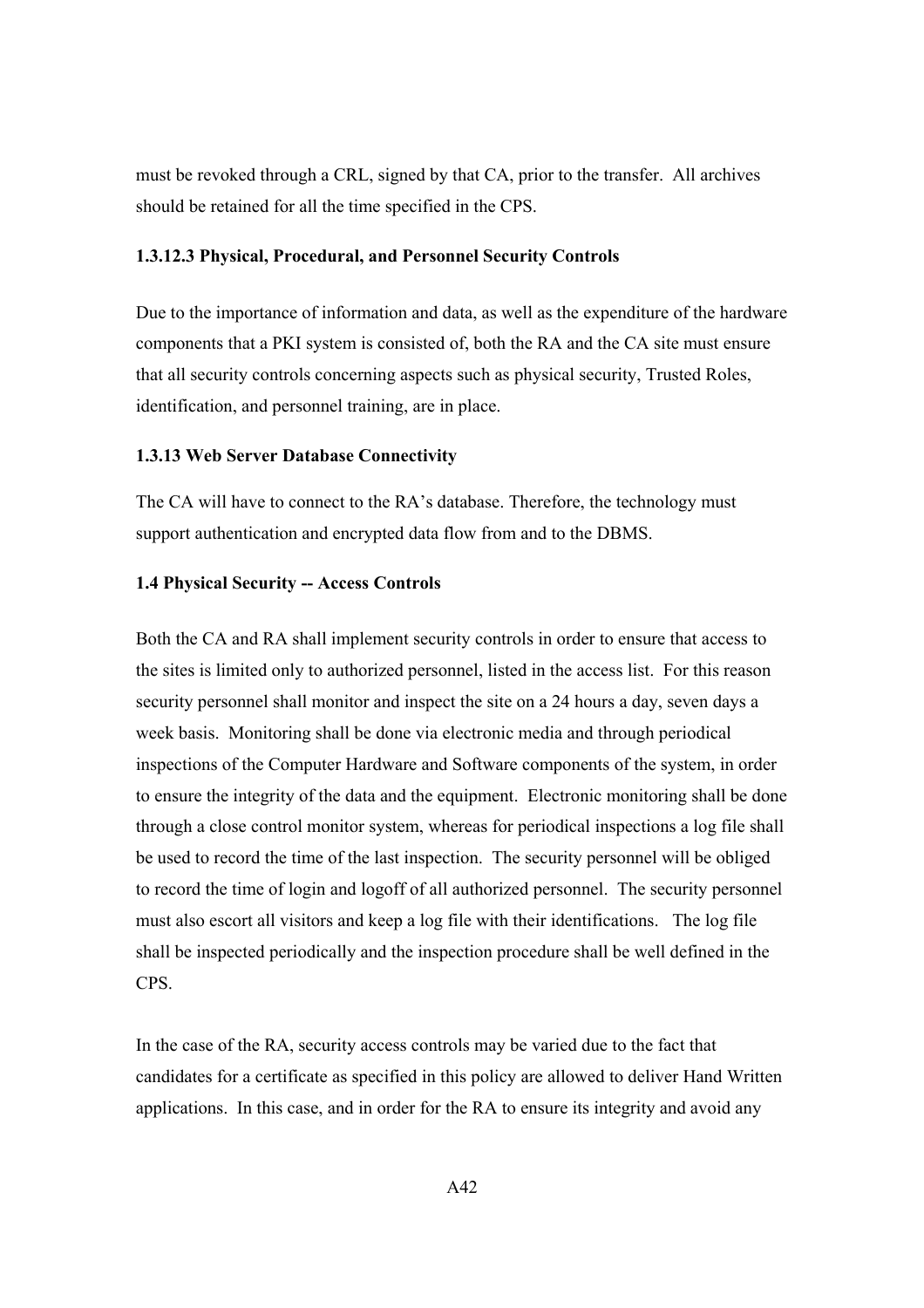contact of the candidate with the machines, different personnel shall be responsible for the acceptance of the application forms.

### **1.4.1. Other Physical Security Aspects**

The CA must ensure that

- All removable media and paper containing sensitive plain text information such as keys for signing certificates and CRLs, are stored in a secure container or safe.
- The operation of the RA site provides appropriate security protection of the cryptographic module and the RA Administrator's private key. The CA must conduct a threat and risk assessment. For example, the cryptographic module and the RA Administrator's private key could be stored in a secure container or safe.
- Any software or hardware that supports the functions of Responsible Individuals shall be appropriately protected

### **1.4.2 Procedural Controls**

Trusted Roles are assigned to all personnel, who according to this policy and the CPS, have access to or control cryptographic operations, which may affect the global operation of the CA in the matters of CA's issuance, use, revocation of certificates, and any other CA operations i.e. CRL. According to this policy this personnel list may include employees (such as system administration personnel, operators, and engineering personnel), contractors, consultants and executives who are designated to oversee the CA's operations of the CA. Finally, individual Trusted Roles may be assigned by both CA and RA.

## **1.4.2.1 RA Trusted Roles**

All RA personnel must understand their responsibility and their role for the identification and authentication of prospective Subscribers and perform the following functions:

- Acceptance of requests for certificates, certificate change, and revocation;
- Authentication of an applicant's identity;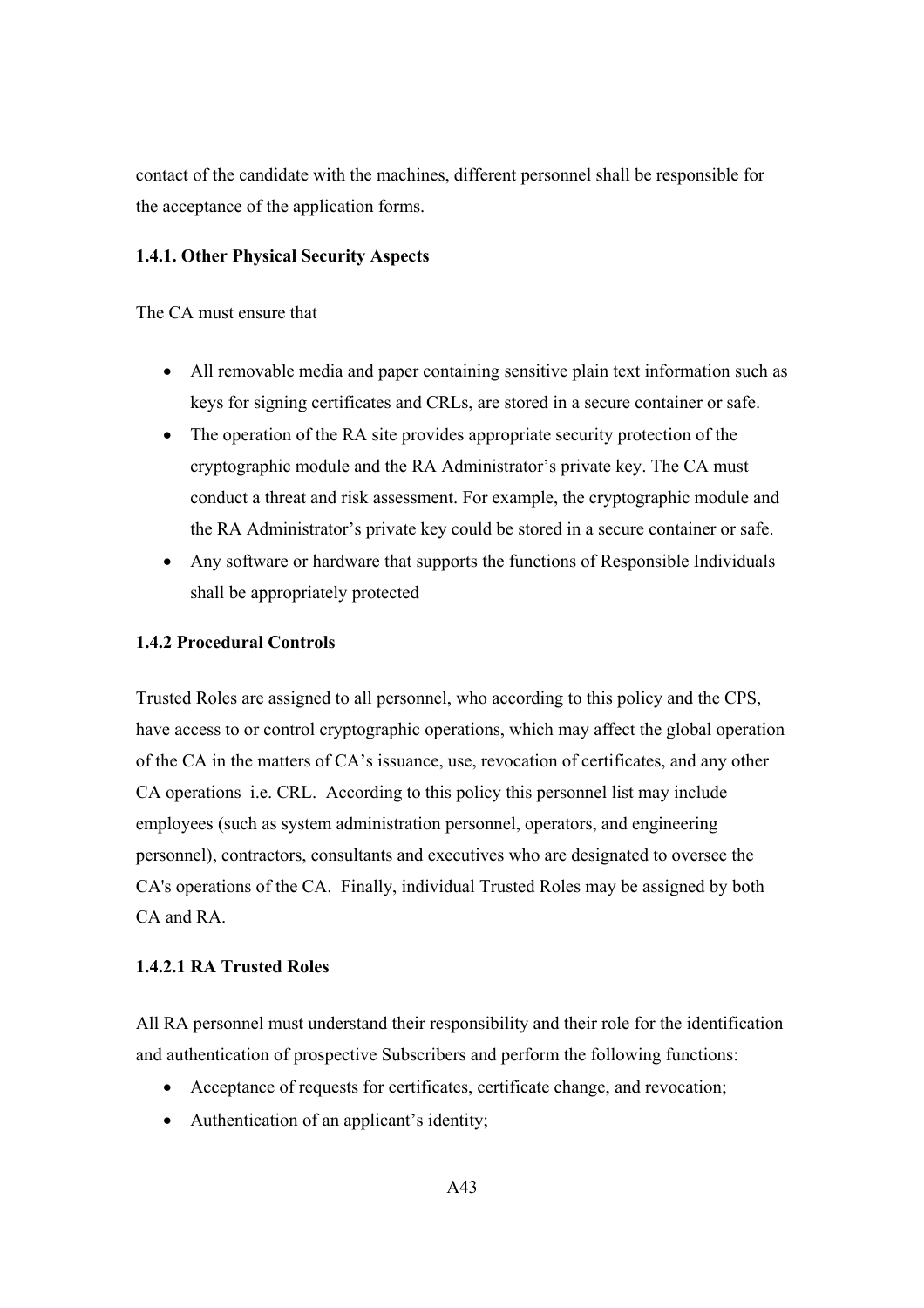- Transmission of applicant information to the CA;
- Provision of authorization codes for on-line key exchange and certificate creation.

# **1.4.2.2 CA Trusted Roles**

All CA personnel must understand their responsibility in ensuring the integrity and the high availability of the system. For this purpose a separation of duties for critical CA functions, in order to prevent one person from maliciously using the CA system without detection, is needed. This separation will cover at the minimum the duties of day-to-day operators, system administrators, managements, and auditors of the system. Of course any different arrangements of separation of duties may be acceptable, provided the brief description of the roles in the CPS.

CA Security Managers role includes:

- Assigning security privileges and access controls of CA Operators and System **Administrators**
- Review of the audit log to detect CA Operators' compliance with system security policy

CA Operator role includes:

- Configuring CA security policies;
- Creation, renewal or revocation of certificates;
- Generating, distributing, and otherwise managing CRLs

CA System Administrator role includes:

- Configuration and maintenance of the CA system hardware and software;
- Creating emergency system restart media to recover from catastrophic system loss;
- Performing system backups, software upgrades and recovery, including the secure storage and distribution of the backups and upgrades to an off-site location.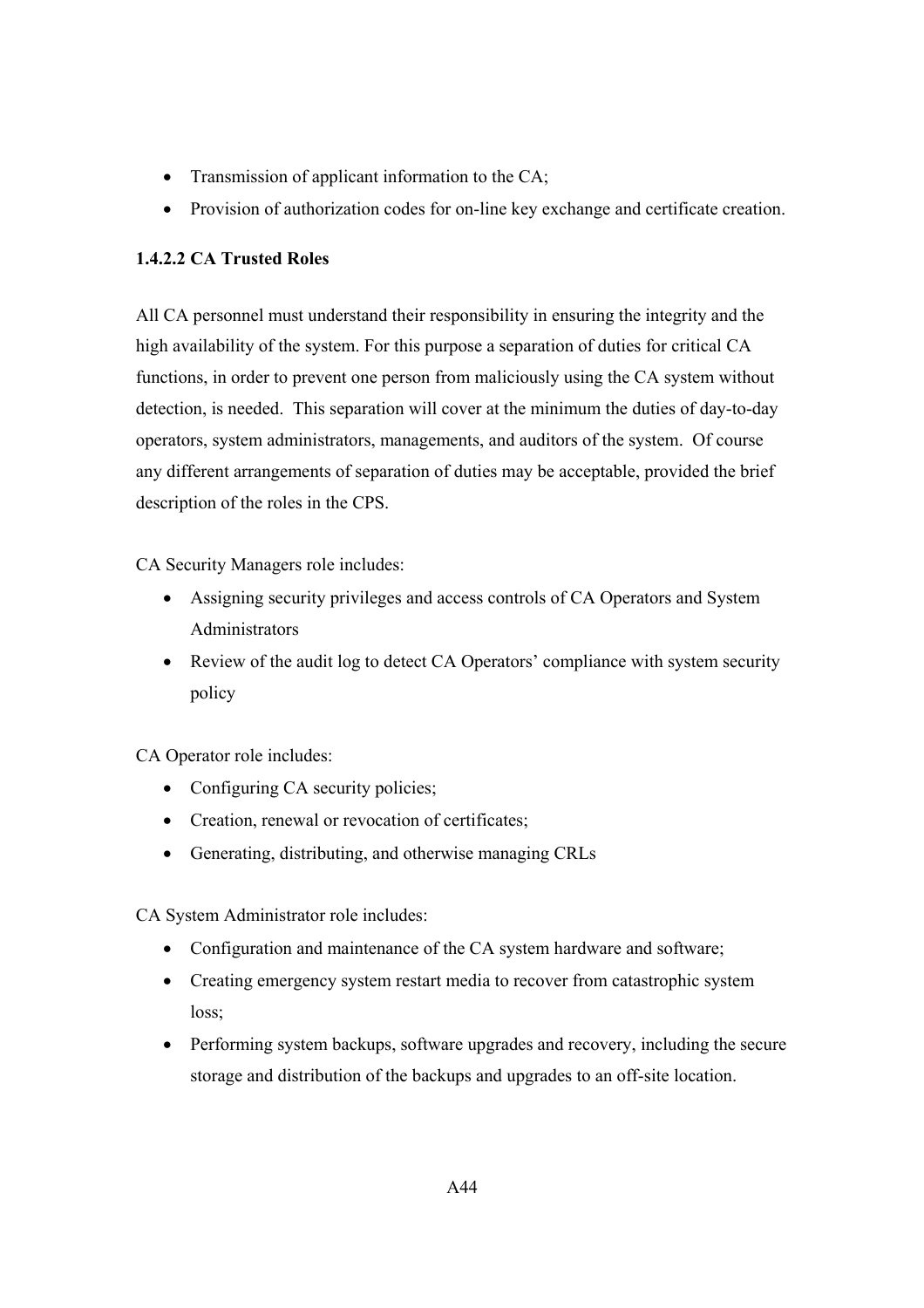Only these personnel should have access to the hardware and software that controls the CA operation.

CA Auditors role includes

- Verification of audit logs;
- Verification of CP and CPS compliance;

# **1.4.2.3 Identification and Authentication for Each Role**

Prior to the inclusion of any CA personnel to the Access List, the CA must establish proof of their identity and validity of their information. For the personnel that is included in the Access List the CA must

- Give a Certificate for the performance of their CA role.
- Give them an account on the CA system.
- Notify all Security Personnel for physical access to the CA system.

Certificates and Accounts must:

- Be directly attributable to an individual
- Not be shared
- Be restricted to actions authorized for that role, through the use of CA software, operating systems and procedural controls.

CA operations must be secured. For these reasons mechanisms such as token-based strong authentication and encryption, when accessed across a shared network, may be used.

# **1.4.2.4 Multiple Roles (Number of Persons Required Per Task)**

The need of multiple roles among the different PKI systems is a must, not only to ensure that no single individual may gain access to Subscriber private keys stored by the CA, but also to ensure the high quality of services and proficiency. The CA must ensure that for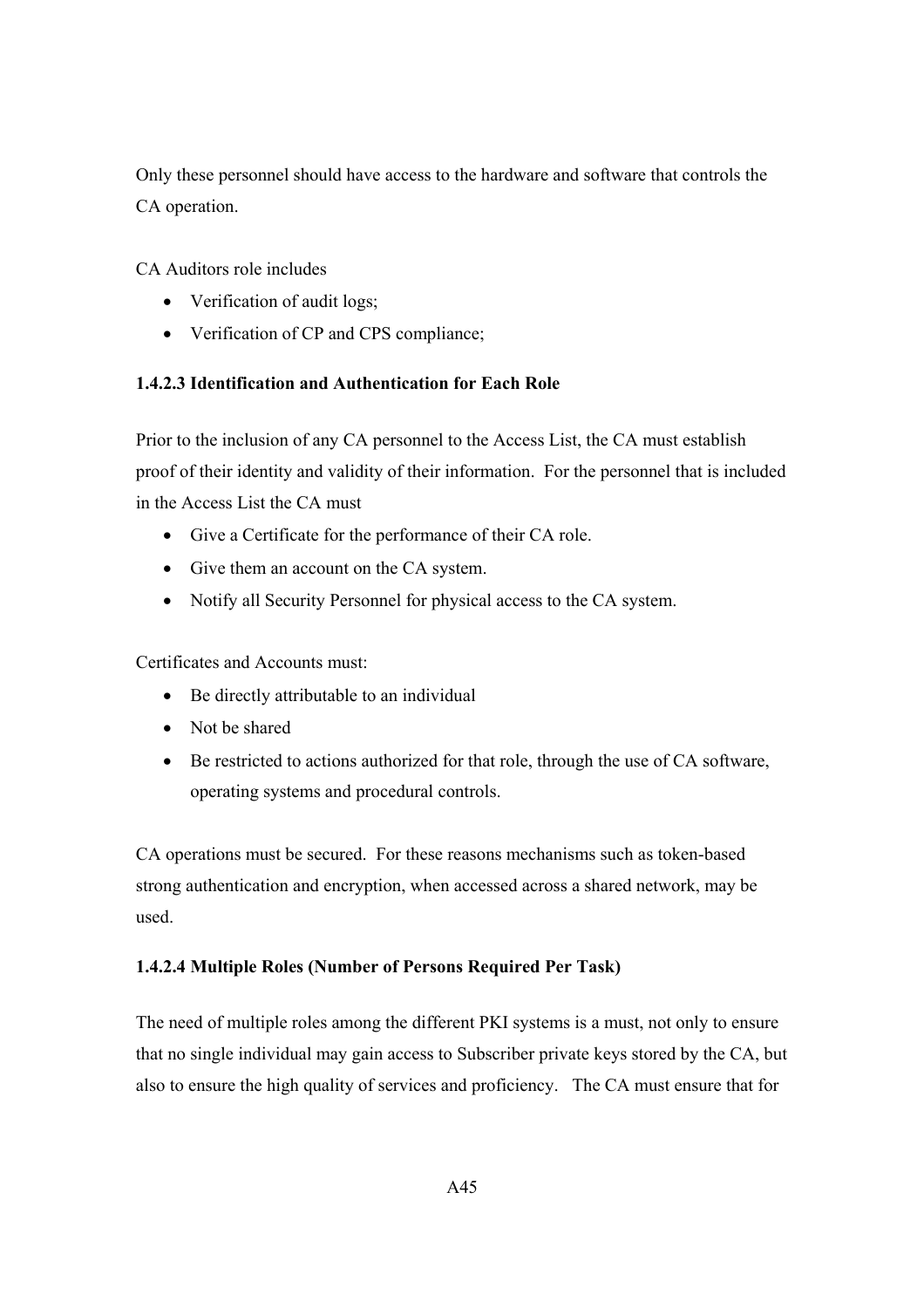operations such as Key Recovery or Key generation a multi user technique, preferably using a split-knowledge technique, such as twin passwords, must be performed.

Multiple Roles are also useful, because of the fact that not only one user is appointed and eligible for one task, but more. This gives flexibility to the user and to the CA not to depend on the knowledge of one person only.

## **1.4.3 Personal Security Controls**

A CA must ensure that all personnel that are related with any duties with respect to the operation of a CA or RA must:

- Be appointed in writing;
- Be bound by contract to the terms and conditions of the position they are to fill;
- According to their contract, not disclose any sensitive CA security-relevant information or Subscriber information;
- Have received comprehensive training with respect to the duties they are to perform;
- Not be assigned duties that may cause a conflict of interest with their CA or RA duties.

## **1.4.3.1 Background and Qualifications**

All personnel must be unquestionably loyal, trustworthy and characterized by integrity, and should have demonstrated security consciousness and awareness in his or her daily activities. All personnel should be able to perform its duties with caution and according to this CP and the CPS. The CPS must describe any other different requirements to the above special requirements needed by the CA.

# **1.4.3.2 Training Requirements**

All personnel that are related to any duties, with respect to the operation of a CA or RA, must receive comprehensive training. The training will include: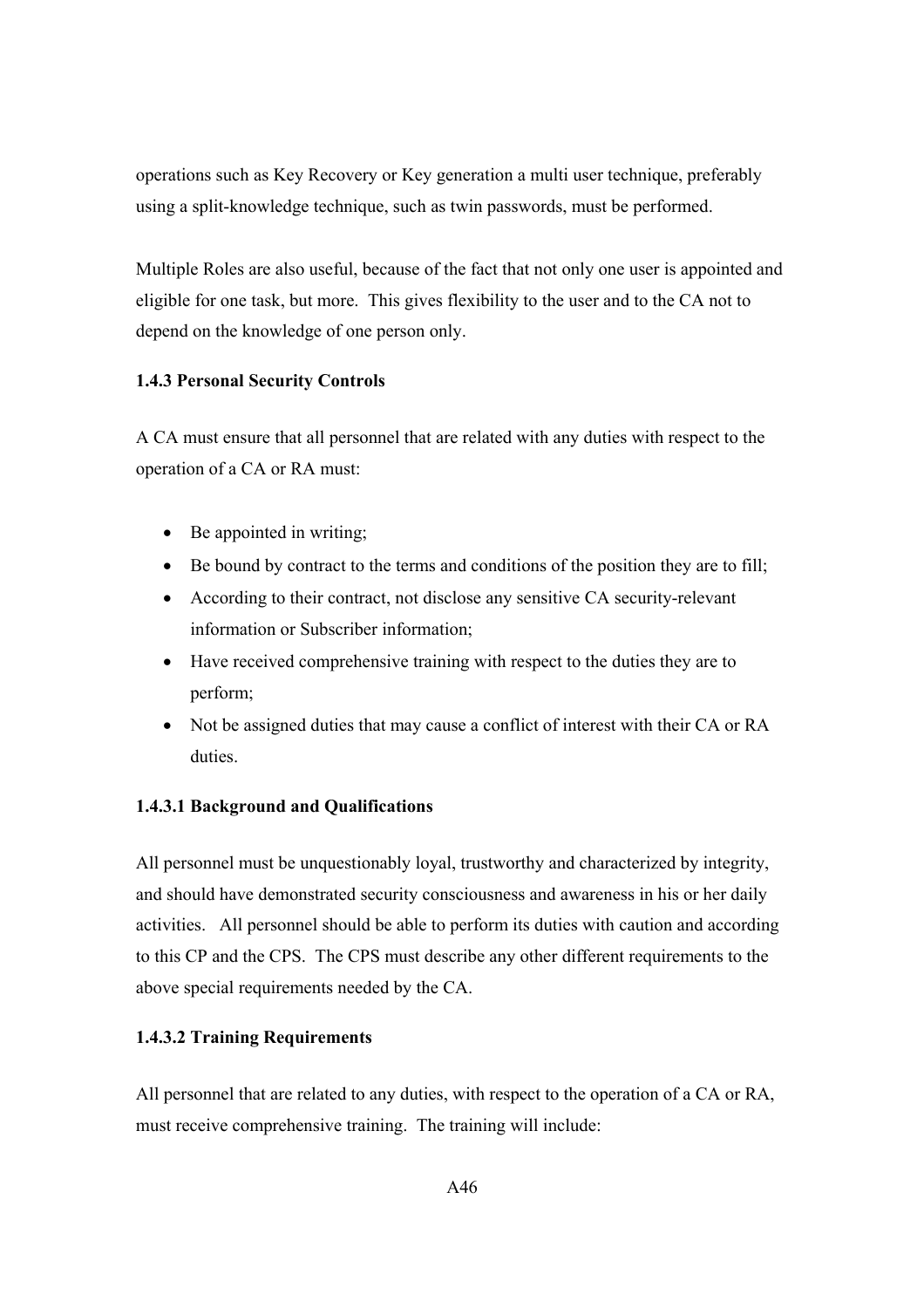- The CA/RA security principles and mechanisms;
- This CP and the CPS
- All PKI software versions in use on the CA and RA system;
- All PKI duties they are expected to perform;
- Disaster recovery and business continuity procedures.

Refresher training and seminars will be held in order to ensure the high quality of knowledge and also to ensure the updateability of the personnel as regards to any changes of the system or this CP.

## **1.4.3.3 Documentation Supplied to Personnel**

This CP and the CPS, along with all relevant documentations regarding the policies of the system, must be made available to the CA and RA personnel. The CA should ensure that all personnel receive all relevant information along with the acceptance of their contract. All personnel should sign a statement, stating that the person identified has been informed and acknowledged their understanding that certificates issued under this Policy should be used to facilitate appropriate access to personal health information and that such data is protected and any inappropriate acquisition and misuse may lead to a criminal penalty.

## **1.4.4 Security and Confidentiality**

Due to the nature of the system, security and confidentiality are critical factors affecting the selection of the technological framework. The selected framework must provide the ability to authenticate and encrypt communication and to control access to the system's components and resources.

## **1.5 Technical Security Controls**

This section contains provisions of the public/private key pair management policy for CAs, RAs and end entities, and the corresponding technical controls.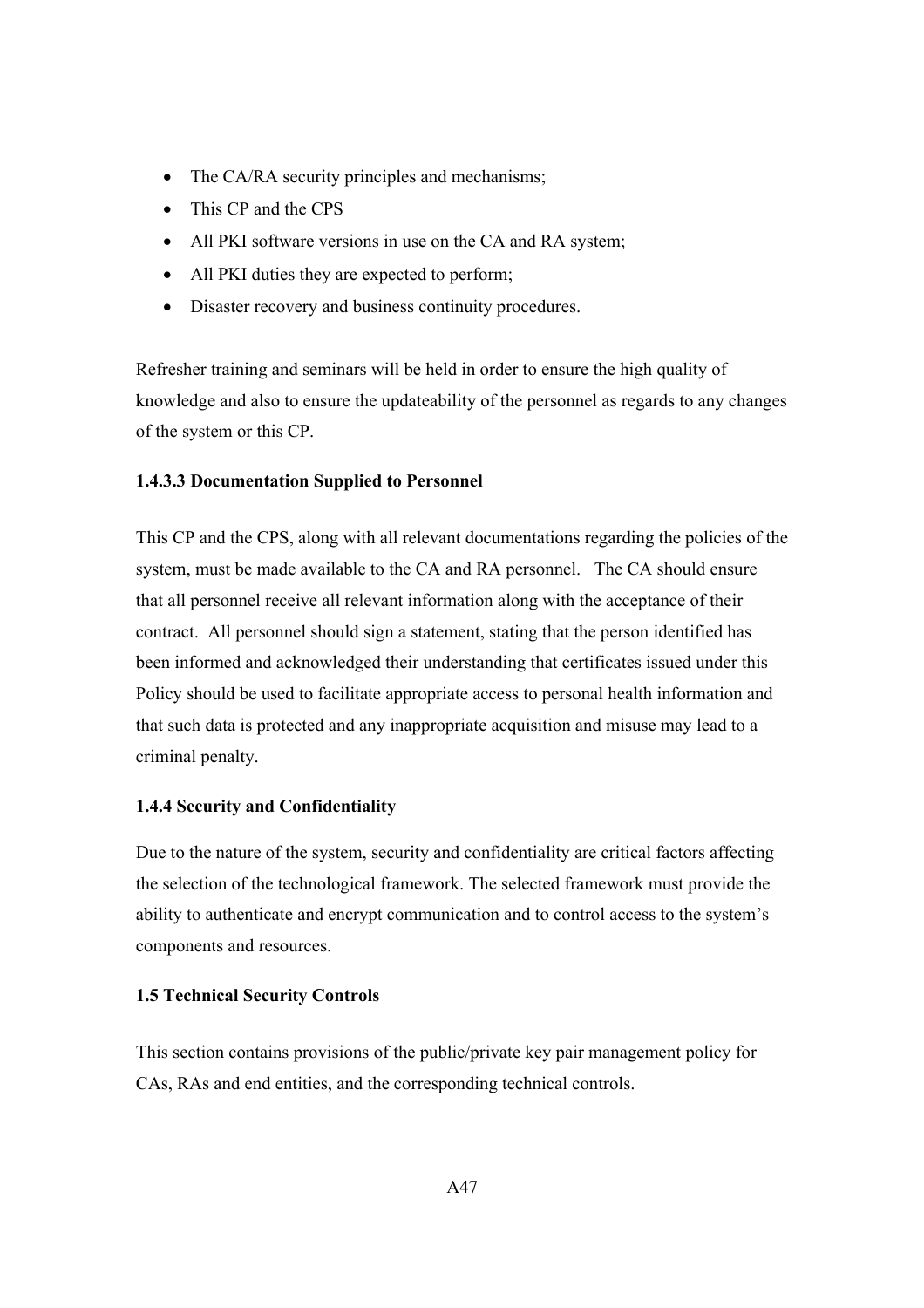### **1.5.1 Key Pair Generation**

Subscribers will not be allowed to generate their own key pairs. Keys will be given to them by the CA, using an approved software or hardware component. Hardware and software components must be evaluated and all their capabilities must be checked to see if they meet the technical specifications. However, key pairs for CA and RA must be generated in such a way that use of the private key, at all times, remains under the control of the authorized authority.

### **1.5.1.1 Subscriber Public Key Delivery to CA**

The Subscriber's public key must be transferred to the RA, which will store it to the CRL database. The CA in a way must ensure that:

- The key has not been changed during transit.
- The sender possesses the private key that corresponds to the transferred public key.
- The sender of the public key is the legitimate user claimed in the certificate application.

### **1.5.1.2 Private Key Delivery to Entity**

The private key should be delivered in hand to a physical person after proof of their identity. Guidelines should be given for the protection of the private key. Private keys prior to the delivery should be encrypted with a minimum of an 8-bit password.

#### **1.5.1.3 Public Key Delivery to Certificate Issuer**

The public signature verification key must be implemented and delivered to the CA, either via an on-line transaction, i.e. through the web interface, in accordance with the PKIX "Internet X.509 Public Key Infrastructure Certificate Management Protocols" [1,2],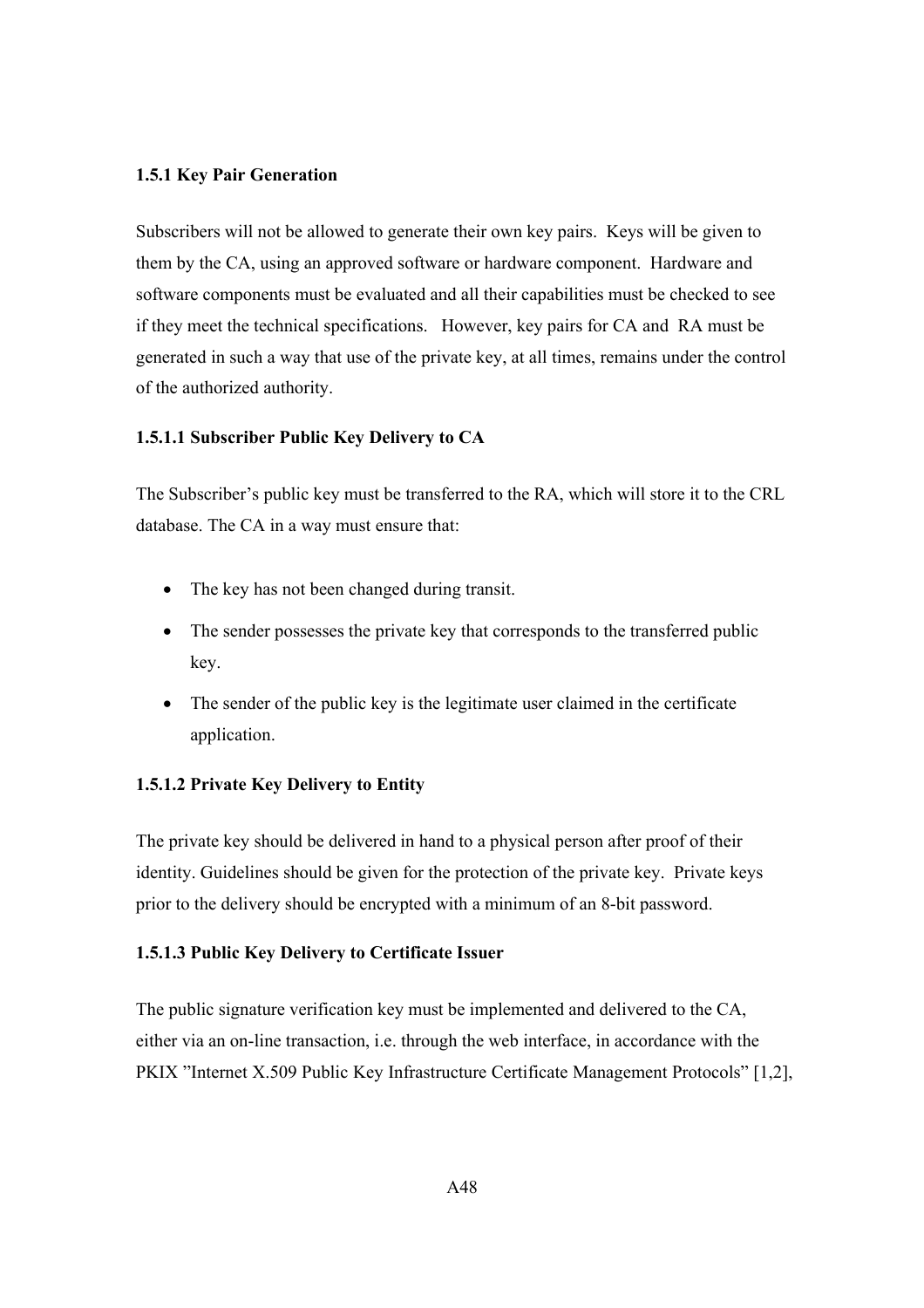or via an equally secure manner stated in the CPS. This should be done after a request is made.

## **1.5.1.4 CA Public Key Delivery to Users**

The CA's public signature verification key should be available via the CA's Repository. A legitimate user should be allowed to directly access the repository database.

## **1.5.1.5 Key Sizes**

Key sizes should be long enough to provide adequate protection. As a result each CA must ensure that each certified public key is of the type and length stated in this policy. Key sizes are currently specified [61] as 1024 bits for Public Key Cryptosystems (e.g., RSA [9]) and 160 bits for Elliptical Curve Cryptosystems (ECC) [42].

## **1.5.1.6 Public Key Parameters Generation**

Parameters, if any, shall be specified in the CPS.

# **1.5.1.7 Parameter Quality Checking**

Parameters, if any, shall be specified in the CPS

## **1.5.2 Hardware/Software Key Generation**

All software and hardware of interest to the CA should be evaluated prior to using. All components chosen will be the ones that comply with the specifications given by this CP.

## **1.5.2.1 Key Usage Purposes (As per X.509 v3 field)**

As per PKIX "Internet X.509 Public Key Infrastructure Certificate and CRL Profile" [1, 2] the CA signing keys may be used for signing certificates and CRLs, whereas the End Entity signing keys may be used for authentication, non-repudiation and message integrity. Both keys may also be used for session key establishment. The name of the field as per the X. 509 is specified as KeyUsage field.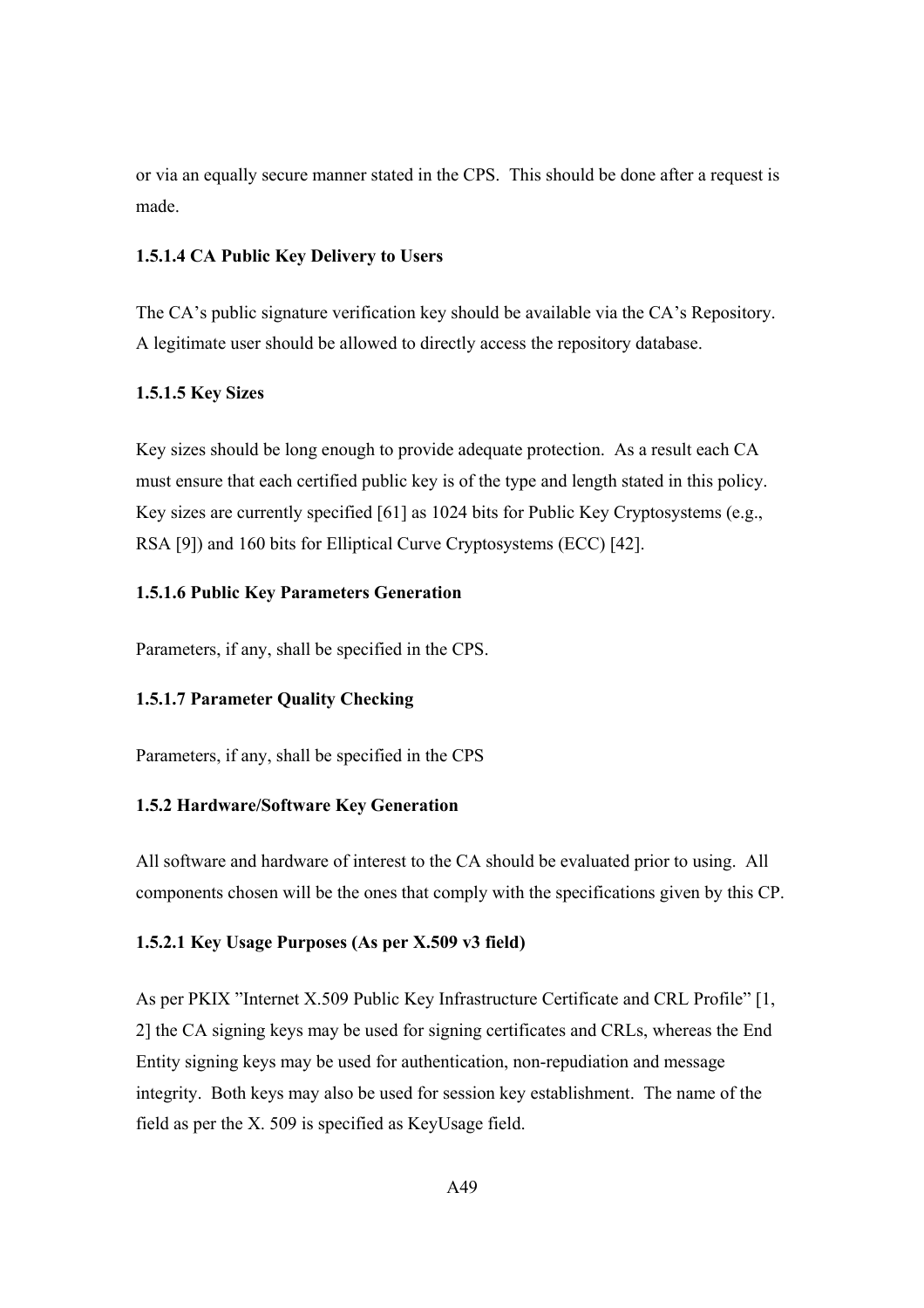#### **1.5.3 Private Key Protections**

The CA should make it clear that it does not have any legal or ethical responsibility and is not liable in the case of a private key being misused.

#### **1.5.3.1 Policy CA Private Signing Key**

The private signing key of the CA must be well protected from any disclosure and unauthorized use, especially when not active. In such a case, the key must be stored in an encrypted form. The activation data for the private key may be in the form of a password. Two persons must participate or be present to activate the Policy CA's private signing key. It is recommended that the CA's private key be stored in an isolated machine within a restricted area and under strict control as to who may have access to this machine. Regular backups should be made so as to minimize the recovering time in case of system disaster. For backups the system should provide at least the same level of protection in all situations as stipulated for the regular active private signing key. The procedures used shall be described in the CPS.

### **1.5.3.2 End Entity Private Signing Key**

Guidelines should be given to the Subscriber for the protection of his private keys from disclosure. When not active, the private key must be stored in encrypted form, to protect it from unauthorized use. The activation data for the private key may be in the form of a password. Occasionally backups are also recommended for avoiding the possibility of loses. Subscribers are advised to copy and store their keys in an encrypted form.

### **1.5.3.3 Private Key Backup**

As mentioned earlier the Subscribers are recommended to back up the Subscribers' private key. For this reason, the CA / RA should inform Subscribers of the consequences of the non-availability of the private key, and they should give them guidance for the appropriate method(s) for key backup.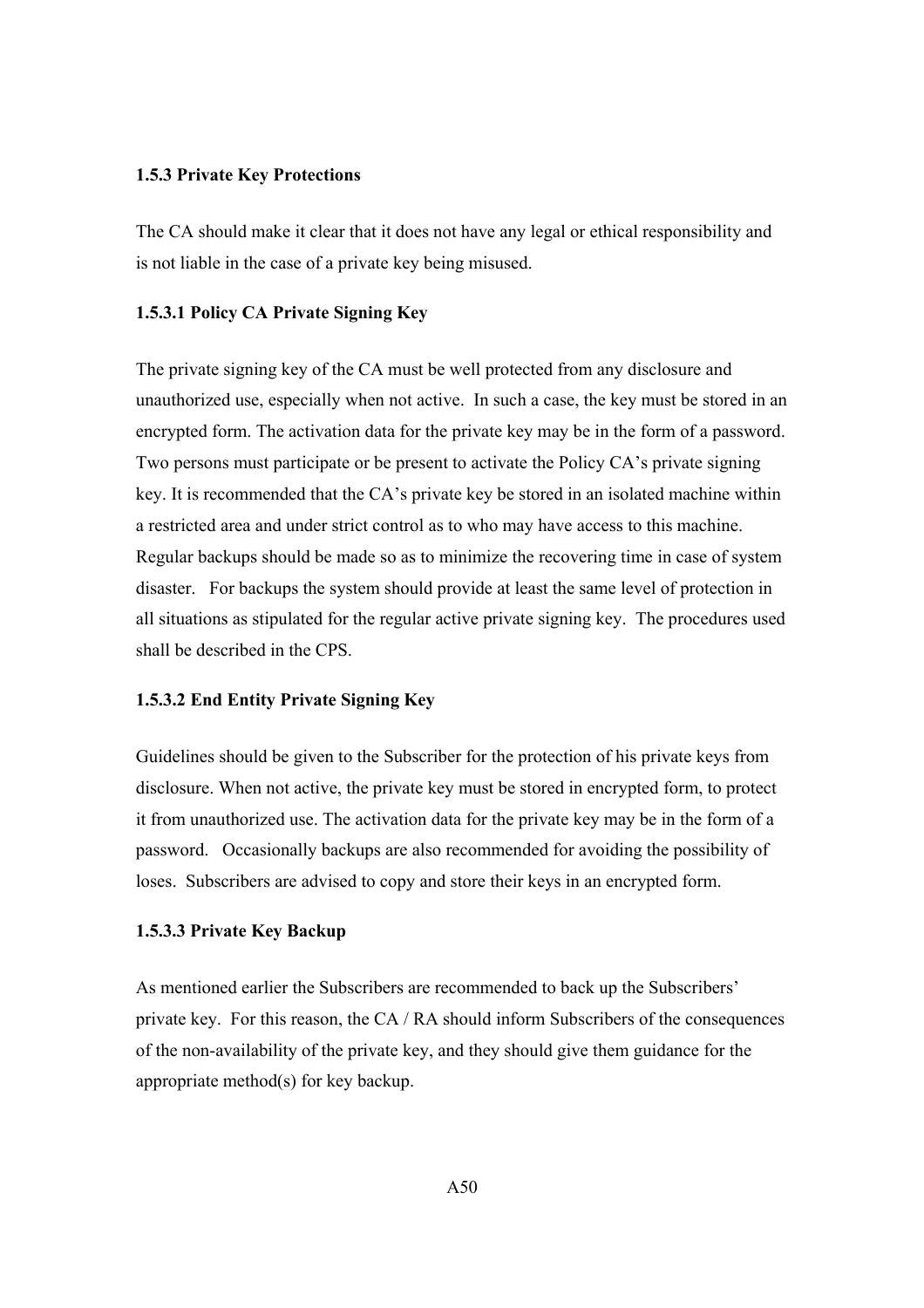# **1.5.4 Other Aspects of Key Pair Management**

# **1.5.4.1 Public Key Archival**

All public keys are archived by the Issuing CA.

# **1.5.4.2 Usage Periods for the Public and Private Keys**

Suggested validity periods for keys are:

- Policy CA public signature verification key (2048 bits) and certificate ten years;
- Policy CA private signing key (2048 bits) seven years;
- CA public signature verification key (2048 bits) and certificate three years;
- CA private signing key (2048 bits) one year;
- End Entity public signature verification key  $(1024 \text{ bits})$  and certificate two years;
- End Entity private signing key (1024 bits) two years.
- Key lengths must be at least 1024 bits and should be determined in organizational Threat-Risk Assessments.

Key lengths and validity periods shall be stated in the CPS.

However to minimize the risk of key misuse, the keys should be renewed every year.

# **1.5.4.3 Destroying Private Keys**

Upon expiration, revocation of a certificate, or other termination of the use of a private key, used for creating signatures, all copies of the private key should be securely destroyed.

# **1.5.5 Activation Data**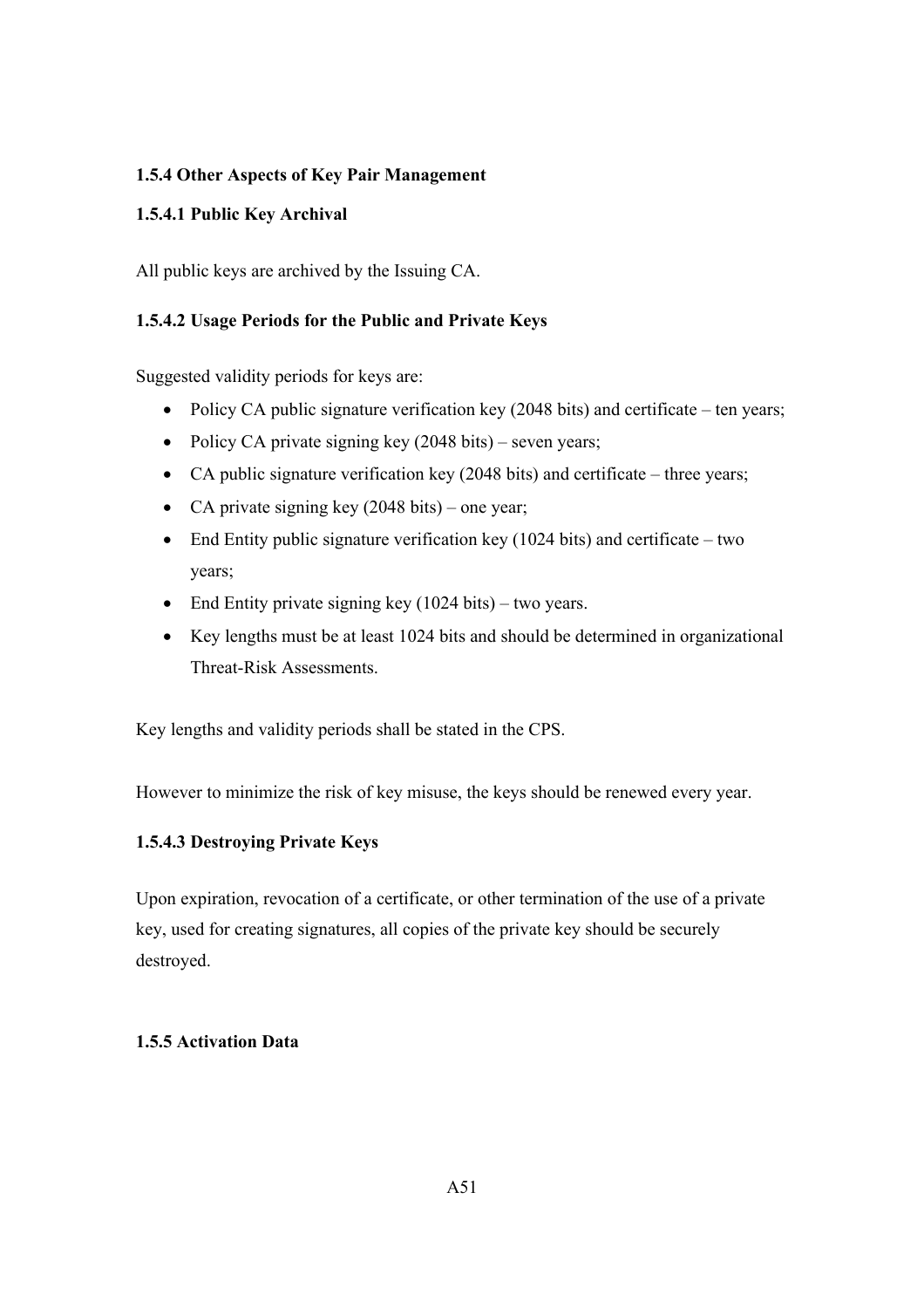Any activation data must be unique, unpredictable, and must have an appropriate level of strength for the keys or data to be protected. Where passwords are used, an Entity must have the capability to change its password at any time.

### **1.5.6 Restrictions on Private Key Use**

The CA's signing key shall be used only for signing certificates and revocation lists. Separate Keys are often used for signing certificates and for signing CRL or other revocation information.

The RA's private key should be used only to support the RA function unless specifically authorized by the CA.

### **1.5.7 Specific Computer Security Technical Requirements**

All workstations and servers used in the CA system should be configured to provide the minimal functionality required to provide the assigned CA or RA services. Operating systems along with the PKI software must provide access control and trace-ability down to an individual level on all transactions and functions affecting the use of CA's private signing keys as described in the CPS.

Local Security Policies should be well designed in order to provide the best security required for the local personnel, using the PKI CA software. Any initializations of the system, operating a CA's private signing keys can be performed by at least two operators, both of which are securely identified by the system. A detailed log file must be kept to record with all important steps of the initializing process. The CPS shall include a description of significant security measures for the CA system.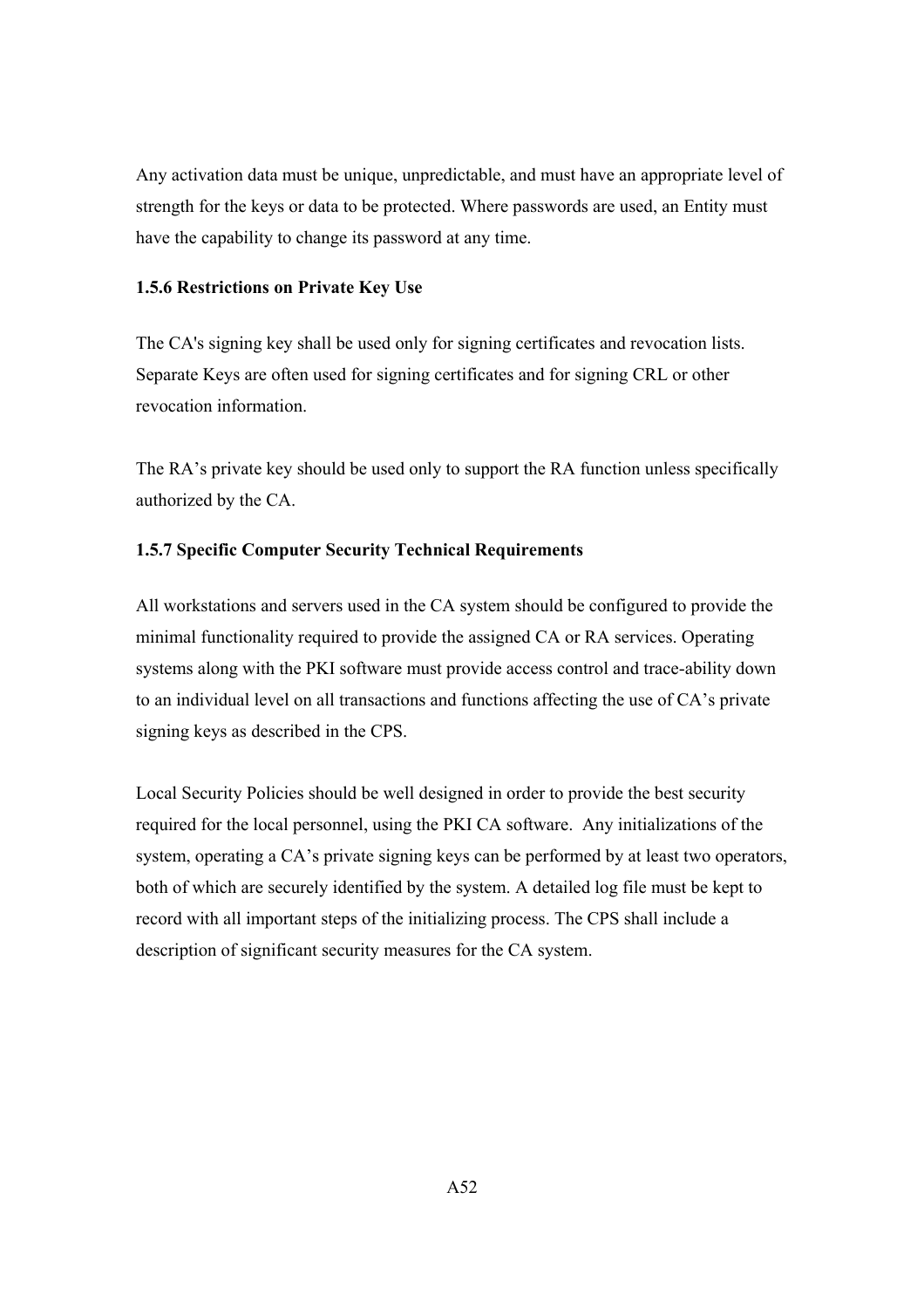### **1.5.8 Life Cycle Technical Controls**

#### **1.5.8.1 System Development Controls**

All cryptographic modules developed must be tested prior to usage. All modules must have been developed using well-established techniques and methodology.

#### **1.5.8.2 Security Management Controls**

Any alterations of the computer hardware or any modifications, upgrades of the system, or any changes of the configurations must be documented and controlled. The PMAC shall be notified of any significant changes.

### **1.5.8.3 Network Security Controls**

The CA server and repository must be protected through application level (proxy) firewalls configured to allow only the protocols and commands required for the CA's services.

The PKI system must be protected from any attacks through any open or general-purpose network with which it is connected, i.e. the Internet. For this purpose the system must be protected through an integrated solution that involves the implementation and configuration of firewalls, intrusion detection, and other spamming equipment. Such protection must be provided, to allow only the protocols and ports that are required for the operation of the CA to pass thru. All required protocols must be defined in the CPS. Finally, Communications over an external network always require the establishment of an encrypted channel of sufficient strength.

### **1.5.9 Web Server Security**

The technology must be such that the web server limits user's access to specific resources and folders. An important issue that is often overlooked nowadays during the configuration of a web server, is the ability to retrieve a list with the contents of a directory. The web server must be configured in such a way that users are not allowed to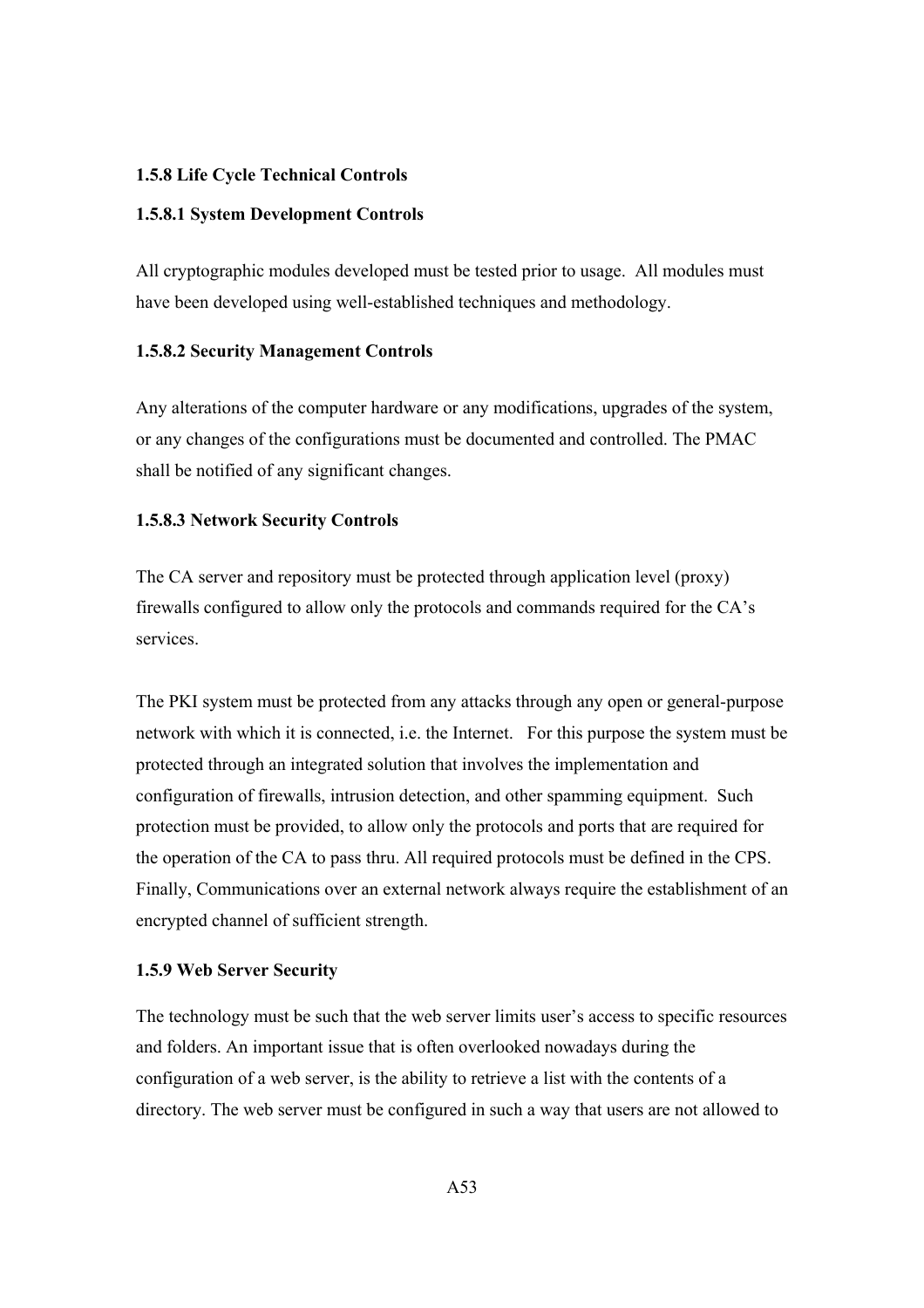see a listing with the contents of directories (files and subfolders). More on Web Server Security can be found in Appendix D.

### **1.5.10 Operating System Security**

The operating system and its configuration must provide filesystem security; that is, every user account should have limited, predefined access to the system's folders and files. Moreover, the selected operating system should allow the deployment and use of other security techniques such as software firewalls and software intrusion detection systems.

#### **1.5.11 Database Security with Discretionary Access Control**

The selected DBMS must allow the ability to create, modify and delete user accounts in the database level. The DBMS must support discretionary access control; i.e. it should provide the DBA with the ability to define the tables to which a user has access to, as well as the kind of access (INSERT, UPDATE, DELETE, SELECT).

This kind of control allows the minimization of the chances of a particular user damaging the database. For example, unregistered users who access the system through their web browser, to apply for registration, will logon to the database with a specific, limited capabilities account; this account will be configured in such a way by the DBA so that it restricts the user's ability to manipulate the database. For instance it may allow the user only to INSERT an entry into the application requests table, but not UPDATE it. So even if the user gains the ability to send raw SQL commands to the database, he will not be able to change his request status, delete other users' requests, view other users' requests, steel passwords, access other tables etc.

#### **1.5.12 Reliability**

The technological framework must provide system reliability; i.e. the system must always produce correct results. In order to achieve this requirement, the use of popular, welltested and mature software is suggested.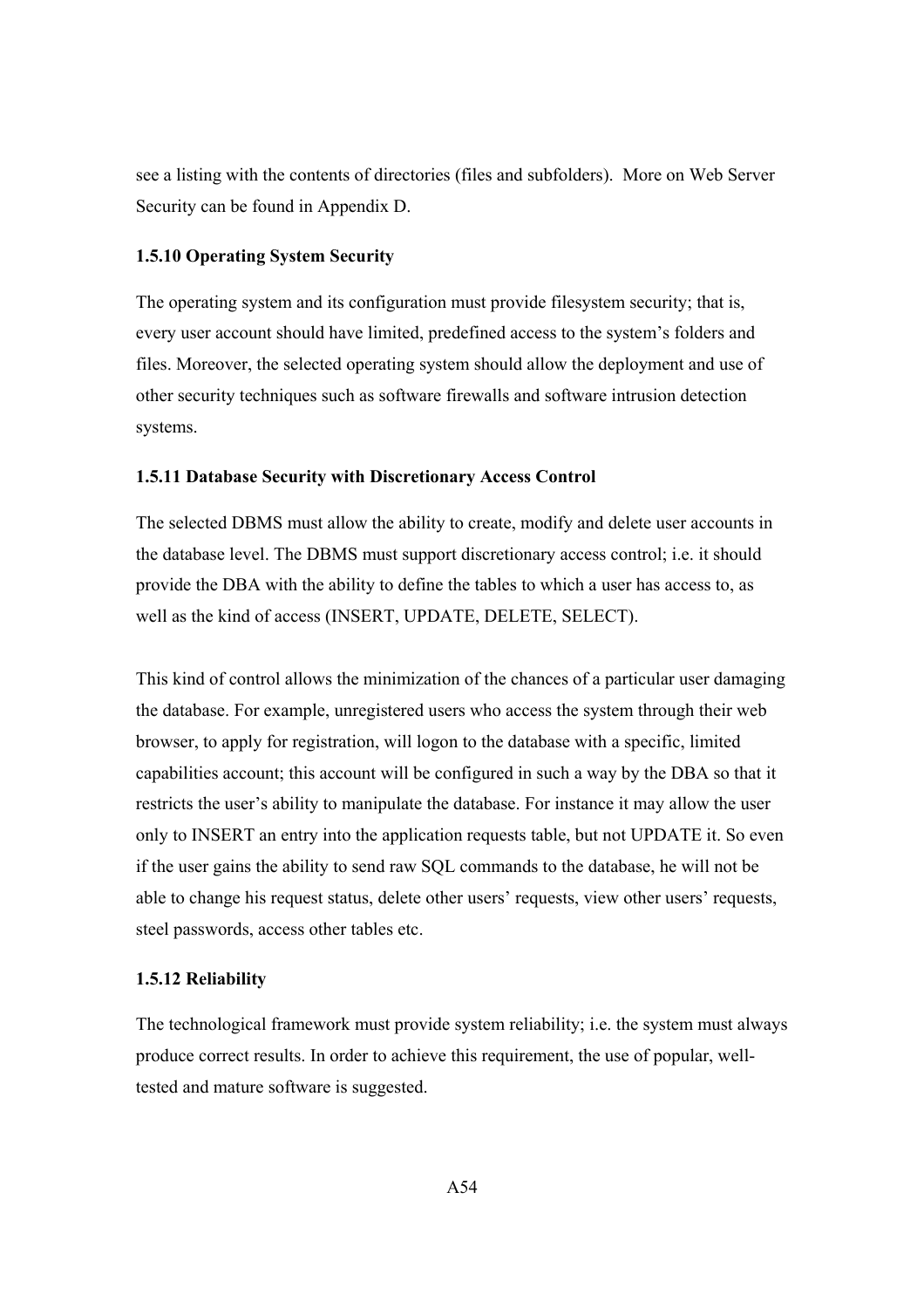### **1.5.13 Resilience**

The technological framework must provide the means to build a resilient system; i.e. the system must prevent data from being damaged in cases of failure. Since the core of the system will be based on databases, the use of a DBMS, which ensures the  $ACID<sup>14</sup>$ properties, is critical. No compromise should be made in favor of low cost.

### **1.6 Certificate and CRL Profiles**

This section specifies the certificate format and the CRL format. Any further coding conversations or any other specific information regarding the content required, recommended fields, extensions, and CRLs, should be specified in the CPS.

### **1.6.1 Certificate Profile**

Public keys shall be contain in the Certificates that reference this Policy and shall be used for authenticating the sender of an electronic message and verifying the integrity of such messages, including public keys used for digital signature verification.

All certificates that reference this Policy must be issued in accordance to the X.509 format. CAs should identify in their CPS, the certificate extensions supported. Such support should be consistent with the Healthcare Certificate Profile detailed in an attachment to this document.

<sup>&</sup>lt;sup>14</sup> ACID stands for Atomicity, Consistency, Isolation and Durability. These are the attributes any serious DBMS must possess.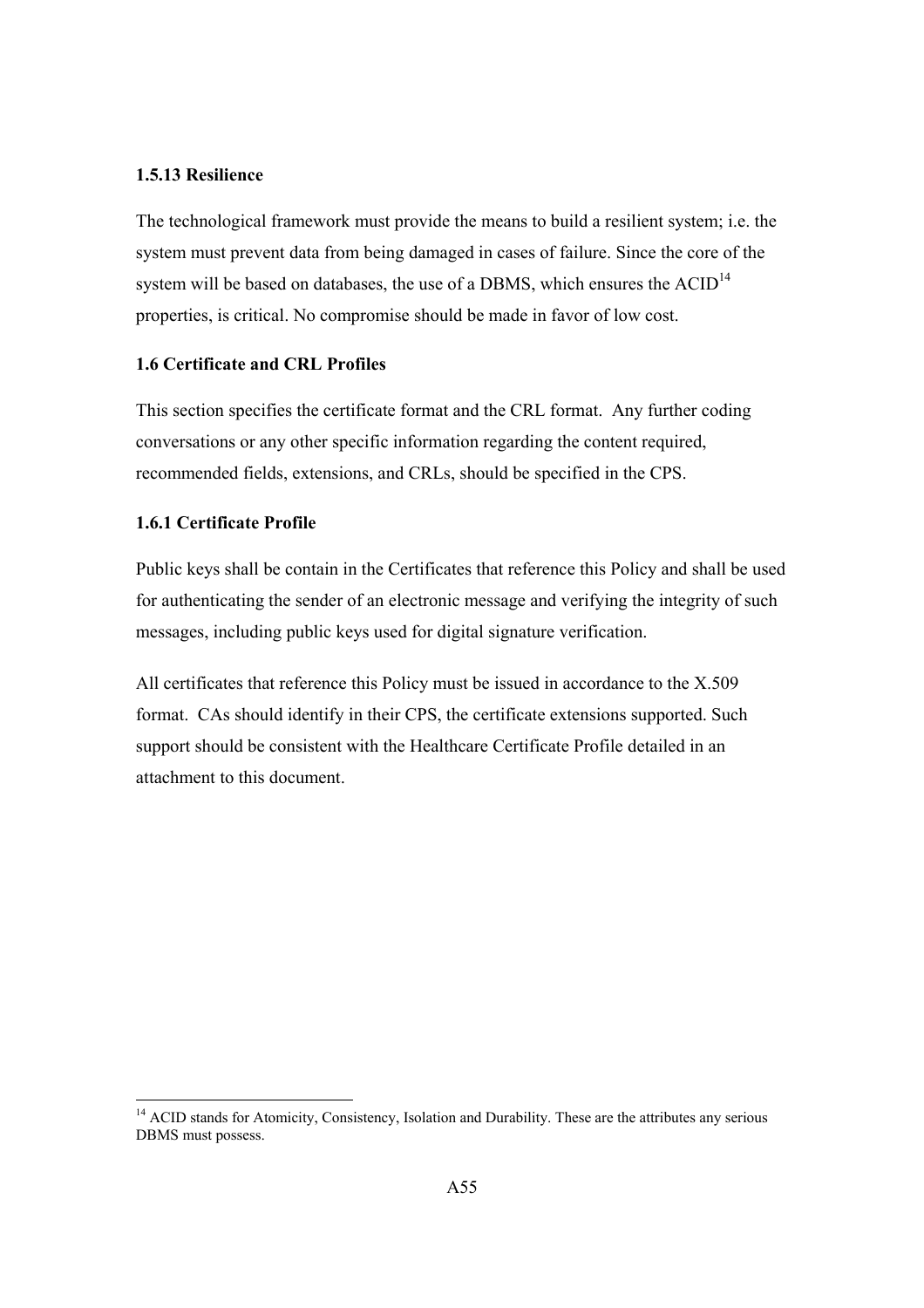## **1.6.1.1 Version Numbers**

The CA must issue X.509 Version 3 certificates, in accordance with the PKIX "Internet X.509 Public Key Infrastructure Certificate and CRL Profile" RFC2459[2].

| <b>Field Comment</b> | Content                                                              |
|----------------------|----------------------------------------------------------------------|
| Version              | Version of X.509 certificate, version is 3                           |
| serialNumber         | Unique serial number for certificate                                 |
| Signature            | The OID for the algorithm used by the CA to sign the certificate.    |
| Issuer               | X.501 type distinguished name of CA.                                 |
| Validity             | The first and last date in the validity period for the certificate   |
| Subject              | Distinguished name of the entity to which the certificate is issued. |

The values of the base (non-extension) X.509 fields shall be:

#### **Table 1:The values of the base (non-extension) X.509 fields**

#### **1.6.1.2 Certificate Extensions**

The following table states extensions that: are required, recommended, not recommended, and not allowed, in certificates complying with this CP. It also states whether each extension should be marked as critical or not:

| <b>Extension</b>           | <b>Required</b> | Recommended                  | <b>Not</b><br>recommended | <b>Not allowed</b> |
|----------------------------|-----------------|------------------------------|---------------------------|--------------------|
| authorityKeyIdentifier     | NC              |                              |                           |                    |
| subjectKeyIdentifier       | NC              |                              |                           |                    |
| keyUsage                   | $\mathcal{C}$   |                              |                           |                    |
| certificatePolicies        |                 | NC                           |                           |                    |
| policyMapping              |                 |                              |                           | EE, CA             |
| subjectAltName             |                 | NC                           |                           |                    |
| issuerAltName              |                 | NC                           |                           |                    |
| subjectDirectoryAttributes |                 |                              |                           | EE, CA             |
| basicConstraints           | CA/C            |                              |                           | EE                 |
| extKeyUsage                |                 | If applicable:<br>EE, CA / C |                           |                    |
| cRLDistributionPoint       |                 | NC                           |                           |                    |
| authorityInformationAccess |                 |                              |                           | EE, CA             |
| nameConstrains             |                 |                              |                           | EE, CA             |
| <b>OCSPNocheck</b>         |                 |                              |                           | EE, CA             |
| policyConstraints          |                 |                              |                           | EE, CA             |
| privateKeyUsagePeriod      |                 |                              |                           | EE, CA             |

 $C =$  critical,  $NC =$  noncritical,  $EE =$  End Entity certificate,  $CA = CA$  certificate

**Table 2:Table Extensions Criticallity**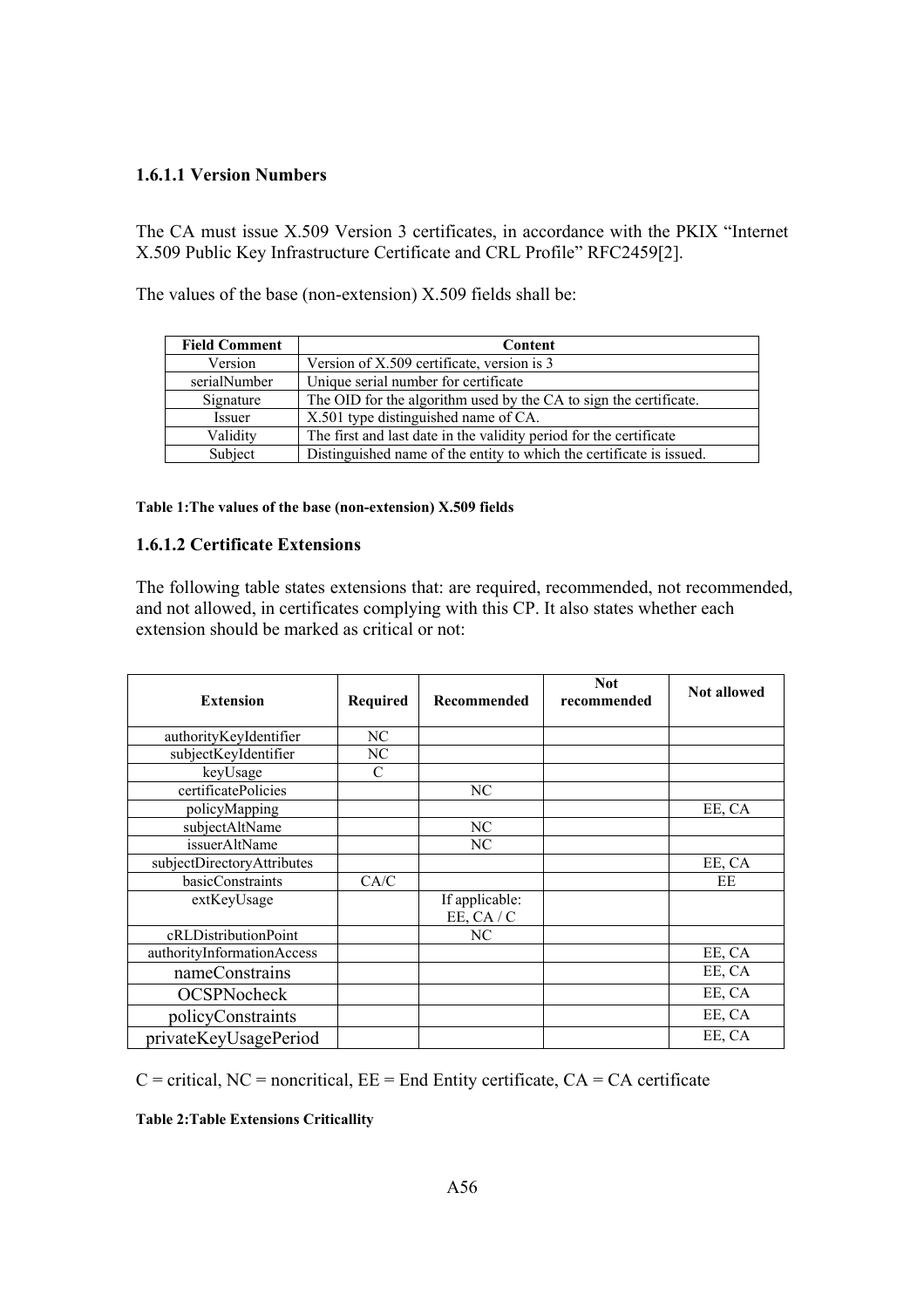The following table specifies the values of certificate extensions and recommends values for some recommended extensions.

| <b>Extension Comment</b> | Content                                                             |
|--------------------------|---------------------------------------------------------------------|
| authorityKeyIdentifier   | Can be used to identify a particular public key when a CA has       |
|                          | several. Fingerprint of CAs public key, and serial number of CA     |
|                          | certificate.                                                        |
| subjectKeyIdentifier     | Fingerprint of the subjectPublicKey.                                |
| keyUsage                 | End Entity certificate – RSA key: digitalSignature,                 |
|                          | nonRepudiation, keyEncipherment. CA certificate - RSA key:          |
|                          | keyCertSign, cRLSign.                                               |
| certificatePolicies      | End Entity and cross-certification certificate: OID, URI of CPS and |
|                          | UserNotice $CA$ certificate $- OID$ .                               |
| subjectAltName           | E-mail address is recommended.                                      |
| issuerAltName            | E-mail address, and http URI to CA web site are recommended.        |
| basicConstraints         | CA certificate: true                                                |
|                          | Shall not appear in end End Entity certificates                     |
| cRLDistributionPoint     | URI of CRL.                                                         |

**Table 3: The values of required certificate extensions** 

# **1.6.1.3 Cryptographic Algorithm Object Identifiers**

The following algorithms, for signing and verification, must be supported by the CA and the End Entities:

```
RSA – {iso(1) member-body(2) us(840) rsadsi(113549) pkcs(1) 1 };
SHA-1 – sha1WithRSAEncryption, \{iso(1) member-body(2) us(840) rsadsi(113549)
pkcs(1) pkcs-1(1) 5 }.
```
In addition, the CA and End Entities must support the algorithms approved by PKIX "Internet X.509 Public Key Infrastructure Certificate and CRL Profile" [2] for verification.

# **1.6.1.4 Name Forms**

Each DN must be in the form of an X.501 UTF8 String.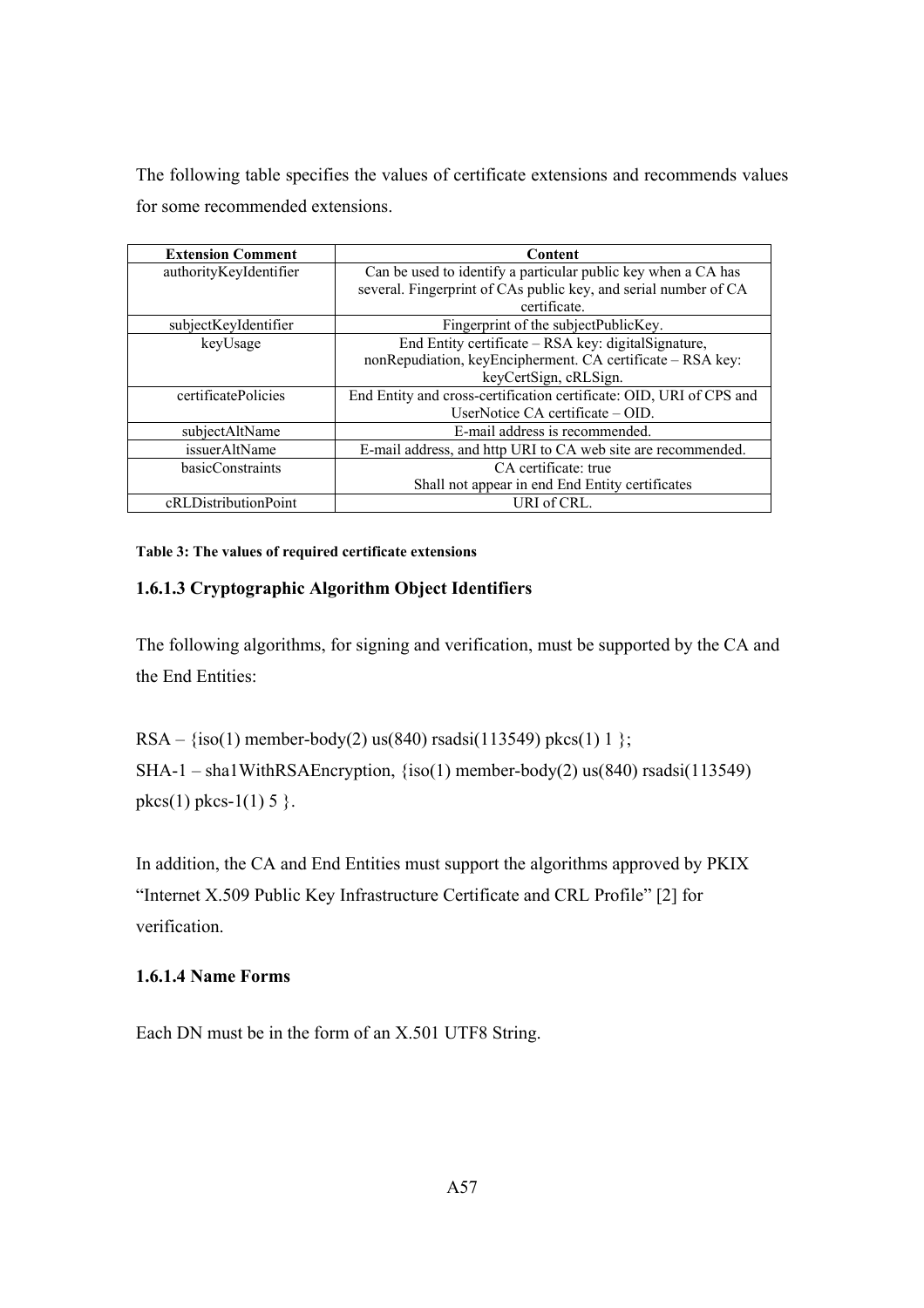# **1.6.1.5 Processing Semantics for Critical Certificate Policy Extension**

Critical extensions should be interpreted as defined in PKIX "Internet X.509 Public Key Infrastructure Certificate and CRL Profile" [2].

# **1.6.2 CRL Profile**

All PKI End Entity software must support and correctly process the CRL fields and extensions identified in PKIX "Internet X.509 Public Key Infrastructure Certificate and CRL Profile" [2]. Any CRL issued by a CA referencing this Policy must include the CRLNumber extension; use of the CRLReason extension is recommended. The CA's public CPS shall identify the CRL extensions supported.

| <b>CRL Field</b>                  | <b>Comment</b> - Content                                                                                                                          |  |  |  |
|-----------------------------------|---------------------------------------------------------------------------------------------------------------------------------------------------|--|--|--|
| version                           | X.509 CRL, version is 3                                                                                                                           |  |  |  |
| signature and signature Algorithm | sha-1WithRSAEncryption shall be used by the CA to sign the CRL.<br>OID: {iso(1) member-body(2) us(840) rsadsi(113549) pkcs(1) pkcs-<br>$1(1)$ 5 } |  |  |  |
| <i>ssuer</i>                      |                                                                                                                                                   |  |  |  |
| thisUpdate                        | Required                                                                                                                                          |  |  |  |
| nextUpdate                        | Required                                                                                                                                          |  |  |  |
| <b>CRL Entry Field</b>            |                                                                                                                                                   |  |  |  |
| userCertificate                   | Serial number of revoked certificate                                                                                                              |  |  |  |
| revocationDate                    | Required                                                                                                                                          |  |  |  |

**Table 4: Supported Extensions**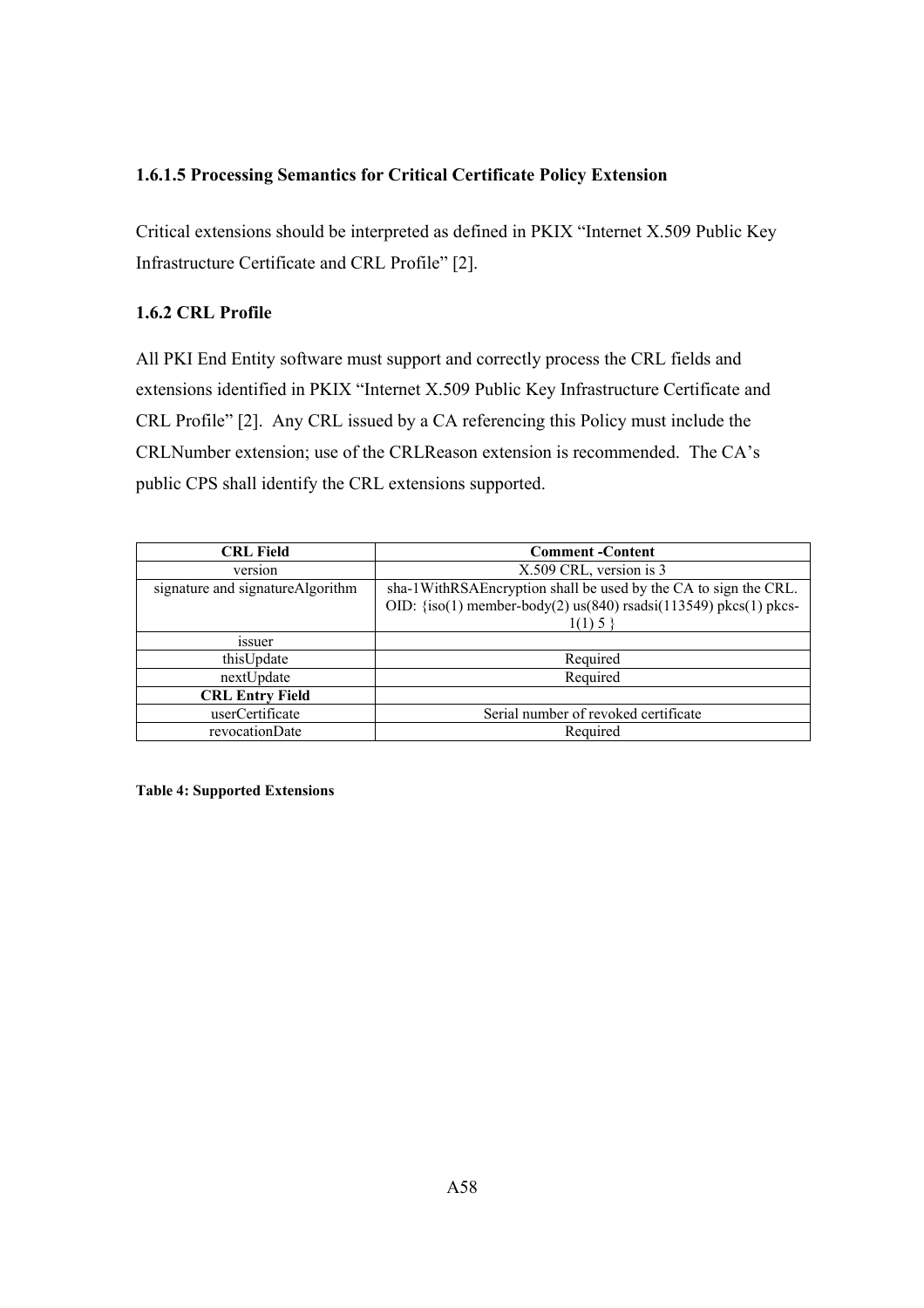## **1.6.2.1 1 CRL and CRL Entry Extensions**

All PKI user software must correctly process all CRL extensions and CRL entry extensions identified in PKIX "Internet X.509 Public Key Infrastructure Certificate and CRL Profile" [2]. The following table lists CRL extensions and CRL entry extensions that are required, recommended, and allowed in CRLs complying with this CP. It also states whether each extension shall be marked critical or not:

| <b>CRL Extension</b>       | Required | Recommended | <b>Allowed</b> |
|----------------------------|----------|-------------|----------------|
| authorityKeyIdentifier     | NC.      |             |                |
| issuerAltName              |          | NC          |                |
| <b>CRL Entry Extension</b> |          |             |                |
| reasonCode                 |          |             |                |
| invalidityDate             |          |             |                |

### **Table 5: CRL Extension Criticallity**

The following table gives the stipulations for the extensions and entry extensions:

| <b>CRL Extension</b>       | <b>Comment – Content</b>                         |
|----------------------------|--------------------------------------------------|
|                            |                                                  |
| authorityKeyIdentifier     | Can be used to identify a particular public key  |
|                            | when a CA has several. Fingerprint of CAs public |
|                            | key, and serial number of CA certificate.        |
| issuerAltName              | E-mail address, and http URI to CA web site are  |
|                            | recommended.                                     |
| <b>CRL Entry Extension</b> |                                                  |
|                            |                                                  |
| reasonCode                 | Specified reason codes are strongly              |
|                            | recommended.                                     |
|                            |                                                  |
| invalidityDate             | Date of known or suspected compromise or         |
|                            | invalidation.                                    |

**Table 6: Extensions Stipulations**

## **1.7 Specification Administration**

## **1.7.1 Changes with Notification**

Prior to any changes to this certificate policy, the PMAC will notify all entities including subordinate CAs, and all CAs that are directly cross-certified with the Policy CA.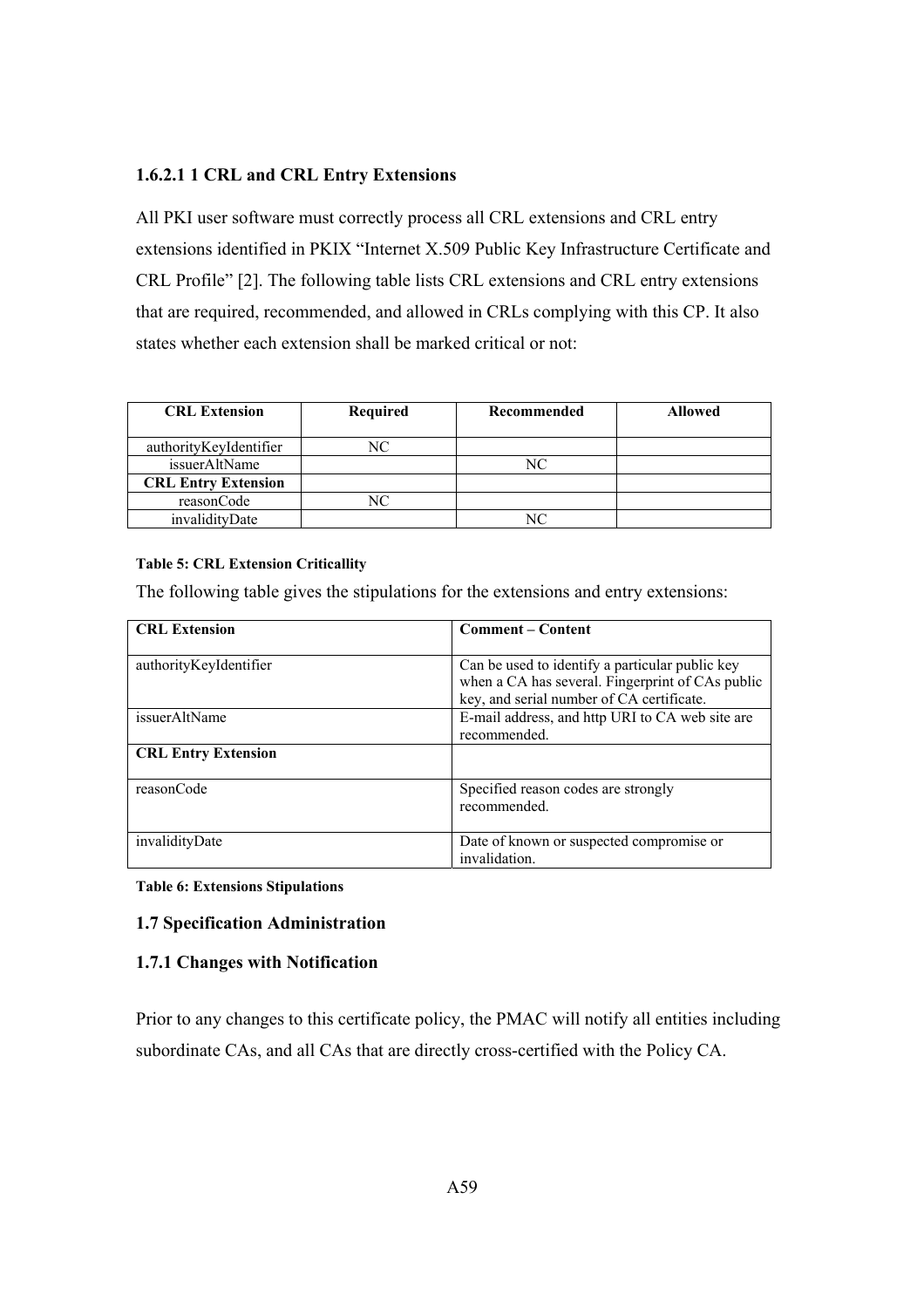## **1.7.1.1 List of Items**

All items, except the contact information in this certificate policy, are subject to the notification requirement.

## **1.7.1.2 Notification Mechanism**

The notification will be stated by PMAC and must contain a statement of the proposed changes, the final date of receipt of comments from entities, and the proposed effective date of change. Notification of the changes along with the proposed changes will be available on line at the RA web site. All subordinate CAs will be notified by the PMAC, in writing.

## **1.7.1.3 Comment Period**

The comment period will be maximum 30 days unless otherwise specified in the CPS. The comment period will be defined in the notification. If a proposed change is modified as a result of such comments, a new notice of the modified proposed change shall be published.

## **1.7.1.4 Mechanism to Handle Comments**

Proposed Comments by impacted users must be handed directly to the PMAC within the time limit and no later than the time specified in the CPS. Decisions with respect to the proposed changes are at the sole discretion of the PMA.

# **1.7.1.5 Period for Final Change Notice**

The PMAC will determine the period for final change notice.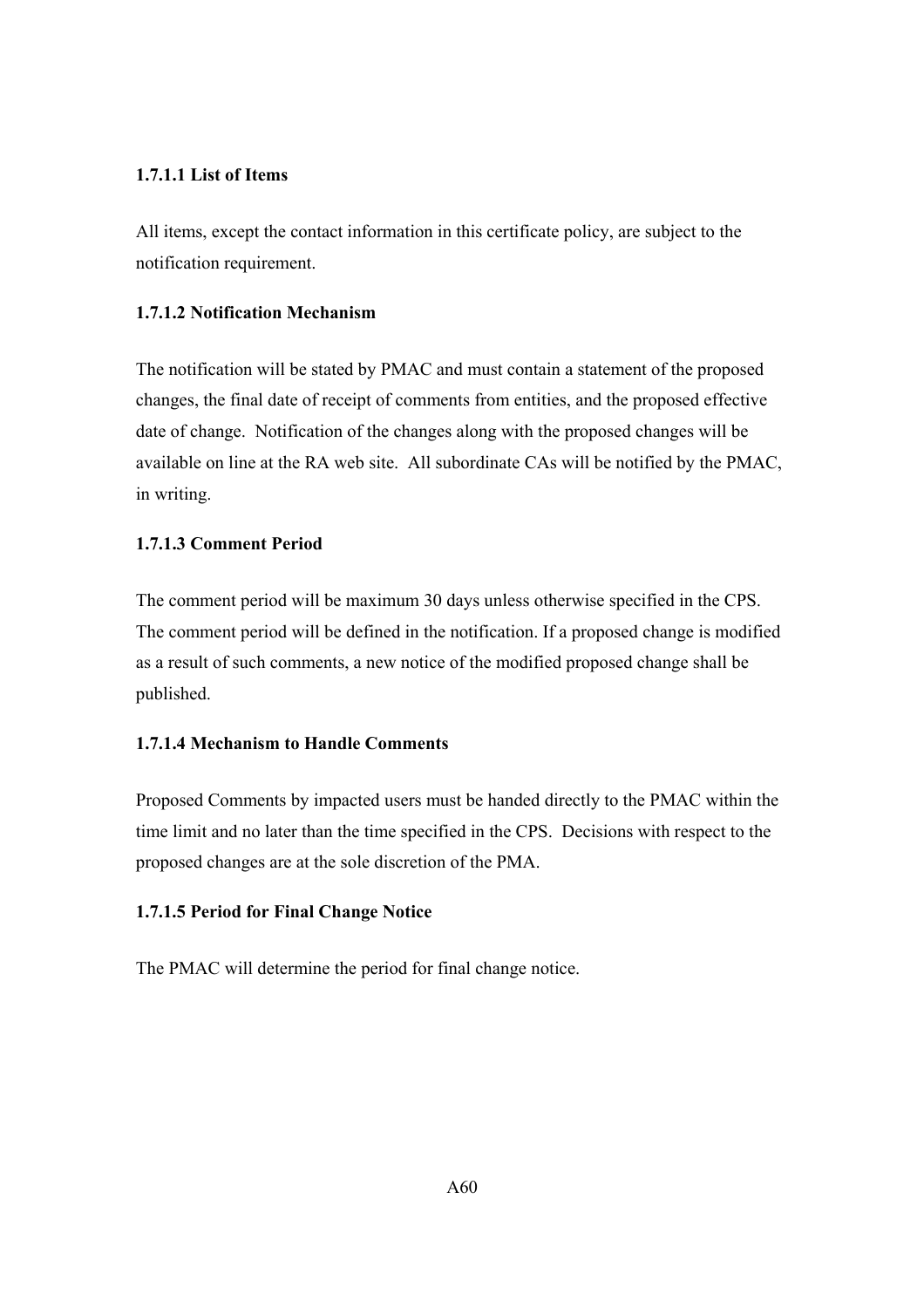#### **1.7.1.6 Items Whose Change Requires a New Policy**

If a policy change is determined by the PMAC to warrant the issuance of a new policy, the PMAC may assign a new Object Identifier (OID) for the modified policy. The new assign number will be a under the original root OID.

#### **1.7.2 Publication and Notification Policies**

This policy definition, digitally signed by an authorized representative of the CA, is (currently) available in electronic form on the Internet at:

http://www.hippocrates.org.cy/policies.htm or via email from cp@hippocrates.com.cy. Other CAs issuing certificates that identify this certificate policy shall post copies of this CP on their CA web site.

## **1.7.3 CPS Approval Procedures**

CPS contains information, relevant to the security of a CA, and more specific to this CP. CPS must also be available on line for all Subscribers. The subscriber must accept both CP and CPS prior to receiving the Certificate. CPS can be found at http://www.hippocratres.org.cy or via an email from cps@hippocrates.com.cy.

## **1.8 Policy Administration**

Any party that registers an OID for this Policy (the Registering Party), will provide notice of any proposed changes to this policy, which may materially impact users of this Policy. The Registering Party will make reasonable attempts to directly notify CAs known to have implemented this Policy, who then are required to notify their Subscribers. Notice can be accomplished either electronically or by mail. The Registering Party will post the proposed changes in electronic form, on the Internet.

If the changes to the Policy will have a material affect upon acceptance by Relying Parties, the new Policy created by the application of the proposed changes should be assigned an OID, distinct from that assigned to this Policy.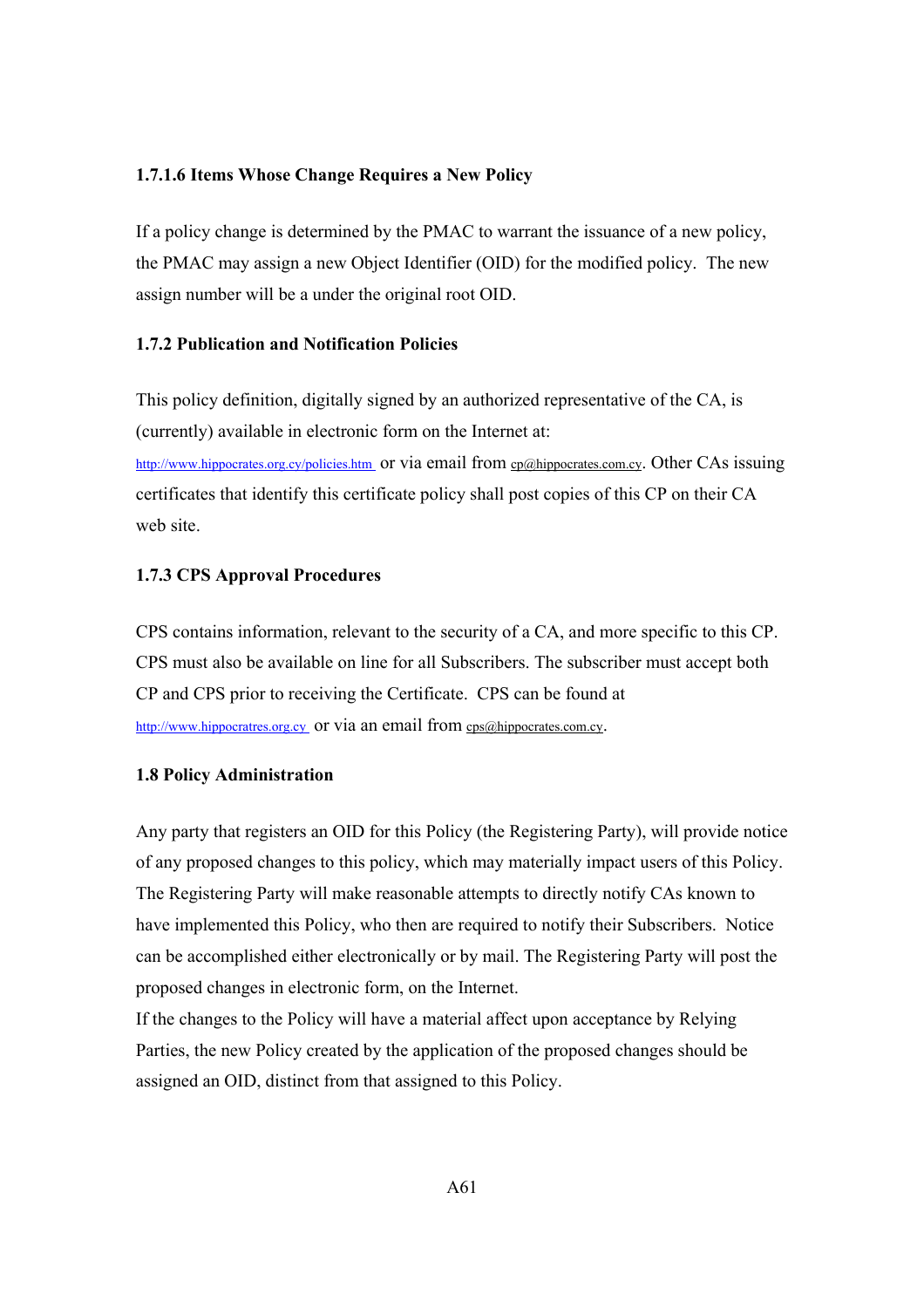## **1.9 Personnel Expertise**

The selection of a particular framework should take into account the current personnel's expertise. The use of familiar and easy to learn technology is highly desirable, as it will lead to faster implementation, quicker response when changes are required and less training cost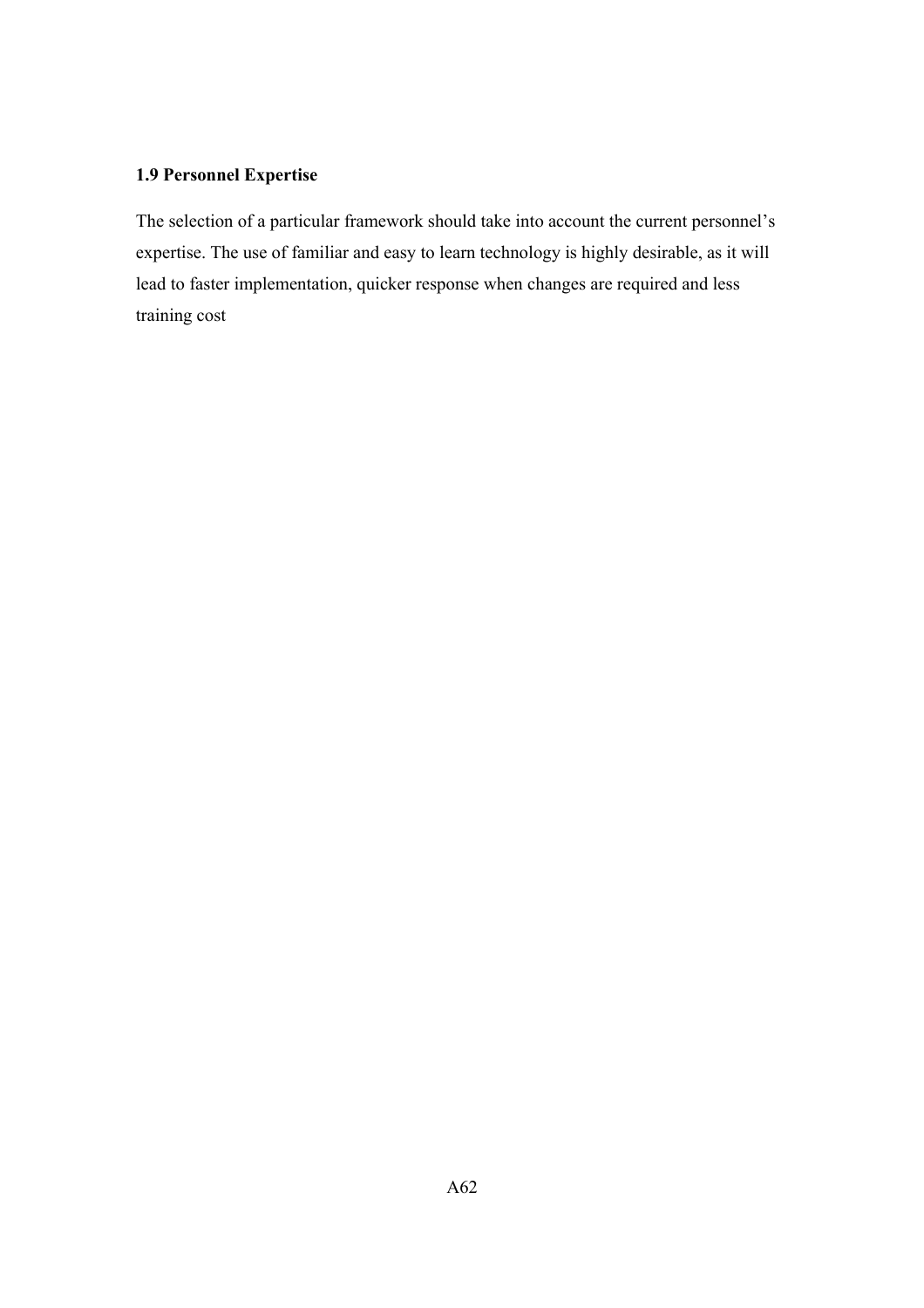# **Appendix B**



Figure 4: Basic Structure of an X509 v3 Certificate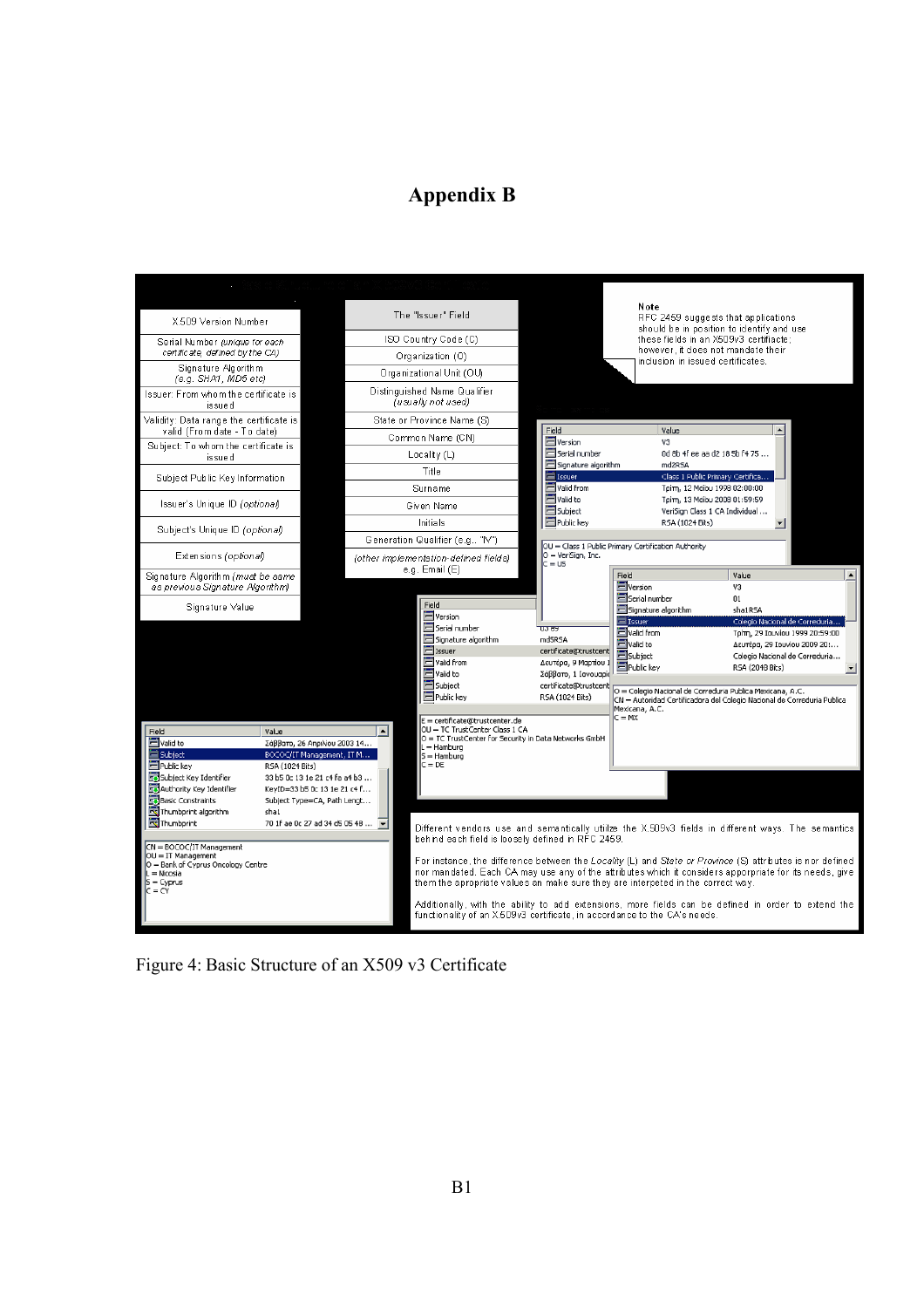## **Appendix C**

## **Hippocrates CA/RA Personnel Agreement**

Hippocrates Certificate Authority (CA) system has the obligation and responsibility to ensure the trustworthiness of the provided services and protect confidential information processed, at all times. Hippocrates CA system is supported by the job function of appropriate Certificate Authority (CA) and Registration Authority (RA) personnel who must obey to the following rules and procedures:

#### (1) **Demonstrate integrity and confidentiality.**

All personnel have an obligation to act in a conscious, loyal and secure way in all daily activities regarding the operation of Hippocrates CA system. If for any reason any employee is found revealing any sensitive CA security-relevant information or Subscriber information will be held liable for his/her action and legal measures may be forced against him/her.

#### 2) **Read and Adhere to Hippocrates Agreed Procedures.**

All personnel must understand the guidelines provided in Hippocrates Certificate Policy (CP) and Certificate Practice Statement (CPS) and perform their duties according to them. The CP and CPS must be made available to CA and RA personnel by an appointive officer.

### (3) **Willing to receive appropriate training.**

All personnel, according to their duties and in respect to the operation of CA or RA, must be willing to receive comprehensive training on the following areas:

- The CA/RA security principles and mechanisms
- The CP and CPS guidelines and their practical implementation
- All PKI software versions in use on the CA and RA system
- All PKI duties they are expected to perform
- Disaster recovery and business continuity procedures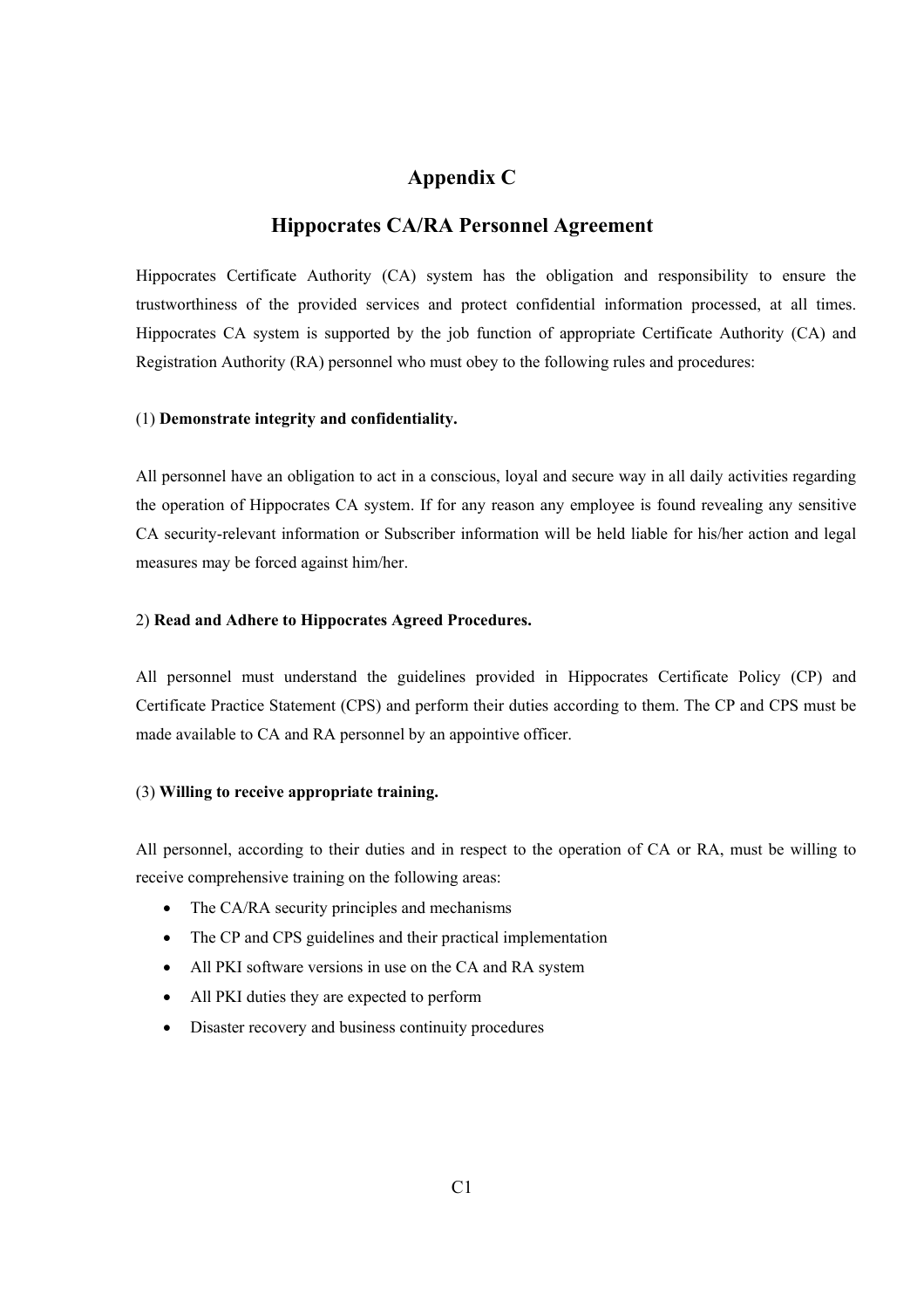## (4) **Acknowledge the proper and legitimate Usage of Hippocrates CA's Public Key Certificates.**

Upon agreeing to subscribe to a certificate, all personnel acknowledge that it should be used to facilitate appropriate access to personal health information and that such data is protected from disclosure or other malicious activity. Any inappropriate acquisition and misuse may lead to a criminal penalty.

I acknowledge that I have read, understood and accept the terms of this document and I will comply with the recommended procedures.

Signature \_\_\_\_\_\_\_\_\_\_\_\_\_\_\_\_\_\_\_\_ Date\_\_\_\_\_\_\_\_\_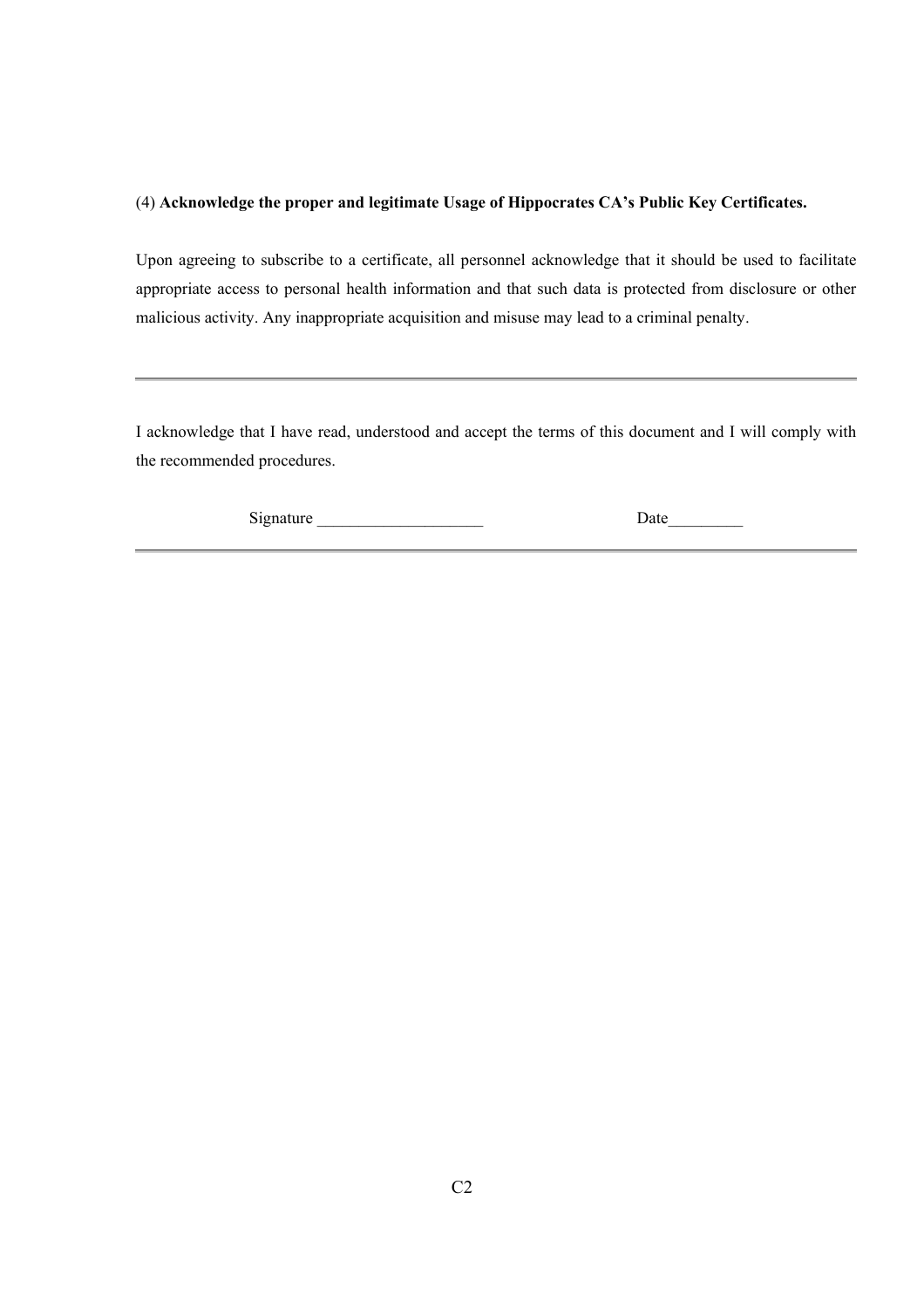## **Hippocrates End User Agreement**

A certification authority has the obligation and responsibility to ensure the trustworthiness and security of the certification process. However, the certification authority alone cannot ensure trustworthiness and security; the subscribers and relying parties also have duties, as far as making sure that the certification process is secure and trustworthy is regarded.

The terms "End User" and "Subscriber" hereinafter refer to: (a) an identified individual on behalf of whom the certificate is being issued, and who is managing the private key (b) an identified organization acquiring the certificate and managing the private key on behalf of an identified individual (c) an organization acquiring the certificate and managing the private key on behalf of a group of identified individuals.

Upon requesting a certificate from the Hippocrates Registration Authority, End Users shall:

(1) **Present Accurate Information**: A subscriber has an obligation to present accurate information to the certification authority and the registration authority when the subscriber applies for a certificate.

(2) **Check of Certificate Issuance:** When a certification authority issues a certificate, the subscriber has an obligation to check the descriptive information on the certificate for accuracy and notify the certification authority in case of mistakes or oversights.

(3) **Protect the Private Key**: A subscriber has an obligation to take reasonable precautions to prevent any loss, disclosure or unauthorized use of the private key associated with the certificate, including the selection of a passphrase having a minimum of 8 characters.

(4) **Prompt Revocation/Renewal Procedure:** A subscriber has an obligation to take prompt action towards (a) certificate revocation in cases where there is a compromise or leakage of the private key (b) certificate renewal in cases where the information recorded on a certificate has changed.

(5) **Read and Adhere to Hippocrates Agreed Procedures**: Furthermore, in the case where the subscriber is an organization, it should maintain control and ensure that the use of certificates will not be against the rights of any of individual members of the organization.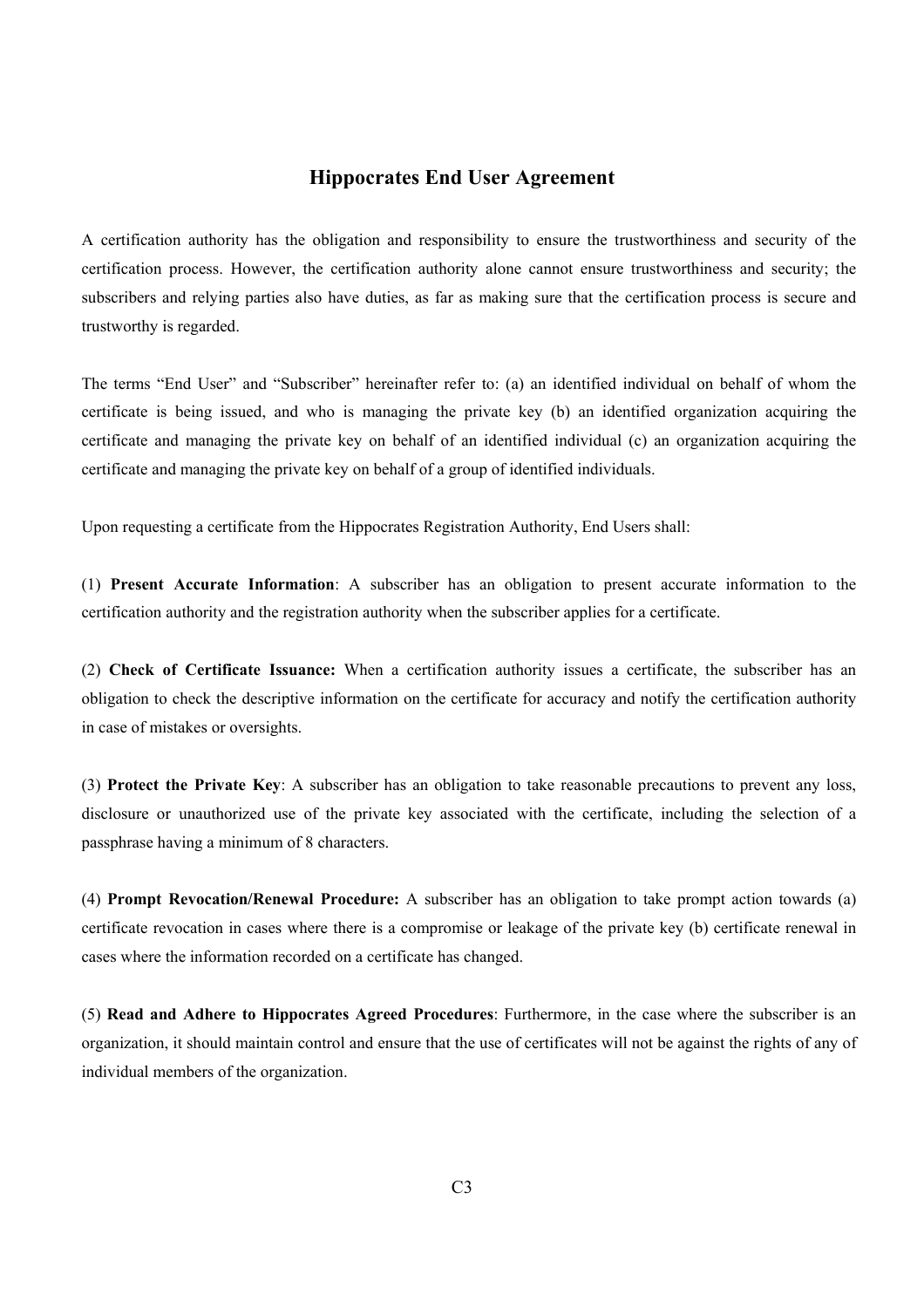## (6) **Accept that in the Usage of Public Key Certificates Hippocrates CA's Liability is Limited According to What is Specified in the Certificate Policy**.

Upon agreeing to subscribe to a certificate, the End User consents to the formation and conclusion of contracts, delivery of notifications and communications in general, by electronic means, with Hippocrates CA for the purposes of the digital certification services provided in accordance with appropriate policies and that she/he is prepared and has the capability and equipment to do so.

I acknowledge that I have read, understood and accept the terms of this document and I will comply with the recommended procedures.

Signature \_\_\_\_\_\_\_\_\_\_\_\_\_\_\_\_\_\_\_\_ Date\_\_\_\_\_\_\_\_\_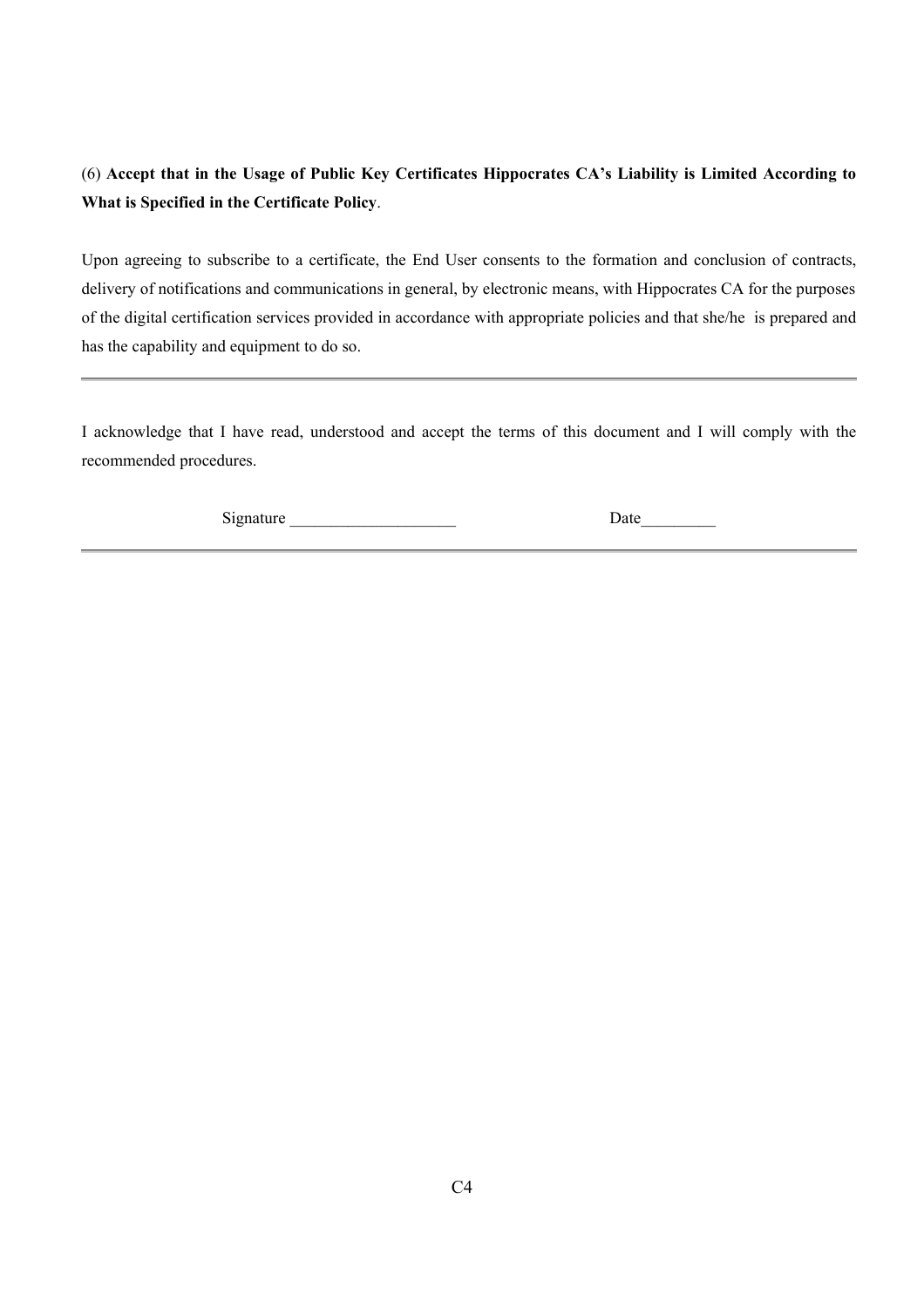## **Appendix D Web Server Security Requirements**

## **1.0 Introduction**

Since RA users will have the ability to connect and download digital certificates from the RA web server or perform other sorts of sensitive data transactions, it is extremely important to be able to provide a secure communication link between the user's web browser and RA's web server. A secure communication link is imperative, in order to ensure the identity of the participating entities and the confidentiality of the transmitted data. A secure communication link can be established using the SSL protocol.

## **2.0 The Secure Socket Layers (SSL) Protocol**

SSL is a protocol layer which is placed between a reliable connection-oriented network layer protocol (TCP) and the application protocol layer (HTTP). SSL provides secure communication between the client and server, in three ways:

- 1. Allows mutual authentication, using certificates.
- 2. Allows data integrity check, using digital signatures (message digests).
- 3. Allows confidentiality, using data encryption.

The protocol begins with a handshake phase that negotiates an encryption algorithm and keys, and authenticates the server to the client. Once the handshake is complete, all data traffic between the two end-hosts is encrypted using the keys negotiated during the handshake phase.

During server authentication, the client (web browser) obtains a certificate from the server (web server) containing the server's public key. The certificate must be issued by a CA listed in the browser's list of trusted CAs. This allows the client to authenticate the server before sending any data to it.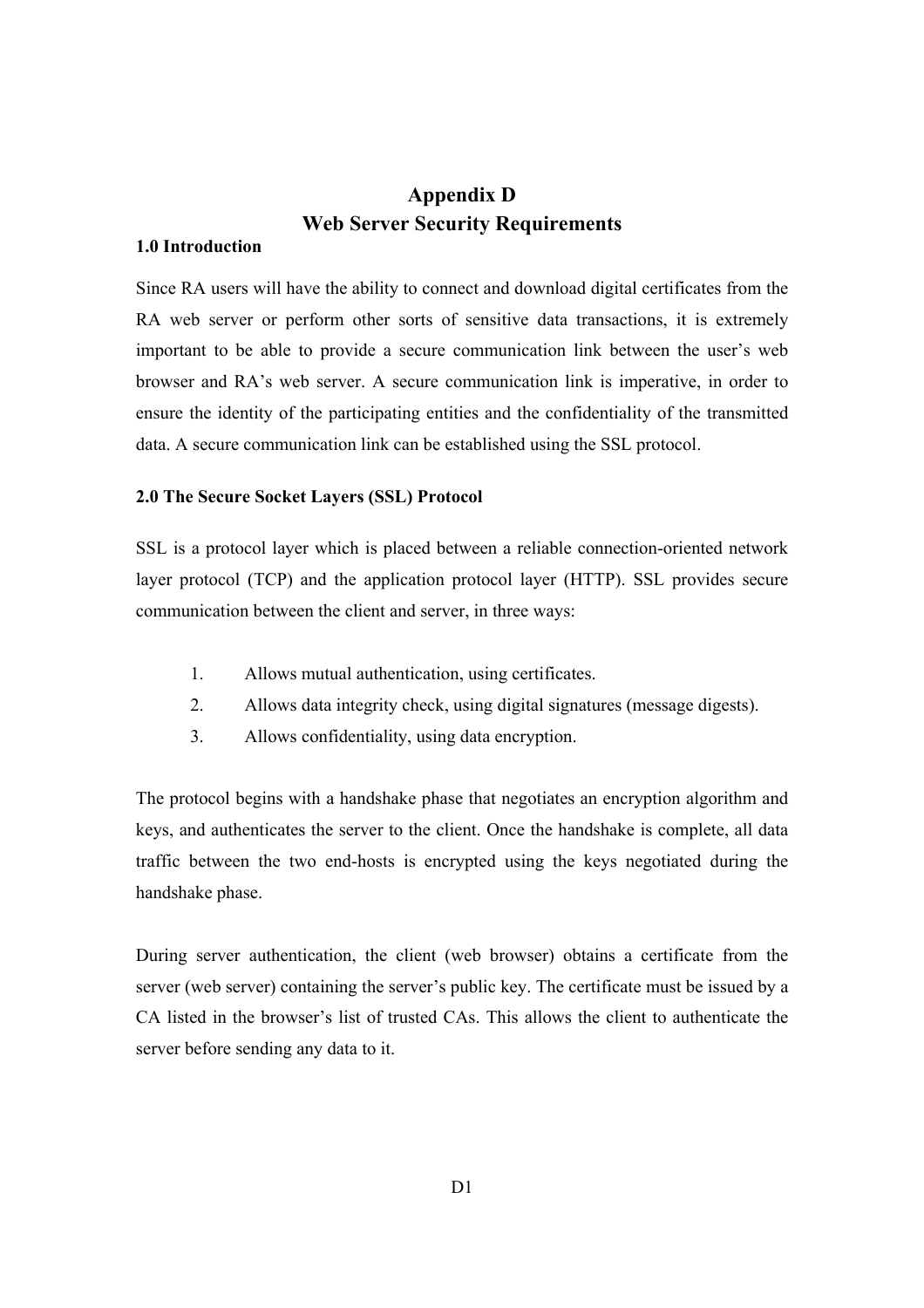During **client authentication**, the server obtains a certificate from the client containing the client's public key. This certificate must have also been issued by a CA which is included in the server's list of trusted CAs.

#### **2.1 Certificates in SSL Transactions**

As stated earlier, the certificate which the client obtains from the server must be issued by a CA listed in the browser's list of trusted CAs. If not, then the client's browser will display a warning dialog box (like the one beside) notifying the user that the certificate is not issued by a trusted CA (or other reasons for which the client may choose to refuse the certificate). Still, if the system policies allow it, the certificate may be accepted thereby allowing the communication to continue.



Figure 5: Security Message Alert received from Windows 2000 Advance Server

### **3.0 Do We Need Certificates from A Third Party?**

It is not necessary to obtain a certificate from a third party, as long as HCA creates its own, self-signed certificates to be used for SSL transactions. A drawback of this practice is the fact that the client will have to manually accept the certificate (in response to a dialog box like the one shown before). Another drawback is that if the client works for an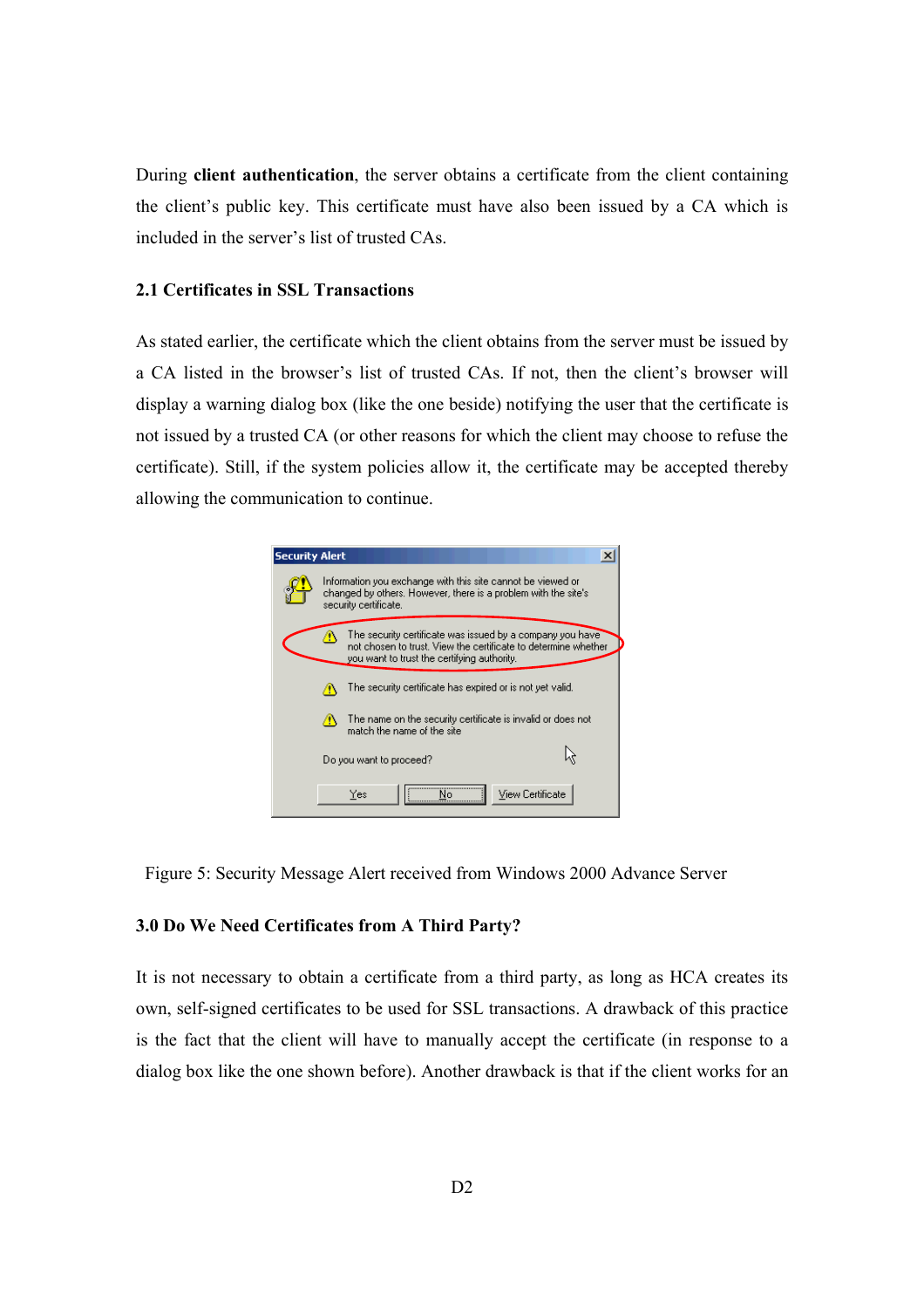organization, the Information Systems Administrator may configure the system so that it does not accept any certificates from non-trusted parties.

## **3.1 Certificates from Verisign**

Verisign provides certificates with 128-bit encryption key and one-year lifetime for \$895. With two-year lifetime, it costs \$1595.

There is also a cheaper, 40-bit encryption certificate which costs \$349 and \$598 for oneyear and two-year lifetime respectively but it is not recommended.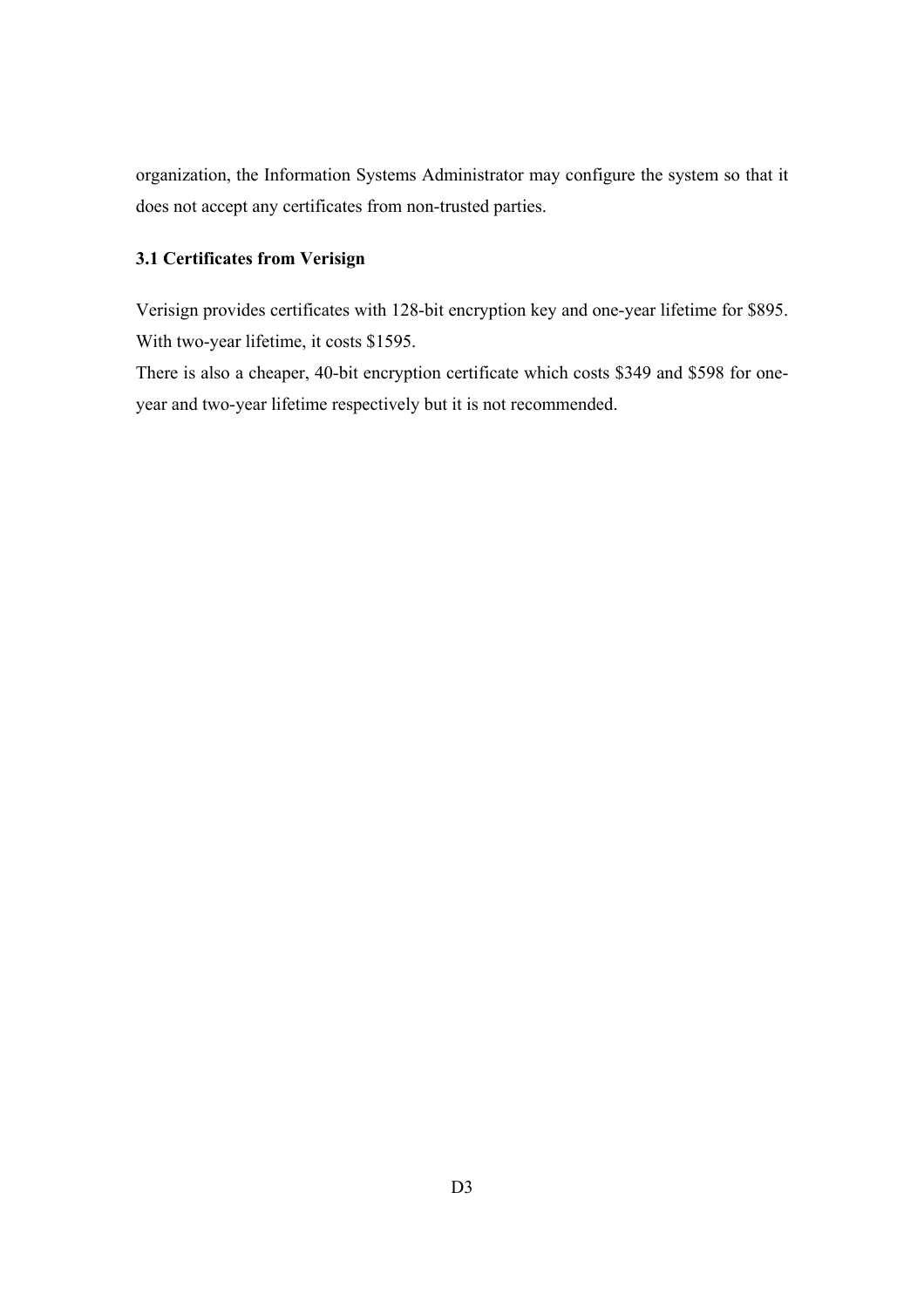## **References**

- **1.** Carlisle Adams and Stephen Farrell, Internet X.509 Public Key Infrastructure Certificate Management Protocols, March 1999 (RFC 2510)
- **2.** Russell Housley, Warwick Ford, Tim Polk and David Solo, Internet X.509 Public Key Infrastructure Certificate and CRL Profile, RFC 2459, January 1999 (RFC 2459)
- **3.** X.509 Certificate Policy For The Federal Bridge Certification Authority (FBCA), Version 1.0, 18 December 1999 (FBCA)
- **4.** National Computational Science Alliance, Certificate Policy, Version 0.9.1, June 30, 1999 (NCSA)
- **5.** Santosh Chokani, Warwick Ford, Internet X.509 Infrastructure Certificate Policy and Certification Practices Framework, RFC 2527, March 1999.(RFC 2527)
- **6.** Burt Kaliski, The MD2 Message-Digest Algorithm. RSA Laboratories, April 1992.(RFC 1319)
- **7.** Ronald Rives, The MD4 Message-Digest Algorithm. RSA Data Security Inc., April 1992. (RFC 1320)
- **8.** Ronald Rives, The MD4 Message-Digest Algorithm. RSA Data Security Inc., April 1992. (RFC 1321)
- **9.** Ronald L. Rivest , Adi Shamir, and Len Adleman, A method for obtaining digital signatures and public key cryptosystems. Communications of the ACM, 21(2):120-126, February 1978.
- **10.** European Union, "DIRECTIVE 1999/93/EC-Electronic Signatures" The European Parliament And Of The Council. 13 December 1999
- **11.** European Union, "Data Protection Act 1988- Keeping personal information on computer:Your responsibilities-Guidelines for Data Controllers issued by the Data Protection" The European Parliament And Of The Council. 13 December 1999
- **12.** European Union-The European Parliament, "Data Protection Act 2003",2003
- **13.** Evelyn JSHovenga, " Primary Healthcare , e-Health and Internet Access". The world Medical Association,2002.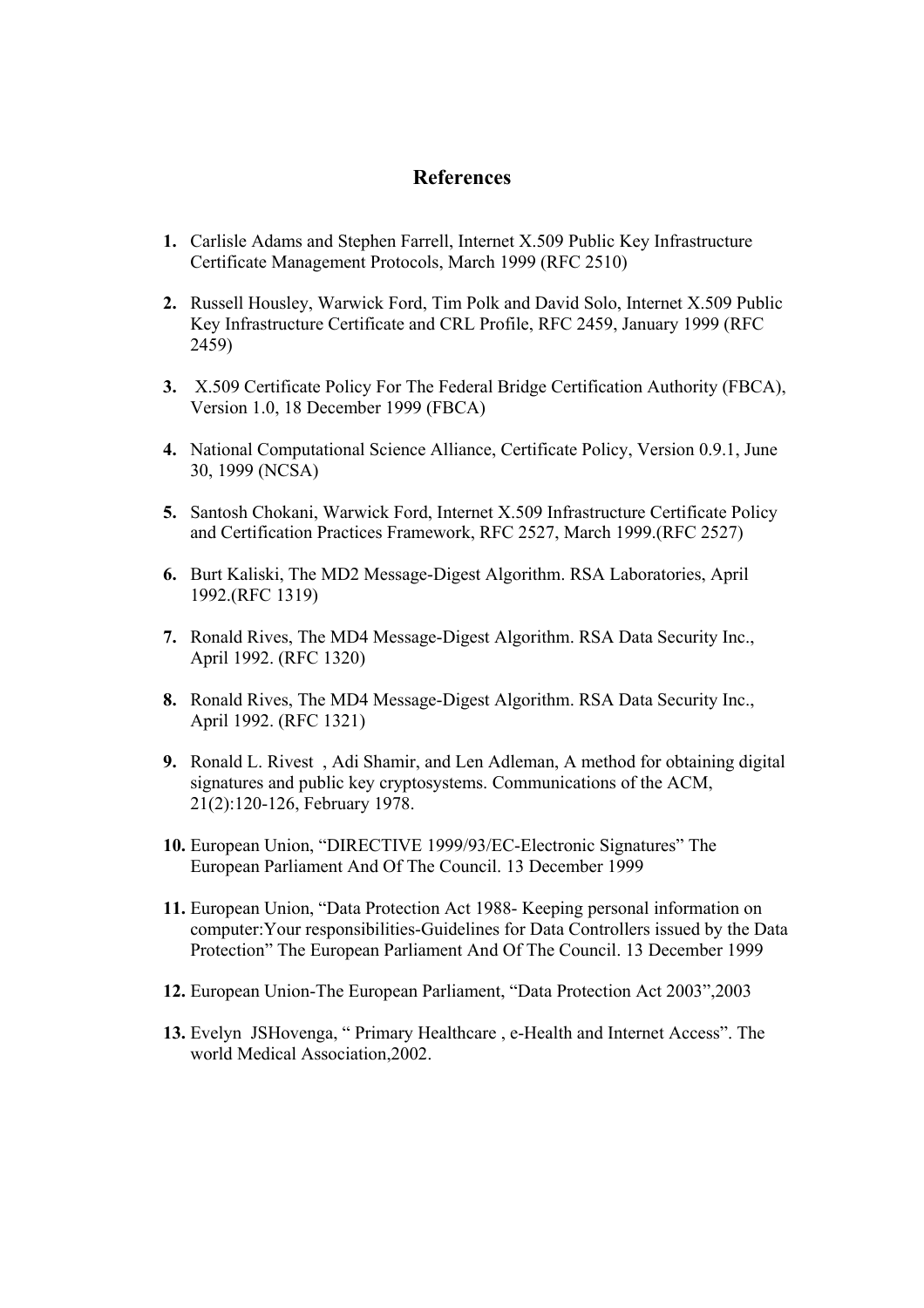- **14.** European Union, "An Information Society For All". Communication on a Commission Initiative for the Special European Council. Lisbon, 23 and 24 March 2000.
- **15.** Health Summit Working Group, "Criteria for Assessing the Quality of Health Information on the Internet". Approved by the IEEE-USA Board of Directors (November 1999)
- **16.** European Parliament , "Directive 2000/31/EC –Electronic Commerce", Official Journal L 178 , 17/07/2000 P. 0001 - 0016
- **17.** EESSI Conformity Assessment Guidance Issued 2000-11-15 Ref. ESV-54, 1.0
- **18.** Policy requirements for certification authorities issuing public key certificates, ETSI TS 102 042 V1.1.1 (2002-04)
- **19.** Policy requirements for certification authorities issuing qualified certificates, ETSI TS 101 456 V1.2.1 (2002-04)
- **20.** National Bureau of Standards. Data Encryption Standard, Federal Information Processing Standards Publication (FIPS PUB) 46-3. U.S. Department of Commerce, 1977. Reaffirmed 1988.
- **21.** National Bureau of Standards. DES Modes of Operation, Federal Information Processing Standards Publication (FIPS PUB) 81. U.S. Department of Commerce, 1980.
- **22.** Whitfield Diffie and Eric S. Hellman. New directions in cryptography. IEEE Transactions on Information Theory, IT-22(6):644-654, November 1976.
- **23.** Burt Kaliski, "Privacy Enhancement for Internet Electronic Mail: Part IV: Key Certification and Related Services". Internet Engineering Task Force, 1993. (RFC 1424)
- **24.** Michael Myers, Rich Ankney, Ambarish Malpani, Slava Galperin, and Carlisle Adams, "X509 Internet Public Key Infrastructure Online Certificate Status Protocol – OCSP", June 1999. (RFC 2560)
- **25.** Paul Wing, Brian O'Higgins, Using public-key infrastructures for security and risk management, IEEE Communications Magazine v. 37 no9 (Sept. 1999) p.71-3
- **26.** Ortiz, Sixto, Jr. Will PKI become a key to online security? IEEE Computer v. 33 no12 (Dec. 2000) p.13-15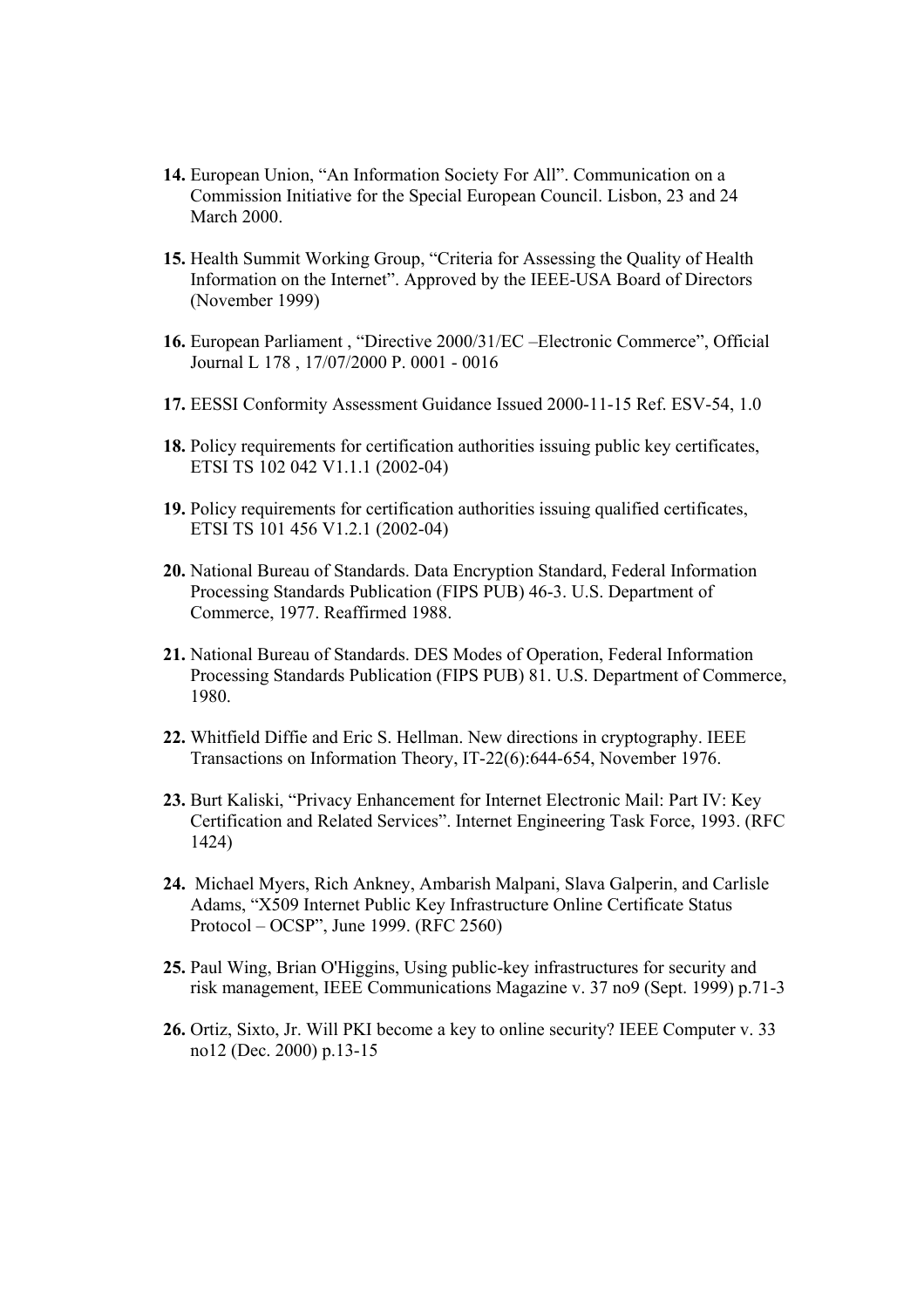- **27.** Ellison,Carl and Schneier,Bruce. Ten Risks of PKI: What You're not Being Told about Public Key Infrastructure, Computer Security Journal, Volume XVI, Number 1, 2000
- **28.** Ellison,Carl and Schneier,Bruce, Risks of E-commerce. Communications of the ACM v. 43 no2 (Feb.2000) p. 152
- **29.** Hunt, Ray. Technological infrastructure for PKI and digital certification. Computer communications. 24, no. 14, (2001): 1460 (12 pages)
- **30.** Ellison,Carl M The nature of a useable PKI Computer networks. 31, no. 8, (1999): 823 (8 pages)
- **31.** Carlisle Adams, Mike Burmester, Yvo Desmedt, Mike Reiter and Phil Zimmerman, Which PKI (Public Key Infrastructure) is the right one? Proceedings of the 7th ACM conference on Computer and communications security, 2000, Pages 98-101
- **32.** David A. Cooper, "A model of certificate revocation", In Proceedings of the Fifteenth Annual Computer Security Applications Conference, December 1999.
- **33.** Warwich Ford and Michael S. Baum, "Secure Electronic Commerce", Prentce Hall PTR, 1977
- **34.** Bruno,Lee, Certificate authorities: Who do you trust? Data Communications, vol. 27, no. 4, pp. 54-63, 21 Mar 1998
- **35.** Carlisle Adams and Steve Lloyd, "Understanding Public-Key Infrastructure: Concepts, Standards, and Deployment Consideration", Macmillan Technical Publishing 1999.
- **36.** Jean Carlo Binder, European Master in Multimedia Projects, Introduction to PKI Public Key Infrastructure, Version 1.1, .2002
- **37.** Leslie Peckham, A Business Perspective on PKI: Why Many PKI Implementations Fail, and Success Factors To Consider August 2, 2001
- **38.** Certificate Policy, Digital Signature, Medium Strength Soft Certificates: "The Public Key Infrastructure for Swedish Universities and University Colleges" Policy Management Authority 2001-02-08 Version 1.0
- **39.** Uppsala University, Certificate Practice Statement (CPS), Uppsala University CA 2001-05-28 Version 1.1
- **40.** NHS Information Authority, Certification Practices Statement Guidelines For Encryption Certificates, April 2002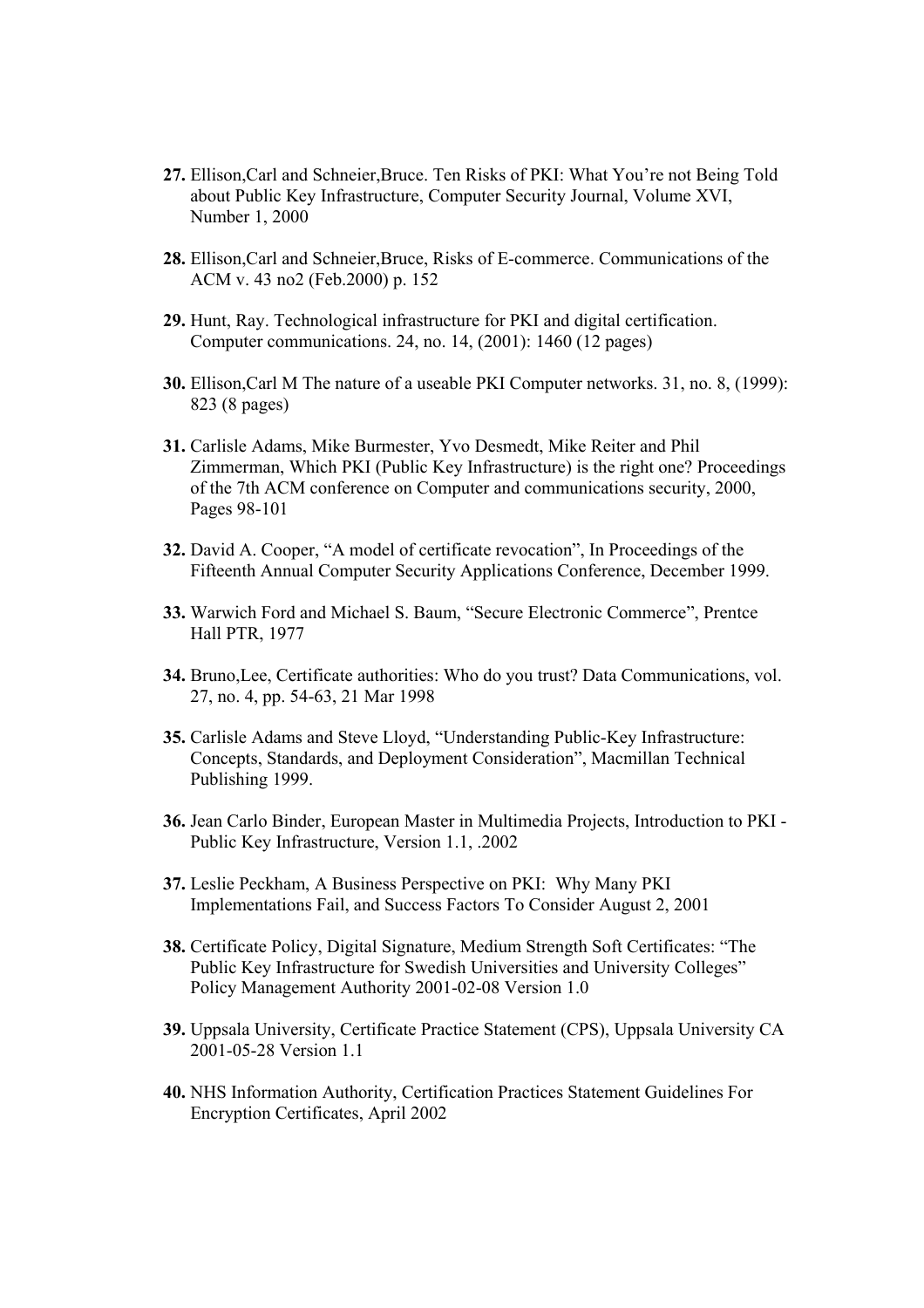- **41.** Matt Blaze, Whiteld Die, Ronald L. Rivest, Bruce Schneier, Tsutomu Shimomura, Eric Thompson, Michael Wiener, Minimal Key Lengths for Symmetric Ciphers to Provide Adequate Commercial Security, January 1996
- **42.** Arjen K. Lenstra, Eric R. Verheul, Selecting Cryptographic Key Sizes, October 27, 1999.
- **43.** Albert Levi and M. Ufuk Caglayan, An Efficient, Dynamic and Trust Preserving Public Key Infrastructure, IEEE journal, 2000.
- **44.** ITU-T Recommendation X.509, ISO/IEC 9594-8, Information Technology Open Systems Interconnection – The Directory: Authentication Framework, 1997 Edition.
- **45.** Utah Becomes First State to Provide For Digital Signatures, The Computer Lawyer, Jan. 1998, at 26
- **46.** Charles R. Merrill, What Lawyers Need to Know About the Internet, A Cryptography Primer, 433 PLI/Pat 187, 189-90 (1996).
- **47.** Blake Ramsdell, S/MIME Version 3 Certificate Handling, work in progress, Internet Draft, April 1999.
- **48.** Shashi Kiran, Patricia Lareau and Steve Lloyd, PKI Basics A Technical Perspective, http://www.pkiforum.com, November 2002
- **49.** Shimshon Berkovits, Santosh Chokhani, Judith A. Furlong, Jisoo A. Geiter, and Jonathan C. Guild, "Public Key Infrastructure Study: Final Report", MITRE Corporation, April 1994.
- **50.** Loren M. KohnFelder, "Towords a Practical Public-key Cryptosystem", B.S. Thesis, supervised by Len Adleman, MIT, May 1978.
- **51.** U.S. Department of Health and Human Services, HHS IRM Policy for Public Key Infrastructure (PKI) - Certification Authority (CA), 2001, HHS-IRM-2000-0011. Available at: http://www.hhs.gov/read/irmpolicy/0011.html
- **52.** Government of Canada, Serving Canadians Better-Government On-Line initiative. Available at: http://www.gol-ged.gc.ca/index\_e.asp
- **53.** Government of Canada, Policy for Public Key Infrastructure Management in the Government of Canada. Available at: http://www.tbs-sct.gc.ca/pubs\_pol/ciopubs/PKI/pki\_e.asp